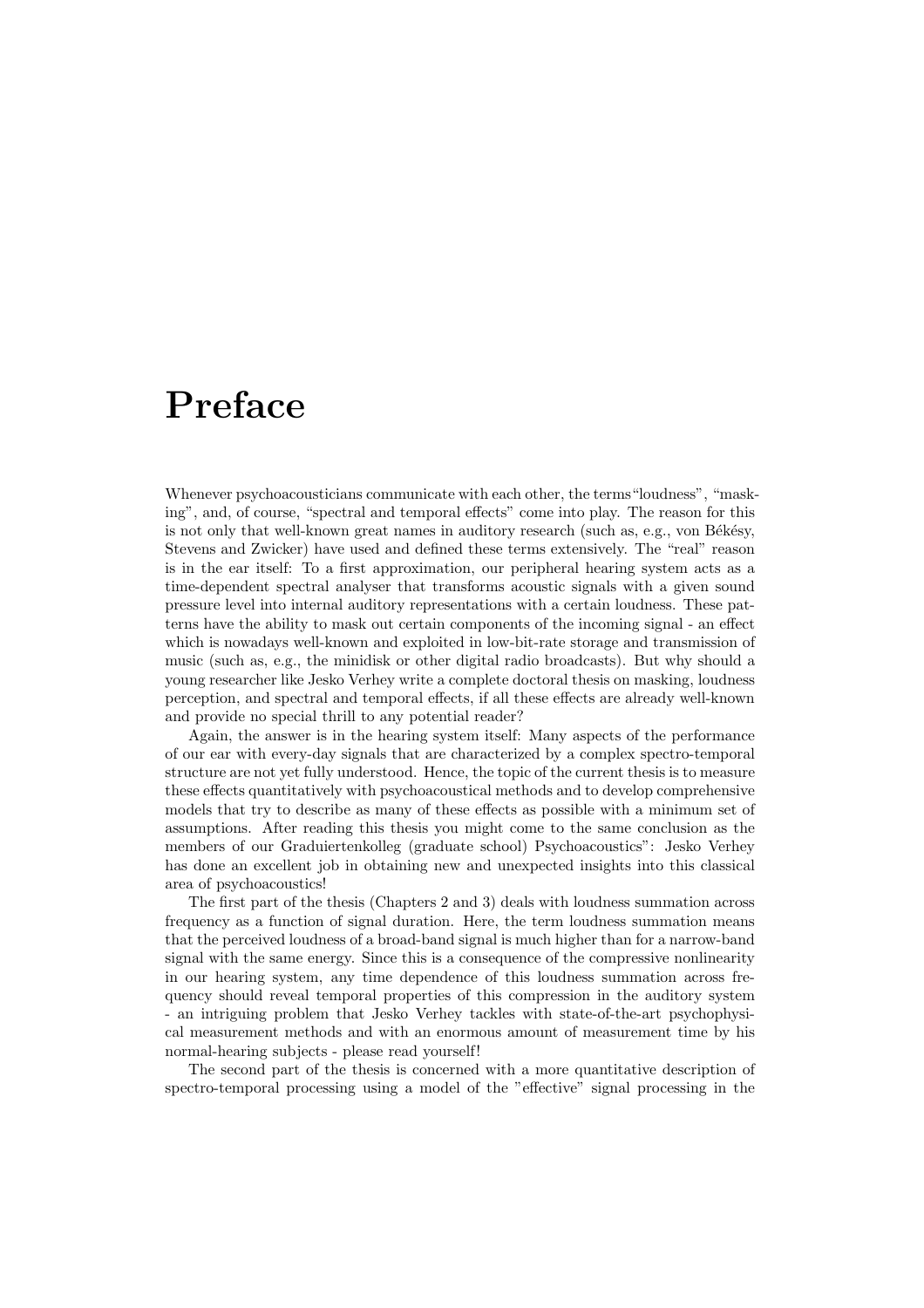auditory system that has been developed before in our working group, primarily by Torsten Dau. With this model, the temporal processing within each individual frequency band is described by a modulation filterbank, i.e., a structure that separates different amplitude modulation rates (or fluctuations of the envelope, respectively) into different auditory channels. Using such a model, Jesko Verhey can solve an old paradoxon from psychoacoustics, namely the asymmetry in masking between a tone and a (narrow-band) noise: While a tone is masked rather easily by a low-level masking noise, a much higher masking level has to be applied, if a noise is masked by a tone. The explanation comes from the auditory system's capabilities of temporal analysis within each spectral band. As a consequence, more elaborate coding schemes for low-bit-rate audio transmission may become realistic - please read yourself!

Finally, the same model is employed to characterize another paradoxon of spectrotemporal processing, the so-called comodulation masking release (CMR): This refers to the ear's capability of utilizing a similar modulation in separate frequency bands (comodulation) to improve the detection of a target signal masked by this (comodulated) masker. Although this effect seems to play a major role in every-day auditory processing and auditory scene analysis, it has not been fully understood yet. Jesko Verhey can now show that only a limited part of this effect is due to an across-channel process (i.e., a process that compares different frequency channels in the temporal domain). Rather, a major part of the effect can already be explained by an appropriate temporal analysis of within-channel cues. This clearly sheds new light on the role of across-frequency comparison in the auditory system and spectral versus temporal processing. Moreover, it opens the possibility to quantitatively understand auditory perception in more complex situations with ecologically relevant signals - please read yourself!

Taken together, the current work is a milestone in the psychoacoustics of spectrotemporal effects and its quantitative modelling. It definitely will influence different areas of auditory communication such as, e.g., transmission and storage of music signals, telecommunication, and "intelligent" hearing aids. I hope that the reader will receive at least a bit of the interdisciplinary spirit of the Graduate School "Psychoacoustics" in which Jesko was involved during his thesis work: Rather than concentrating on a single effect, the approach is to take a more holistic view and to quantitatively model as many effects as possible with a single model while still observing possible technical applications. In my opinion, the current thesis is an excellent example for this approach. Admittedly, it is very satisfying and enjoyable to work with Ph.D. candidates from this interdisciplinary graduate school and, again, Jesko Verhey is an excellent representative for them. I hope that from the text and the scope of the work the reader might get an impression of how enjoyable it was to work with Jesko - please read yourself!

Oldenburg, March 1999

Birger Kollmeier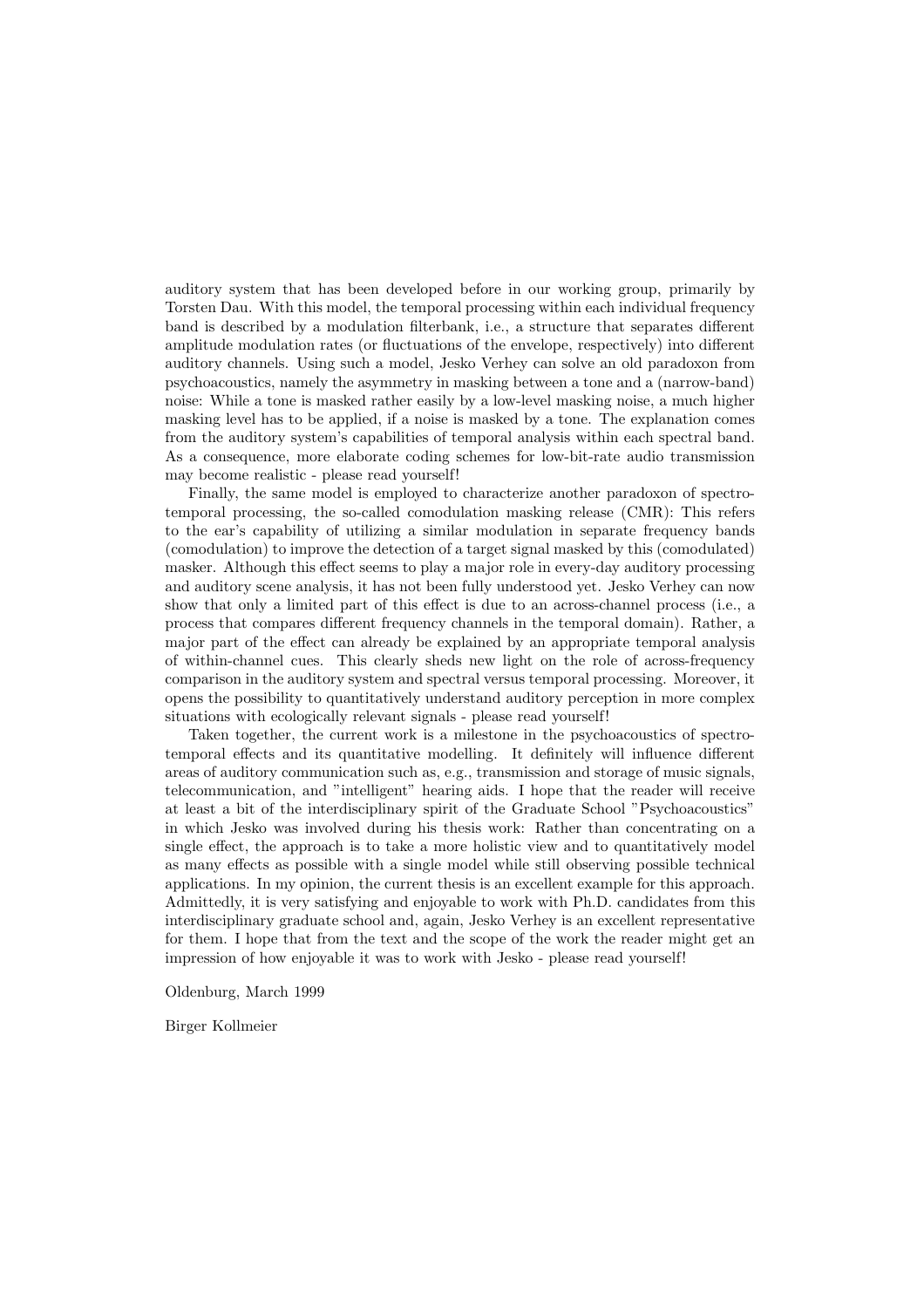# **Chapter 1**

## **General Introduction**

Hearing is an important sense of the human beings to acquire information about the world in which they live. It plays a fundamental role for the communication between humans. In psychoacoustics, the relation between acoustical stimuli and the hearing sensations is investigated in order to derive a functional relationship between the physical properties of the sound and the sensations. The psychoacoustical experiments can be divided in at least two basic classes of experiments: In the first class of experiments, psychoacousticians try to directly measure the functional relationship between the physical parameters of the sound and the sensations. As an example, the subjects task is to judge the loudness of a stimulus which is primaly related to the physical magnitude intensity. In the second class of experiments, the resolution of the auditory system is investigated. In this class of experiments, detection thresholds for a certain change of the physical properties of the signal may be measured. The relation between the results of the two classes of experiments is often unclear. For example, the relation between the loudness, as determined from magnitude scaling experiments, and the data derived from intensity discrimination experiments is still subject to investigations.

The basic physical properties of sound are, apart from the intensity, its spectral content and its time structure. It is known since more than a century (Ohm, 1843, v. Helmholtz, 1863) that already the peripheral auditory system realizes a spectral decomposition, similar to a fourier analysis. Bekesy (1942, 1943, 1946, 1949a+b) showed that different frequencies excite different places on the basilar membrane in the cochlea. The frequency-place transformation can be effectively modelled by a bank of overlapping filters. Fletcher (1940) was the first to interpret his detection data assuming a critical-band filterbank. He measured the detection threshold for sinusoidal signals in the presence of a bandpass-noise masker as a function of the bandwidth of the masker. He concluded from his results that (i) the peripheral auditory system consists of a bank of overlapping critical-band filters, and (ii) the thresholds are determined by the overall energy of the masker in the peripheral filter centered at the signal frequency. Based on these assumptions, Fletcher proposed a model known as the power-spectrum model. Later on, it was shown by several authors that the power spectrum model can predict the results of several detection experiments.

Also for loudness perception, the frequency-place transformation seems to play an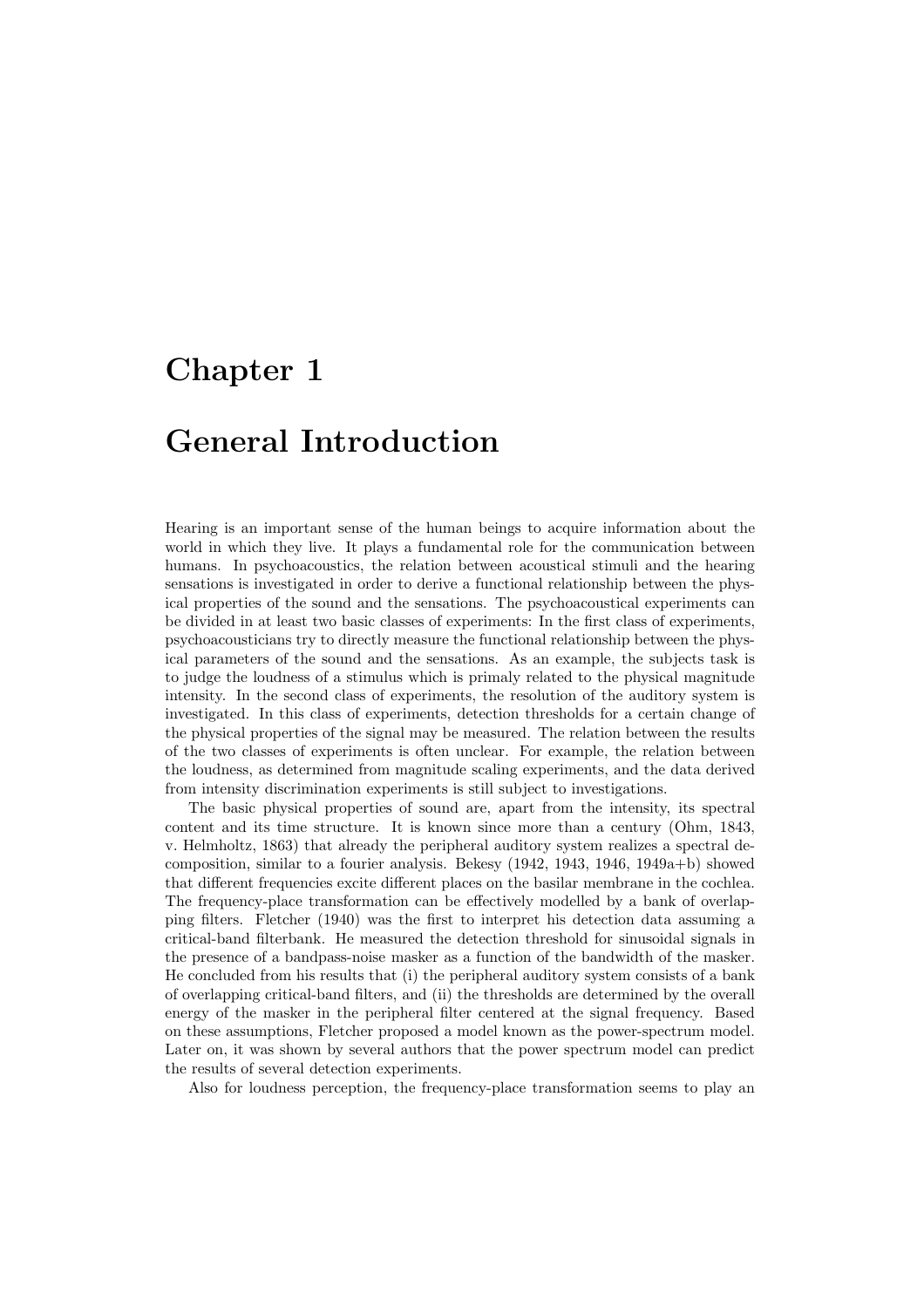important role. It has been shown by several authors that, keeping the sound pressure level of a complex stimulus constant, the loudness level of the stimulus can significantly increase when the bandwidth exceeds the critical bandwidth (e.g., Fletcher and Munson, 1933, Scharf, 1959, Zwicker et al., 1957). This effect has been called loudness summation. In general, loudness models account for this summation effect by assuming three processing stages: A bank of (critical-band) filters, a compression at the output of each critical band, and finally a summation across frequency bands (Zwicker and Scharf, 1965).

Zwicker's loudness model and the power-spectrum model work well for stationary signals. However, most of the surrounding sounds are of nonstationary nature, i.e, there intensity varies over time. A prominent example is speech. Therefore, it can be expected that the auditory system is also using temporal information of the sound.

In dynamic loudness models, it is generally assumed that the growth and decay of loudness can be described by certain time constants. However, there is considerable confusion in the literature as to the exact numerical value of the time constant. For the building up of loudness, time constants in the range from 25 ms (Niese, 1959) to 1 s (Sone et al., 1986) were proposed. As in the case of the build-up time constant, many different values were proposed for the decay-time constant, in the range from 250 ms (Kumagai et al., 1984) to 5 s (Ogura et al., 1993). This indicates that further investigation may be necessary to better understand the temporal processing of loudness. For example, models of dynamic loudness generally assume that spectral integration of loudness (loudness summation) is independent of duration. However, the data of the few publications concerning temporal aspects of loudness summation are contradictory. Whereas Port (1962, 1963b) and Zwicker (1965) found the same amount of loudness summation for short and long signals, Boone (1972) measured a duration-dependent loudness-summation effect.

The overview given so far points out the interaction between the processing of intensity, spectral content and temporal effects in auditory psychophysics, which is still not fully understood.

The current work therefore aims at clarifying parts of this intricate interaction: The first part of the thesis (Chapters 2 and 3) investigates the role of temporal processing in loudness experiments by measuring the loudness-summation effect at moderate levels as a function of signal duration. Since loudness measurements are often, unintentionally, influenced by methodological factors (such as, e.g., the level range of the signals presented in the experiments)(e.g., Gabriel, 1996), their influence on the measurement of spectral integration of loudness with an adaptive procedure is quantified separately in Chapter 2. In Chapter 3, loudness is measured as a function of signal bandwidth and duration with an optimized procedure, which is based on the findings of Chapter 2.

The second part (Chapter 4 and 5) investigates the role of temporal processing in detection experiments. Experiments from the literature are replicated and additional experiments are performed and compared to simulated data. Simulations are performed with the model of the "effective" signal processing in the auditory system presented by Dau et al. (1997a+b), which was originally developed to account for modulation detection and masking data. In Chapter 4, measurements and simulations of spectral masking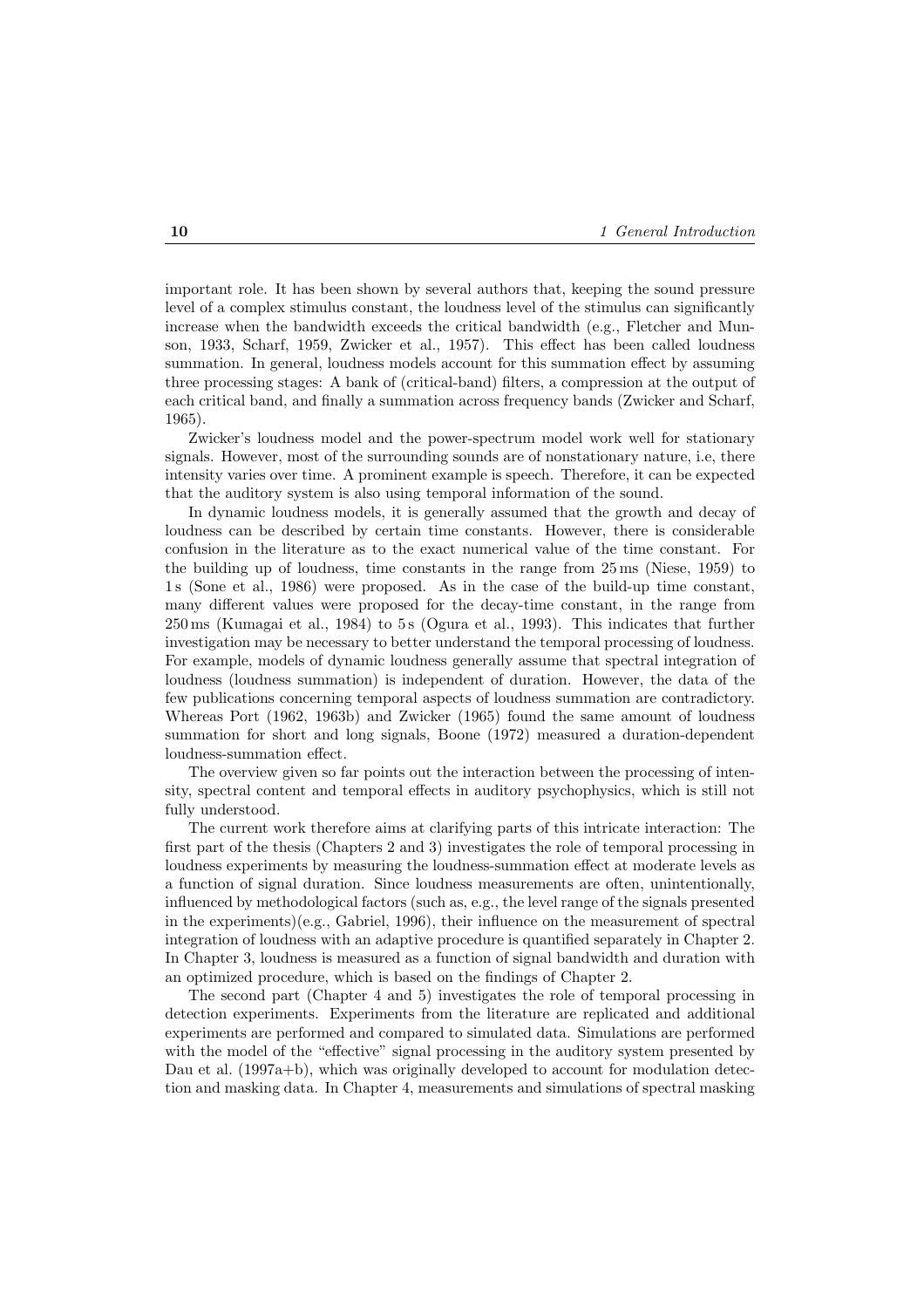are presented. First, the ability of the model to account for the frequency selectivity of the auditory system is tested. Then, the role of temporal effects in "asymmetry of masking" conditions is investigated, where it is observed that thresholds for test signals with bandwidths larger than the masker bandwidth are much lower than those for the reversed condition, although all bandwidths are smaller than the critical bandwidth. The power-spectrum model would predict the same threshold for both conditions.

Another phenomenon, which cannot be predicted by the power spectrum model, is the difference in the masking properties of modulated and unmodulated maskers. It was shown in the literature, that the detection threshold for a test signal presented in a noise masker can be markedly lower when the masker is modulated compared to the condition where the masker is unmodulated. The effect was called "comodulation masking release" (CMR), since the threshold difference between the two conditions is large for bandwidths larger than the critical bandwidth and it was suggested that the observer may compare the correlated envelope information across frequency bands in the modulated condition (across-frequency process). However, some authors (e.g., Schoonefeldt and Moore, 1989a) argued that part of the CMR-effect may be explained by withinchannel cues, where only the output of the peripheral channel centered at the signal frequency is processed. In Chapter 5, the role of within-channel cues which has has often been discussed is quantified in one class of CMR-experiments (characterized by a single bandpass noise centered at the signal frequency). Simulations obtained with a single-channel modulation-filterbank model are performed and compared to experimental results.

It will be shown in this thesis that spectro-temporal effects in masking experiments can be modeled with comparatively few assumptions, whereas spectro-temporal effects in loudness perception seem to be more complicate. In the latter case, the findings of the current thesis indicate that a new modeling approach is needed to predict the loudness of temporally varying sounds. Ideas concerning the important aspects of such a new model will be proposed in this thesis.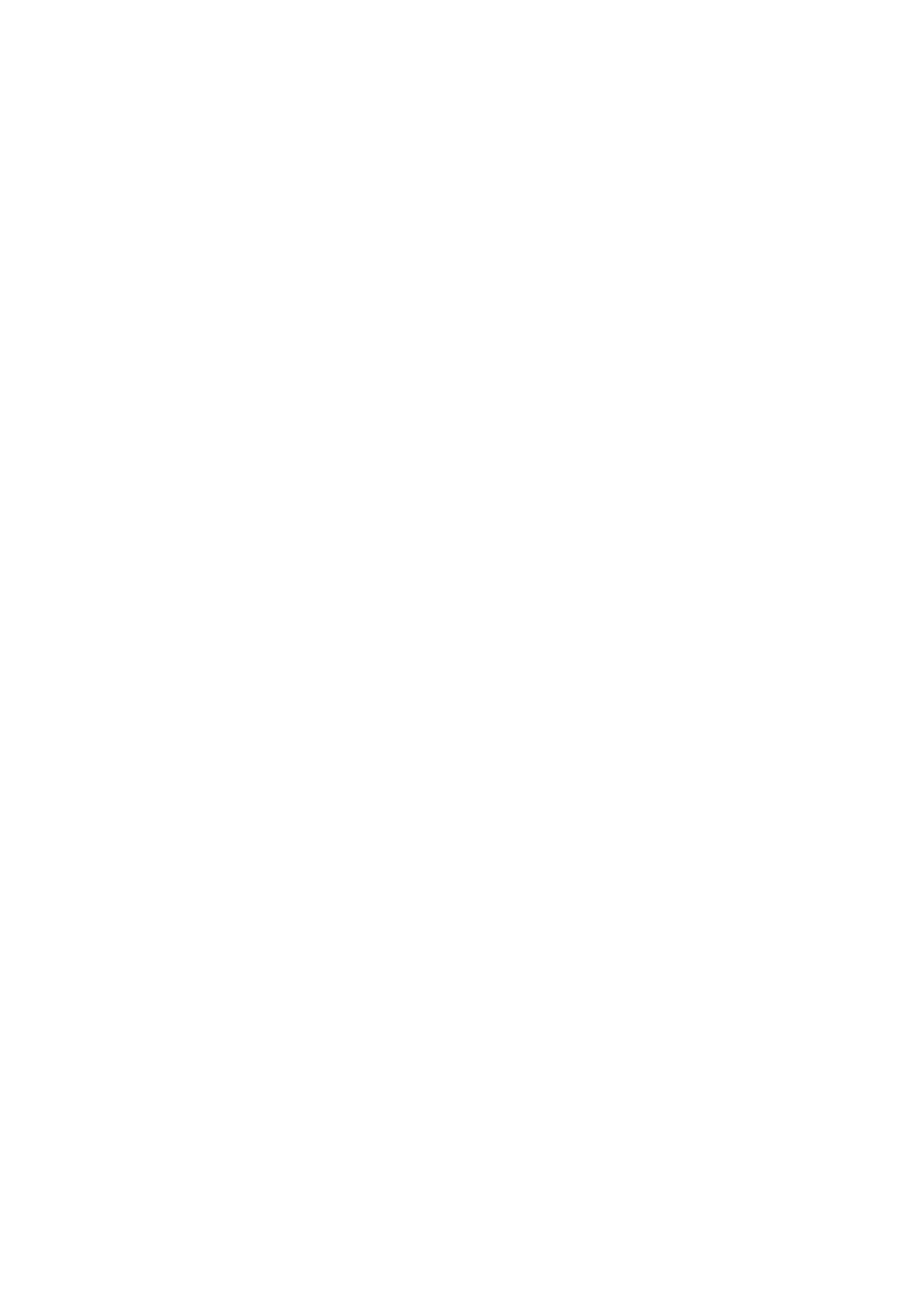## **Chapter 2**

# **Influence of methodological factors on estimates of spectral loudness summation**<sup>1</sup>

## **ABSTRACT**

The intention of the present study is to quantify and minimize the influence of methodological factors on the measurement of spectral integration of loudness (loudness summation). Equal-loudness-level differences for bandpass-noise signals spectrally centered at 2 kHz are measured as a function of the bandwidth in the range from 200 to 6400 Hz using an adaptive 2-interval 2-alternative forced-choice 1-up 1-down procedure. The influence of the following methodological factors are investigated: (i) the level difference between test and reference signal at the beginning of an adaptive track (starting level), (ii) the procedure using interleaved tracks in comparison to a simple adaptive procedure (non-interleaved), (iii) the reference bandwidth. When non-interleaved tracks were used for the measurement of loudness summation for short signals (10 ms), no effect of the starting level is observed, whereas, for long signals (1000 ms), the starting level has a large effect on measured equal-loudness levels. Using interleaved tracks, the starting level does not have any influence on the equal loudness levels for long signals. Furthermore, when interleaved tracks are used, the same amount of loudness-summation is obtained for the two different reference bandwidths tested (400 and 3200 Hz). The results of the present study indicate that an adaptive procedure with non-interleaved tracks is not appropriate to measure temporal aspects of loudness summation, because the effect of the starting level on equal loudness levels can not be separated from the effect of the physical parameter duration. Instead, interleaved tracks should be used to avoid methodological factors influencing the results.

<sup>&</sup>lt;sup>1</sup>This chapter is a slightly modified version of Verhey, J.L., and Kollmeier, B. (1998) "Influence of methodological factors on estimates of spectral loudness summation", submitted to JASA.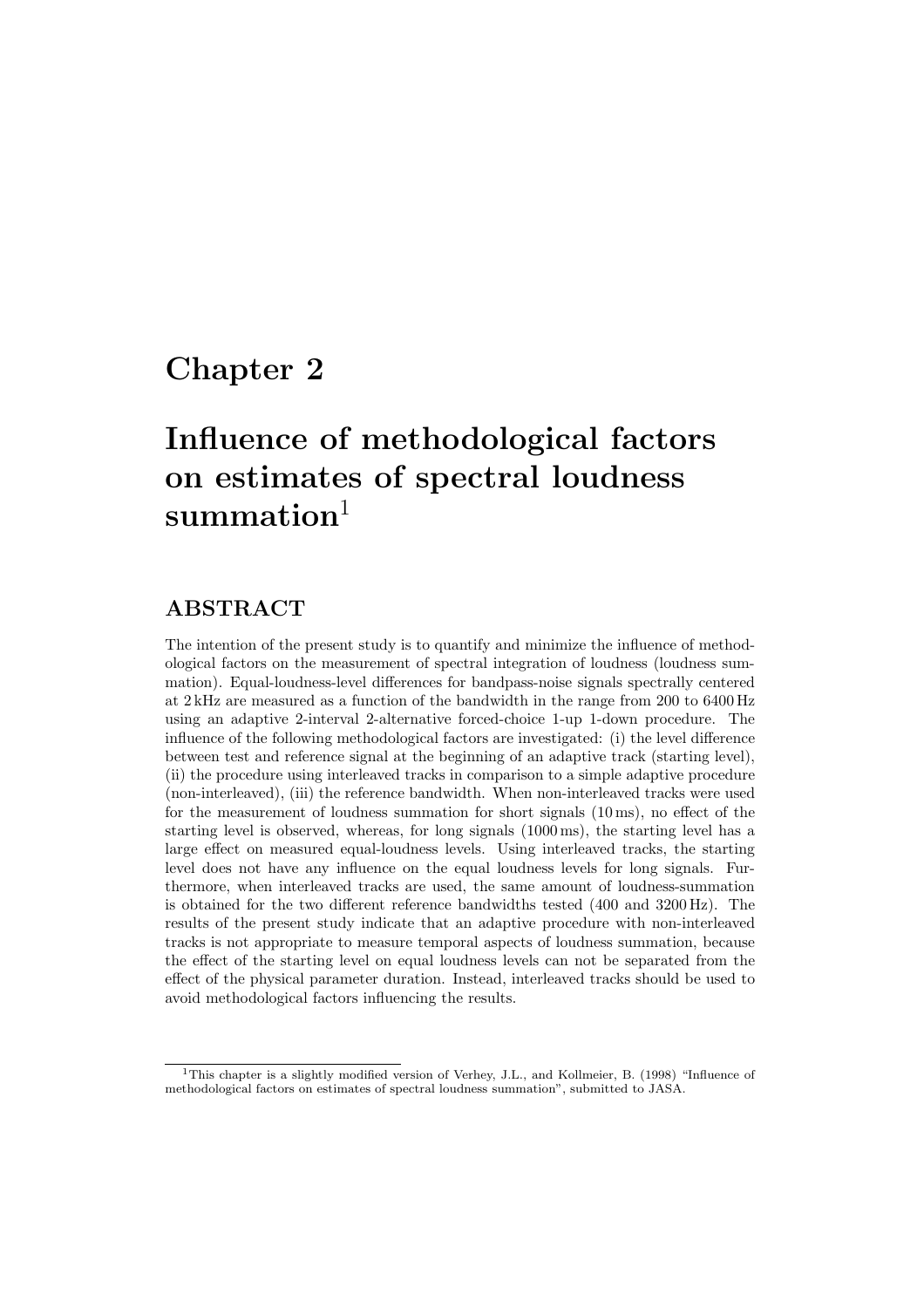## **2.1 INTRODUCTION**

Loudness is a fundamental psychoacoustical attribute of a sound. It is defined as the subjective intensity of the sound, independent of any meaning the sound might have (Kryter, 1985). Loudness is primarily related to the sound intensity. In addition, loudness depends on other physical properties of the signal such as duration and spectral content of the signal. One way to get information about loudness perception is to measure the level of signals with different physical properties producing the same loudness sensation (equal-loudness levels). Equal-loudness levels can be measured directly in loudness-comparison experiments or indirectly by comparing the results of loudness scaling of the stimuli with different physical properties.

Loudness measurements are often, unintentionally, influenced by methodological factors (such as, e.g., the level range of the signals presented in the experiments). Methodological factors can affect both loudness-scaling and loudness-comparison data. Schneider and Parker (1990) used a procedure where the subjects heard two pairs of tones and responded by indicating which pair differed more in loudness. They found that changing the level range in the experiment can change the perceived loudness by the same amount as reported by Marks (1988) and Marks and Warner (1991) for magnitude estimation. The level range of the signal can also have a large effect on the equal loudness levels measured with a constant stimuli method (Gabriel, 1996, Gabriel et al., 1997, Marks, 1994). A particularly large effect was reported by Marks (1994). He found that the equal loudness level between a 500-Hz and a 2500-Hz signal can change by as much as 24 dB when different level ranges of the signals were used. This is even larger than the level difference expected from the ISO 226. Marks (1994) and Gabriel et al. (1997) reported that the mean of the level range influences the results. Gabriel (1996) concluded from her results that the highest test-tone level presented within a run affect the resulting point of subjective equality more than lower test-tone levels. In agreement with Marks (1994), she found an increasing effect of the level range with increasing frequency difference.

This finding indicates that a change in physical properties of the reference could change the results in loudness-comparison experiments. In fact, it was shown in the literature that the choice of the reference signal can markedly influence the results. Several authors reported an influence of the reference duration on temporal integration of loudness. For example, Takeshima et al. (1988) found that the level difference between equally loud signals with a duration of 0.05 and 10 sec is 4 dB when a reference signal with a duration of 1 sec was used whereas it is 9 dB when the reference duration was 0.2 msec. Reichardt and Niese (1970) and Reichardt (1970) tried to optimize the properties of the reference signal in measurements of temporal integration of loudness. They investigated how the difference between the duration of the reference and the test signal influence the distribution of the individual equal-loudness levels from 50 subjects. They found that the statistical spread increases with increasing difference between test-signal and reference-signal duration. They concluded that for large differences in duration it is almost impossible to establish a mean value. Therefore, according to Reichardt, only test-signal reference pairs with small differences in duration should be used. For spectral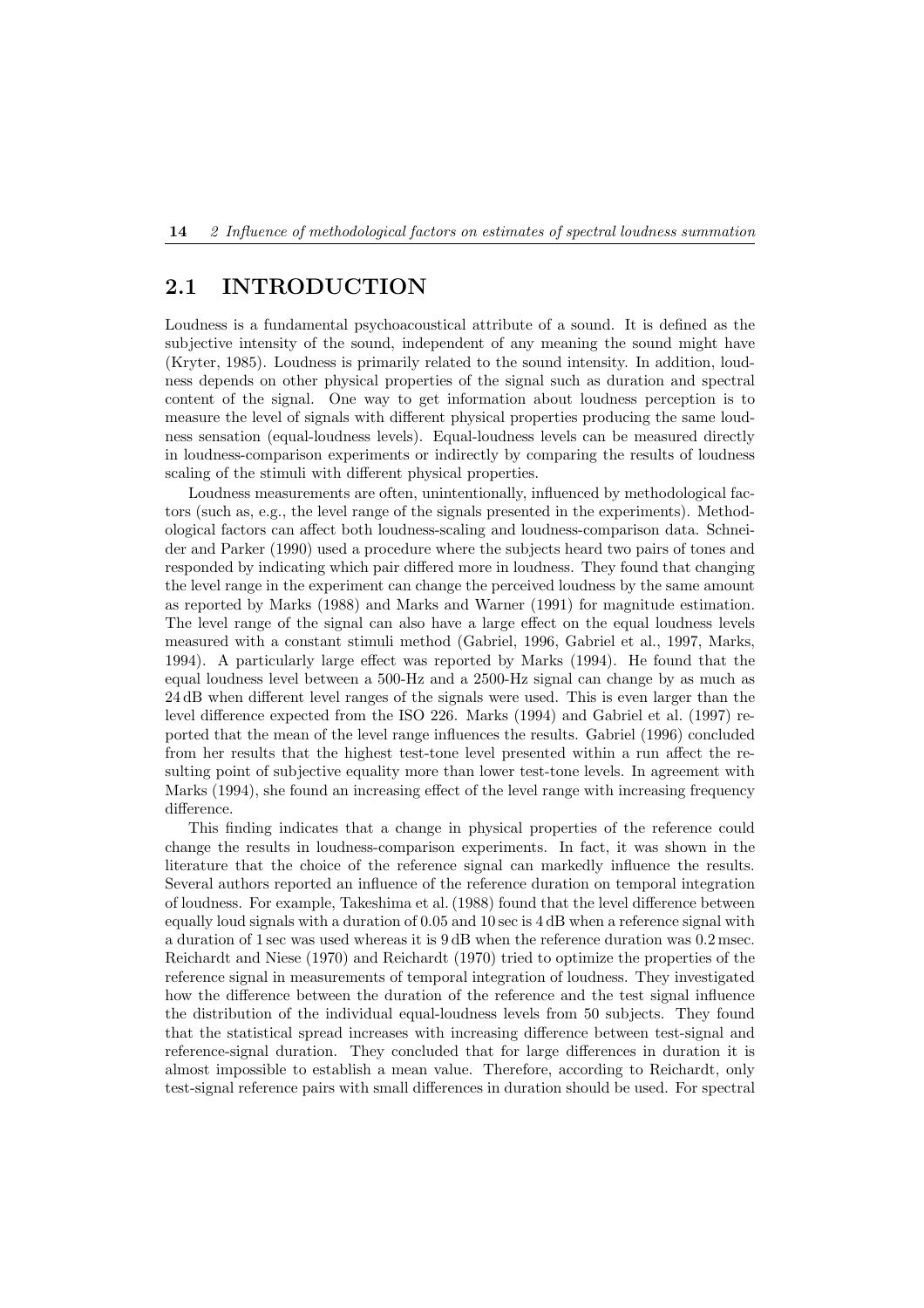integration of loudness, Boone (1973) reported about a similar problem. He found an unacceptable spread among the test subjects when large test-signal bandwidths and a sinusoidal reference signal were used.

In general, methodological factors affect the results considerably, when the difference between the physical parameters of the signals (such as duration or spectral content) is large, whereas almost no influence of methodological factors is observed when the signals have the same physical properties (Reichardt and Niese, 1970, Reichardt, 1970, Marks, 1988, Marks, 1994, Gabriel, 1996). It is desirable to separate the influence of the methodological factor from the influence of the variation of the physical parameters of the sound.

As mentioned above, several studies investigated the influence of methodological factors in loudness measurements on *temporal* integration or loudness matching experiments with sinusoidal signals. However, only a few publications reported about methodological factors in measurements on *spectral* integration of loudness (loudness summation). For example, Marks (1978) measured spectral integration of loudness for two tones, one at 2000 Hz and the other at 5000 Hz, using magnitude estimation. He found that his data contradict the findings of other authors, that the total loudness of the two-tone complex is simply the sum of the loudness attributed to each of the two tones, when the frequency difference of the two tones is large. The total loudness was less than the sum of the loudness of the two sounds. To explain his results, he proposed that the magnitude estimates of the total loudness were biased. To obtain additivity, he proposed to raise the magnitude estimates of the total loudness to a power of 1.33. Such a transformation is consistent with a two-stage model of magnitude estimation in which sensation is a power function of intensity and numerical estimates are a power function of sensations (Rule and Curtis, 1982, Marks, 1979, 1994). Schneider (1988) argued that it is difficult to test for additivity of loudness from different spectral regions when one believes that the results are biased. He concluded, that a different procedure such as loudness comparison should be used. Hübner and Ellermeier (1993) proposed a twointerval, adaptive forced-choice procedure with interleaved tracks to test additivity of loudness. A similar procedure was proposed by Florentine et al. (1996) to measure temporal integration of loudness. They showed, that at least for temporal integration the effect of some methodological factors (such as the physical properties of the reference) are minimized. Unfortunately, Hübner and Ellermeier did not test if the their results on spectral integration of loudness were influenced by methodological factors (such as e.g., starting level, reference).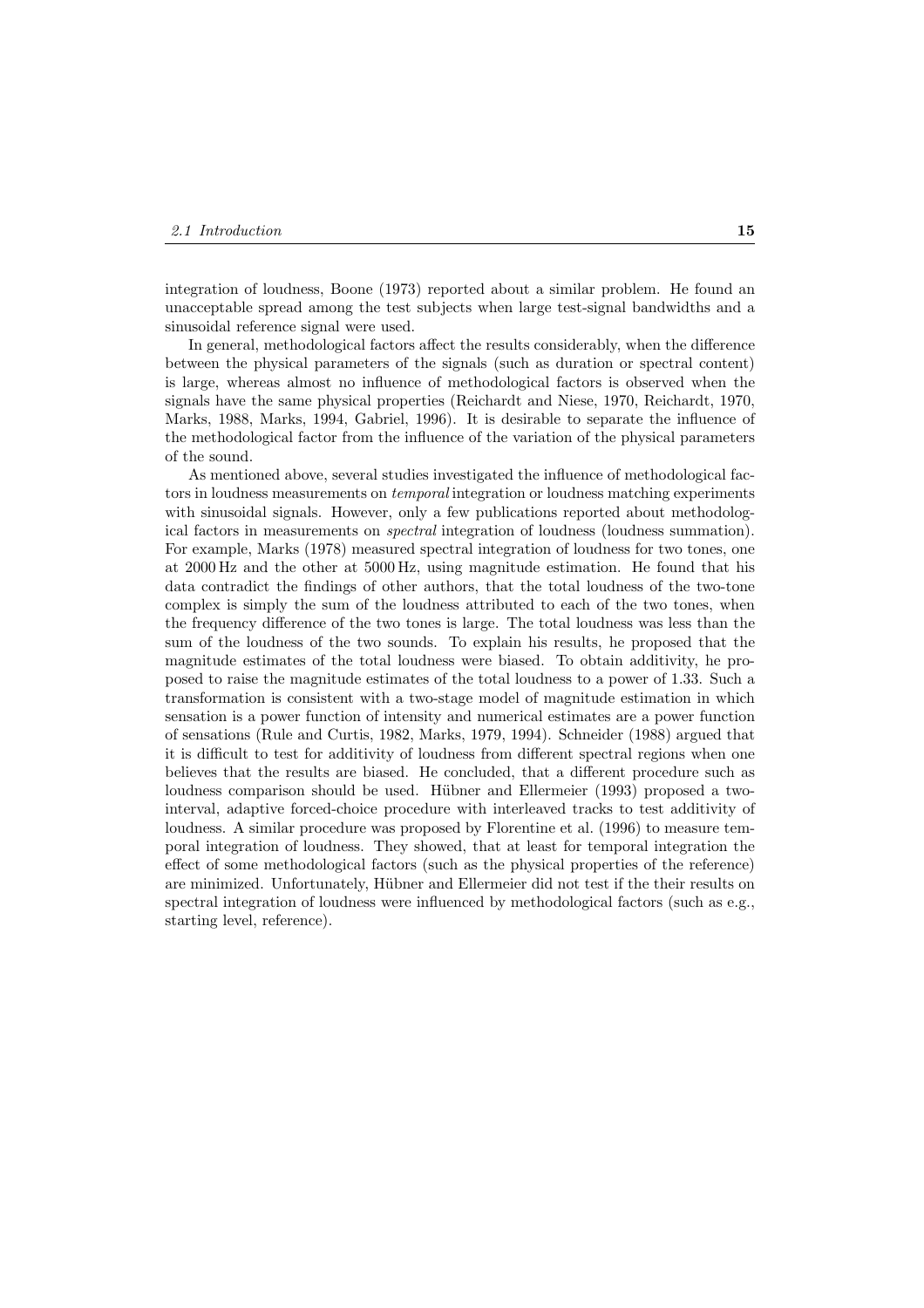In the present study, the influence of the several methodological factors on loudnesssummation experiments are investigated using an adaptive procedure: First, the influence of the level difference between test and reference signal at the beginning of an adaptive track (starting level) on the results is examined. Second, the effect of the procedure using interleaved tracks on the results in comparison to a simple adaptive procedure (non-interleaved) is considered. Finally, the influence of the reference bandwidth is investigated.

## **2.2 METHODS**

#### **2.2.1 Procedure**

Stimuli with different bandwidths were matched in loudness to a reference signal with a fixed bandwidth using an adaptive 2–interval, 2–alternative forced choice procedure. In each trial the listeners heard two sounds, the reference and the test signal, which were separated by an 500 ms silent interval. Test and reference signal were presented in random order and with equal a priori probability. The listeners indicated which signal was louder by pressing the corresponding key on a keyboard. The reference level was fixed and the level of the test signal was varied according to a simple 1–up 1–down procedure, which converges at the 50 % point of the psychometric function (Levitt, 1971). If the listener indicated that the test signal was the louder one, its level was reduced in the next trial, otherwise it was increased. At the beginning, the step size was 8 dB. It was divided by two when the listeners indicated in one trial that the test signal was louder and in the previous trial that the reference signal was louder. A minimum step size of 2 dB was maintained for the final 4 reversal of the track. The equal-loudness level for each track was determined by calculating the median level during these 4 reversals. The level difference between test and reference signal at the beginning of an adaptive track (starting level) was either 20 dB above, 20 dB below, or at the reference level (0 dB difference). Four tracks were run for each listener, pair of stimuli and starting level.

In the first experiment, non-interleaved tracks were employed, i.e. the adaptive tracks for the different stimulus pairs were performed subsequently. Hence, the adaptive track for one stimulus pair has to be finished before the adaptive track for the next stimulus pair starts. The order of stimulus pairs was presented randomly. The starting level was the same for all tracks in a series of trials.

In the second experiment, several interleaved adaptive tracks were run concurrently in a series of trials to simultaneously obtain loudness matches for all stimulus pairs tested. Such a procedure was proposed in the literature to reduce biases that occur when only one stimulus pair was matched in loudness (Florentine et al., 1996, Hübner and Ellermeier, 1993). On each trial, the track was chosen randomly from all possible tracks, i.e., from all tracks that had not yet been terminated. To ensure that the interleaved tracks converge at roughly the same time, the random choice of tracks is further restricted by the following rule: If none of the tracks is terminated, the number of trials for all different tracks has to be the same before the next trial for all tracks is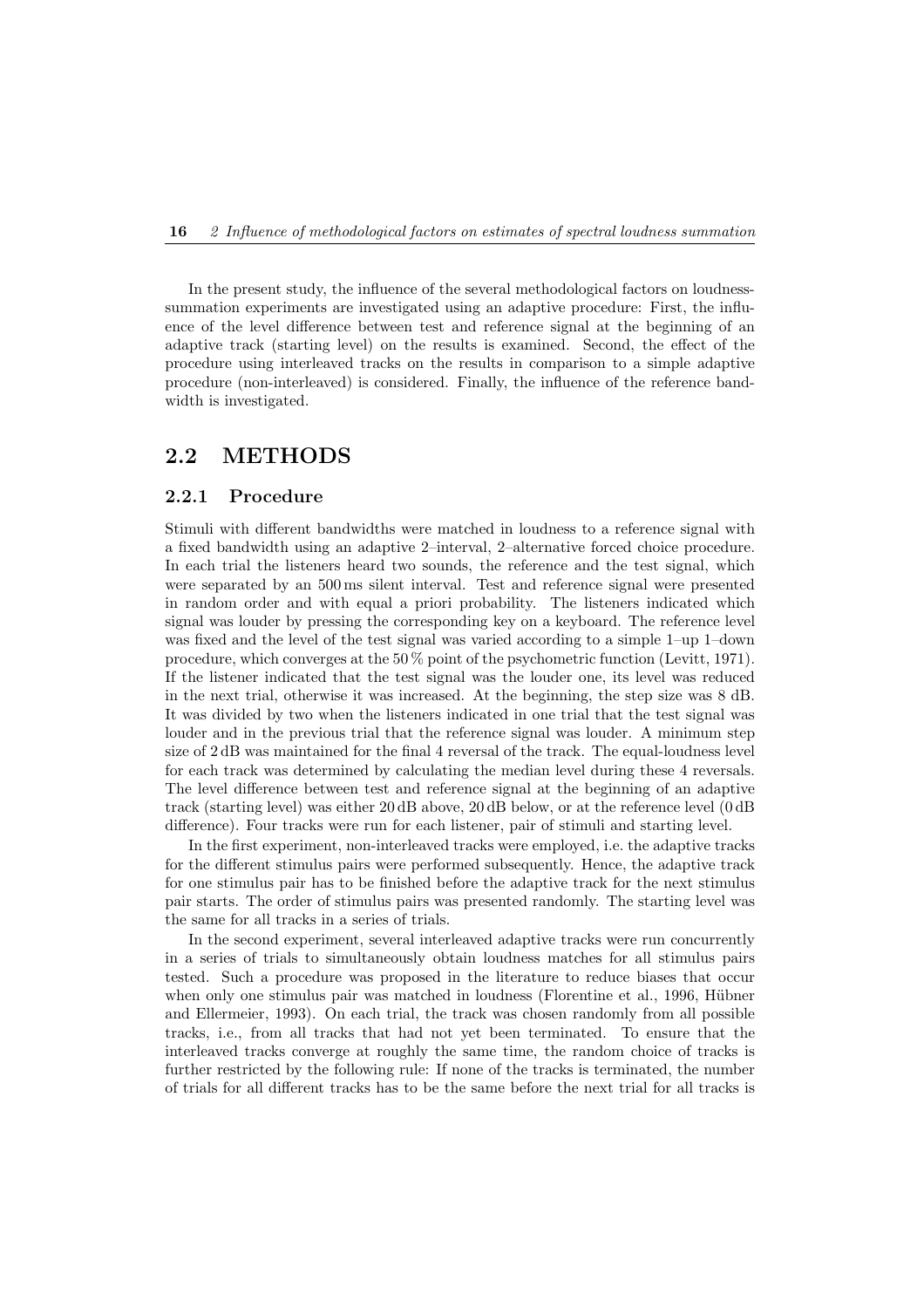presented in random order to the listener. If one track is terminated, the rule is applied to the choice of trials from the remaining unterminated tracks. In a series of trials, the tracks were equally distributed across the three starting levels mentioned above. All starting levels had the same frequency of occurrence in a series of trials.

In general, the procedure is comparable to the procedure proposed by Florentine et al. (1996). However, there are some details which differ considerably. First, the additional rule for choosing the next trial was not incorporated in the procedure proposed by Florentine et al. (1996). Second, in Florentine et al. (1996), different reference signals were used in a series of trials. In the present study, the reference signal was the same within each series of trials and its level was fixed. Another difference is the choice of the starting level. Whereas in the present paper the tracks started at 20, 0, or -20 dB relative to the reference level, Florentine et al. used a starting level of 10 dB above the expected value. The latter two differences originate from a different motivation of the two studies. Whereas in the present study, the influences of the starting level and the reference bandwidth are investigated explicitly, the major goal of Florentine et al. was to minimize (and not to quantify) possible bias effects. Therefore, in the present study, an attempt was made to keep the procedure as simple as possible.

#### **2.2.2 Apparatus and stimuli**

The stimuli were generated digitally with a sampling rate of 32 kHz. Stimulus generation and presentation were controlled by a silicon graphics workstation (INDY), which also sampled the listener's responses and controlled the procedure. The software package SI, which was developed at the University of Göttingen, was used for signal generation and controlled the experiments. The stimuli were  $D/A$  converted (16 bits), and then preamplified and lowpass-filtered at 16000 Hz with a computer controlled audiometric amplifier developed in a joint research project on speech audiometry (Kollmeier, 1996). The subjects sat in a double-walled, sound-attenuating booth. The stimuli were presented diotically via a Sennheizer HD 25 headphone without free-field equalization.

Bandpass-noise signals with a flat spectrum were used. To generate the signals, a broadband noise was digitally filtered by setting the magnitude of the Fourier coefficients to zero outside the desired passband. The bandpass noise was geometrically centered at 2 kHz. The bandwidths of the test signals were 200, 400, 800, 1600, 3200, and 6400 Hz. In the first experiment, the reference bandwidth was 400 Hz and the level of the reference signal was fixed at 55 dB. In the second experiment, in addition to the reference used in the first experiment, a second reference with a bandwidth of 3200 Hz and a level of 45 dB was tested. Test signals and reference signal had the same duration. It was either 10 or 1000 ms. Signals were gated with 2.5 ms raised cosine ramps.

### **2.2.3 Subjects**

Six subjects (4 male, 2 female) participated in the experiments. They ranged in age from 25 to 28. Five of them were members of the "Graduiertenkolleg Psychoakustik" or the "Arbeitsgruppe Medizinische Physik" at the University of Oldenburg, one of them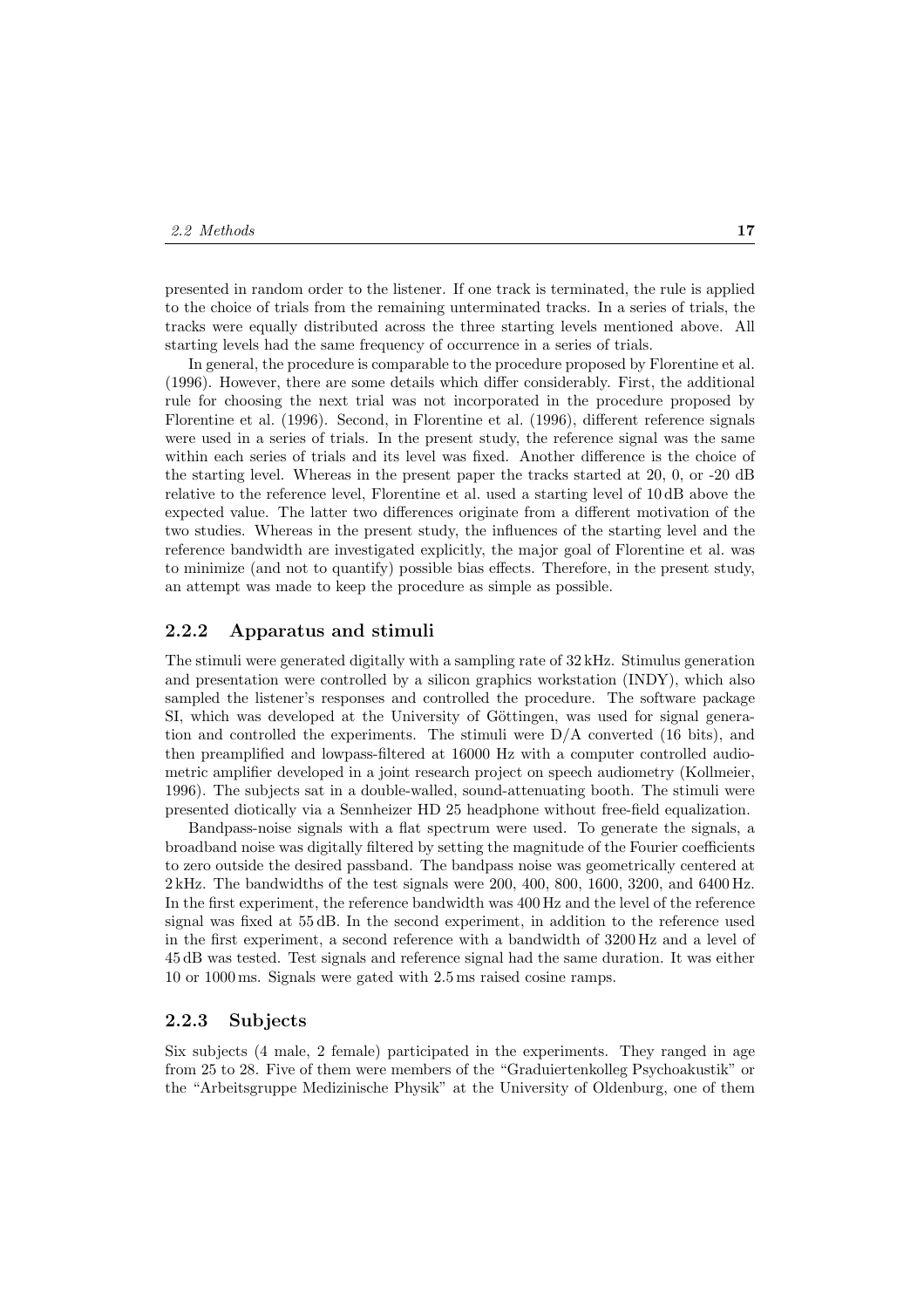being the author JV. One subject (AR) received a payment for the participation in the experiments. All subjects had normal hearing (absolute threshold in quiet  $\leq 15 \text{ dB HL}$ ) and no previous history of any hearing problems.

## **2.3 RESULTS**

## **2.3.1 Experiment 1: Loudness summation measurements using non-interleaved tracks**

Figure 2.1 shows the level differences between a test and a reference signal to obtain equal loudness (equal-loudness level-differences) as a function of the test-signal bandwidth. The test signal and the reference signal had a duration of 1000 msec. The reference bandwidth was 400 Hz. A negative level difference means that, to produce the sensation of equal loudness, the test signal must have a lower level than the reference. Parameter is the difference between test-signal level and reference-signal level at the beginning of an adaptive track (starting level). Three starting levels were tested: 20 dB (circles), 0 dB (squares), and -20 dB (triangles). Individual data are shown in the upper four and in the lower left panel. The error bars represent plus minus one standard deviation calculated across the four repetitions for each subject and condition. In the lower right panel the averaged data across subjects are shown. In this panel, the vertical bars show the amount of variability across subjects, calculated as plus minus one (interindividual) standard deviation of the means across the five subjects.

As expected, all subjects show no level difference when test and reference signal have the same bandwidth (400 Hz). Large negative level differences were obtained for large test-signal bandwidths (3200 and 6400 Hz), This finding is in accordance with the data in the literature (e.g. Zwicker et al., 1957, Port, 1963a). However, there are large individual differences in the shape of the function. Whereas for three subjects (KT, OW, and JV), level differences between test and reference signal decrease continuously with increasing test-signal bandwidths > 400 Hz, subject CR show (negative) level differences which are almost independent of test-signal bandwidth for bandwidths  $> 800$  Hz. For subject JA, level differences are independent of bandwidth in the range from 400 to 1600 Hz and decrease only for test-signal bandwidths  $> 1600$  Hz. For all subjects, equal-loudness level differences are the same or slightly increase with increasing test-signal bandwidth (1 dB on average) between 200 and 400 Hz.

Obviously, there are large individual differences among subjects in the amount of the loudness summation effect. The equal loudness level difference between reference and test signal with the largest bandwidth (6400 Hz) ranges from 3 dB (subject CR, starting level 20 dB) to 17 dB (subject KT, starting level -20 dB). For all subjects, the measured loudness summation effect depends on the starting level. On average, loudness summation is  $12.5 \text{ dB}$  for a starting level of -20 dB, 10 dB for a starting level of 0 dB, and 7.5 dB for a starting level of 20 dB, i.e., loudness summation is up to 5 dB larger for a starting level of -20 dB than for 20 dB (see lower right panel of Fig. 2.1). The difference between the results obtained with a starting level of 20 dB and -20 dB is highly significant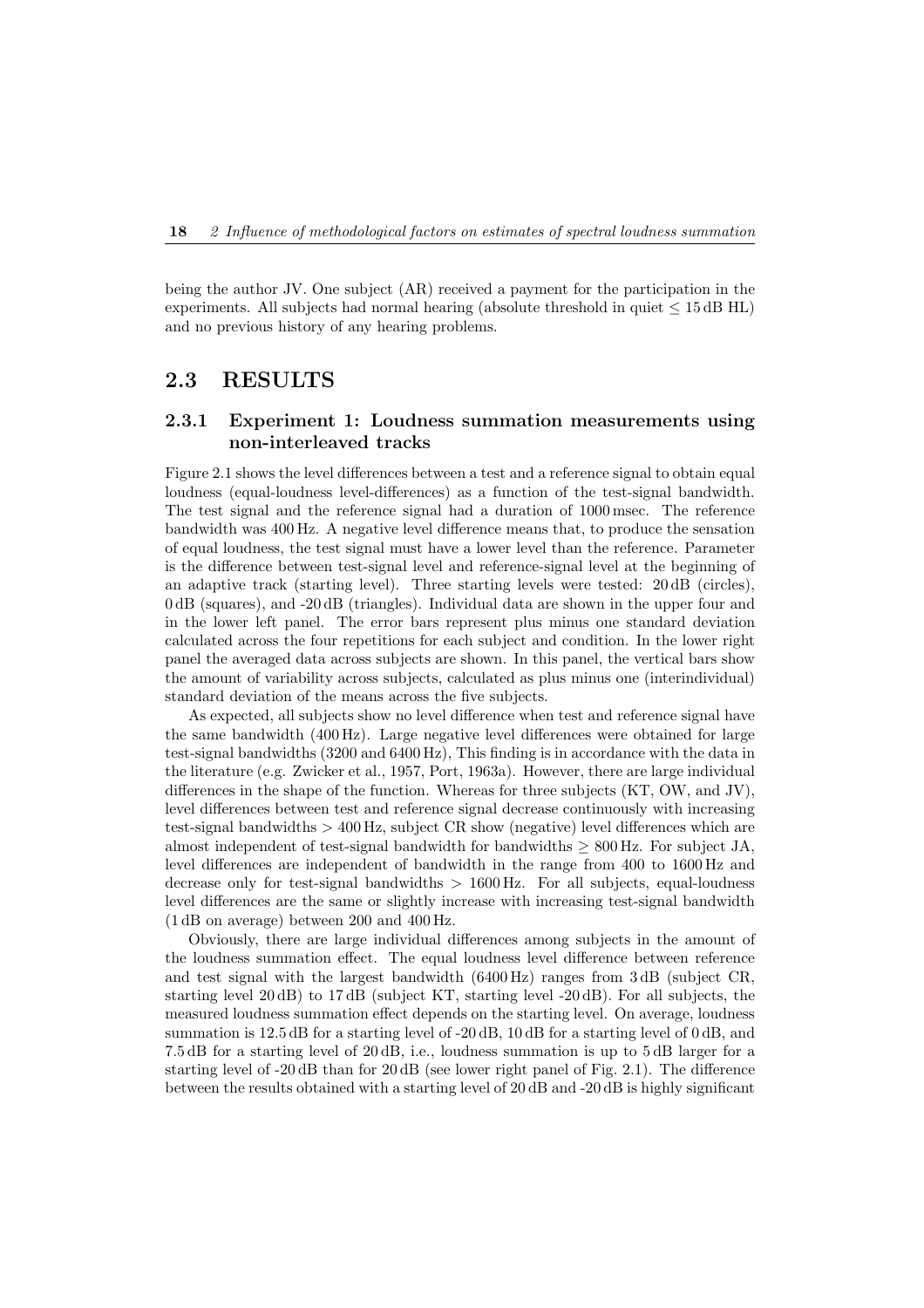

Figure 2.1: *Equal-loudness levels measured with non-interleaved tracks as function of test-signal bandwidth for a starting level of 20 dB (* $\circ$ *), 0 dB (* $\Box$ *), and -20 dB (* $\triangle$ *). Signal duration was 1000 ms. The reference bandwidth was 400 Hz and the level of the reference was fixed at 55 dB. The upper four panels and the lower left panel show individual data with standard deviation. The lower right panel show averaged data across subjects with interindividual standard deviations.*

for a test signal bandwidth  $3200$  and  $6400$  Hz (Student Test,  $p < 0.01$ ).

Interindividual standard deviations increase continuously with increasing difference between reference and the test-signal bandwidth (up to 4 dB). This reflects the large individual difference in the amount of the loudness-summation effect.

The intraindividual standard deviations are smaller than 4 dB. For most subjects,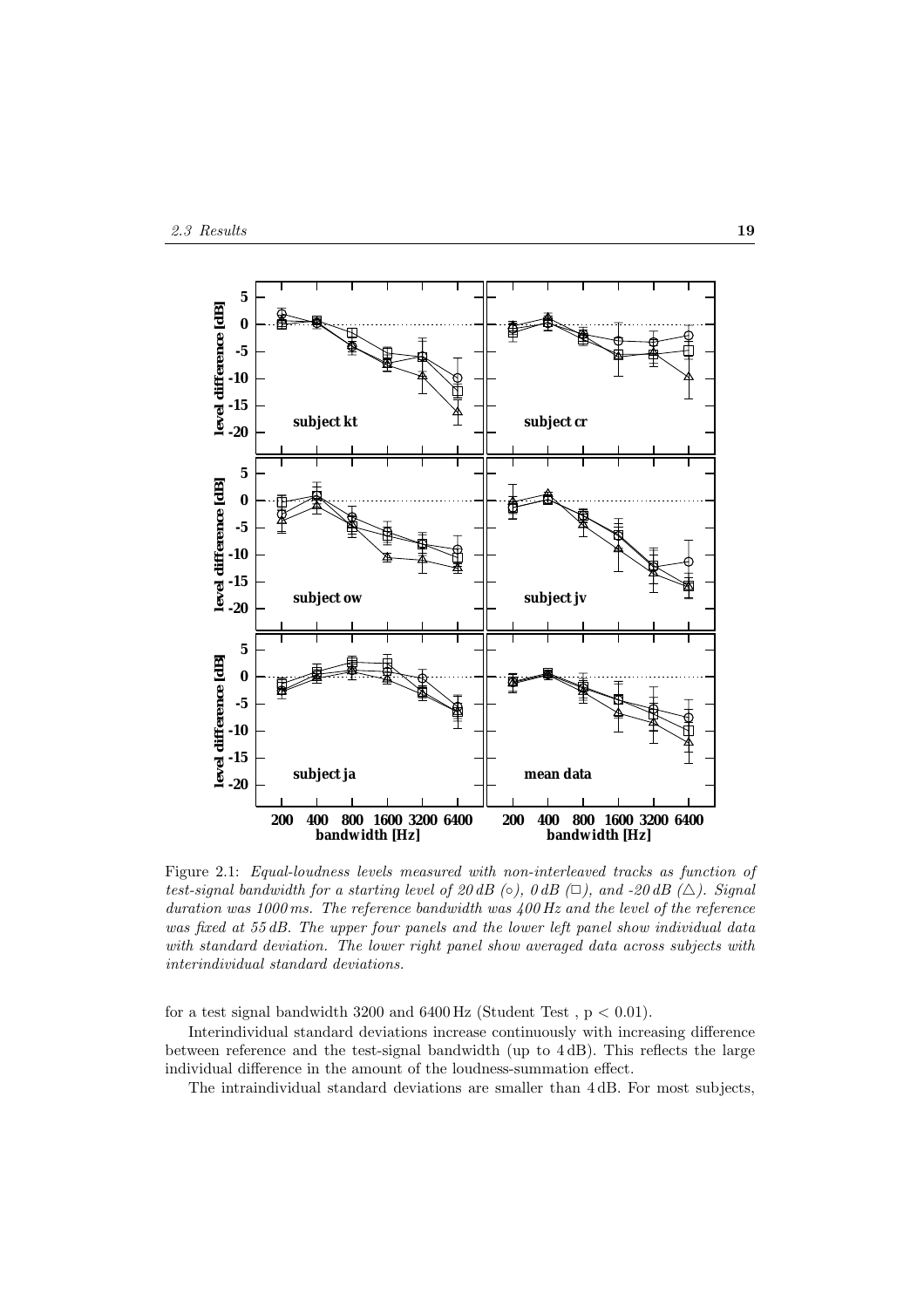

Figure 2.2: *Identical to Fig. 2.1, but for a signal duration of 10 ms.*

standard deviations are large for large test-signal bandwidths (3200 Hz, 6400 Hz) and small for small differences between reference and test-signal bandwidth. This is consistent with the subjective reports of the subjects who found it very difficult to equate the loudness of signals where the bandwidths differ considerably. However, the interindividual standard deviation does not increase monotonically as the difference between test and reference bandwidth increases as found for the averaged data. For example, subjects CR and JV show smaller standard deviations for a test-signal bandwidth of 3200 Hz than for 1600 Hz.

Figure 2.2 shows equal-loudness level differences between test and reference signals for a signal duration of 10 msec. The level differences are plotted in the same manner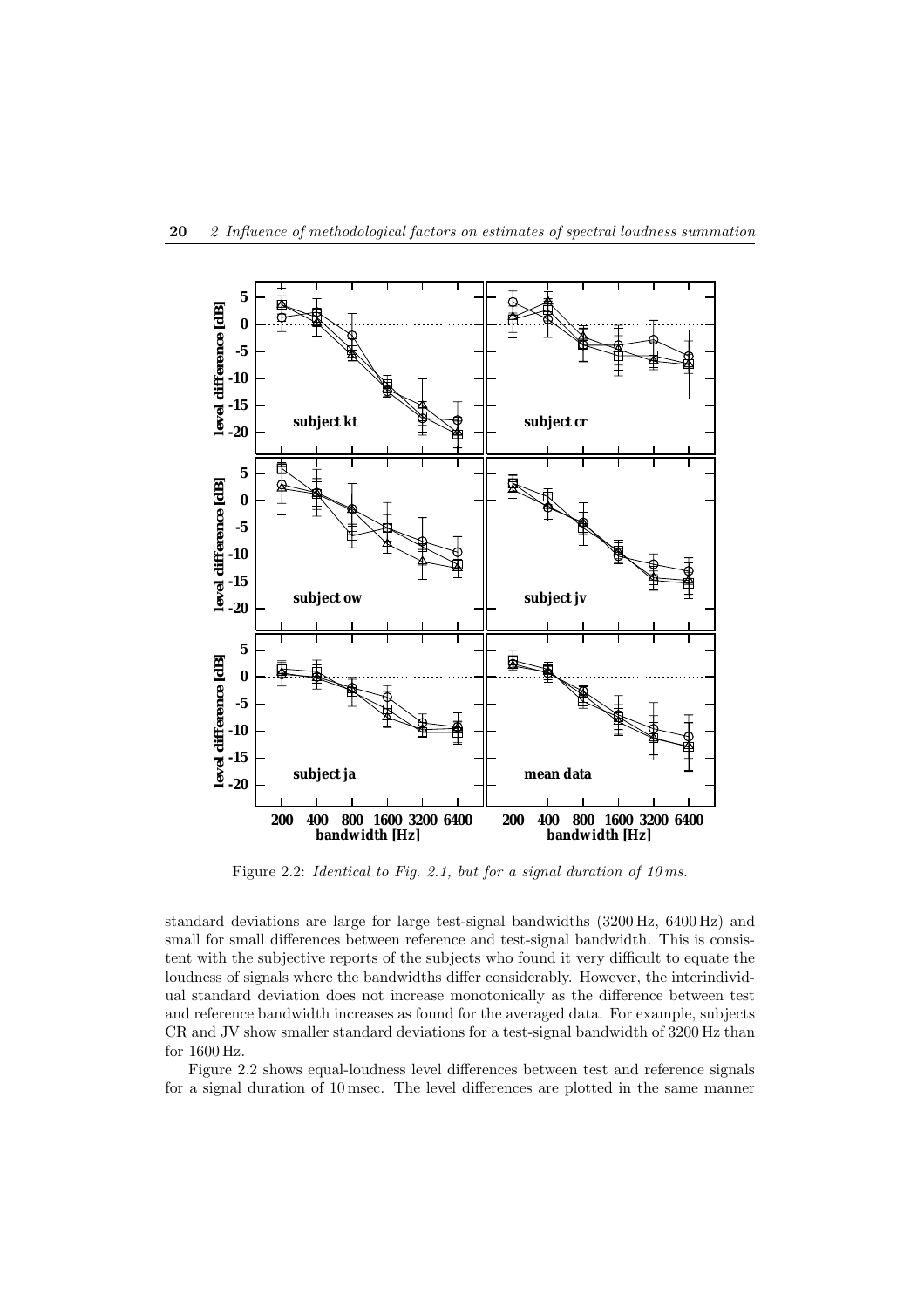as in Fig. 2.1. No level difference between equally loud test and reference signals occurs when test and reference signal have the same bandwidth. Level differences decrease continuously with increasing test-signal bandwidth for bandwidths  $>$  400 Hz. Qualitatively, this is consistent with the data for the 1000-msec long signals. However, in some conditions the data differ considerably. First, in contrast to the data obtained with long signals, positive level differences are obtained for a test-signal bandwidth of 200 Hz (2 dB on average). This is the case for all subjects and starting levels. Second, on average, the level difference between equally loud reference and test-signal with a bandwidth of 6400 Hz is larger for 10-msec than for 1000-msec long signals. This duration-dependent difference depends on the starting level. It amounts to about 3.5 dB for a starting level of 20 dB, 3 dB for a starting level of 0 dB, and only 0.5 dB for a starting level of -20 dB. Third, effect of the starting level on the loudness summation measurement is not significant  $(p > 0.05^2)$ . On average, the difference between the results for the different starting levels does not exceed 2 dB.

As already observed for the results with the 1000-msec test-signal (c.f. Fig 2.1), the interindividual standard deviations increase with increasing difference between reference and test-signal bandwidth by up to 4 dB. Because of the short duration of the signals, most subjects reported difficulties to perform the experiments. This is probably the reason for slightly increased intraindividual standard deviations (up to 7 dB) for some subjects (OW, CR, KT). As above, no strict monotonous relation is found between the intraindividual standard deviation and the test-signal bandwidth.

In summary, the maximum loudness summation effect (defined as the difference between maximal and minimal level) is larger for 10-msec than for 1000-msec signals. However, the temporal effect of loudness summation can not be separated from the effect of starting level.

## **2.3.2 Experiment 2: Loudness summation measurements using interleaved tracks**

In the previous section, it was shown that loudness summation using *non-interleaved* tracks depends on the starting level for long signals, whereas it is almost independent of starting level for short signals. Therefore, for long signals, the effect of the starting level on loudness summation measurements was tested using *interleaved* tracks.

Figure 2.3 shows equal-loudness level-differences between test and reference signal as a function of the test-signal bandwidth. The data were obtained with an adaptive procedure using interleaved tracks. The signal duration was 1000 msec. The level differences are plotted in the same manner as in the previous figures.

The general shape of the functions shown in Fig. 2.3 is the same as in the previous figures. However, quantitatively they differ considerably from the data for long signals obtained with non-interleaved tracks (cf. Fig. 2.1). First, for all subjects loudness summation is larger than found in Experiment 1. The maximum increase amounts to 9 dB

 ${}^{2}$ Except for a test-signal bandwidth of 800 Hz the starting level has no significant effect on the results with  $p>0.2$ .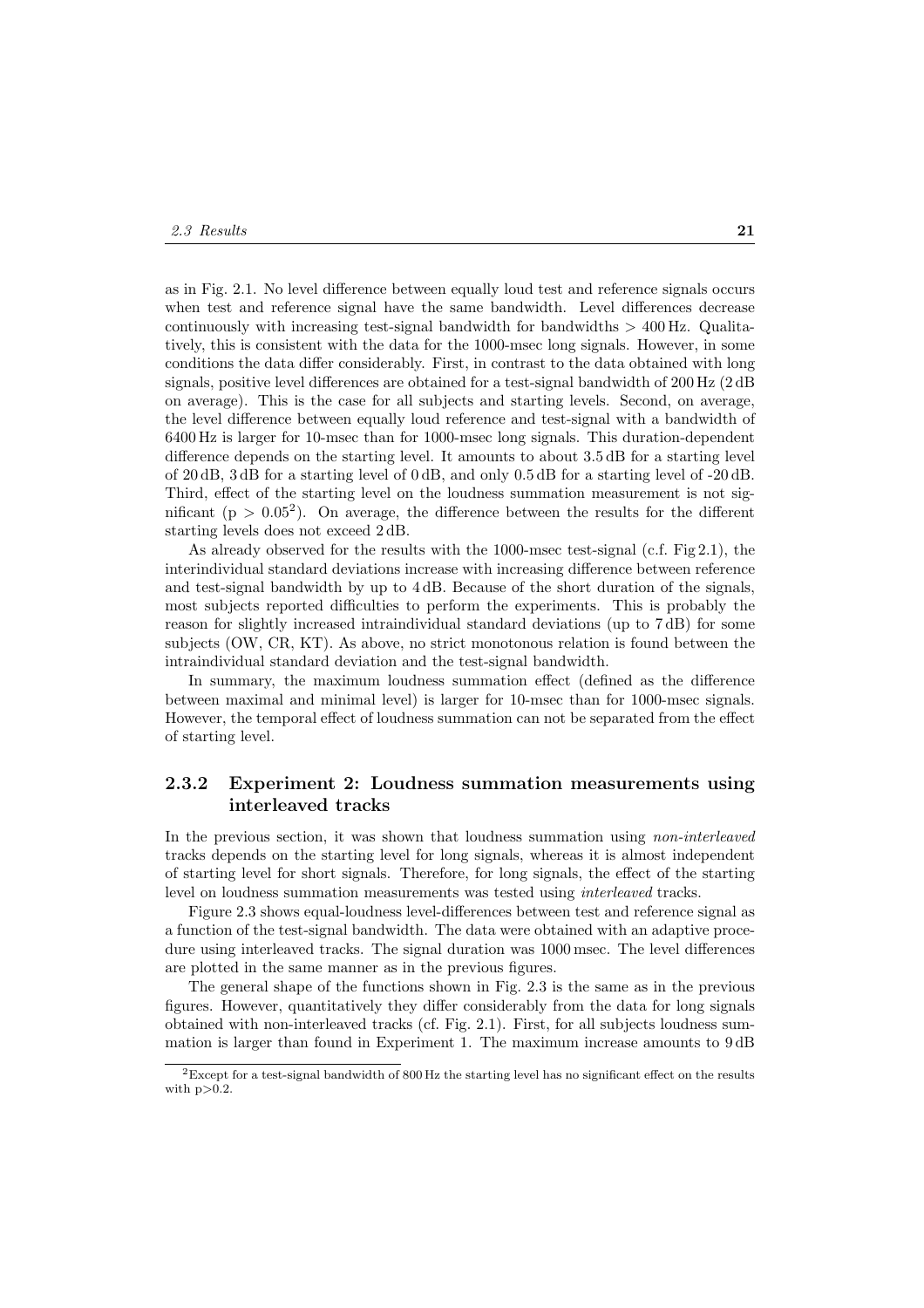

Figure 2.3: *Equal-loudness levels measured with interleaved tracks as function of testsignal bandwidth. The level differences needed to obtain equal loudness between test and reference signal are plotted in the same way as in Fig. 2.1. Signal duration was 1000 ms. The reference was the same as in the previous figures.*

(subject CR). On the average across all subjects and starting levels, the level difference between the reference and the test signal with the largest bandwidth (6400 Hz) is 15 dB when interleaved tracks were used, whereas it is only 10 dB when non-interleaved tracks were used. Note, however, that the individual differences in the amount of loudness summation effect remain: As in the previous experiments, subjects CR and JA show small loudness-summation effect and subject JV and KT show the largest loudness-summation effect. As a consequence, interindividual standard deviations are the same for both pro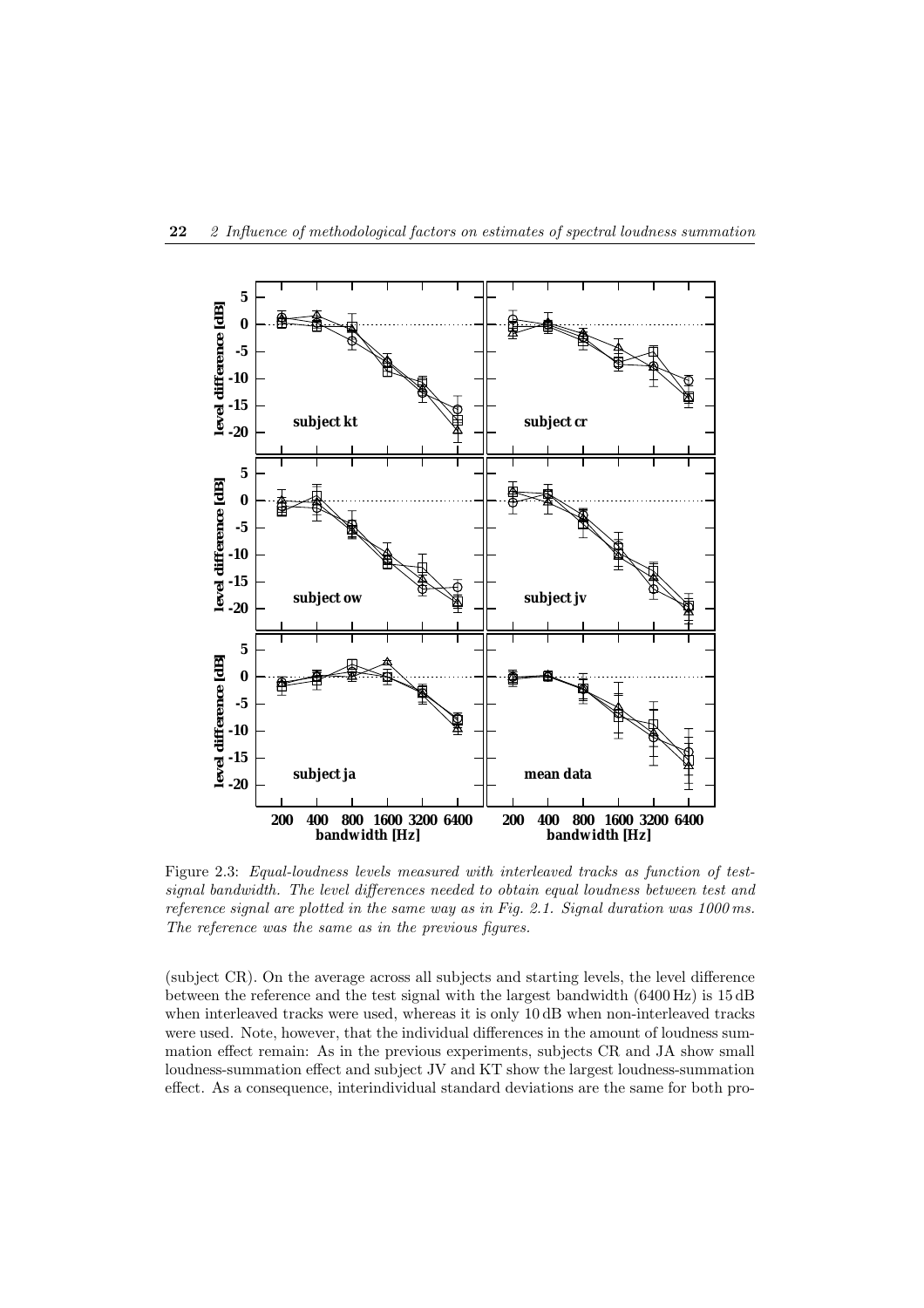cedures (cf. lower right panel of Fig. 2.1 and Fig. 2.3). However, the variations in the individual data in Fig. 2.3 is smaller than in Fig. 2.1 (intraindividual standard deviation  $<$  3 dB).

A second major difference is the effect of the starting level. In fact, there is no systematic variation of the measured loudness summation effect with respect to the starting level as was found for the data for long signals using non-interleaved tracks. On the average across subjects, the difference between equal-loudness level differences for different starting levels does not exceed 3 dB for a stimulus pair and is not significant (p  $> 0.2$ ). Thus, the starting level has no influence on loudness summation measurements when interleaved tracks are used. As a consequence, only mean results averaged over the three starting levels are shown in the next figures.

Figure 2.4 shows for six listeners individual equal loudness level differences between test and reference signal as a function of test-signal bandwidth for two reference bandwidths. Again, the signal duration was 1000 msec. Except for AR (lower right panel), all subjects participated in the previous experiments. Figure 2.5 shows averaged data across the six subjects. The circles represent level differences for a (narrowband) reference signal with a bandwidth of 400 Hz at a level of 55 dB (as used in the previous experiments) whereas the squares represent level differences for a (broadband) reference signal with a bandwidth of 3200 Hz at a level of 45 dB.

As expected, there is no level difference between test and reference signal in the case, where both signals have the same bandwidth, i.e., at 400 Hz for the narrowband and at 3200 Hz for the broadband reference signal, respectively. As a consequence, the equal loudness levels for the broadband reference signal are shifted towards positive level differences. The shape of the two curves differs across subjects. Whereas for subject JA the two curves tend to converge at large test-signal bandwidths, for the other subjects the two curves are more or less parallel (Fig. 2.4). On the average across subjects, there is only a constant shift of 10 dB but no further difference in shape of the curves for the two reference signals (cf. Fig. 2.5).

The intraindividual standard deviations depicted in Fig. 2.4 are rather small. For most data points, they are less than 2 dB. No standard deviation exceeds 3 dB. In agreement with the previous results, inter-individual standard deviations increase for increasing differences between reference and test-signal bandwidth. Large standard deviations (up to 4.5 dB) are observed for narrowband test-signals in the case of a broadband reference signal and for broadband test-signals in the case of a narrowband reference signal, respectively (cf. Fig. 2.5).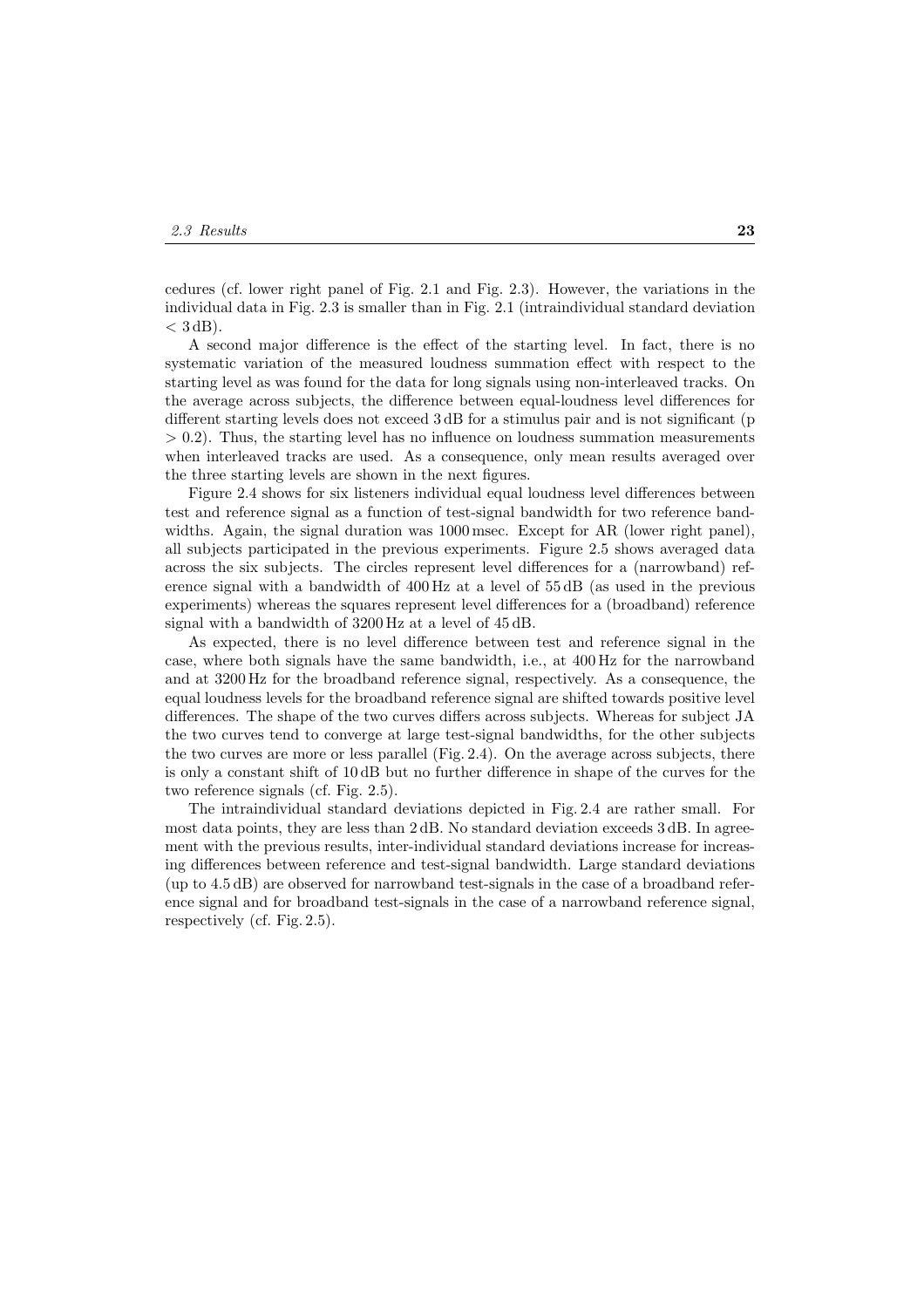

Figure 2.4: *Equal-loudness levels measured with interleaved tracks as function of testsignal bandwidth from six listeners. Signal duration was 1000 ms. Two reference bandwidth were tested: 400 Hz* (○*), and 3200 Hz* (□*). The vertical bars show plus and minus one standard deviation of the mean.*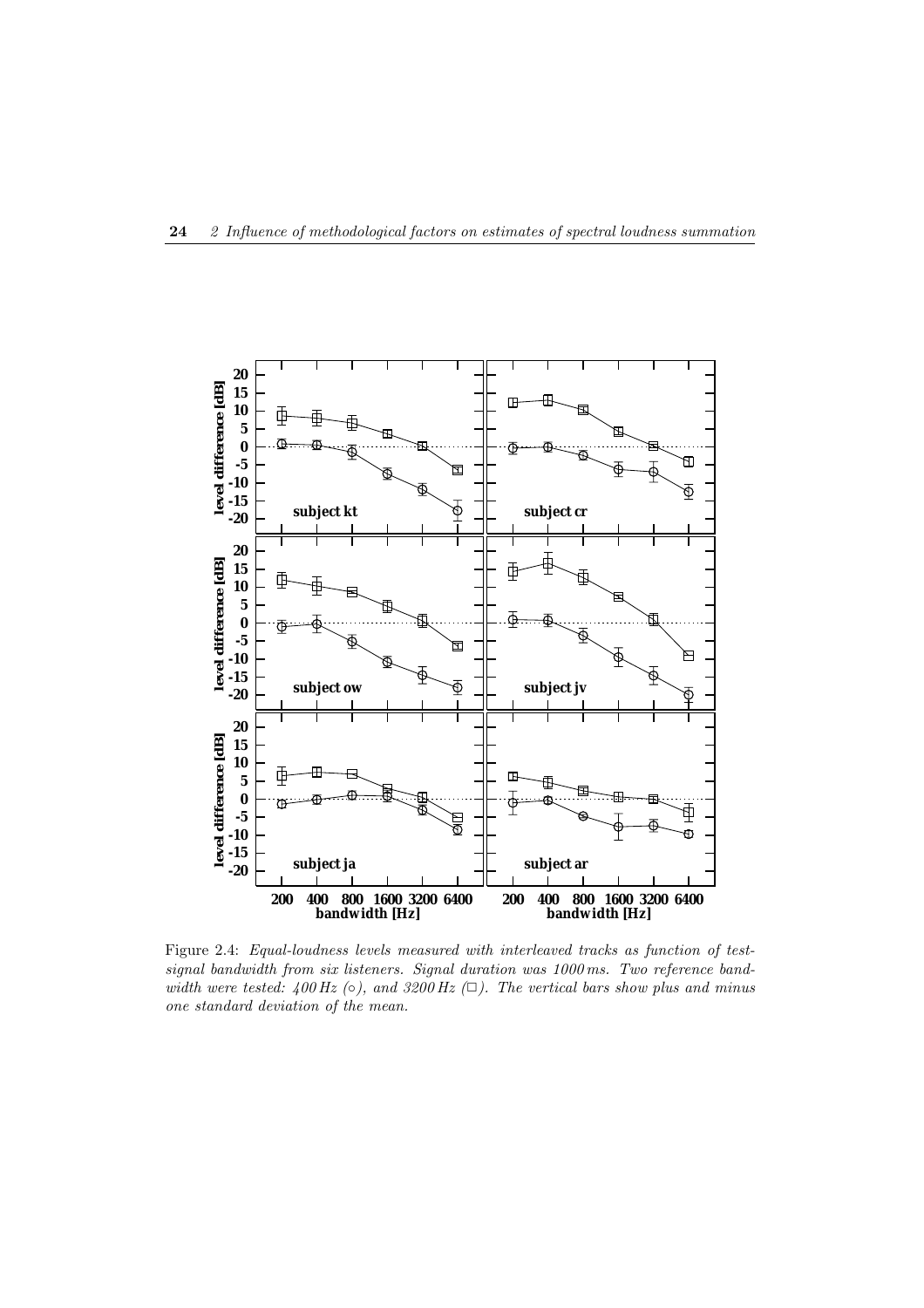

Figure 2.5: *Averaged equal-loudness levels measured with interleaved tracks as function of test-signal bandwidth for two reference bandwidths from six listeners. Symbols are the same as in Fig. 2.4. The vertical bars show plus and minus one standard deviation of the means across the six subjects.*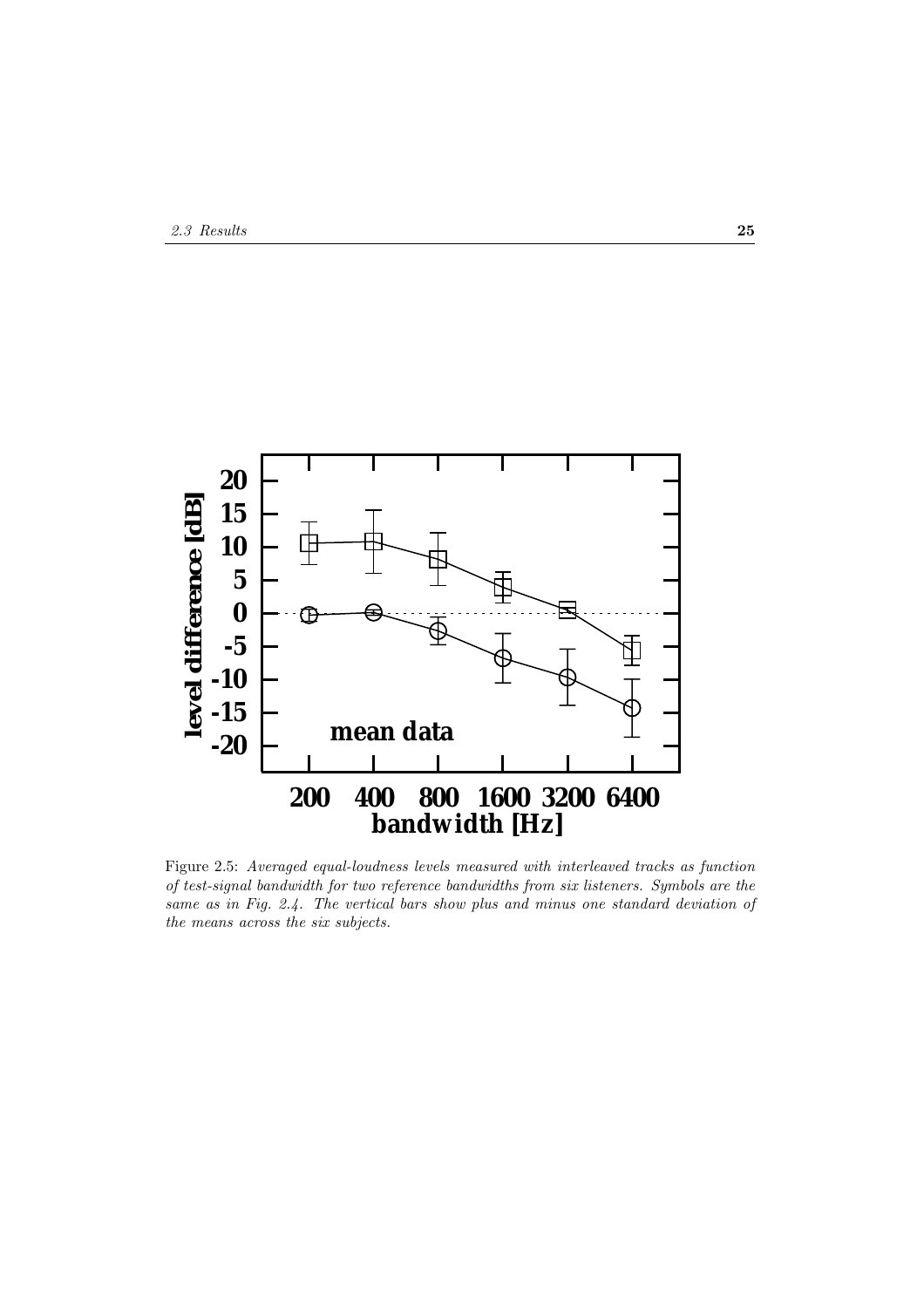## **2.4 DISCUSSION**

In the present study, the effect of the starting level was tested for different signal durations and different procedures. It was shown that the starting level can influence the results when a simple (non-interleaved) procedure is used. This influence was highly significant  $(p < 0.01)$  for long signals and large differences between test-signal and reference bandwidth. Compared to the data obtained with a starting level of -20 dB, the amount of loudness summation is decreased by about 5 dB when a starting level of 20 dB is used. Recently, Mellert and Reckhardt (1997) and Reckhardt et al. (1998) reported a similar effect of the starting level on equal loudness levels between tones with different frequencies measured with the same procedure. The effect of the starting level could reflect the tendency of the subjects to use responses equally often (e.g., Pollack, 1964, Stevens and Galanter, 1957). In fact, a starting level of -20 dB is near the measured equal loudness level, whereas the starting level of 20 dB is about 30 dB above the point of subjective equality, i.e., the measured equal loudness level might be increased.

Poulton (1977, 1989) suggested that range effects which are observed when the method of constant stimuli is used might be due to the response behaviour. When subjects know which stimulus is the reference stimulus, they might ignore the reference after a while, but judge each signal against the range of stimuli presented. However, a range effect as found for constant stimuli method is unlikely to be observed when an adaptive procedure is applied, because in this case, the level range is not fixed. Instead, the level range will be determined by several factors, such as the starting level, the step size, and the subjective responses. Nevertheless, we can not rule out that also in the present experiments the subject could show the tendency to ignore the reference after a while. Then, as found in loudness scaling experiments, the order of the test-signal levels within an adaptive track might influence the results (context effect). It has been shown by Hohmann et al. (1997) in categorical scaling experiments that for ascending order of levels the perceived loudness in the midlevel range is increased compared to the loudness values, obtained with a descending order of levels. In an adaptive procedure, the order of levels is not fixed, but determined by several factors of the procedure, including the response behaviour of the subject. However, when the starting level differ considerably from the equal-loudness level then such an ascending or descending order of levels may occur at the beginning of the experiment. Thus, for very high starting levels, the equal-loudness levels may be higher than those for very low starting levels. This is in accordance with the results of the present study. At the moment, both the tendency to use responses equally often and the tendency to ignore the reference combined with the context effect are possible explanations for the starting-level effect.

Interestingly, the effect of the starting level depends on the duration of the signals. For short signals, there is no significant effect of the starting level on the amount of loudness summation. At the first view, this finding seems to contradict the hypothesis that the effect of the starting level results from the tendency to use the responses equally often or that the level order for extreme starting levels influences the results. Although subjects reported that they generally found it very difficult to judge the loudness of short signals (10 msec), they also reported that the short signals are more similar to each other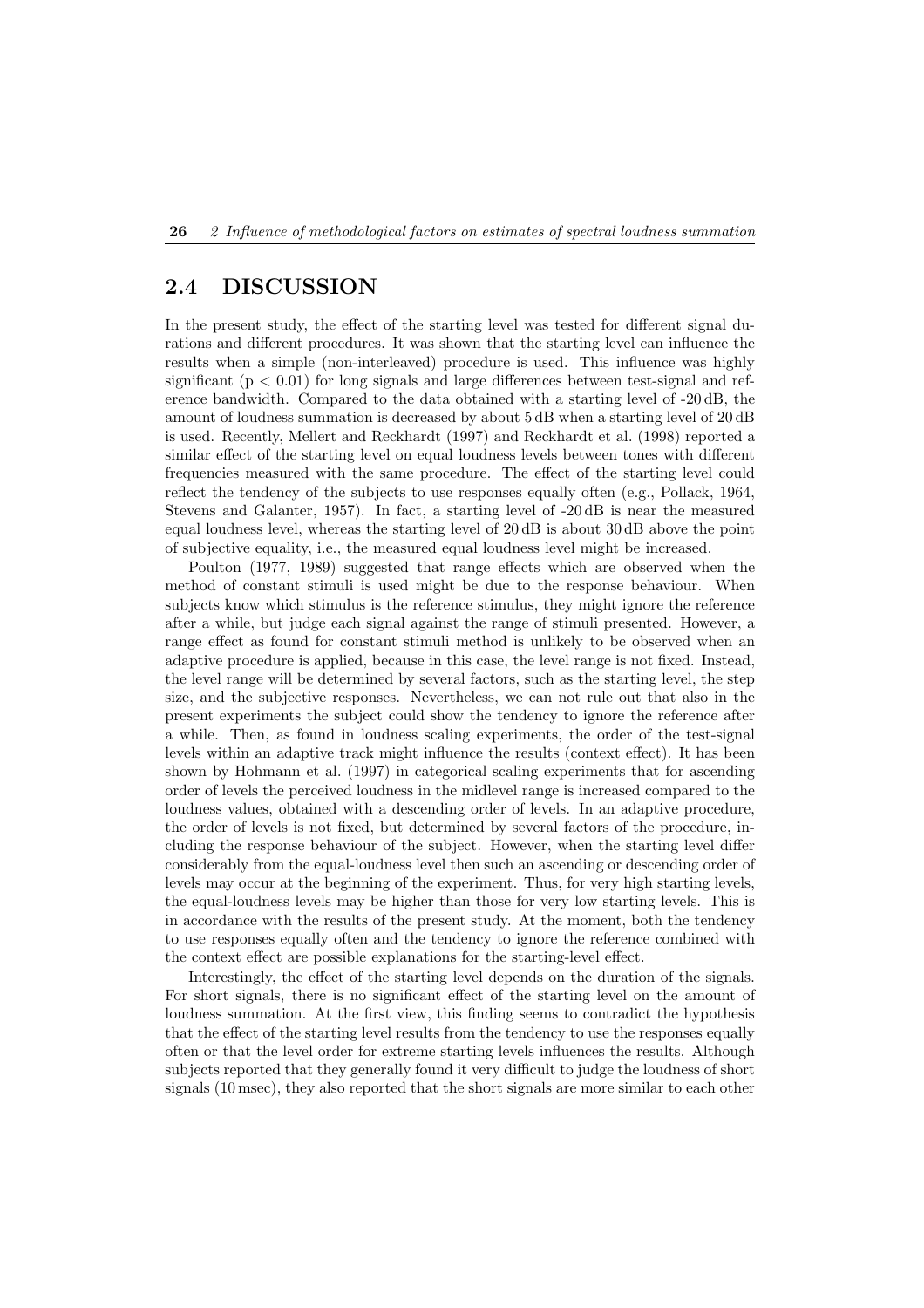than the long signals (1000 msec). This might explain the reduced methodological effect for the short signals.

When interleaved tracks are used, subject reported that they were unable to follow the different adaptive tracks. Therefore, range effects may play a minor role. Because different starting levels are used for different tracks, it is unlikely that monotonically ascending or descending levels occur. In addition, an effect due to the tendency to use responses equally often will be minimized, because some of the tracks will start above the point of subjective equality and some below it. Thus, for an adaptive procedure, the use of interleaved tracks should minimize the influence of methodological factors. This was also found in the present study, where for long signals the effect of the starting level disappears when interleaved tracks are used. Note however, that randomization per se does not guarantee that the results are not influenced by methodological factors. For the method of constant stimuli, the level range of the signals still influence the results significantly, even when several test-tone frequencies were measured concurrently within a run (Gabriel, 1996).

As already mentioned in the introduction, the choice of the reference can markedly change the results. To our knowledge, there is only one publication concerning the influence of reference in loudness experiments using an adaptive procedure with interleaved tracks. Florentine et al. (1996) measured temporal integration of loudness and compared the directly measured level differences between equally loud 5- and 200-msec stimuli with those obtained indirectly by adding level differences between 5- and 30-msec stimuli and between 30- and 200-msec stimuli. They showed that using an interleaved procedure, on average, the discrepancies between direct and indirect measurements are small  $(\leq 3 \text{ dB})$ although individual data vary considerably. The finding suggests, that the influence of the reference is markedly reduced, when a procedure with interleaved tracks is used. Qualitatively, this is in agreement with the results of the present study. They show a negligible influence of the reference bandwidth on the amount of loudness summation.

Taken together, it was shown in the present study that methodological factor have no significant effect on the data when interleaved tracks were used, whereas they affect the results when a simple adaptive procedure is used.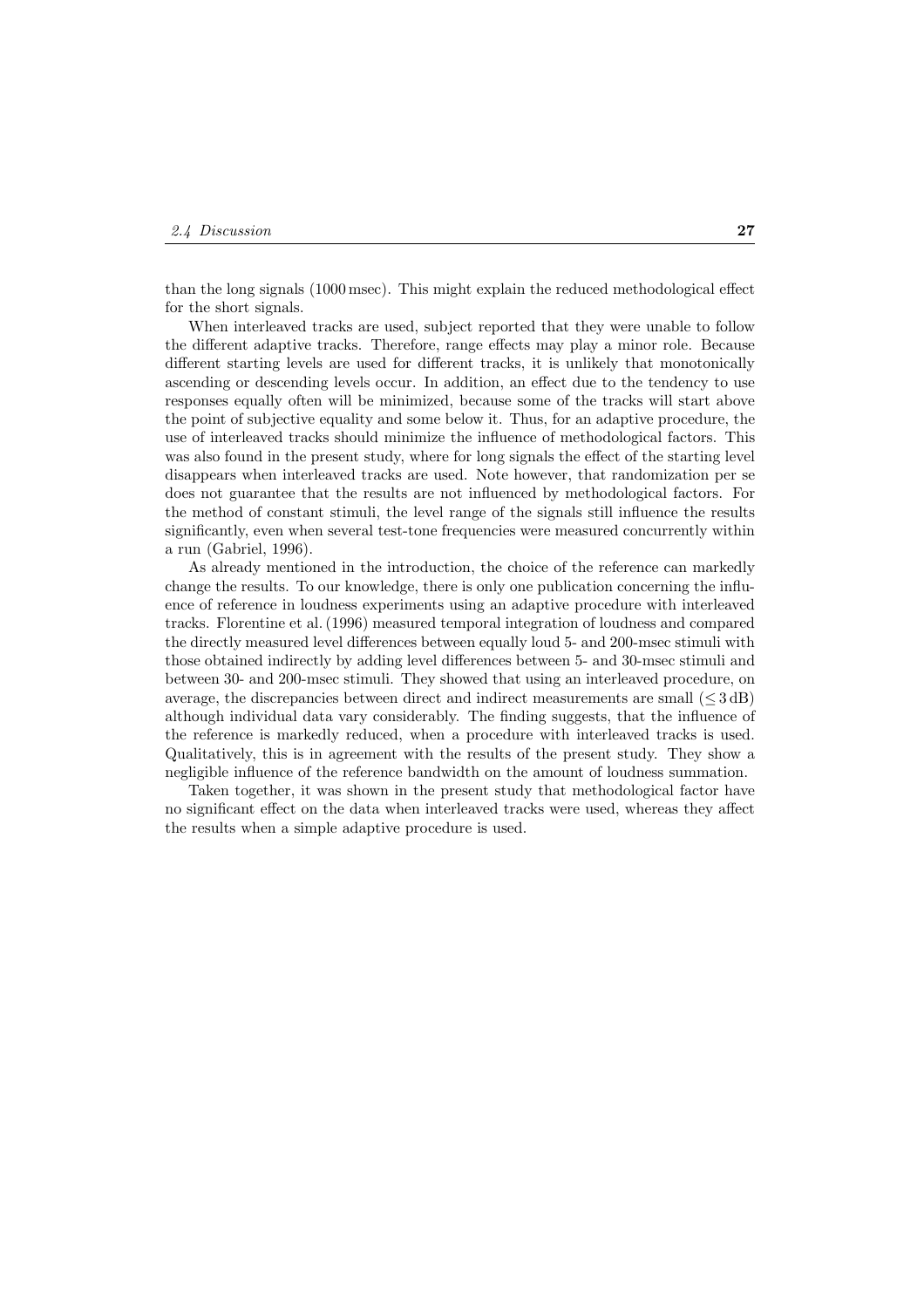## **2.5 SUMMARY AND CONCLUSION**

The starting level has no significant influence on the results for short signals (10 msec). However, it influences the amount of loudness summation for long signals (1000 msec) when non-interleaved tracks are used. The effect increases (up to  $5 \text{ dB}$ ) with increasing difference between the test-signal and reference bandwidth. Using interleaved tracks, the effect of the starting level for long signals disappears. No effect of the reference bandwidth on the amount of measured loudness summation was found with interleaved tracks.

The results of the present study indicate that loudness summation should be measured with an adaptive procedure using interleaved tracks. This is particularly important when temporal aspects of loudness summation are investigated. Using non-interleaved tracks, the influence of methodological factors can not be separated from the effect of the variation of physical parameters of the signals.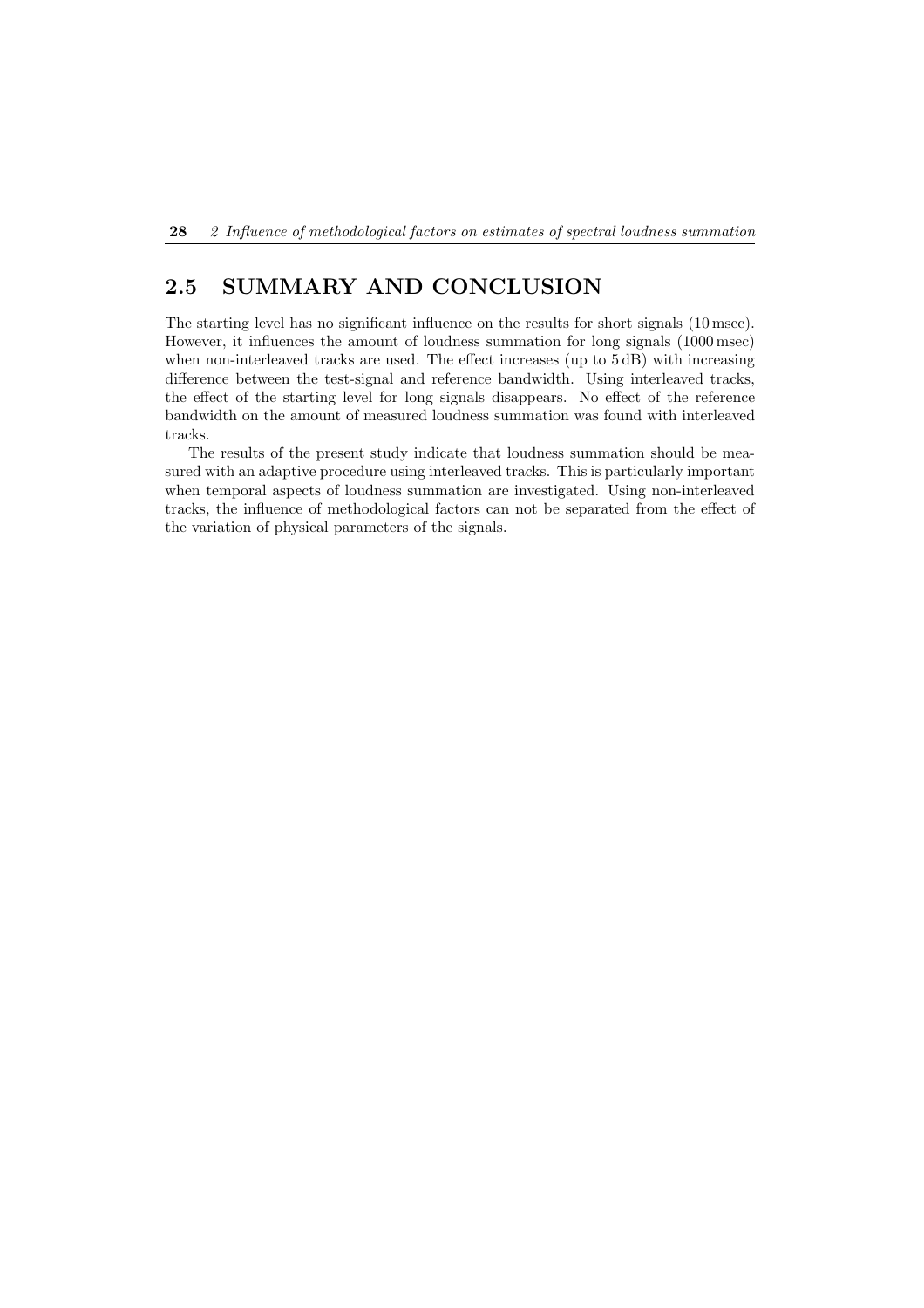## **Chapter 3**

# **Loudness summation as a function of** duration<sup>1</sup>

## **ABSTRACT**

Loudness was measured as a function of signal bandwidth and duration. The bandwidth was varied in the range from 200 to 6400 Hz and duration was varied in the range from 2.5 to 1000 ms. The signal was either a bandpass noise or a chirp train spectrally centered at 2 kHz. The level to produce equal loudness was measured with an adaptive, two-interval, two-alternative forced-choice procedure. A loudness balancing procedure was used, where the tracks for all signal pairs to be compared were interleaved. Mean results over ten normal hearing subjects showed that the loudness-summation effect for bandpass noise signals depends on signal duration. The level difference between equally loud signals with the smallest  $(\Delta f = 200 \text{ Hz})$  and largest  $(\Delta f = 6400 \text{ Hz})$  bandwidth decreases for increasing duration in the range from 10 to 1000 ms.

Chirp trains were used to examine loudness summation for signal durations smaller than 10 ms. Mean results over six subjects showed that the loudness summation effect for chirp trains is independent of signal duration in the range from 2.5 to 40 ms. No further increase of loudness summation was found in this range of duration. However, the findings for the two types of signals are not directly comparable, because the perception of the chirp trains is different from that of the noise signals and the range of bandwidths (from 1600 to 6400 Hz) tested is rather small.

The results are discussed in terms of a duration-dependent compression within each peripheral filter.

<sup>&</sup>lt;sup>1</sup>This chapter is a slightly modified version of Verhey, J.L., and Kollmeier, B. (1998) "Loudness summation as a function of duration", submitted to JASA.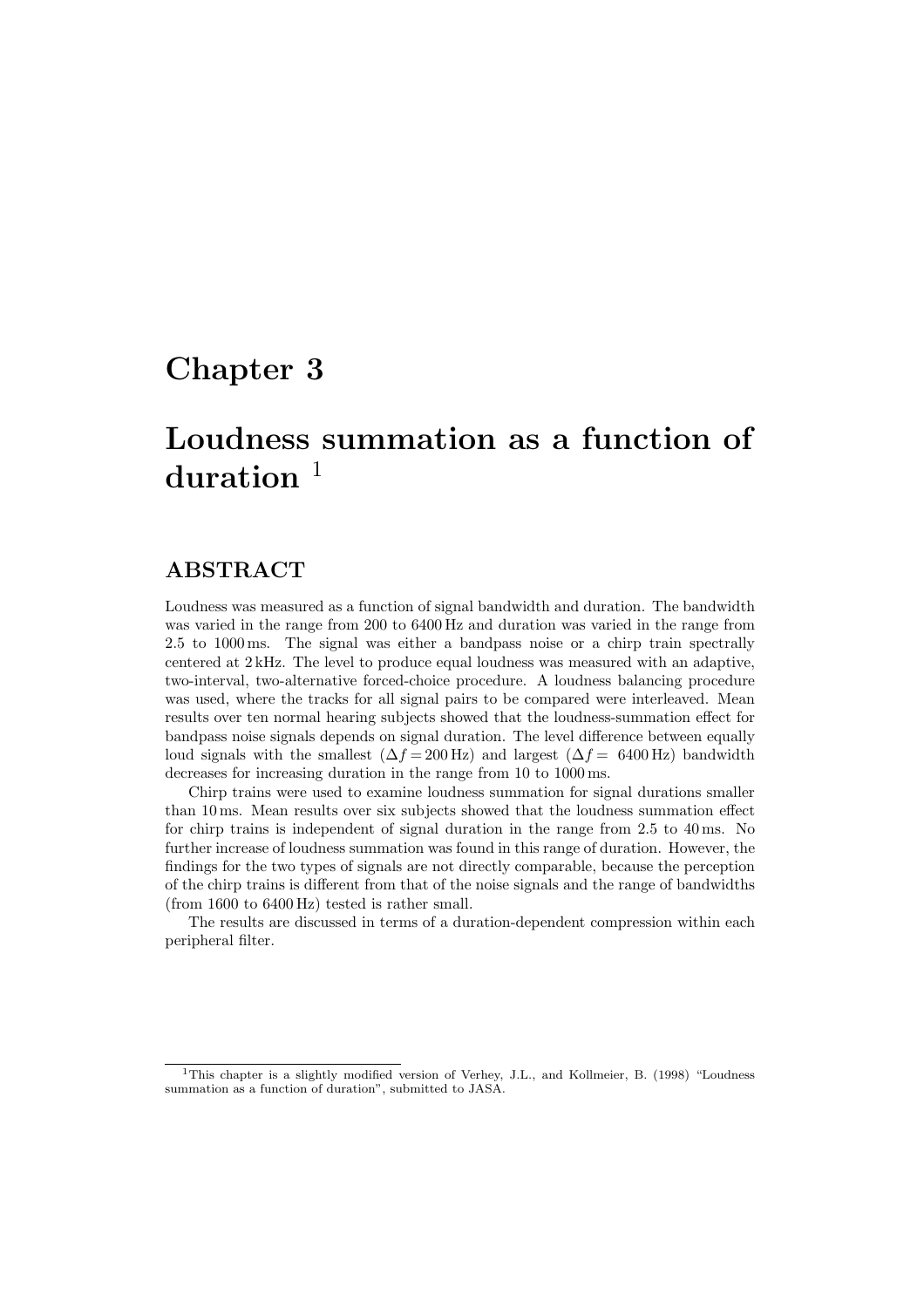## **3.1 INTRODUCTION**

The physical magnitude intensity is related with the hearing sensation loudness. However, loudness depends not only on the intensity of the signal, but also on other physical properties of the signal such as duration and spectral content of the signal.

Many studies have investigated how loudness changes with the bandwidth of the signal. It was shown that a broadband signal sounds louder than a narrowband signal of the same physical level. Keeping the sound pressure level of a complex stimulus fixed, the loudness level of the stimulus can significantly increase when the bandwidth exceeds the critical bandwidth (e.g. Fletcher and Munson, 1933, Scharf, 1959, Zwicker et al., 1957). This effect was called loudness summation. In general, loudness models account for the effect by assuming three processing stages: A bank of (critical-band) filters, a compression within each critical band, and a summation across frequency bands (Zwicker and Scharf, 1965). Within these models, the amount of loudness summation is determined by the bandwidth of the critical-band filters and the amount of compression: A higher compression and a smaller filter bandwidth result in a larger loudness summation effect.

In most studies, tone complexes (e.g. Fletcher and Munson, 1933, Zwicker et al., 1957, Scharf, 1959, Scharf, 1961, Cacace and Margolis, 1985, Schneider, 1988, Hübner and Ellermeier, 1993) or bandpass-noise signals (e.g. Zwicker et al., 1957, Port, 1963a) with *long durations* (about 1 s) were used to study this effect. There are only few publications, where temporal aspects of the loudness-summation effect were investigated. Port (1963a) found that the loudness of a 5-msec noise band spectrally centered at 2 kHz increases with increasing bandwidth in the same way as the loudness of a 1200-msec noise band does, given that the absolute loudness of the reference is the same for the two durations. Zwicker (1965) compared the loudness of a 5 kHz tone with that of a white noise for durations of 2 and 500 msec, with the level as the parameter. He found that the level difference necessary to produce equal loudness for the short signals is the same as for the long signals at the same absolute loudness of the references. Both results indicate, that the loudness-summation effect is independent of duration. Scharf (1970) concluded from these results that the critical bandwidth does not change with signal duration. Within loudness models, this conclusion would further indicate that the compression is also independent of duration since both stages determine the loudness summation effect (see above).

However, in two recent studies on temporal summation of loudness it was claimed, that the loudness function must have a different form for short (5-msec) and long (200 msec) tones (Florentine et al., 1996, Buus et al., 1997). The authors based their argument on the finding that the temporal summation of loudness for sinusoidal signals is level-dependent. To obtain equal loudness, the level difference between the short and the long tone increases with increasing level as the level of the short tone varied from 10 to about 70 dB SPL. An increase in level difference implies that the loudness function of the short tone must have a shallower slope than the loudness function for the long tone at the same absolute loudness. A difference in slope results in a different compression and within loudness models this would imply a different loudness summation effect. Thus, loudness summation should be larger for short signals than for the long signals.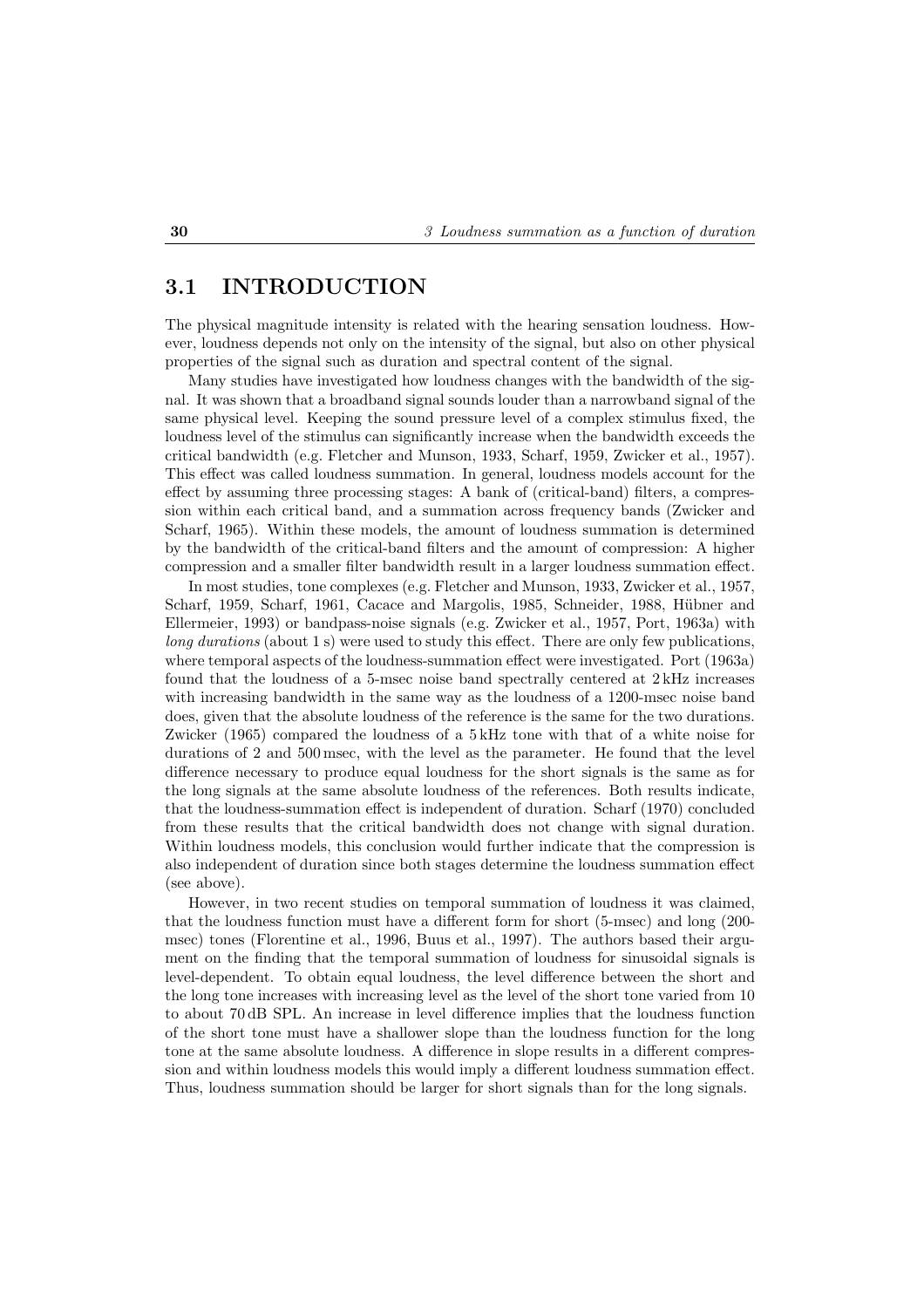On the other hand, there are models of "effective" signal processing in the auditory system (such as, e.g., Dau et al., 1996a+b, 1997a+b), which assume a nonlinear compression behaviour of the auditory system, that incorporates certain time constants ("adaptive compression"). Hence, the transient parts of a signal envelope (i.e., onset and offset of a signal) are less compressed than the stationary parts. In the case of loudness summation, one would therefore expect a smaller effect for short signals than for longer signals. This contrasts with the expectations from the literature described above.

The present study investigates the loudness-summation effect for different signal durations at moderate levels. A constant power level was used for the different durations. This is in contrast to other studies about temporal aspects in loudness summation, where the loudness was held constant and both time *and* amplitude were changed.

## **3.2 EXPERIMENT 1: LOUDNESS SUMMATION FOR BANDPASS-NOISE SIGNALS AS A FUNC-TION OF DURATION**

#### **3.2.1 Methods**

#### **3.2.1.1 Procedure**

Stimuli with different bandwidths were matched in loudness to a reference signal with fixed bandwidth and level using an adaptive 2–interval, 2–alternative forced choice procedure. In each trial the listeners heard two sounds, the reference and the test signal, which were separated by an  $500 \text{ ms}$  silence interval. Test and reference signal were presented in random order and with equal a priori probability. The listeners indicated which signal was louder by pressing the corresponding key on a keyboard. A simple 1– up 1–down procedure was used, which converges at the 50 % point of the psychometric function (Levitt, 1971). If the listener indicated that the test signal was the louder one, its level was reduced in the next trial, otherwise it was increased. At the beginning, the step size was 8 dB. It was divided by two after each reversal in the adaptive level tracking procedure. At a step size of 2 dB it was held constant for the next 4 reversal. The equal-loudness level for one track was determined by calculating the median of the levels during the last 4 reversals. Three matches were obtained for each listener and pair of stimuli.

To reduce biases that occur when only one stimulus pair was matched in loudness in a series of trials, several interleaved adaptive tracks were used. Hence, concurrent loudness matches were obtained for all stimulus pairs tested (Florentine et al., 1996). On each trial, the track was chosen randomly from all possible tracks, i.e., from all tracks that had not yet been terminated. To ensure that the interleaved tracks converge at roughly the same time the random choice of tracks is further restricted by the following rule: If none of the tracks is terminated, the number of trials for all different tracks has to be the same before the next trial for all tracks is presented in random order to the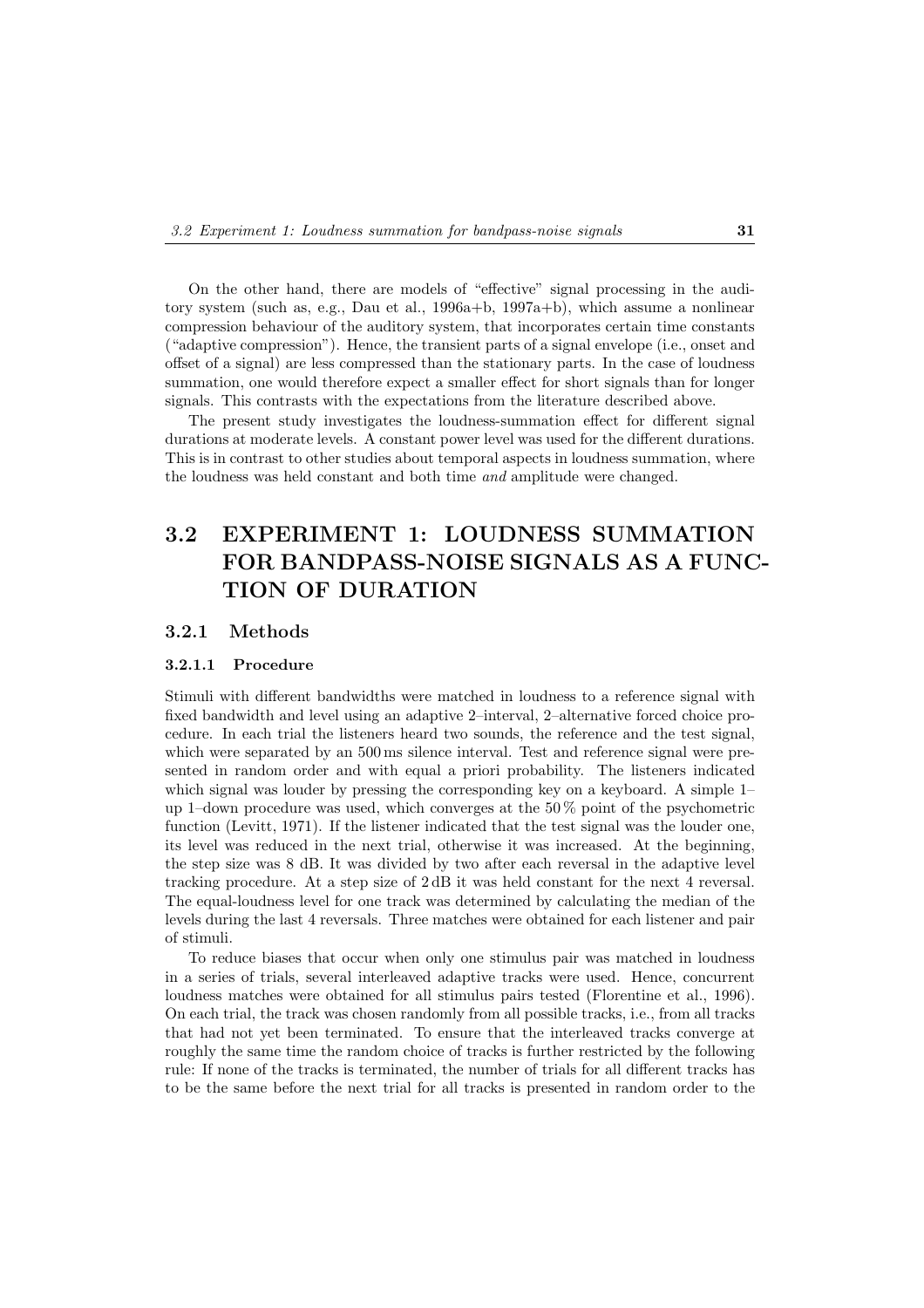listener. If one track is terminated, the rule is applied to the choice of trials from the remaining unterminated tracks.

Three different starting levels of the test signal at the beginning of each track were tested for each stimulus pair: 20 dB above, 20 dB below, and at the reference level (0 dB difference). In a series of trials, the tracks very uniformally distributed across the three starting levels. All starting levels had the same frequency of occurrence in a series of trials.

Although the procedure is comparable to the procedure proposed by Florentine et al. (1996) and Buus et al. (1997, 1998), there are some details which differ considerably. First, the additional rule for choosing the next trial was not incorporated in the procedure proposed by Florentine et al. Second, in the present experiment, the reference signal was the same within each series of trials and its level was fixed. It was argued in Florentine et al. (1996) that a fixed reference could bias the measurement. However in the Chapter 2 the fixed reference was shown not to influence the results for the procedure used in this Chapter. Another difference is the choice of the starting level. Whereas in the present paper the tracks started at 20, 0, or -20 dB relative to the reference level, Florentine et al. used a starting level of 10 dB above the expected value. However, at least for the procedure used in the present study the starting level has no significant effect on the results (see Chapter 2).

#### **3.2.1.2 Stimuli and apparatus**

The stimuli were generated digitally with a sampling rate of  $32 \text{ kHz}$ . Stimulus generation and presentation were controlled by a silicon graphics workstation (INDY), which also sampled the listener's responses and controlled the procedure. The software package SI was used for signal generation and control of the experiments, which was developed at the university of Göttingen. The stimuli were  $D/A$  converted (16 bits), and then preamplified and lowpass-filtered at 16000 Hz with a computer controlled audiometric amplifier developed in a joint research project on speech audiometry (Kollmeier, 1996). The subjects sat in a double-walled, sound-attenuating booth. The stimuli were presented diotically via a Sennheizer HD 25 headphone without free-field equalization.

Bandpass noise signals with a flat spectrum geometrically centered at 2 kHz were used. To generate the signals, a broadband noise was digitally filtered by setting the magnitude of the Fourier coefficients to zero outside the desired passband. The bandwidths of the test signals were 200, 400, 800, 1600, 3200, and 6400 Hz. The reference bandwidth was 3200 Hz. The level of the reference signal was fixed at 45 dB SPL. Signals were gated with 2.5 ms raised-cosine ramps. Test signals and reference signal had the same duration. Three durations were used: 10, 100, and 1000 ms.

#### **3.2.1.3 Subjects**

Ten subjects (6 male, 4 female) participated in the experiment. They ranged in age from 24 to 29. Eight subjects were members of the "Graduiertenkolleg Psychoakustik" or the "Arbeitsgruppe Medizinische Physik" at the university of Oldenburg, one of them was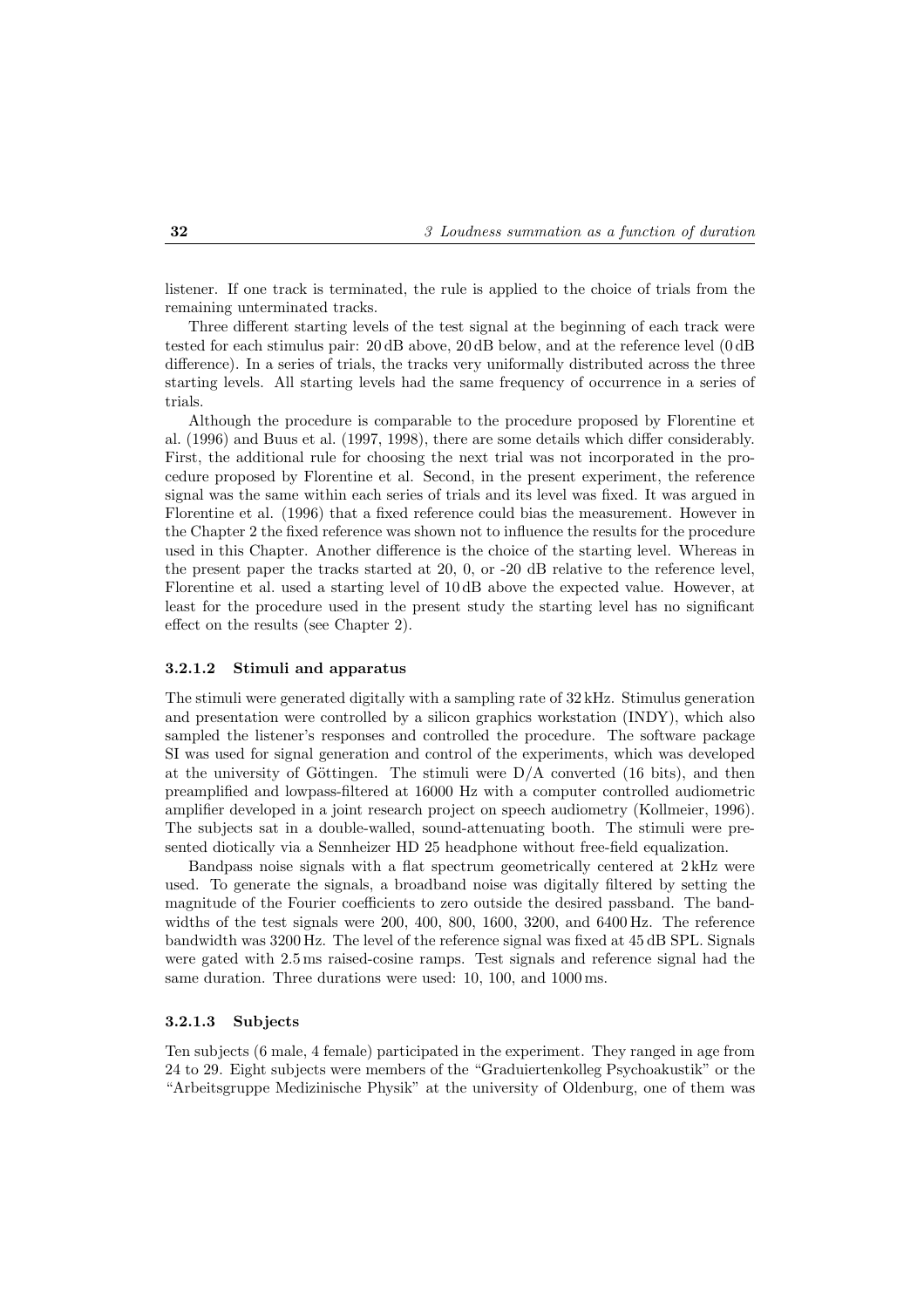the author JV. The other two subjects (AR, MT) were paid volunteers. Six subjects (CR, JA, JV, PD, KT, OW) had previous experience with equal-loudness judgements. All subjects had normal audiograms (i.e., absolute threshold in quiet  $\leq 15$  dB HL) and no previous history of any hearing problems.

#### **3.2.2 Results**

Figure 3.1 shows individual data and standard deviations for 10 subjects. In addition, Fig. 3.2 shows mean data across subjects and interindividual standard deviations. As a function of the bandwidth, the figures show the level difference between the test signal and the reference signal necessary to produce the sensation of equal loudness (equalloudness level difference). A positive level difference means that, to produce the sensation of equal loudness, the test signal must have a higher level than the reference. The figure shows equal-loudness level differences for signal durations of 1000 ms (squares), 100 ms (circles), and 10 ms (triangles).

In general, all subjects show positive level differences for test-signal bandwidths < 3200 Hz and no level difference when the test signal and the reference signal have the same bandwidth (3200 Hz). For a bandwidth of 6400 Hz, negative level differences are observed. However, there are large individual differences in the shape of the function. Whereas for the subjects KT, OW, and AR equal-loudness level differences for 1000 msec signals decrease continuously with increasing bandwidth, other subjects show an increasing level difference (up to 3 dB) in the range from 200 to 400 Hz and decreasing level differences for bandwidths of the test signal  $\geq 800$  Hz (e.g. subject JV, PD, and SE). Moreover, there are large individual differences among subjects in the amount of loudness summation effect. The level difference between equally loud signals of the same duration with the smallest (200 Hz) and largest (6400 Hz) bandwidth ranges from 10 (subject AR, PD) to 23 dB (subject JV). The range for the maximal difference in level between equally loud signals is even larger (from 10 to 25 dB).

Although large individual differences are apparent, the average data for signals of 1000-msec duration (Fig. 3.2, squared symbols) is consistent with the results presented in the literature for long signals (Zwicker et al., 1957, Port, 1963a, Verhey et al., 1998). The level difference between equally loud signals with the smallest bandwidth and the largest bandwidth is 15.5 dB.

Zwicker et al. (1957) measured loudness summation for 1000-msec bandpass-noise signals at a center frequency of 1420 Hz. In their experiment the level of the test signal was held constant and the level of the reference signal was varied (in contrast to the experiment performed in the present study, where the test signal level was varied). For a test-signal level of 50 dB and a reference bandwidth of 210 Hz, they found a level difference of about 15 dB between equally loud signals with a bandwidth of 210 and 8000 Hz. Port (1963a) compared the loudness of 1200-msec bandpass-noise signals spectrally centered at 2 kHz and presented at 40 dB with a 2 kHz reference tone. He found a level difference of 18 dB between equally loud 200 and 12000 Hz broad bandpass-noise signals.

The individual data for the different durations can be divided into two different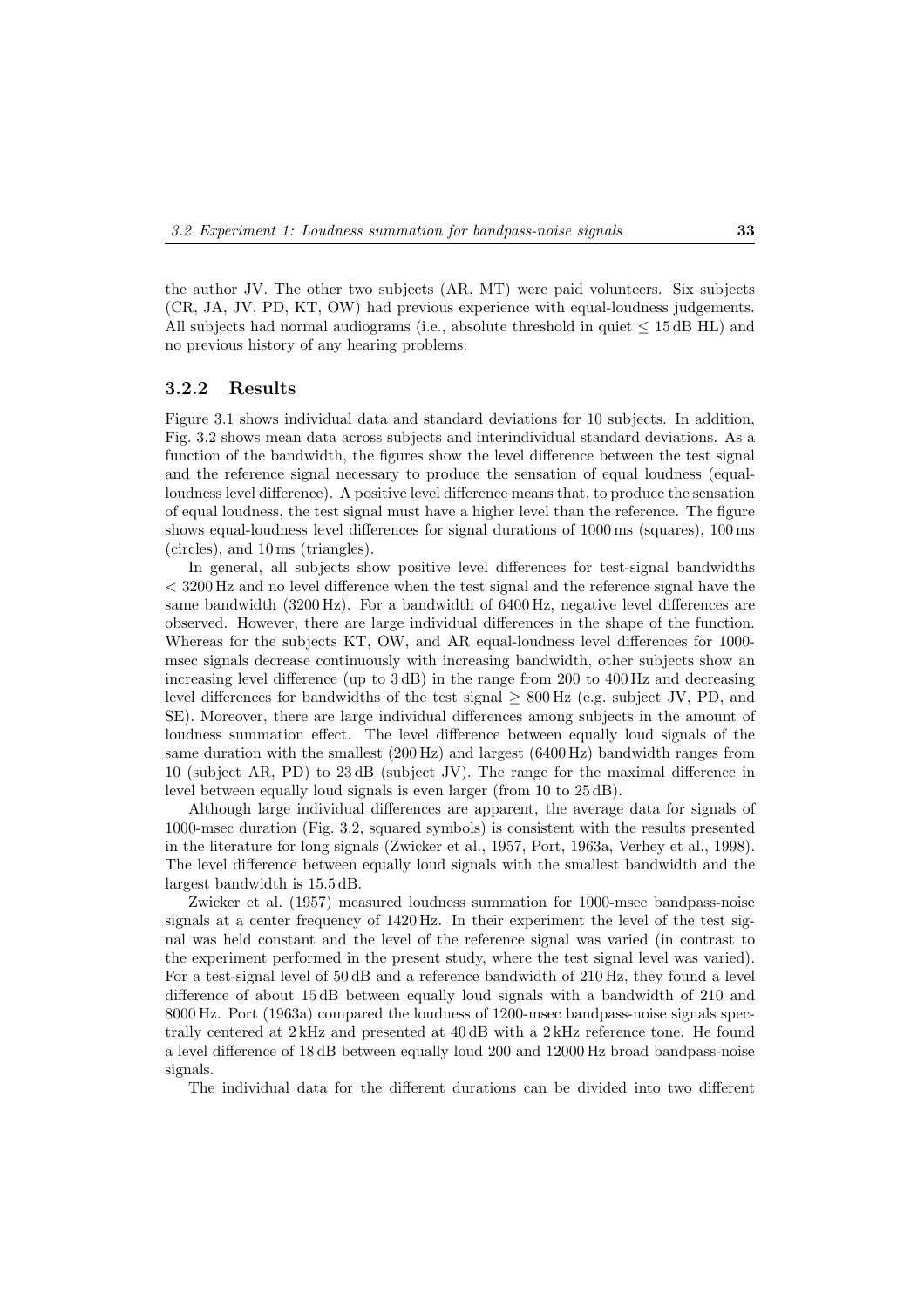groups. For some subjects (CR, JV, and OW) the loudness summation effect is independent of duration. However, the majority of the subjects  $(70\%)$  show an increasing loudness summation effect with decreasing duration, i.e., the slope of the equal-loudness level functions increases with decreasing duration. A particularly large temporal effect on loudness summation was found for subject KT. For a signal duration of 1000 ms, this subject showed a level difference of 16 dB between equally loud signals with the smallest and largest bandwidth. The effect amounts 24 dB for 100 ms and 32 dB for 10 ms. Averaged across subjects, the level difference is 15.5 dB for 1000 ms, 18.5 dB for 100 ms, and 23.5 dB for 10 ms.

The increasing interindividual standard deviation with increasing difference between reference bandwidth and the test-signal bandwidth (up to 4.5 dB) reflects the large individual difference in the amount of the loudness-summation effect. Individual listeners are quite consistent in their loudness judgements as indicated by the small standard errors of about 2 dB for most data points in Fig. 3.1. All standard deviations are within 5.5 dB. and their respective amount is independent of bandwidth and duration. This is interesting because most of the subjects reported difficulties to judge the loudness of the short signals and to compare the loudness of long signals when their bandwidths differ considerably. For subjects which showed a duration-dependent loudness-summation effect, the intraindividual standard deviation at the smallest bandwidths (200 Hz and 400 Hz) for durations of 10 and 1000 ms do not overlap. This indicates that at least for this data points, the effect is highly significant.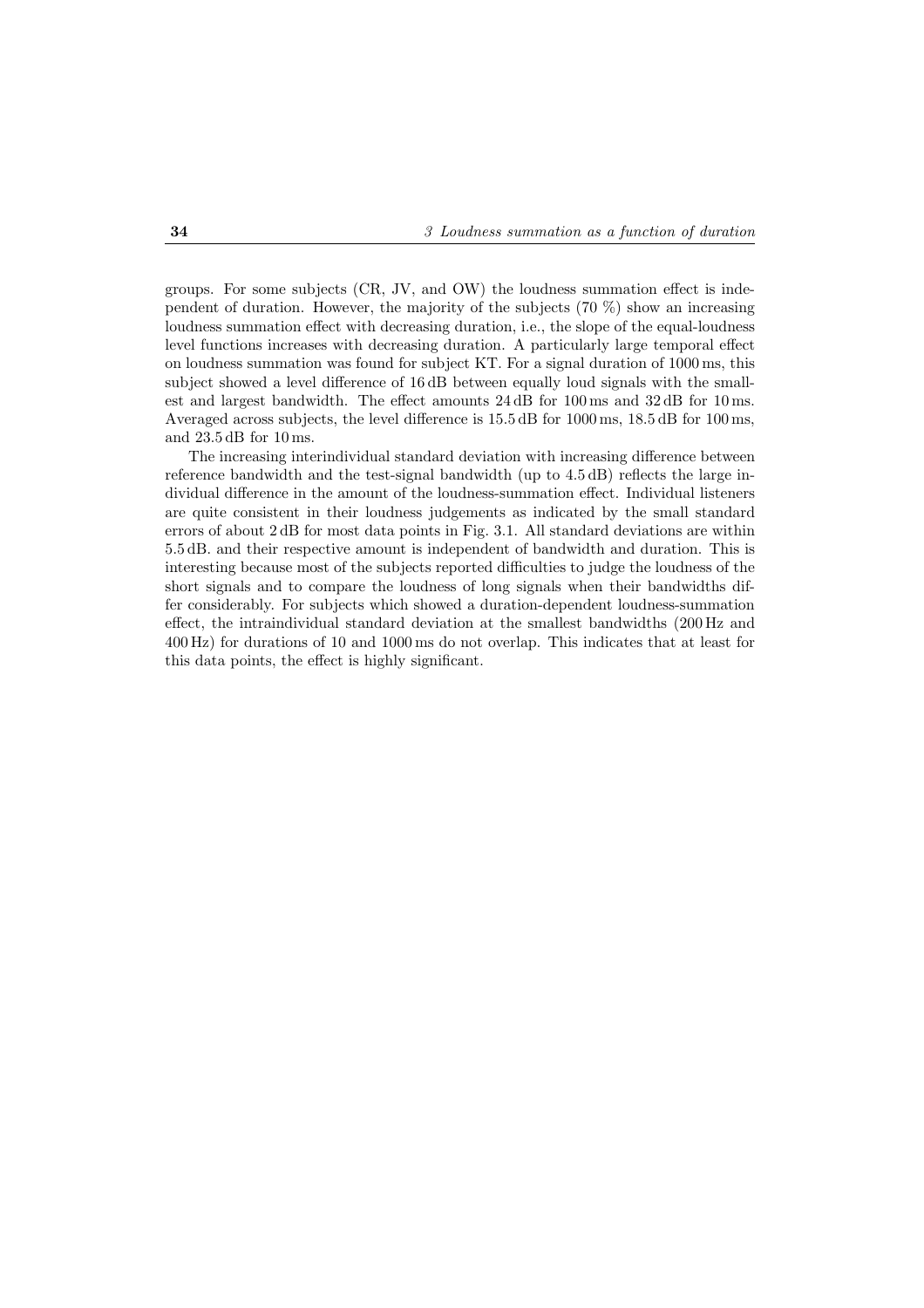

Figure 3.1: *Loudness summation for bandpass-noise signals from ten listeners. Signal duration was either 1000 msec (squares), 100 msec (circles), or 10 msec (triangles). The level differences between the level of test and reference signal needed to obtain equal loudness are plotted as a function of the bandwidth of the test signal. The vertical bars show plus and minus one standard deviation of the mean.*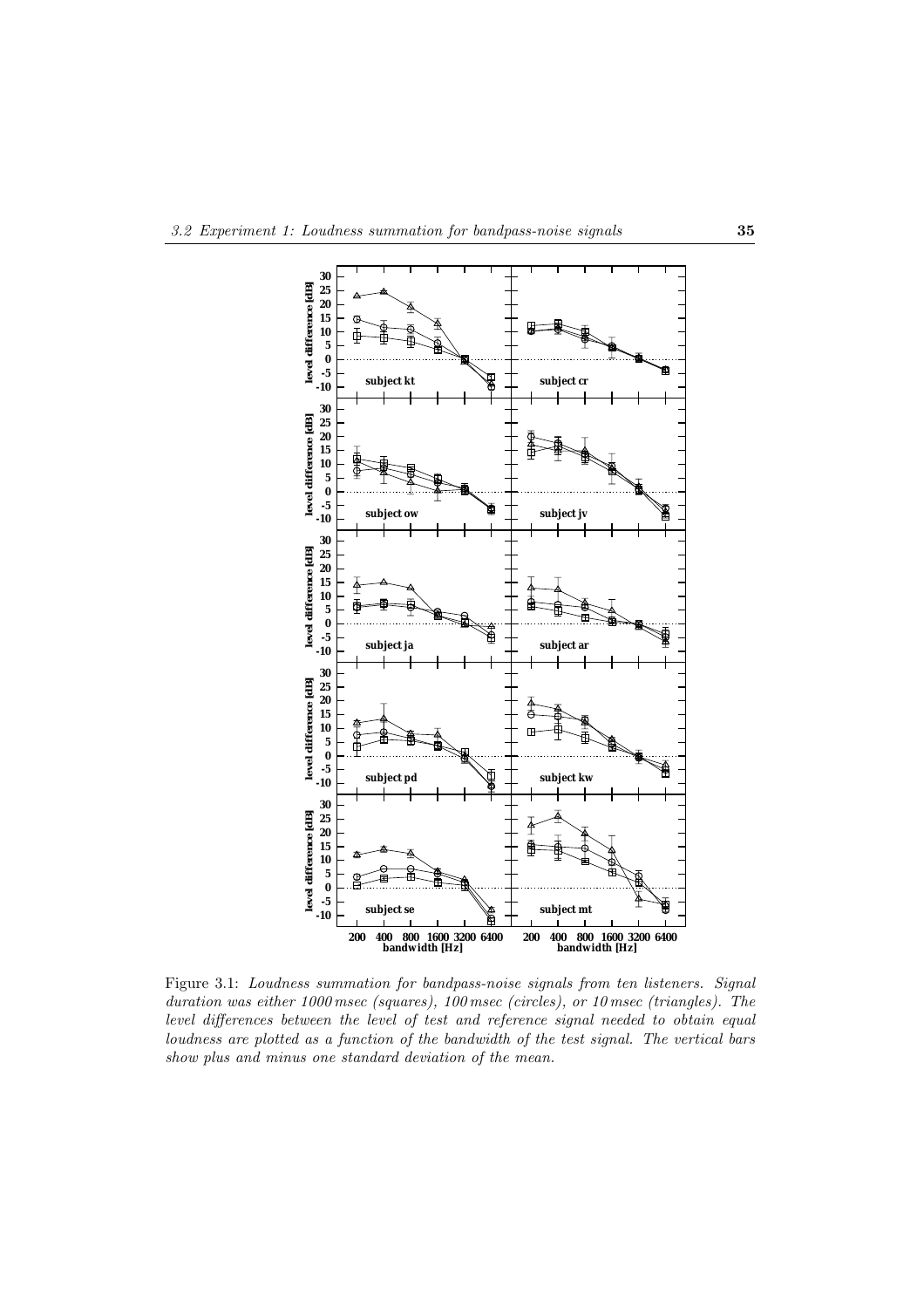

Figure 3.2: *Averaged loudness summation for bandpass-noise signals from ten listeners. Signal duration was either 1000 msec (squares), 100 msec (circles), or 10 msec (triangles). The level differences between the level of test and reference signal needed to obtain equal loudness are plotted in the same manner as Figure 3.1. The vertical bars show plus and minus one interindividual standard deviation from the mean.*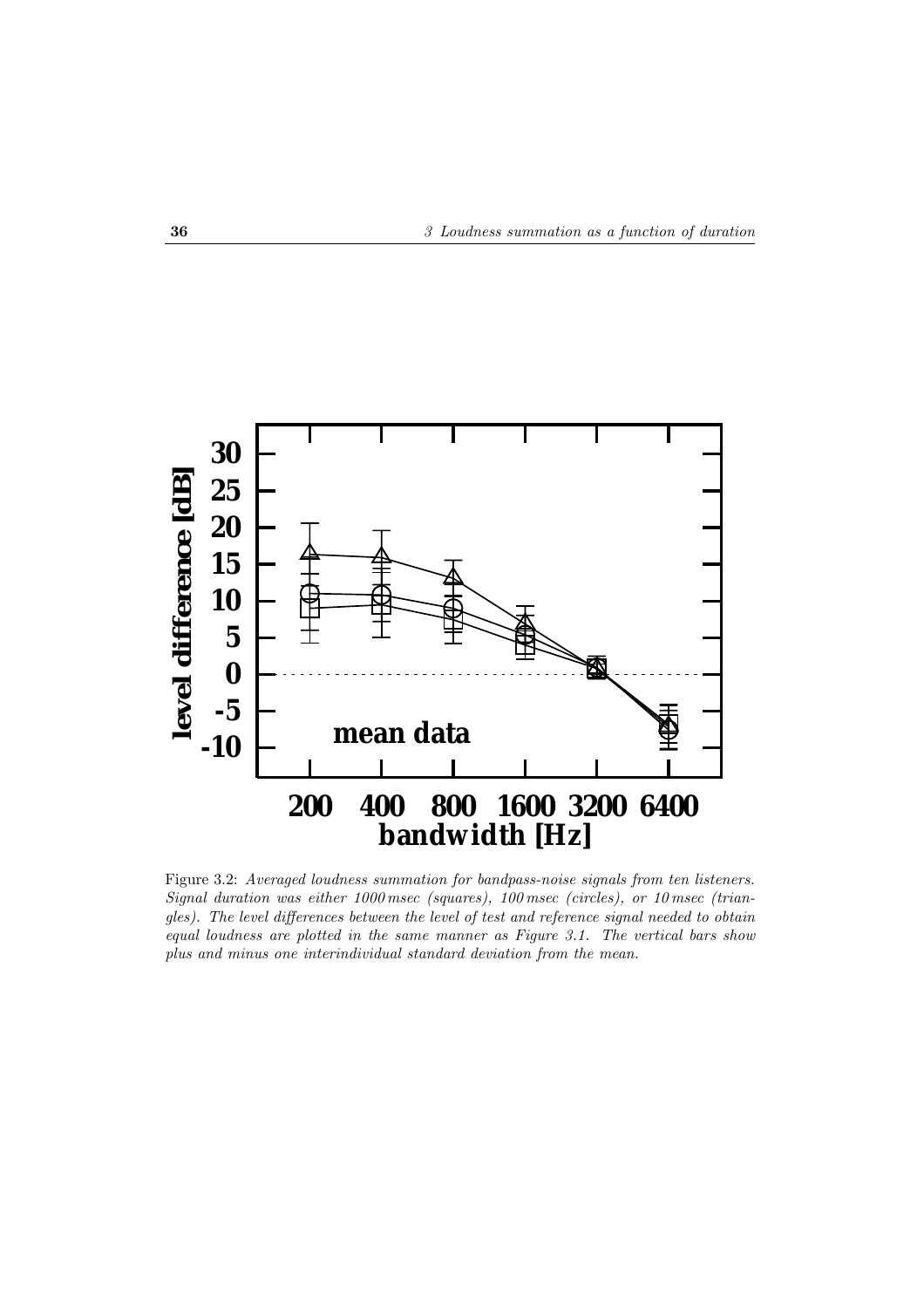## **3.3 EXPERIMENT 2: LOUDNESS SUMMATION FOR CHIRP TRAINS AS A FUNCTION OF DURATION**

## **3.3.1 Rationale**

Reichardt and Niese (1970) pointed out that for most investigations concerning the loudness of impulsive sounds, tonal signals are preferable as opposed to (narrow) bands of noise, since the necessary filtering of the (broadband) noise source introduces large variations in amplitude. This causes problems if segments of very brief durations are cutted out. The advantage of tonal signals, on the other hand, is a flat envelope and a well-defined temporal structure. It is simple to generate longer signals, where the initial part of a longer signal contains the signal with shorter duration. However, in the present study, tonal signals are not adequate due to their fixed spectral shape. Signals which incorporate both the advantages of tonal signals as well as the possibility to vary the spectrum are frequency modulated signals like chirp trains. They were used in the following experiment to investigate loudness summation for signal durations smaller than 10 ms.

### **3.3.2 Methods**

#### **3.3.2.1 Apparatus and stimuli**

The apparatus was the same as in experiment 1. The stimuli were chirp trains with a duration of 2.5, 5, 10, and 40 ms. Test and reference signal had the same duration. They were gated with 0.5 ms raised cosine ramps. For the shortest signal duration (2.5 ms) a single chirp with linearly rising instantaneous frequency was used. To generate longer signals, 2.5 ms long single chirps were concatenated together. To ensure that the time function of the instantaneous frequency changes continuously, each chirp with linearly rising instantaneous frequency was followed by a frequency falling chirp and vice versa. Figure 3.3 shows, as an example, a signal with a bandwidth of 6400 Hz and a duration of 2.5 msec (upper panel) and 10 msec (lower panel), respectively.

The bandwidth of the test signal was 1600, 2263, 3200, 4525, and  $6400 \text{ Hz}^2$ . As in experiment 1, the reference signal had a bandwidth of  $3200 \text{ Hz}$  and a level of  $45 \text{ dB}$  SPL. Test and reference signal were geometrically centered at 2 kHz.

#### **3.3.2.2 Procedure**

As in experiment 1, an interleaved 2–AFC 1-up 1-down procedure was used. In one series of trials, several interleaved adaptive tracks were used to obtain loudness matches at five bandwidths. In contrast to experiment 1, the stimulus pairs in one series of trials had different durations. To keep the number of trials within a block of trials

<sup>&</sup>lt;sup>2</sup>Since the shortest signals was only 2.5 ms long, bandwidths  $<$  1600 Hz have not been tested.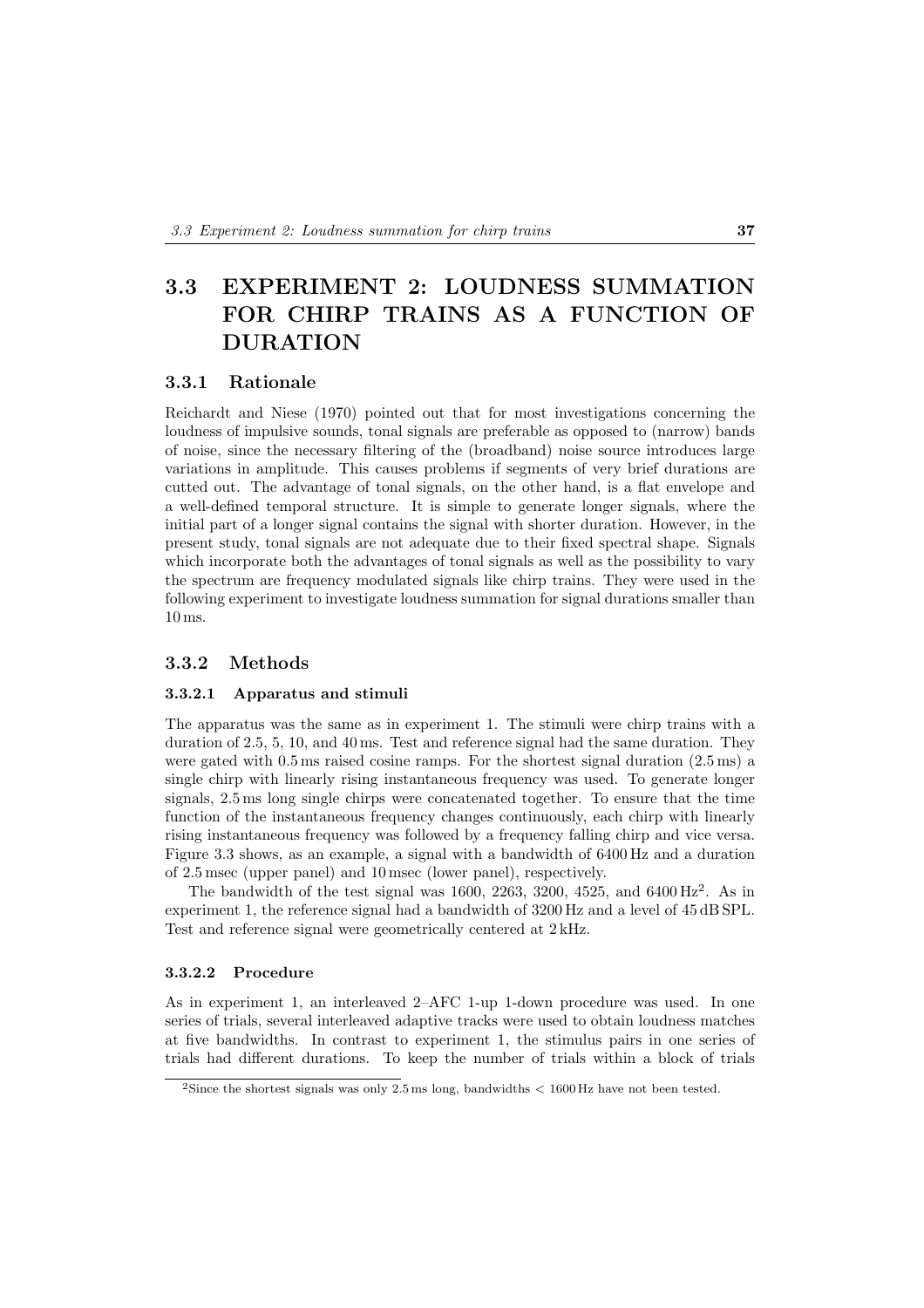

Figure 3.3: *Time signals for chirp stimuli with a bandwidth of 6400 Hz and a duration of 2.5 msec (upper panel) and 10 msec (lower panel), respectively.*

reasonable, the 20 stimulus pairs (five bandwidths and four durations) were divided into two sets. In one set, the test stimuli had the following bandwidth–duration combinations: 1600 Hz–2.5 ms; 3200 Hz–2.5 ms; 6400 Hz–2.5 ms; 2263 Hz–5 ms; 4525 Hz–5 ms; 1600 Hz– 10 ms; 3200 Hz–10 ms; 6400 Hz–10 ms; 2263 Hz–40 ms; 4525 Hz–40 ms. The other set included the following bandwidth–duration combination for the test stimuli: 2263 Hz– 2.5 ms; 4525 Hz–2.5 ms; 1600 Hz–5 ms; 3200 Hz–5 ms; 6400 Hz–5 ms; 2263 Hz–10 ms; 4525 Hz–10 ms; 1600 Hz–40 ms; 3200 Hz–40 ms; 6400 Hz–40 ms. As in experiment 1, three tracks with different starting levels of the test signal were performed for each stimulus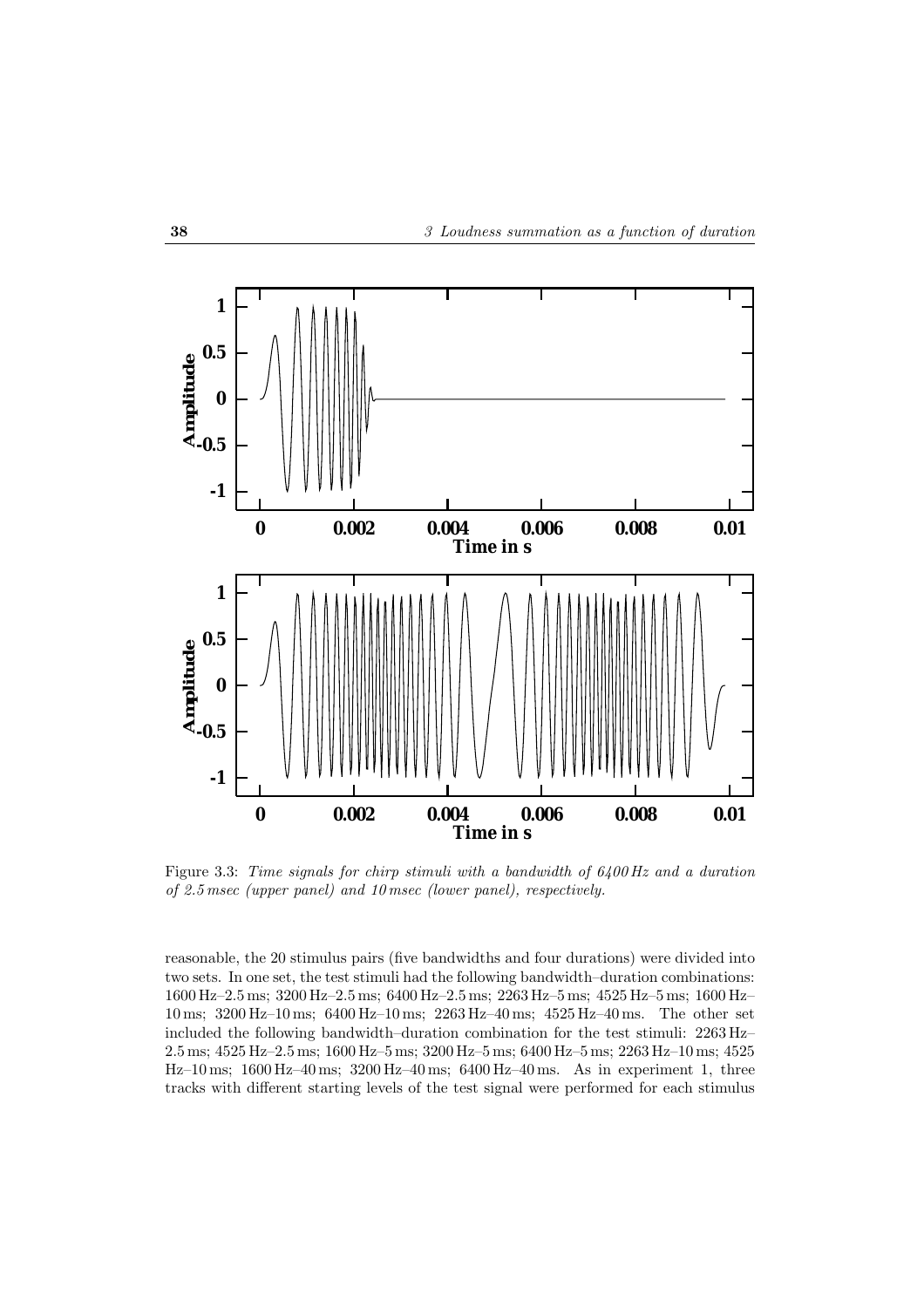pair.

#### **Subjects**

Six normal hearing subjects (4 male, 2 female) ranging in age from 24 to 28 were used. All of them participated in experiment 1.

### **3.3.3 Results**

Figures 3.4 and 3.5 show levels differences to obtain equal loudness as a function of signal bandwidth. Parameter was the signal duration: 2.5 ms (○), 5 ms (□), 10 ms (△), and 40 ms  $(\diamond)$ , respectively. Figure 3.4 shows individual data of six subjects and Fig. 3.5 shows the averaged data across these subjects. Because of the extremely short durations of the signals, most subjects reported difficulties to perform the experiment. However, the standard errors of the individual data are as small as those of experiment 1. A difference between experiment 1 and experiment 2 was the subjective quality of the sounds. Whereas the signals in experiment 1 sound noisy, the chirp trains were perceived as buzzing signals with different pitches at different bandwidths.

In agreement with the previous data for bandpass-noise signals, mean equal-loudness level differences (Fig. 3.5) decrease continuously with increasing bandwidth, and assume positive values for test-signal bandwidths smaller than the reference bandwidth and negative values for test-signal bandwidths larger than the reference bandwidth (3200 Hz). On average, the level difference between equally loud 10-msec signals with bandwidths of 1600 Hz and 6400 Hz amounts to only 10 dB compared to 14 dB for bandpass-noise signals  $(\triangle$  in Fig. 3.2). Loudness summation does not depend on signal duration, at least for bandwidths in the range from 2263 to 6400 Hz. For a bandwidth of 1600 Hz, equal-loudness level differences are the same for 2.5, 5, and 10 msec, whereas it is 4 dB higher for 40-msec signals.

Interestingly, the interindividual differences in the amount of loudness summation are small (standard deviations less than 2.5 dB for all bandwidths and durations). For some subjects, the data differ considerably between experiment 1 (where bandpass-noise signals were used) and experiment 2 (where chirp trains were used). In case of 10-msec bandpass noise as the signal, subject KT showed a level difference of 23 dB between equally loud signals with  $\Delta f = 1600$  Hz and 6400 Hz, in contrast to only 14 dB in case of the chirp trains of the same duration. Similarly, subject JV showed for all durations an effect of 20 dB for bandpass noise and only 7–14 dB for the chirp train.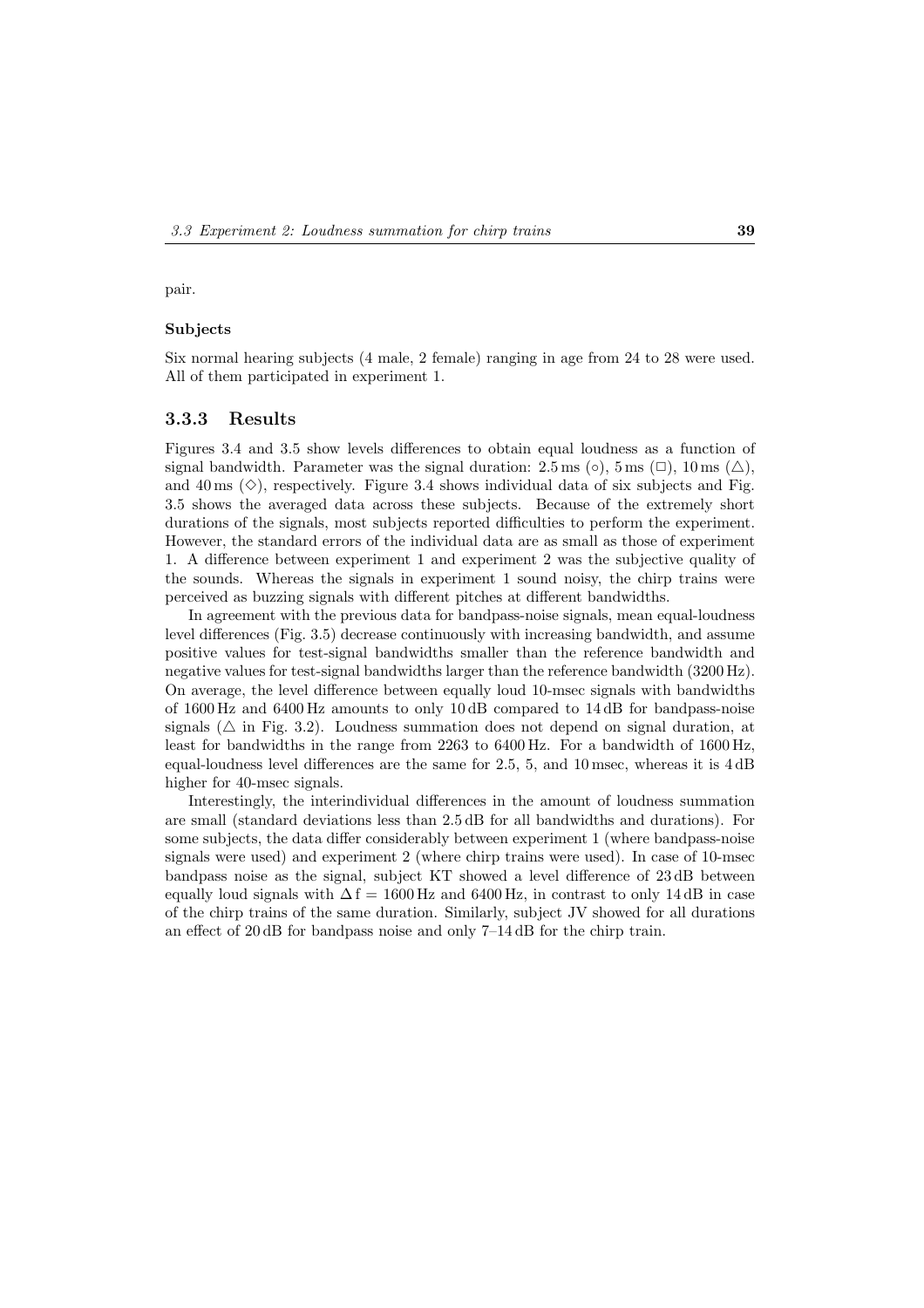

Figure 3.4: *Loudness summation for chirp trains from six listeners. Signal duration was either 2.5 msec (circles), 5 msec (squares), 10 msec (triangles), or 400 ms (diamonds). The level differences between test and reference signal needed to obtain equal loudness are plotted as a function of the bandwidth of the test signal. The vertical bars show plus and minus one standard deviation of the mean.*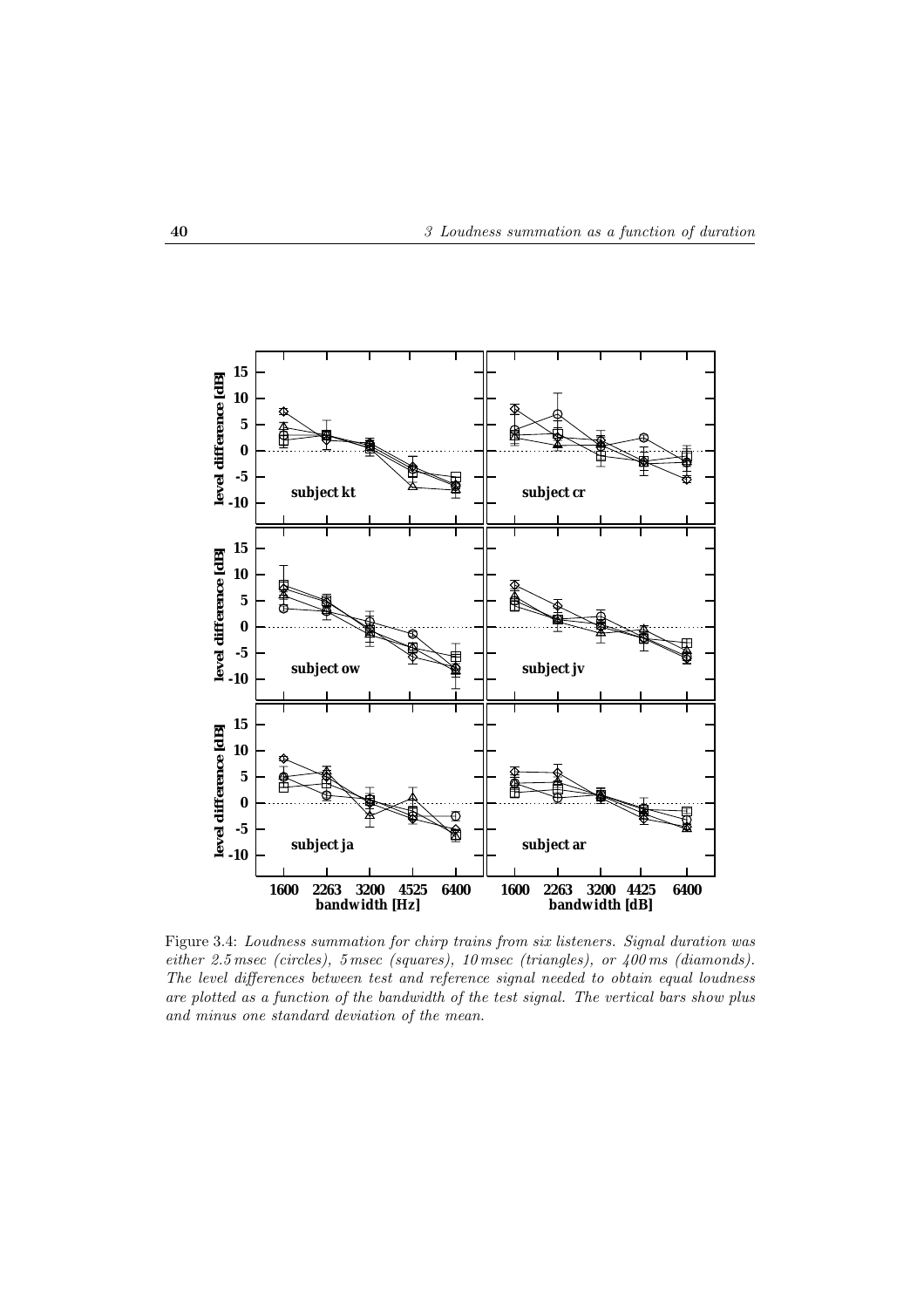

Figure 3.5: *Averaged loudness summation for chirp trains from six listeners. Signal duration was either 2.5 msec (circles), 5 msec (squares), 10 msec (triangles), or 400 ms (diamonds). The level difference between the level of test and reference signal needed to obtain equal loudness are plotted as Figure 3.4. The vertical bars show plus and minus one interindividual standard deviation of the mean.*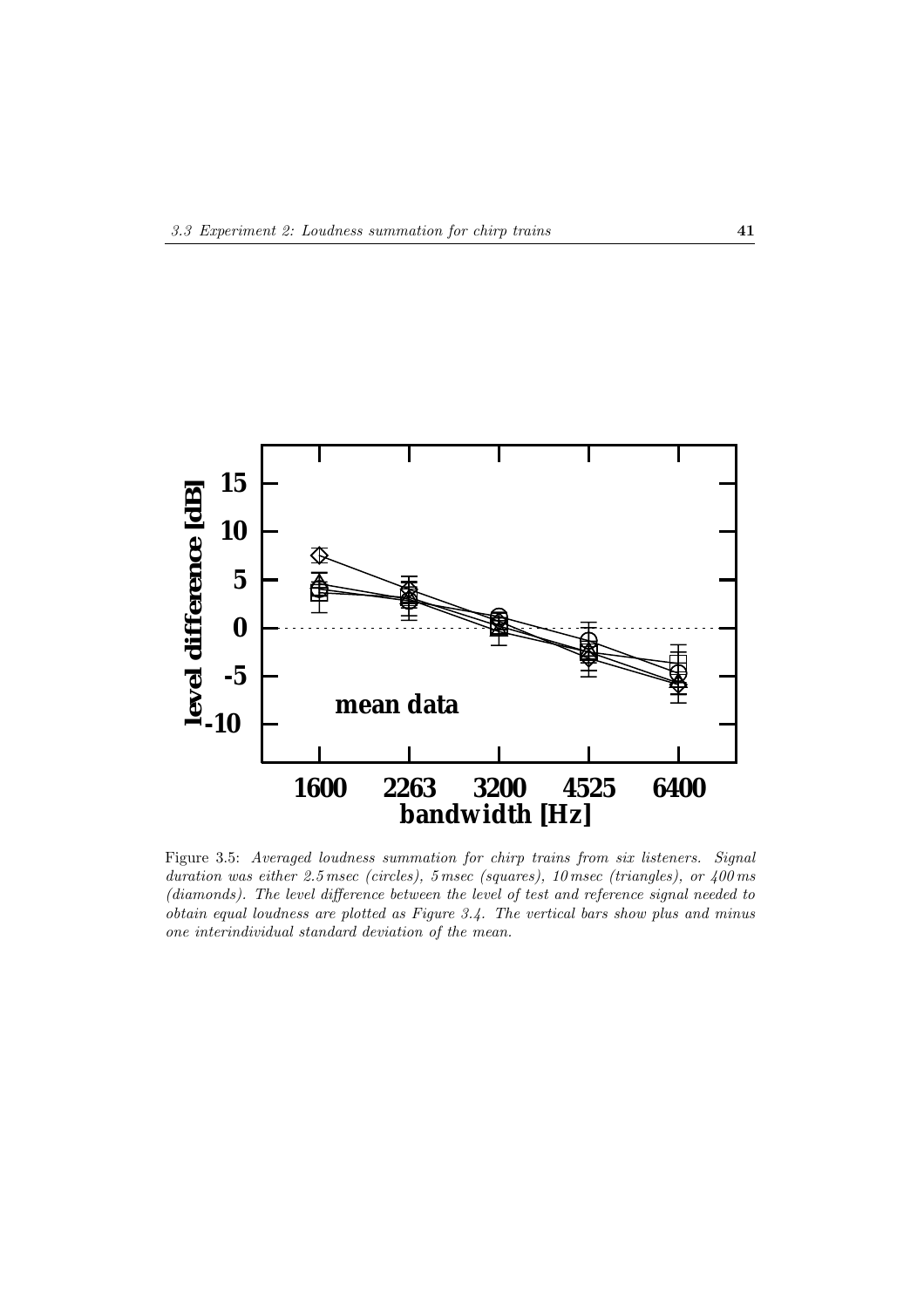## **3.4 DISCUSSION**

#### **3.4.1 Temporal aspects of loudness summation**

In contrast to the present study, most of the data described in the literature (Port 1963a, Zwicker, 1965+) did not show an effect of duration on loudness summation (see introduction). There is only one study in which a duration-dependent loudness-summation effect was found (Boone, 1973). As the reference signal, Boone (1973) used a 1 kHz tone at a level of 72 phon. The test signals was a bandpass noises at various bandwidths with a flat spectrum geometrically centered at 1 kHz. Boone found an increasing loudness summation effect with decreasing signal duration. To produce equal loudness for the reference tone and a test signal with a bandwidth of 1800 Hz, he measured a level difference of 16 dB for a duration T of 18 ms whereas he obtained only 9 dB for a duration of 1000 ms. This finding that the level difference for short-duration signals is twice the level difference for long-duration signals is in line with the experimental results of the first experiment in the present study<sup>3</sup>. Interestingly, Boone discussed only the relationship between bandwidth and duration. He discussed critically the critical bandwidth of 500 Hz derived from his data at a center frequency of 1 kHz. In his opinion, an unacceptable spread between the sixteen test subjects was the reason for this unexpected large critical bandwidth. This might explain why he did not discuss the large discrepancy in the amount of loudness summation between his results and those of other authors.

Boone (1973) and Port (1963a) measured loudness summation for different durations at nearly the same loudness, whereas in the present study the reference level was kept constant for the different durations. Therefore, a direct comparison might be problematic. However, the difference in loudness level of a 10-msec signal and a 1000-msec signal with the same level (in dB SPL) amounts to only 10 phon (e.g. Zwicker and Fastl, 1990). For stationary signals, Zwicker et al. (1957) showed that loudness summation decreases for loudness levels smaller than about 50 phon. The present data were obtained at about 55 phon for the long-duration signal. Assuming a duration-independent loudness summation effect at the same absolute loudness (in phon) , loudness summation should be the same or slightly smaller for the 10-msec signal compared to 1000 msec signals, which contrasts with the findings in experiment 1. Hence, the duration dependence of loudness summation found here can not be explained on the basis of level-dependent loudness summation.

Since Zwicker (1965) measured loudness summation for a wide range of levels, loudness summation can also be compared in his data at the same physical level. To obtain equal loudness for a 5 kHz tone-pulse at 55 dB SPL and a white-noise pulse at various durations of both signals, he obtained a 5 dB smaller level difference for 2-msec long signals compared to 500 msec long signals. Our own results show the opposite effect. It

<sup>&</sup>lt;sup>3</sup>To compare the present data with Boone's data, we have to transform the absolute bandwidths in Fig. 3.2 to bandwidths relative to the center frequency  $CF$ . On this scale we obtain a level difference of about 17 dB (T = 10 ms) and 9.5 dB (T = 1000 ms) between a signal with a subcritical bandwidth  $(\Delta f/CF < 0.2)$  and a signal with a relative bandwidth  $\Delta f/CF = 1.8$  (i.e., an absolute bandwidth of 3600 Hz at a center frequency of 2 kHz)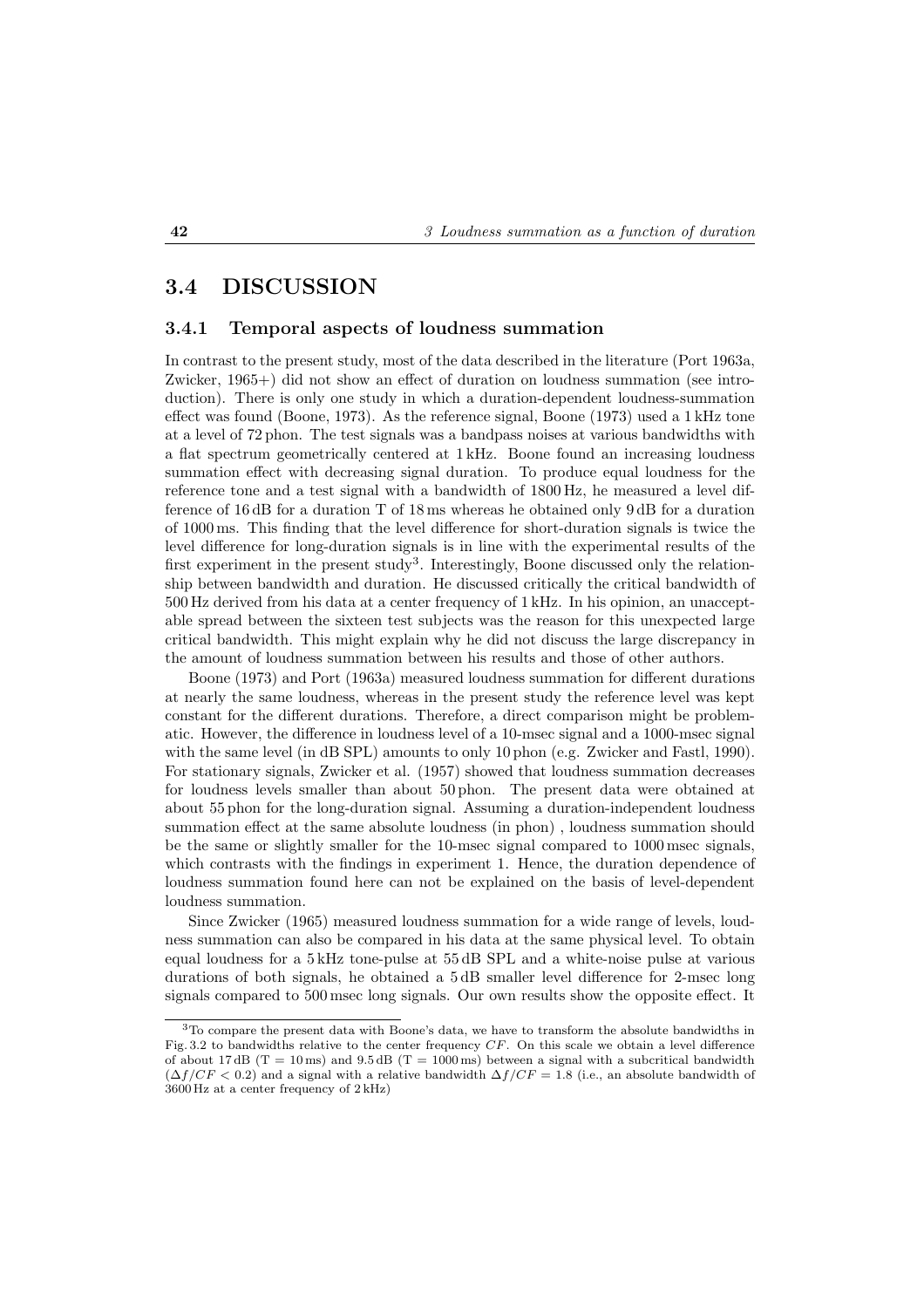is unclear why such a large difference between our results and the results from Zwicker occurs. The reduced loudness summation in Zwicker's experiment could be explained by a spread of excitation for the extremely short duration  $(2 \text{ ms})$ , which reduces the spectral difference between the tone pulse and the white-noise pulse. In addition, the differences in the experimental procedures might contribute to the different results. It was shown in the Chapter 2 that the use of a simple adaptive procedure might produce a difference in loudness summation for short and long signals of 1 to 4 dB, depending on the starting level of the test signal.

#### **3.4.2 Temporal integration of loudness and loudness models for impulsive sounds**

Most studies investigated temporal integration of loudness without changing the signal spectrum explicitly. Usually tone bursts were used as the signal (Munson, 1947, Poulsen, 1981, Namba et al., 1987, Tachibana et al., 1987, Kumagai et al., 1982b), but there are also studies where temporal integration of loudness for burst of more complex sounds as e.g. multitonal complexes (Zwicker, 1966, Scharf, 1959, 1961), narrowband noise (Port, 1963a+b) and broadband noise (Port, 1963a+b, Kumagai et al., 1982b, Florentine et al., 1996, Buus et al., 1997) were investigated.

In experiments on temporal integration of loudness it was found that loudness increases linearly with time for durations up to a "critical duration" of about 100 ms. For longer durations loudness is independent of duration. According to Port (1963a), the loudness level for signals of less than the critical duration is primely determined by the energy (integral of sound intensity over the duration of signal) of the signal, whereas it is determined by stimulus intensity itself for longer signals. Within simple models, the build-up of loudness is described by two stages: A square law rectifier and a single RC-network, i.e., the build-up of loudness is assumed to be governed by a single time constant  $\tau_i$  (e.g. Niese, 1959, Reichardt, 1965, 1970). There is considerable confusion in the literature as to the exact numerical value of the time constant. In Niese's model (1959) the time constant was 25 ms, Port (1963a) found a time constant  $\tau_i = 70$  ms, Zwicker (1966a) proposed a time constant of 150 ms. Sone et al. (1986) concluded, that a time constant of 125 ms to 1 s is the most suitable for the evaluation of stimuli used in their study. Takeshima et al. (1988) reported about a growth of loudness even for durations beyond 500 ms, indicating that the time constant might be even larger than that proposed by Zwicker (1966a). Reichardt (1965) pointed out, that there are large interindividual differences with respect to the temporal integration of loudness. He concluded that the use of only few subjects in most studies might be the reason for the different time constants. Measuring loudness as a function of tone-impulse duration, Reichardt and Niese (1970) showed that subdividing their group of 50 subjects in subgroups of 6, the time constant from the different subgroups can vary between 30 ms and 100 ms, whereas mean data over all (50) subjects yields a time constant of 50 ms.

Poulsen (1981) reported in his investigations of temporal integration of loudness of tone pulses about discrepancies between predictions of a single-time-constant model and his experimental results obtained with 25 subjects using pulses of durations less than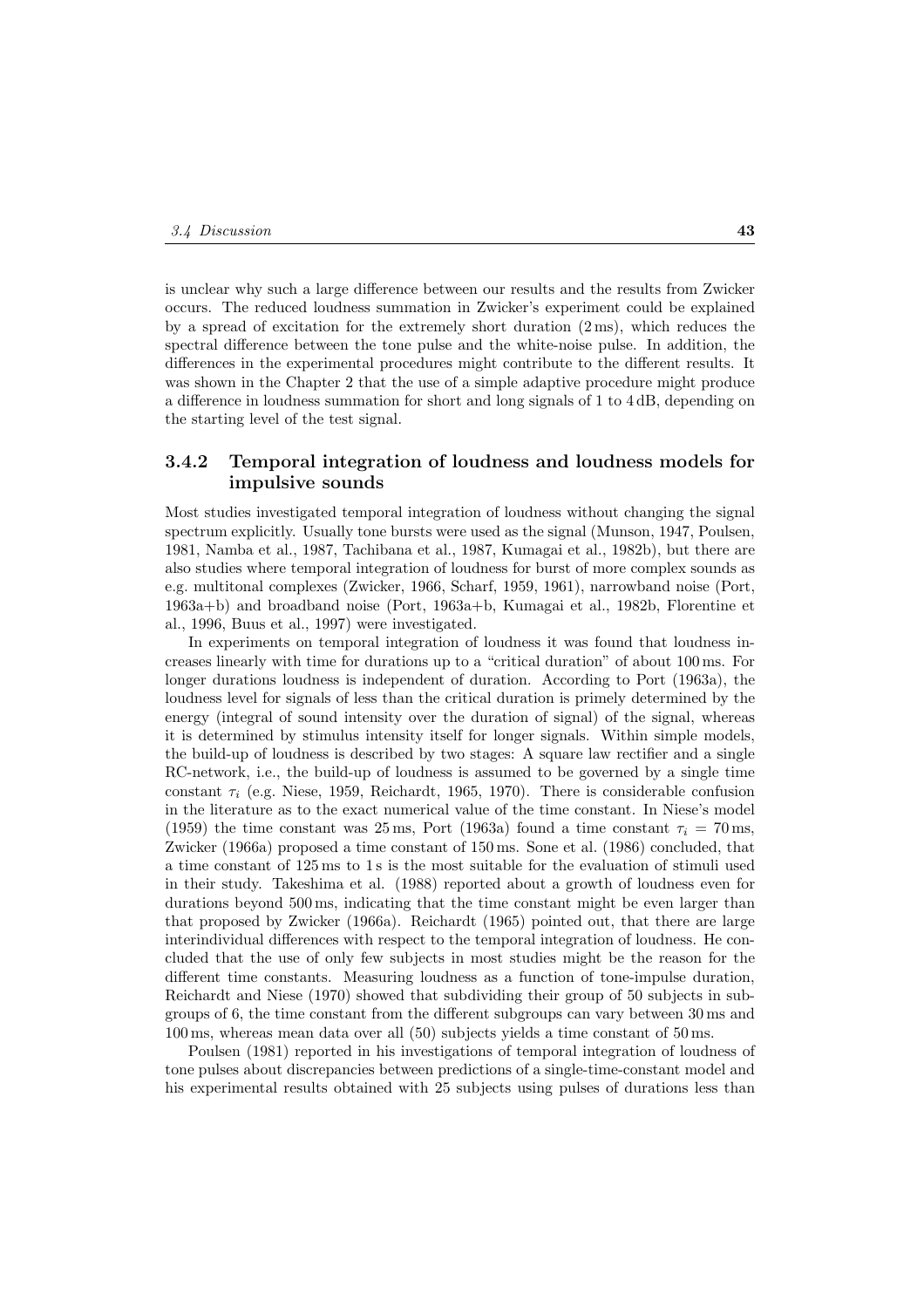20 ms. To account for the data, he proposed a combination of two time constants, one about 5 to 10 ms and the other one about 100 ms. Poulsen also pointed out that the data from 300 subjects of a Round Robin Test on impulsive noise (Pedersen et al., 1977), can be predicted by a two-time-constant model, whereas a single-time-constant model only accounts for data at very high signal levels of 95 dB. A loudness model with two exponentially averaging circuits, one with a rise time of 5 ms, and the other with a rise time of 125 ms, was also proposed by Kumagai et al. (1982a+b, 1984).

Based on measurements of loudness of repeated burst, some authors demanded a separate decay-time constant  $\tau_d$ , which should be larger than the rise-time constant (Port, 1963a, Kumagai et al., 1984, Ogura et al., 1991, 1993). As in the case of  $\tau_i$ , many different values were proposed for  $\tau_d$  in the range from 250 ms (Kumagai et al., 1984) to 5000 ms (Ogura et al., 1991, 1993). Reichardt and Niese argued that the increased decaytime constant found in loudness measurements with pulse trains might be a consequence of the additional roughness component yielding an increase in the annoyance value and is not a true loudness effect (Niese, 1965, Reichardt and Niese, 1965, Reichardt, 1970). However, because a decay-time constants  $\tau_d$  only plays a role for loudness measurements with repeated bursts, it is not relevant for the results of the present study, where the loudness of single bursts was obtained.

Although some results indicated that the temporal integration of loudness depends on physical parameters of the signal such as center frequency (Boone, 1973), bandwidth (Port, 1963a+b) and level (Poulsen, 1981), most loudness models assume a single overall temporal weighting (e.g. Port 1963b, Ogura et al., 1993, Stone et al., 1997) probably for reasons of simplicity. Within these models, spectral effects are described by spectral analysis (critical-band filtering, compression, summation across critical bands) before temporal integration. It is assumed that the spectral analysis, which is responsible for loudness summation, works nearly instantaneously (e.g. Ogura et al., 1993), whereas the overall temporal weighting has longer time constants of about 100 ms as discussed above. Such a model structure would predict a loudness-summation effect, which is independent of signal duration, in contrast to the present results (experiment  $1)^4$ .

A more complex model for calculating loudness of temporally variable sounds was proposed by Zwicker and Fastl (1990). In contrast to the model described above, they assumed a duration-dependent lowpass filtering within each critical band before summation across critical bands followed by an overall time weighting with a lowpass filter  $(\tau \text{ about } 100 \text{ ms})$ . They based their assumption of a non-instantaneous spectral-analysis stage on results of experiments with strongly frequency modulated sounds (Zwicker, 1974, 1977) and on experiments where the influence of temporal and spectral structures of sequences of tone bursts on loudness was investigated (Zwicker, 1969). The lowpass filter within each critical band had a short rise time (few milliseconds) and a long decay

<sup>4</sup>Interestingly, loudness summation for different durations was usually measured at the same absolute loudness level, i.e. the level of the short duration reference was higher than the level of the long-duration reference. However, because loudness summation is determined by the spectral analysis within a model, models with a nearly instantaneously acting spectral-analysis stage would predict the same loudness summation for different durations, when the level of the references is the same for the different durations. The results of experiment 1 (measured at the same reference level!) contradict this prediction.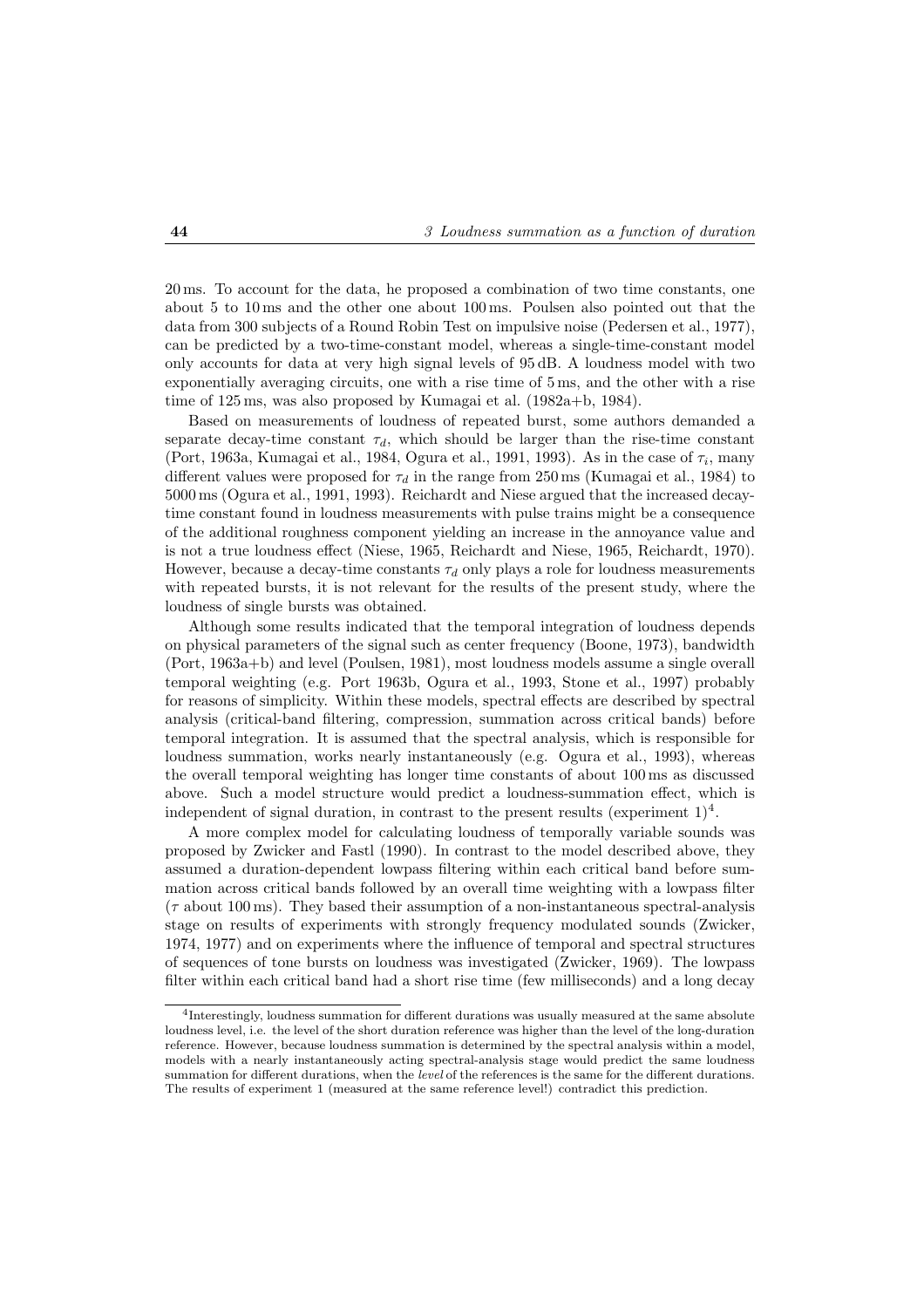time. The decay is determined by experiments on forward masking. However, this model cannot account for the the data in experiment 1, since only the decay time varies with duration, which is not important for the experiments in the present study (see above).

#### **3.4.3 Further evidence for a duration-dependent loudness summation**

The combination of experimental results on temporal integration of loudness for different bandwidths with results on loudness summation for stationary signals indirectly gives information about temporal aspects of loudness summation. One can construct equalloudness level surfaces where one axis represents duration, one represents bandwidth, and the other axis represents the level. On such an equal-loudness level surface, level differences for equally loud signals can be estimated that have not directly been measured (e.g., short-duration signals with different bandwidths).

In this way, it is possible to extract information about temporal aspects of loudness summation from the data presented by Florentine et al. (1996). They measured the level difference between equally loud 5- and 200-msec stimuli (1 kHz-tone or white noise) for a wide range of levels. Combining their results with results on loudness summation for stationary signals presented by Zwicker et al. (1957), we can derive loudness summation for short signals at different levels. For a 5-msec white-noise signal with a level of 50 dB, the level of an equally loud 5-msec sinusoidal signal should be 18 dB higher (see Appendix A for a computation of the level difference). The loudness-summation effect is by 6 dB larger than for long signals (12 dB). The same loudness summation effect is obtained for a level of the short noise signal of 40 dB. The increase in loudness summation effect for short signals derived from Florentine et al.'s data at moderate levels agrees with the results of the present study.

Interestingly, the difference in loudness summation for short and long signals derived from Florentine's data decreases with increasing level. For a level of 70 dB for the short noise signal, loudness summation for short signals is only 2 dB larger than loudness summation for long signals. Finally, for  $L_{short}(noise) = 90$  dB, the loudness summation for short signals is even 3 dB *smaller* than the loudness summation for long signals. However, experiments at such high levels are problematic. To decide how the difference of loudness summation for short and long signals changes with level, it is desirable to perform experiments where the level dependence of spectral integration of loudness for different durations is tested explicitly.

#### **3.4.4 Relation to physiological data**

The average firing rate of an auditory nerve fiber has a large initial peak at stimulus onset (onset response) followed by a slow decay to a lower sustained firing rate (steady state response). The decay can be described by two exponential components, rapid adaptation with a time constant of a few milliseconds and short-term adaptation with a time constant of about 50 ms (e.g. Smith, 1988, Yates et al., 1985, Smith and Zwislocki, 1975). A different compression for short and long signals (as suggested to account for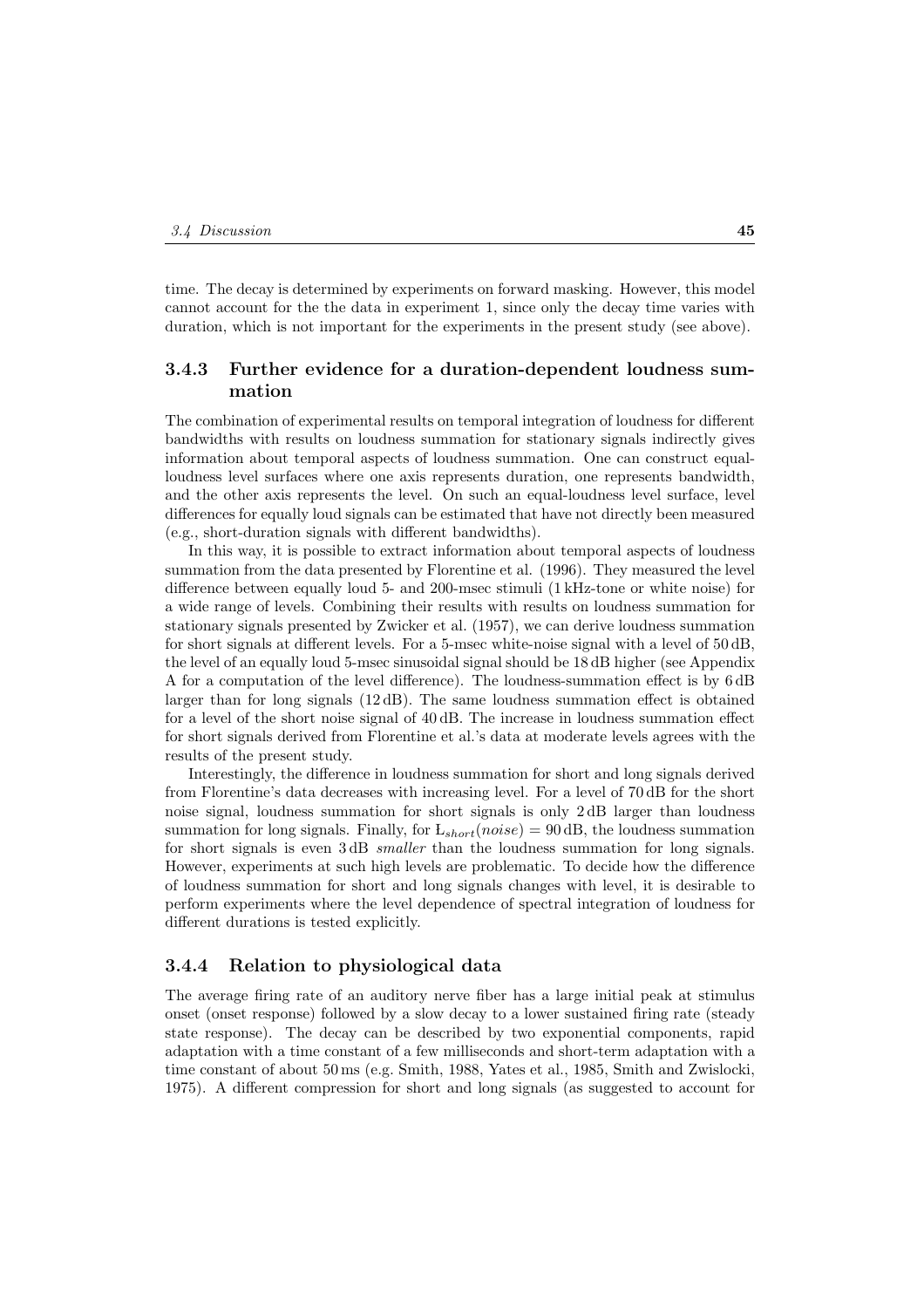the findings in experiment 1) would imply that the onset response changes in a different way with level than the steady-state response does . In fact, the ratio between onset response and steady-state response should decrease with level, when the compression is higher for short signals than for long signals. Unfortunately, the literature is ambiguous with respect to this point. Müller and Robertson (1991) reported differing behaviour for different types of auditory nerve fibers. They found an increasing ratio for increasing adapted firing rate (steady state response) for high-spontaneous rate fibers, whereas the ratio decreases for low-spontaneous rate fibers. For medium-spontaneous rate fibers, the ratio is nearly independent of the adapted firing rate. Several authors (e.g. Smith, 1988) reported that the ratio depends on the time interval used to calculate the onset rate. For a time interval of 1 msec, the ratio between onset rate and steady-state rate is independent of the level and increases with the level for high intensities. In contrast, the onset rate calculated over 5 msec always increases in proportion to the steady state response (Smith, 1988). However, Smith and Zwislocki (1975) reported that onset rate measured in a time interval of 10 ms tended to be smaller than required for a constant ratio for high intensity levels (15 dB above threshold of the fiber).

It is generally assumed, that several auditory nerve fibers are combined to encode loudness information. However, the general mechanism is still unclear. Relkin and Doucet (1997) deduced from their recordings of perstimulus compound action potential for tone bursts with different center frequencies that a simple sum of the spike activity in the auditory nerve cannot be the physiological correlate of loudness.

Summarizing, some data for auditory nerve fibers indicate a different compression for short signals as for long signals, others do not. Furthermore, a general problem is that it is still unclear how the information carried by the auditory nerve fibers is combined to create the loudness percept.

#### **3.4.5 Implications for dynamic loudness models**

As already stated above, loudness models with an instantaneously acting spectralanalysis stage followed by an overall temporal weighting do not account for durationdependent effects of loudness summation. One possibility to describe the results of the present study is to include a duration-dependent compression in the spectral analysis stage. As mentioned above, the difference in compression for long and short-duration tones might also vary with level.

To incorporate a duration-dependent compression, an adaptation stage at the output of each critical band might be used. Such a model structure was implemented in the signal processing model by Dau et al. (1996a+b, 1997a+b), which was developed to account for data of detection and masking experiments. So far, the model was not extended for modeling loudness perception. However, the adaptation stage within the model transforms fast input variations linearly whereas stationary signals are transformed almost logarithmically. This implies an increasing onset/steady-state ratio with increasing level. As a consequence, a loudness model incorporating such an adaptation stage would predict a *smaller* loudness-summation effect for short signals than for long signals, in contrast to the data. To account for the present data an adaptation stage is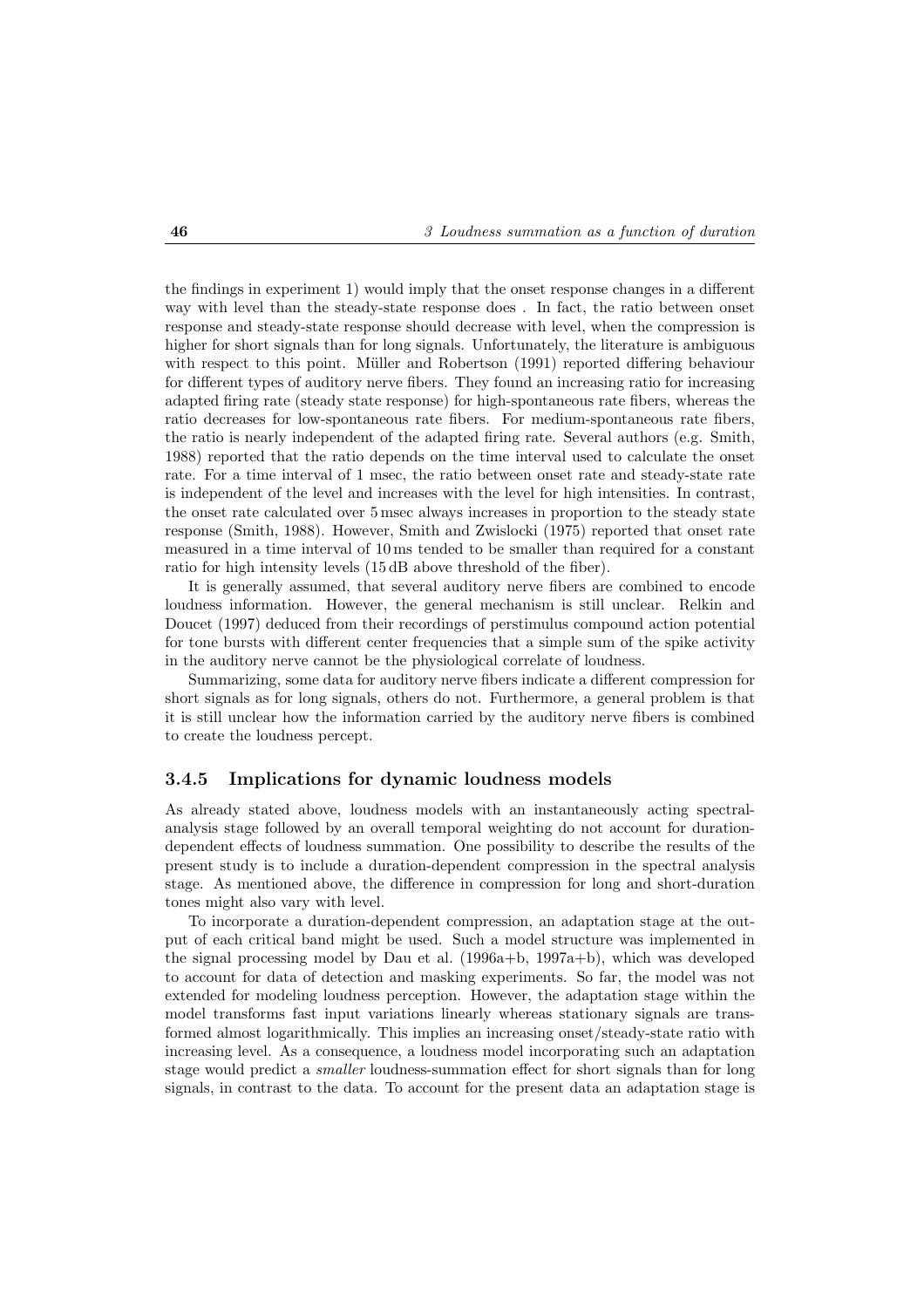needed where the onset-to-steady-state ratio decreases with increasing level.

An alternative to simulate a duration-dependent loudness summation would be to assume temporal integration within each critical band, where the time constants depend on the center frequency. Assuming that the time constant of the additional excited critical bands decrease with increasing bandwidth, then the contribution of the additional excited critical bands will be higher when short signals are applied than in the case of stationary signals. As a consequence, loudness will increase faster with increasing bandwidth than for stationary signals. However, experimental data for temporal integration of loudness do no directly support such an approach (e.g. Port, 1963a, Poulsen, 1981).

In the introduction, it was noted that  $-$  in addition to compression  $-$  also frequency selectivity will affect loudness summation. Therefore, a further approach to account for the data in experiment 1 would be the assumption of time-varying peripheral filter shapes. In fact, selectivity should be high at the beginning of a signal and should decrease with increasing delay to the onset of the signal. However, experiments on the temporal effects in spectral masking do not support such a hypothesis. Moore et al. (1987) performed notched-noise experiments with a short tone presented at different delays relative to the onset of the masker. In agreement with the conclusion drawn by Zwicker and Fastl (1972) in a review article about temporal development of frequency selectivity, they stated that frequency selectivity does not develop over time, but is present almost instantaneously. Tone-on-tone masking experiments sometimes even show an *increase* in frequency selectivity over time (e.g. Bacon and Viemeister, 1985, Bacon and Moore, 1986a+b). However, Moore et al. (1987) pointed out that it is still unclear, whether the filtering process itself, or some higher process following the filtering, is time varying. Such a higher process, but operating in the opposite direction, might also yield an increased frequency selectivity for loudness perception at the onset of a signal. However, it is more likely that compression is time-varying.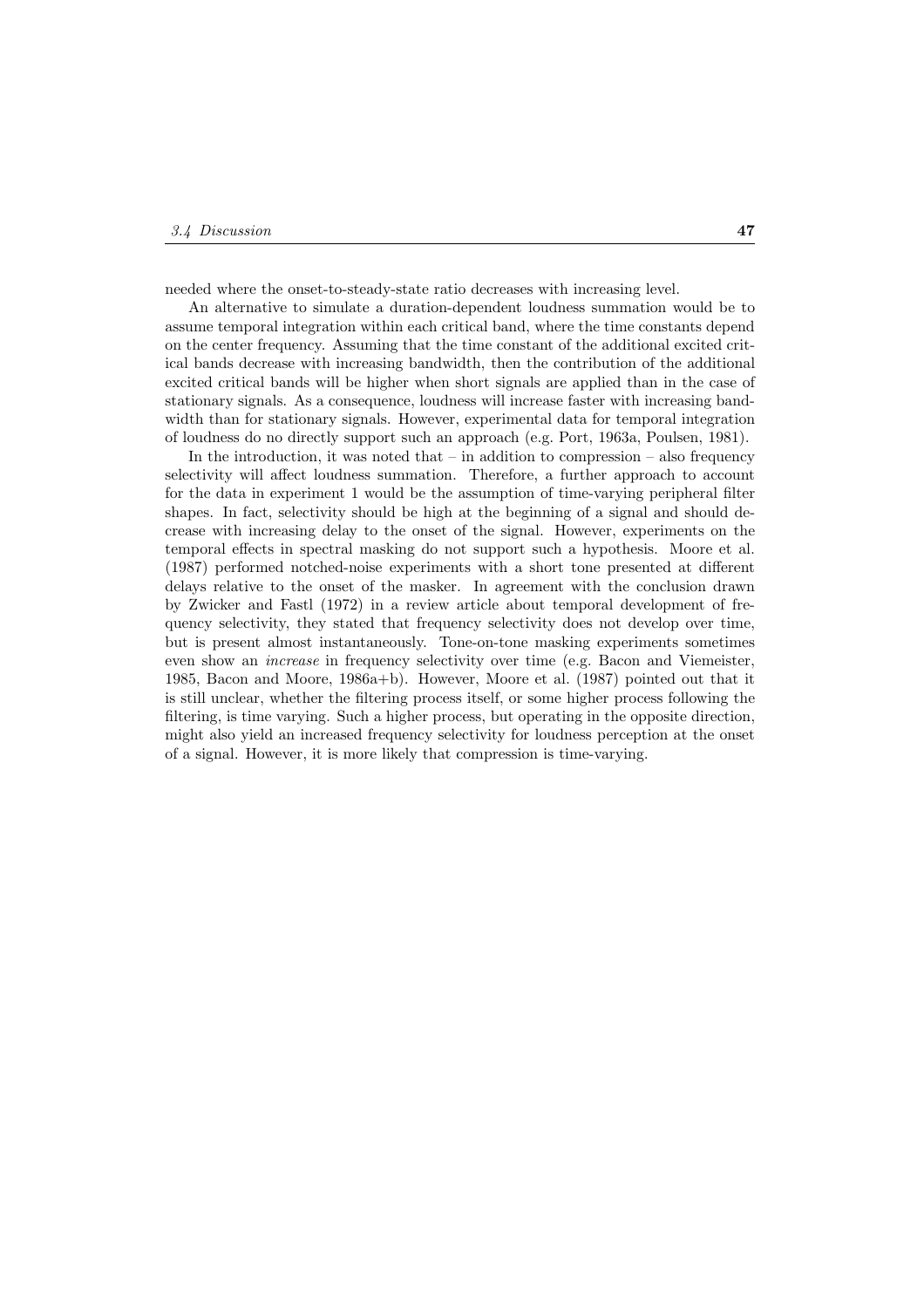## **3.5 SUMMARY**

Loudness summation depends on signal duration. It is markedly increased for 10-msec signal, whereas it is almost the same for 100-msec and 1000-msec signals. There seems to be no further increase in loudness summation for signal durations smaller than 10 msec. Present loudness models of time varying sounds cannot account for the experimental data. The reason for this failure is that their spectral-analysis stage acts nearly instantaneously and duration-independent. A model which contains a duration-dependent compression should in principle account for the present data. Further studies should be done to test, how the temporal effects in loudness-summation depend on the level.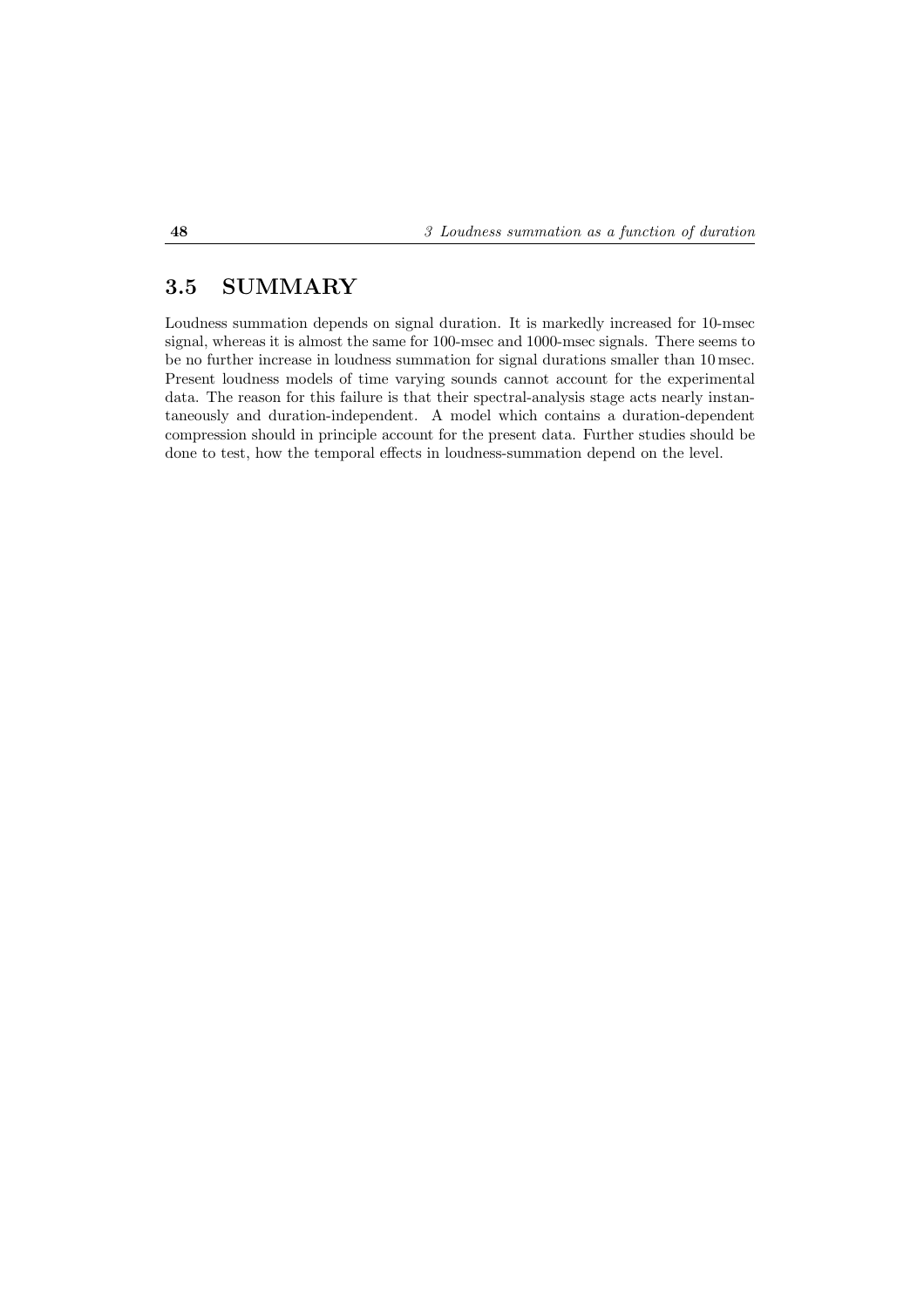## **Chapter 4**

# **Simulations of spectral masking and the asymmetry of masking**

## **ABSTRACT**

This study presents measurements and simulations of spectral masking. Three different experimental conditions were examined: (i) Notched-noise masking with a test signal spectrally centered in the notch, (ii) notched-noise masking with an asymmetric notch around the test-signal frequency, and (iii) masking experiments where the test signal and the masker have the same center frequency but different bandwidths. The simulations were performed with a model originally developed to describe effects of temporal masking and modulation detection [Dau et al., J. Acoust. Soc. Am. 102, 2892–2905 (1997)]. The model accounts well for notched-noise data which mainly is a consequence of the gammatone-filter parameters used in the peripheral filter stage of the model. The model also accounts for effects of spectral masking in off-frequency conditions of the second experiment, which results from the decision stage that integrates signal information across frequency. A simple modulation-lowpass filter (energy integrator) would be sufficient to describe these experimental results. In contrast, the processing by a modulation filterbank is necessary to account for the conditions of "asymmetry of masking" in the third experiment, where it is observed that thresholds for test signals with bandwidths larger than the masker bandwidth are much lower than those for the reversed condition. In conditions, where the test-signal bandwidth is larger than the masker bandwidth, the model is able to use the inherent higher modulation frequencies of the test signal as an additional cue. A model which only processes the energy of the signal fails to predict the results.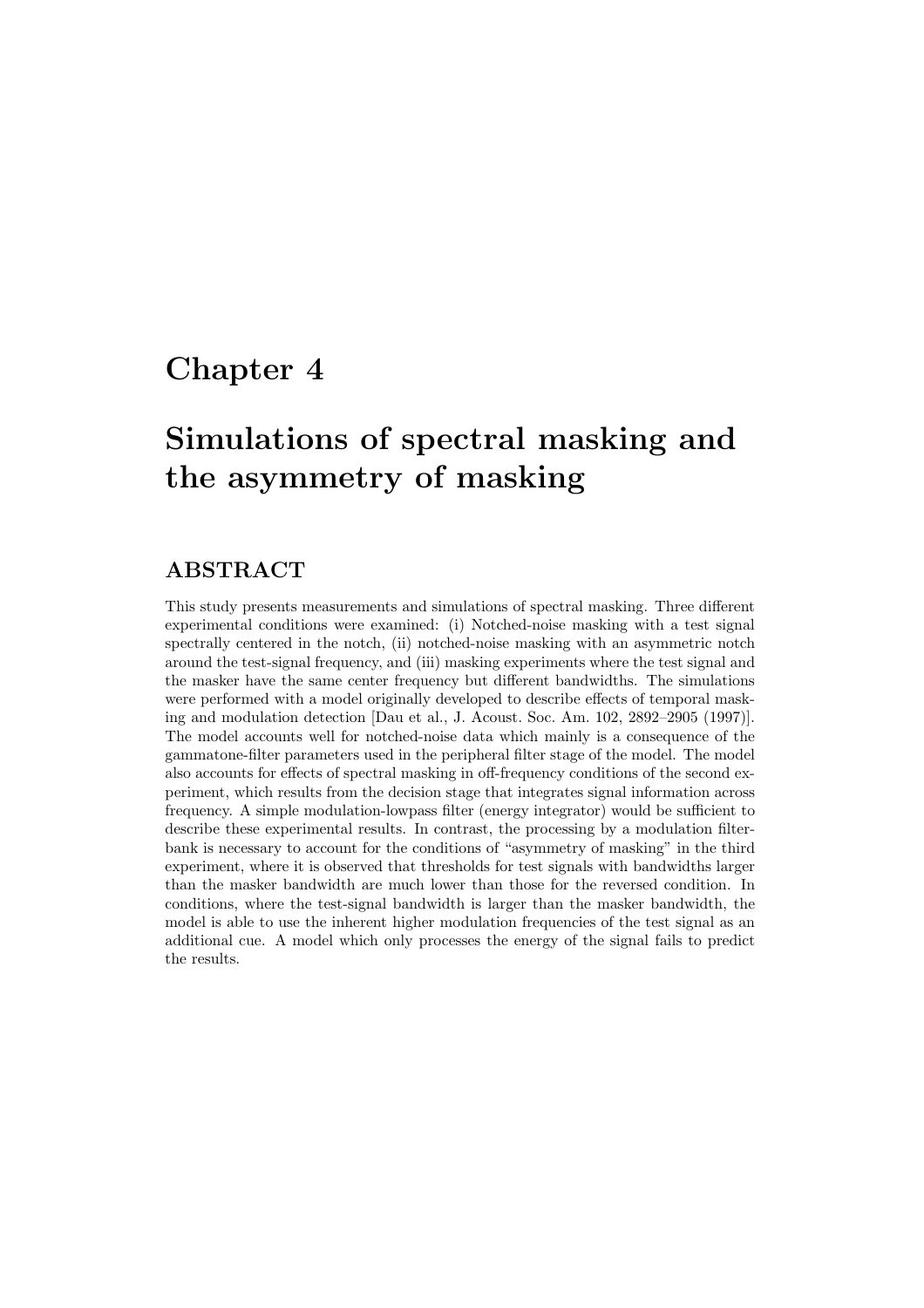## **4.1 INTRODUCTION**

Fletcher (1940) measured the detection threshold of a sinusoidal signals in the presence of a bandpass-noise masker as a function of the bandwidth of the masker. He concluded from his results that (i) the peripheral auditory system consists of a bank of overlapping critical-band filters, and (ii) the thresholds are determined by the overall energy of the masker in the peripheral filter centered at the signal frequency. Based on these assumptions, Fletcher proposed a model known as the power-spectrum model, which works well in many situations. In the original version of this model, rectangular peripheral filter shapes were assumed. However, results from notched-noise masking experiments (e.g., Patterson, 1976, Patterson and Nimmo-Smith, 1980) showed that the critical bands have shallower slopes. Patterson and Nimmo-Smith (1980) described their data with a power-spectrum model using rounded-exponential (roex) filters, where the filter function decays nearly exponentially at each side of the center frequency of the filter. Later on, Patterson et al. (1987) proposed the gammatone filterbank as a powerful computational approximation of the roex filters.

In addition, Patterson and Nimmo-Smith (1980) compared the results of the above experiments, where a sinusoidal signal is masked by a notched noise with a symmetric notch, with masking patterns, where a lowpass noise was used as the masker. The spectral distance between the signal frequency and the cut-off frequency of the lowpass masker was the same as the distance between the signal and the edges of the noise in the notched-noise condition. Compared to the notched-noise condition, in the lowpassnoise condition up to 10 dB lower thresholds are measured. Using the same (symmetric) peripheral filter as in the notched-noise condition, centered at the signal frequency, a power spectrum model would predict only a 3 dB difference between notched-noise and lowpass-noise condition, since only half of the masker energy would fall in the peripheral filter in the lowpass-noise condition. To account for the large threshold difference of 10 dB between the two conditions, Patterson (1976) proposed that the subjects use information from a peripheral filter above the test-signal frequency (off-frequency listening) in the lowpass-masker situation. Patterson and Nimmo-Smith (1980) showed, that a power-spectrum model using peripheral filters at different center frequencies in both conditions indeed can reproduce the large threshold difference between the two conditions.

However, there are a number of experimental results that can not be explained by the power-spectrum model. For example, thresholds can decrease markedly when the masker is modulated , as observed in comodulation-masking-release (CMR) experiments (e.g. Hall et al., 1984). In the literature it is generally assumed that the release is a consequence of an across-channel process, where the subjects make use of the coherent envelope fluctuations of the masker in peripheral filters at different center frequencies. However, it is also argued in the literature (e.g., Schoonefeldt and Moore, 1989), that some of the release might be due to a single-channel process, where the threshold is determined by a change of the amplitude statistics within the critical band centered at the signal frequency. Verhey et al. (1998, see also Chapter 5) showed that the reduced thresholds for a modulated masker in some CMR-condition can be predicted if high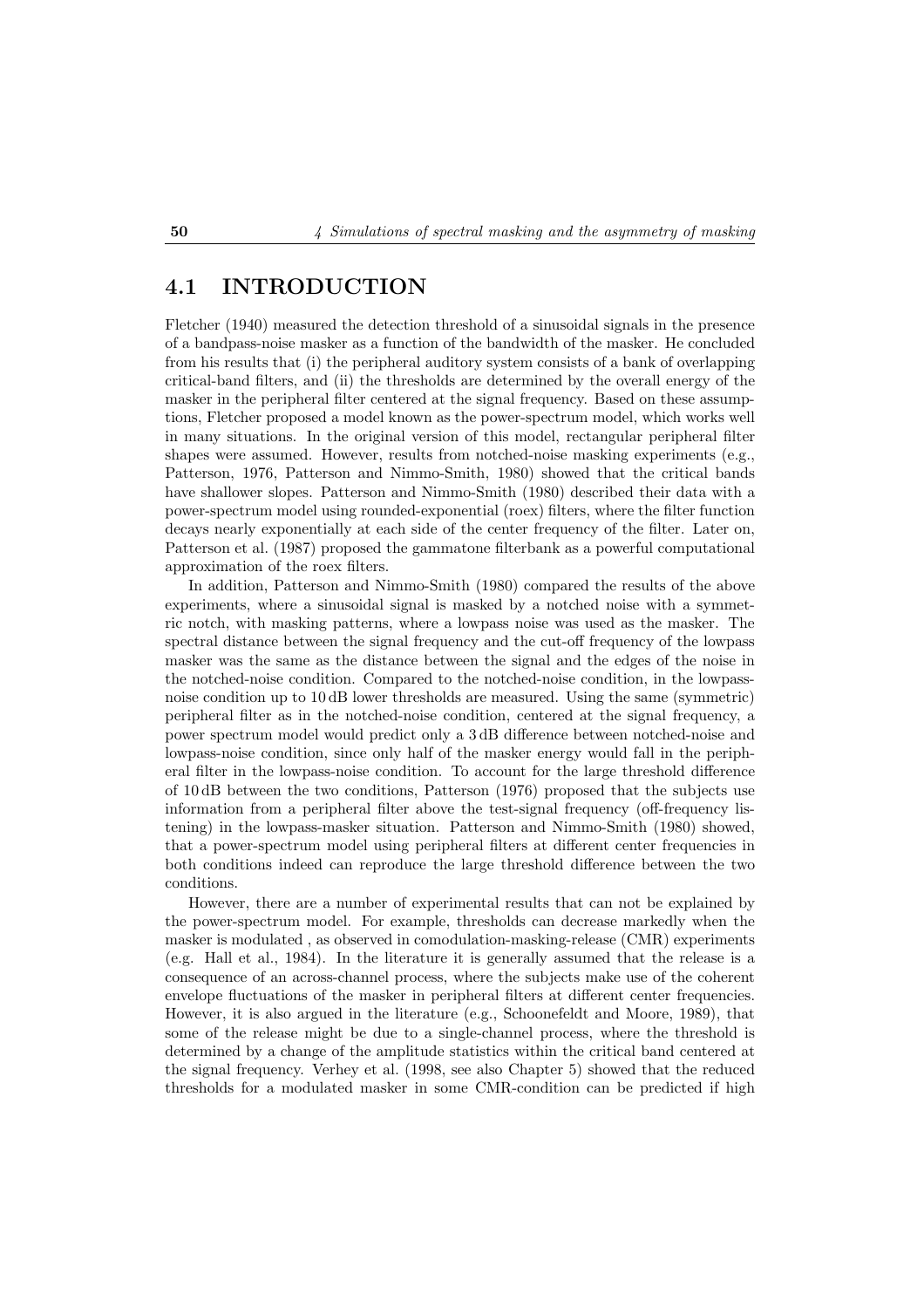modulation rates are processed (by a modulation filterbank) in addition to the signal energy, whereas a simple energy detector would fail to predict CMR.

Another phenomenon , which can not be described by the power-spectrum model is related to the differing masking properties of a bandpass noise and a sinusoid. Hellman (1972) found that a bandpass-noise signal with a subcritical bandwidth is audible at signal-to-masker ratios as low as -20dB to -30 dB, when it is masked by a sinusoidal signal at the center frequency of the noise signal. In the reversed condition, with a sinusoidal test signal and a bandpass-noise masker, the test signal is audible at signal to masker ratios as high as -4 dB. Hall (1997) investigated this asymmetry of masking for a set of test-signal and masker bandwidth combinations. The signals had a center frequency of 1 kHz. The bandwidth ranged from 0 to 256 Hz for the test signal and the masker. Hall (1997) found that for the conditions where the test-signal bandwidths are larger than the masker bandwidth, thresholds decrease markedly with increasing signal bandwidth, whereas for test-signal bandwidths equal or smaller the masker bandwidth, thresholds are essentially constant. Hall (1997) concluded that the detection is based on the long-term average energy as long as the bandwidth is equal or smaller the masker bandwidth, but that other cues are utilized when the test-signal bandwidth exceeds the masker bandwidth. He suggested that a model which operates on the temporal structure of the signals may be able to reproduce his results. However, up to now, no simulations with such a model were performed to test this hypothesis.

In the present study, simulations of spectral masking are compared with corresponding own experimental data. This simulations are based on the modulation-filterbank model proposed by Dau et al. (1997a+b). First, the ability of the model to account for the frequency selectivity of the auditory system in "classical" notched-noise conditions and to account for the masking patterns in typical off-frequency conditions is tested. Then, the experimental conditions described by Hall (1997) are replicated here using running noise for the test signal and the masker as well<sup>1</sup>. Several implementations of the model are tested to clarify the role of off-frequency listening and temporal effects in spectral masking.

<sup>&</sup>lt;sup>1</sup>Running noise is used to avoid that the subjects may focus on the time structure of a certain realization of the signals.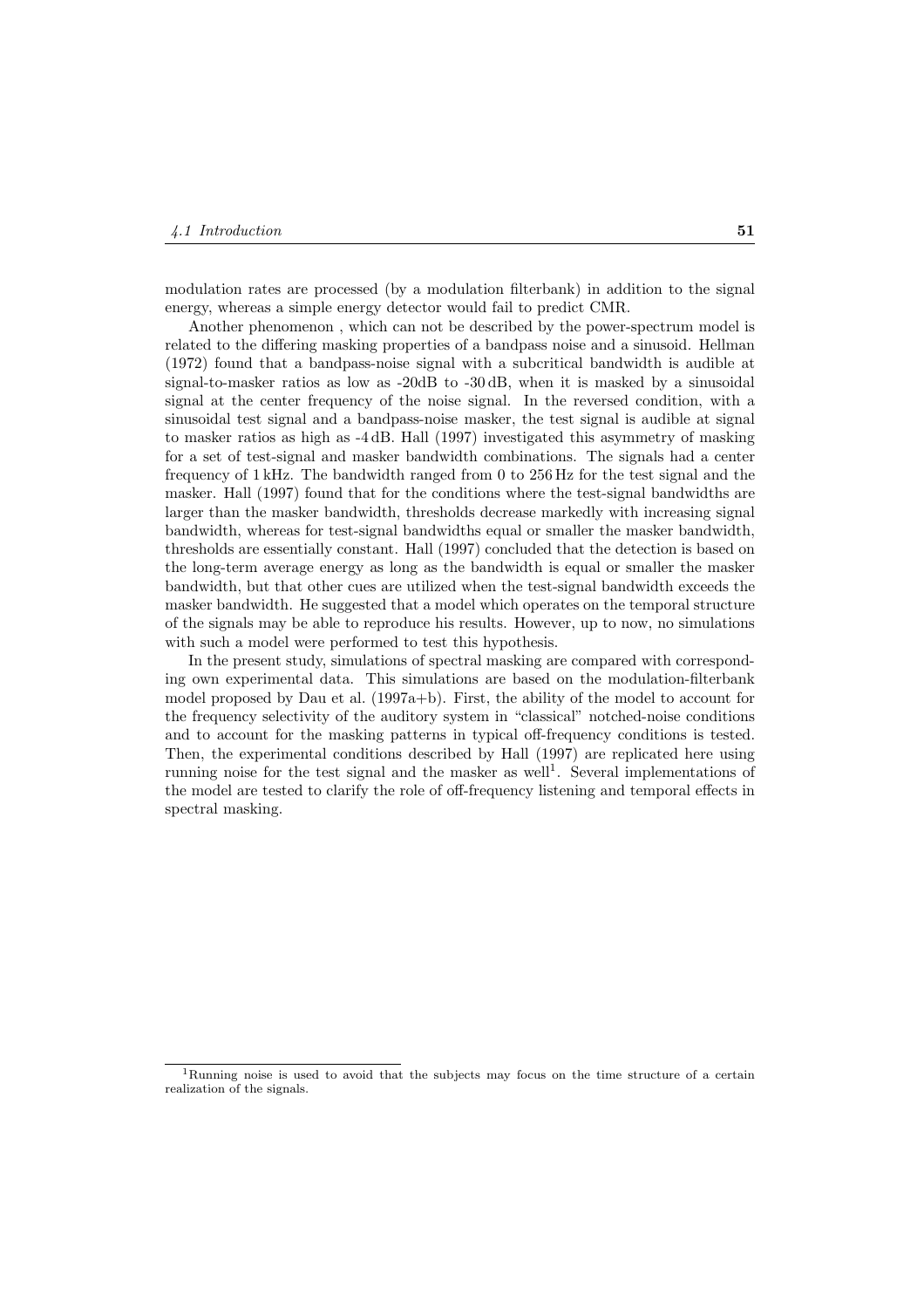## **4.2 MODEL STRUCTURE**

Dau et al. (1996a+b, 1997a+b) presented a model of signal processing in the auditory system which was able to describe a large number of detection and masking experiments. The model combines several preprocessing stages with an optimal detector as the decision device (see Fig. 4.1). The first stage of the model is the linear gammatone-filterbank model of Patterson et al. (1987). The signal at the output of the filters is halfwave rectified and lowpass filtered at 1000 Hz. Thus, at high center frequencies only the signal envelope is further processed. A chain of five consecutive nonlinear feedback loops is incorporated (Püschel, 1988, Dau et al., 1996a) to account for adaptation and compression in the auditory system. A linear modulation filterbank further analyzes the amplitude fluctuations of the envelope. To model the limits of resolution, an internal noise with a constant variance was added to the output of each modulation filter output. In the decision process, a stored temporal (internal) representation of the signal to be detected (the template) is compared with the actual activity pattern. This is done by calculating the cross correlation between the two temporal patterns. This procedure is comparable to a "matched filtering" process.

In the present study a slightly modified version of the original model is used which was proposed by Verhey et al. (1998, see also Chapter 5): The center frequency of the highest modulation filter is set to a quarter of the center frequency of the peripheral filter. In the original version it was 1000 Hz. This slight modification was motivated by physiological findings by Langner and Schreiner (1988). Apart from that, all parameters of the model were identical to those described by Dau et al. (1997a+b). In an earlier version of the model (Dau et al., 1996a+b), a single modulation-lowpass filter with a cut-off frequency of 8 Hz was applied instead of a modulation filterbank. It was shown that such a model structure accounts for masking effects such as forward masking and the detection of test tones in noise. However, the complete modulation-filterbank model is required to quantitatively model findings in modulation detection and masking experiments (Dau et al., 1997a+b)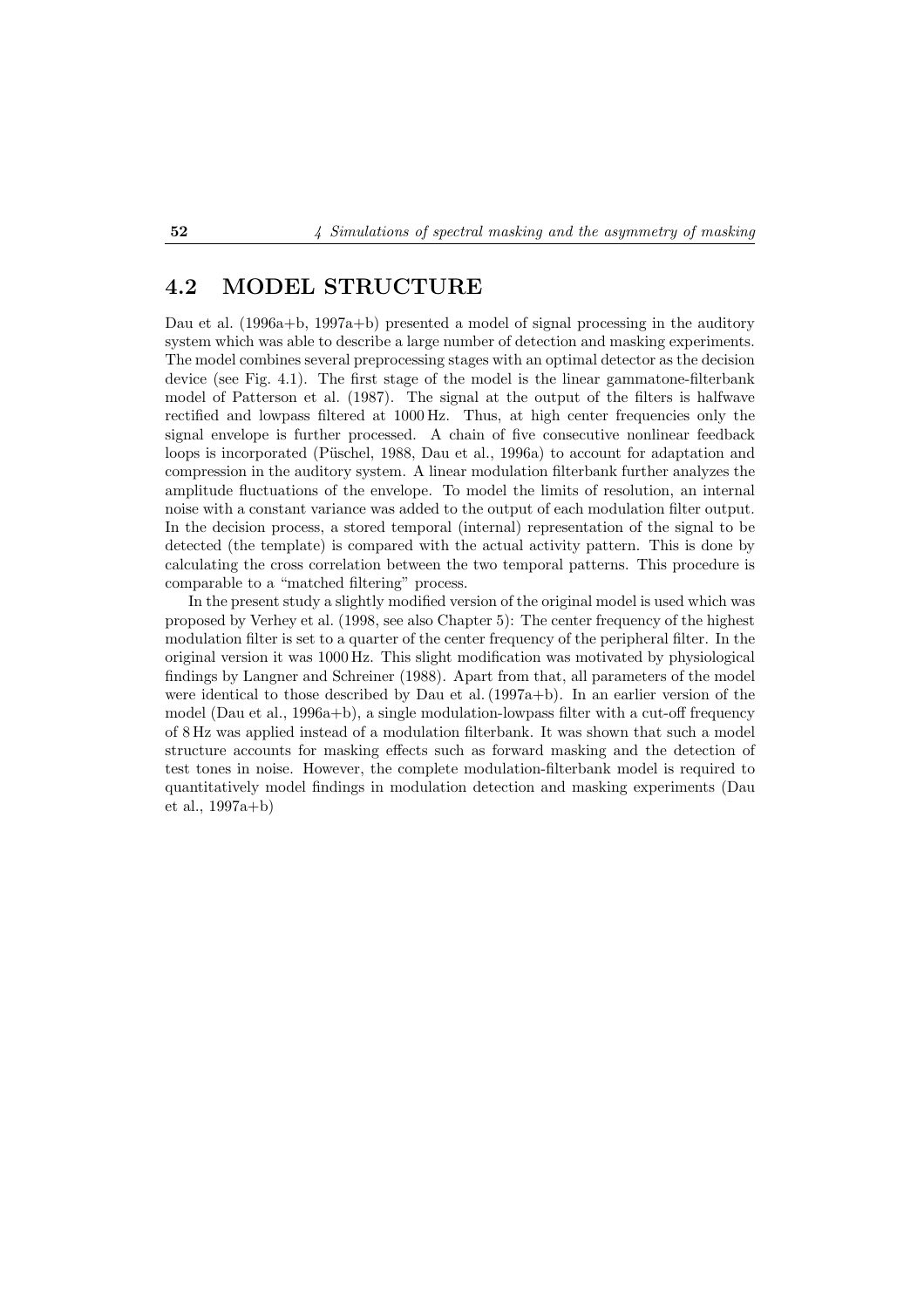

Figure 4.1: *Block diagram of the psychoacoustical model as described in Dau et al. (1997a+b). The signals are preprocessed with a gammatone filterbank, subjected to adaptation and filtered by a modulation filterbank in each peripheral filter. Finally an internal noise is added. The decision device is realized as an optimal detector.*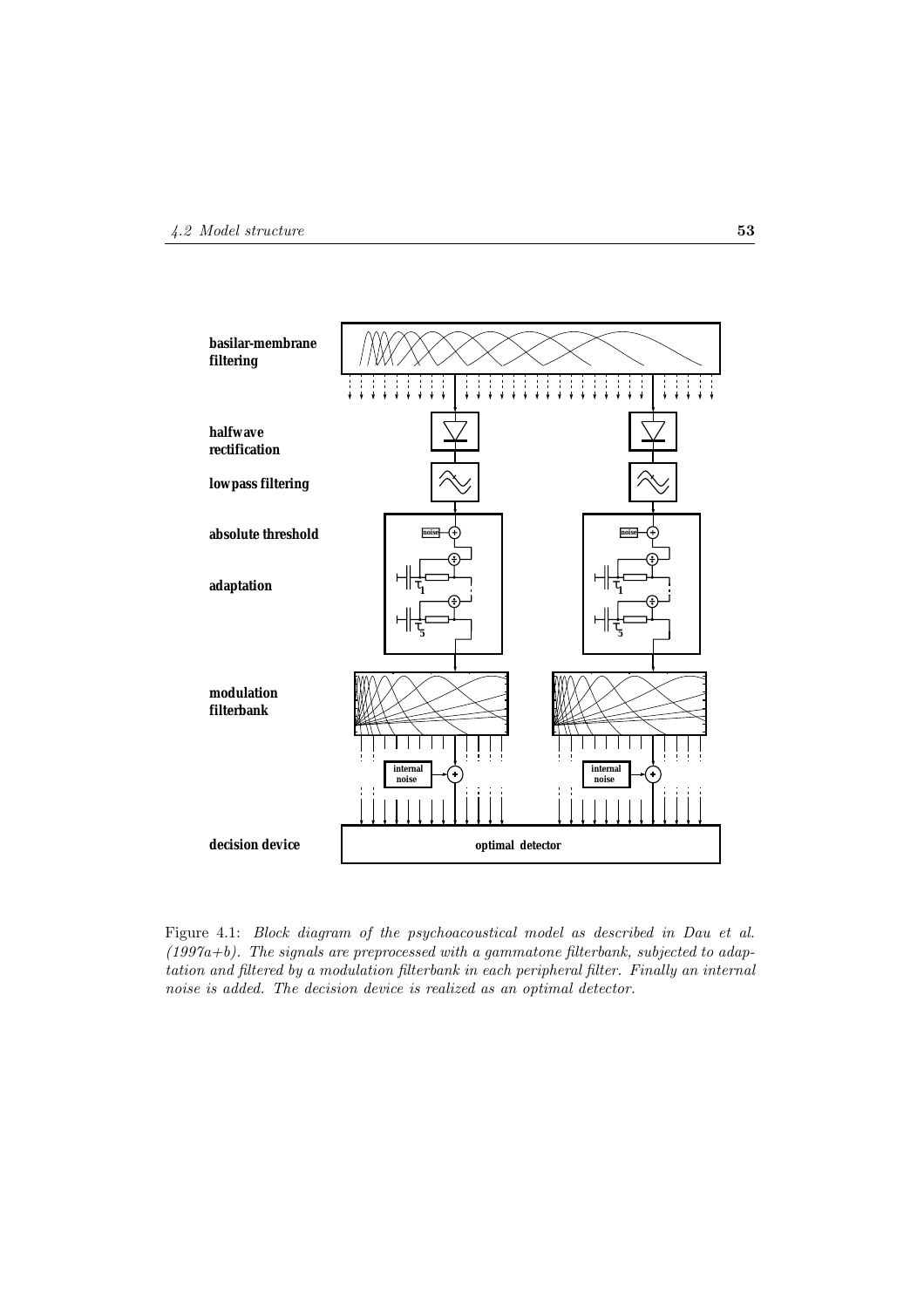## **4.3 EXPERIMENT A: Spectral masking with a symmetric notched-noise masker**

#### **4.3.1 Methods**

#### **4.3.1.1 Procedure**

A 3-interval forced-choice procedure (3 IFC) was used to measure the masked threshold of a noise signal in the presence of a noise masker. A trial contained three intervals separated by 500 ms of silence. Two intervals consisted of the masker alone, and one randomly chosen interval contained the masker plus signal. The subjects task was to indicate the signal interval by depressing the corresponding key on a keyboard. Feedback was provided on a screen in front of the subjects as to whether the response was correct or not. The level of the signal was varied according to a 1-up 2-down procedure. This procedure estimates the 70.7 % point on the psychometric function (Levitt, 1971). The step size was 8 dB at the beginning of the experiment. It was reduced to 4 dB after the first reversal and finally to 2 dB after the second reversal. Then the step size was held constant over the next 10 reversals. The threshold was determined by calculating the median of the levels during the last 10 reversals. The final threshold estimate was taken as the mean over three runs.

#### **4.3.1.2 Stimuli and apparatus**

A broadband noise masker with a spectral notch at 1 kHz was used. The masker was generated by setting the fourier components to zero inside the desired notch width (FFT length: 96000 samples, sampling frequency  $32 \text{ kHz}$ ). The notch width  $\Delta f$  was 0 (i.e., no notch), 100, 300, and 500 Hz, respectively. Masker duration was 300 ms. This period was randomly cut out from a fixed noise waveform which was generated at the beginning of each experiment and had a periodicity of 3 s. 10 ms cosine ramps were applied to the masker. The spectrum level of the noise masker was 40 dB. The test signal was a 100-msec long 1-kHz tone. The test signal was temporally centered in the masker and was gated with 10 ms raised-cosine ramps.

The stimuli were generated digitally with a sampling rate of 32 kHz. Stimulus generation and presentation were controlled by a silicon graphics workstation (INDY), which also sampled the listener's responses and controlled the procedure. The software package SI developed at the university of Göttingen was used for signal generation and controlled the experiments. The stimuli were converted into analog signals with the on-board 16-bit D/A converter, and then preamplified and lowpass-filtered at 16000 Hz with a computer controlled audiometric amplifier developed in a joint research project on speech audiometry (Kollmeier, 1996). The subjects sat in a double-walled, sound-attenuating booth. The stimuli were presented monaurally via a Sennheizer HD 25 headphone.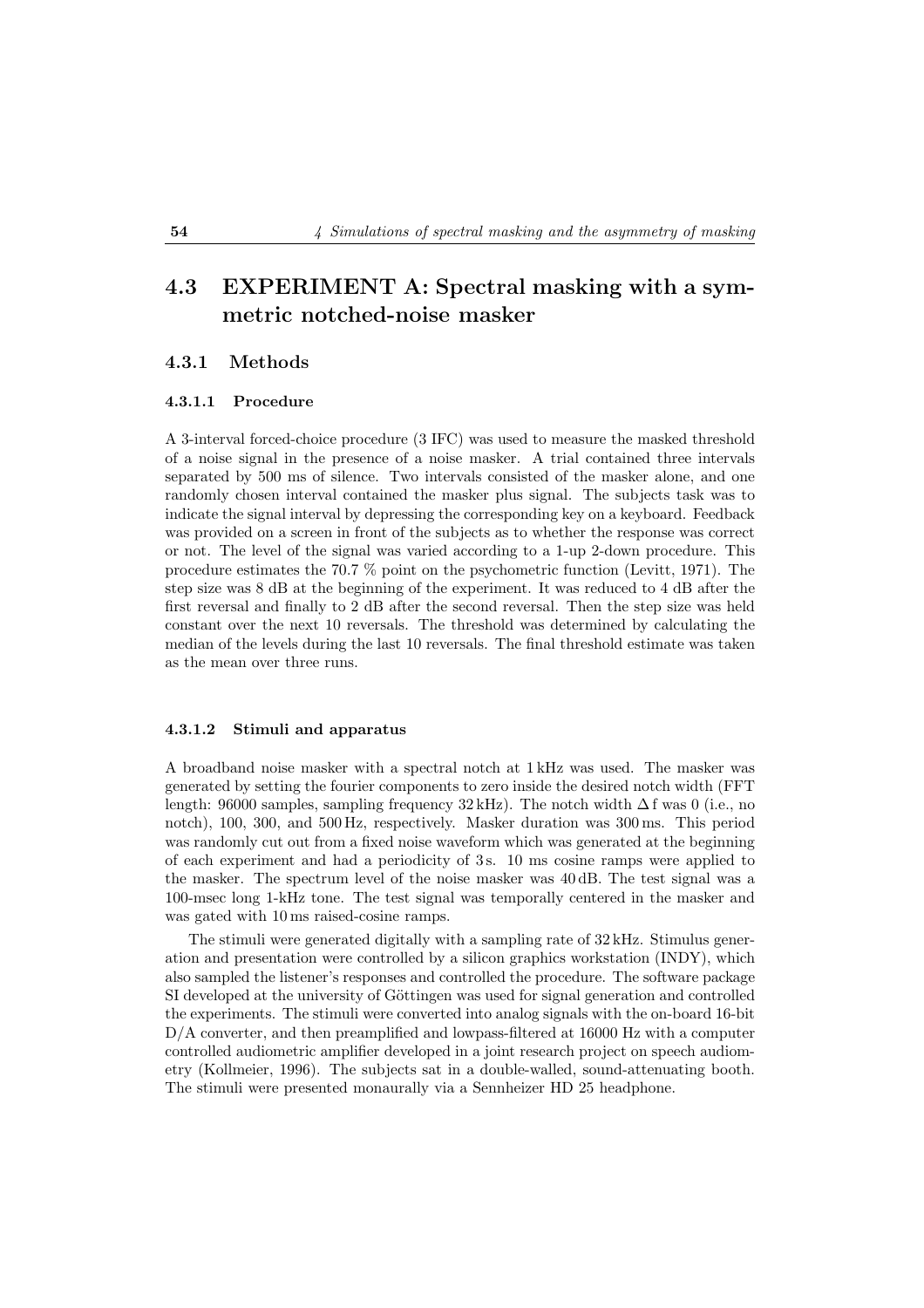#### **4.3.1.3 Subjects**

Four male normal-hearing subjects (absolute threshold in quiet  $\leq 15$  dB HL) participated in the experiment, two of them being the authors TD and JV. All subjects had normal hearing and no previous history of any hearing problems. The subjects were between 26 and 33 years old. The authors had extensive prior experience in performing spectral masking experiments. The other two subjects (JA, PH) were inexperienced listeners.



Figure 4.2: *Masked thresholds (MT) for a sinusoidal signal presented in notched noise as a function of masker bandwidth. The signal frequency was 1 kHz. Open symbols indicate measured thresholds (JA* ( $\circ$ ), *PH* ( $\diamond$ ), *TD* ( $\Box$ ) *JV* ( $\triangle$ )). Closed symbols indicate *simulated thresholds.*

#### **4.3.2 Results**

Figure 4.2 shows individual data and intraindividual standard deviations for 4 subjects. As a function of the notch width, the figure shows masked thresholds (in dB relative to the spectrum level of the masker) of a sinusoidal signal in the presence of a notched-noise masker. The notch width is given as a fraction of the center frequency of the notch. Open symbols indicate measured data of four subjects. As expected from the data in the literature, thresholds decrease with increasing notch width. Clear individual differences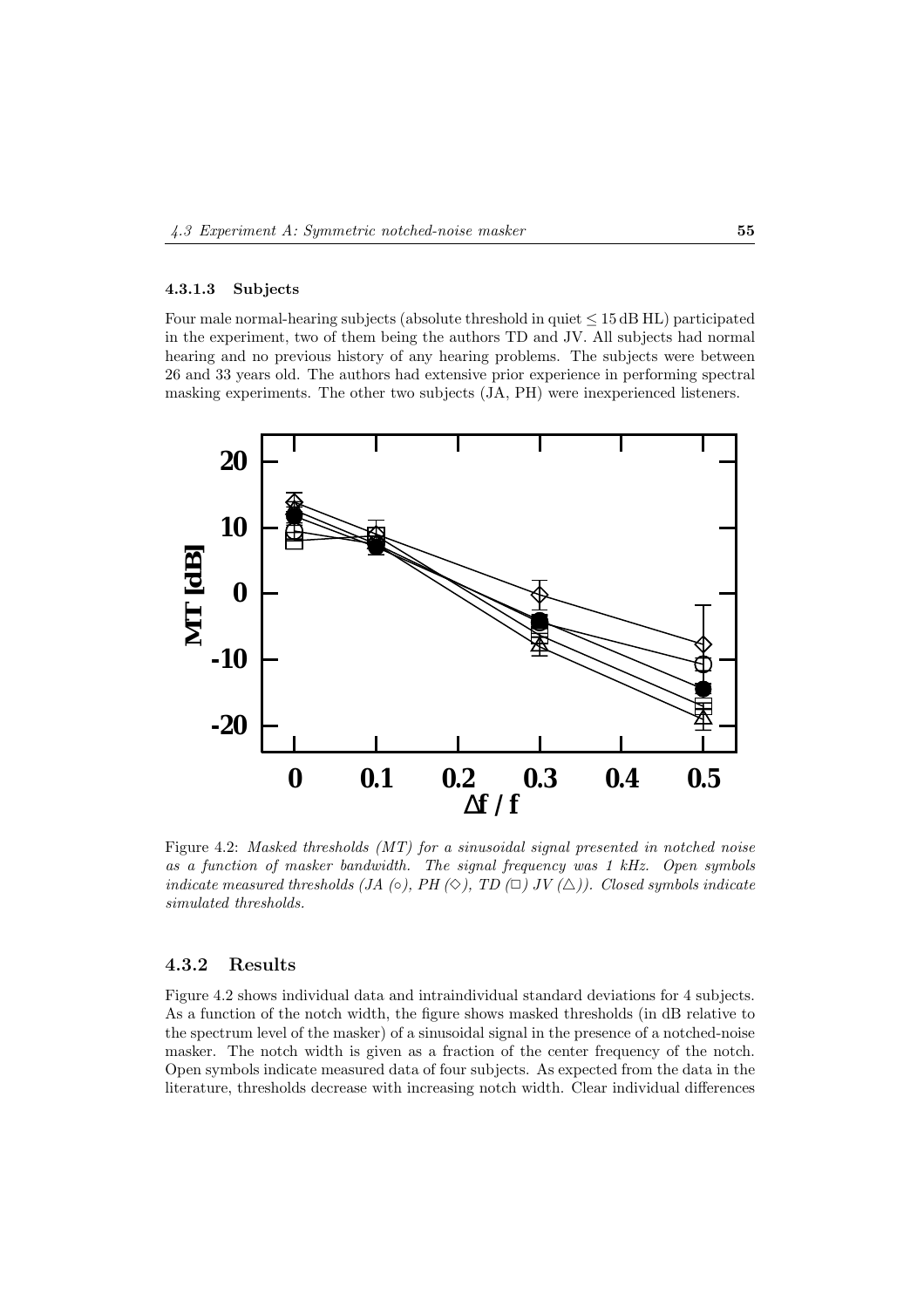are apparent in the measured data. Differences in threshold of 2 to 12 dB across subjects can be observed. This, however, is consistent with the results from the literature (e.g., Moore et.al., 1995)

Simulated data are indicated by the closed symbols. The simulations were performed with a model, which is identical to the model version used by Verhey et al. (1998) to model within-channel cues in comodulation masking release (cf., Chapter 5). This model processes the output of only one peripheral channel centered at the test-signal frequency and uses a modulation filterbank to analyses the amplitude fluctuations. The general shape of the simulated threshold curves coincides with the measured curves. The difference between simulated and individually measured data maximally amounts to 5 dB. Note, however, that a standard peripheral filter bandwidth is used in the model, i.e., the bandwidth is not adjusted individually. In fact, the difference between the simulated data and the mean measured data (not shown) is less than 2 dB.

To test the contribution of high modulation frequencies to the simulated thresholds, a single modulation-lowpass filter with a cut-off frequency of 8 Hz as proposed by Dau (1996a+b) was used instead of the modulation filterbank. The simulated results of the two model versions do not differ markedly, indicating that a modulation filters at higher frequencies do not contribute important information in this kind of experiments (not shown).

In addition, the possible role of off-frequency information was investigated using the multi-channel version of the model, where the information of several peripheral channels around the test-signal frequency was combined. The envelope of each peripheral filter was processed with a modulation-lowpass filter. The detectability of the signal was not improved within the model when off-frequency channels were considered (not shown). This finding indicates that mainly the energy of the signal in the peripheral filter tuned to the test-signal frequency accounts for the experimental results in notched-noise experiment with a symmetric notch. In addition to the experiment described in this section, it is shown in Appendix B that the model also accounts for effects of spectral masking in different frequency regions.

## **4.4 EXPERIMENT B: Spectral masking with an asymmetric notched-noise masker**

#### **4.4.1 Methods**

As in experiment A, a 3-IFC 2-down 1-up procedure was used. The apparatus differed slightly from the apparatus used in the first experiment. Signal generation and presentation were controlled by a SUN-Workstation and the stimuli were transformed to analog signals with the aid of an external 16-bit  $D/A$  converter (Ariel DSP32C). The signals were diotically presented via Sennheizer HDA 200 headphones.

The test signal was a 400-msec long 2-kHz tone. It was gated with 200-msec raisedcosine ramps. The test signal was temporally centered in the masker, which consists of a pair of 500-msec long 800-Hz wide frozen-noise maskers, one below and one above the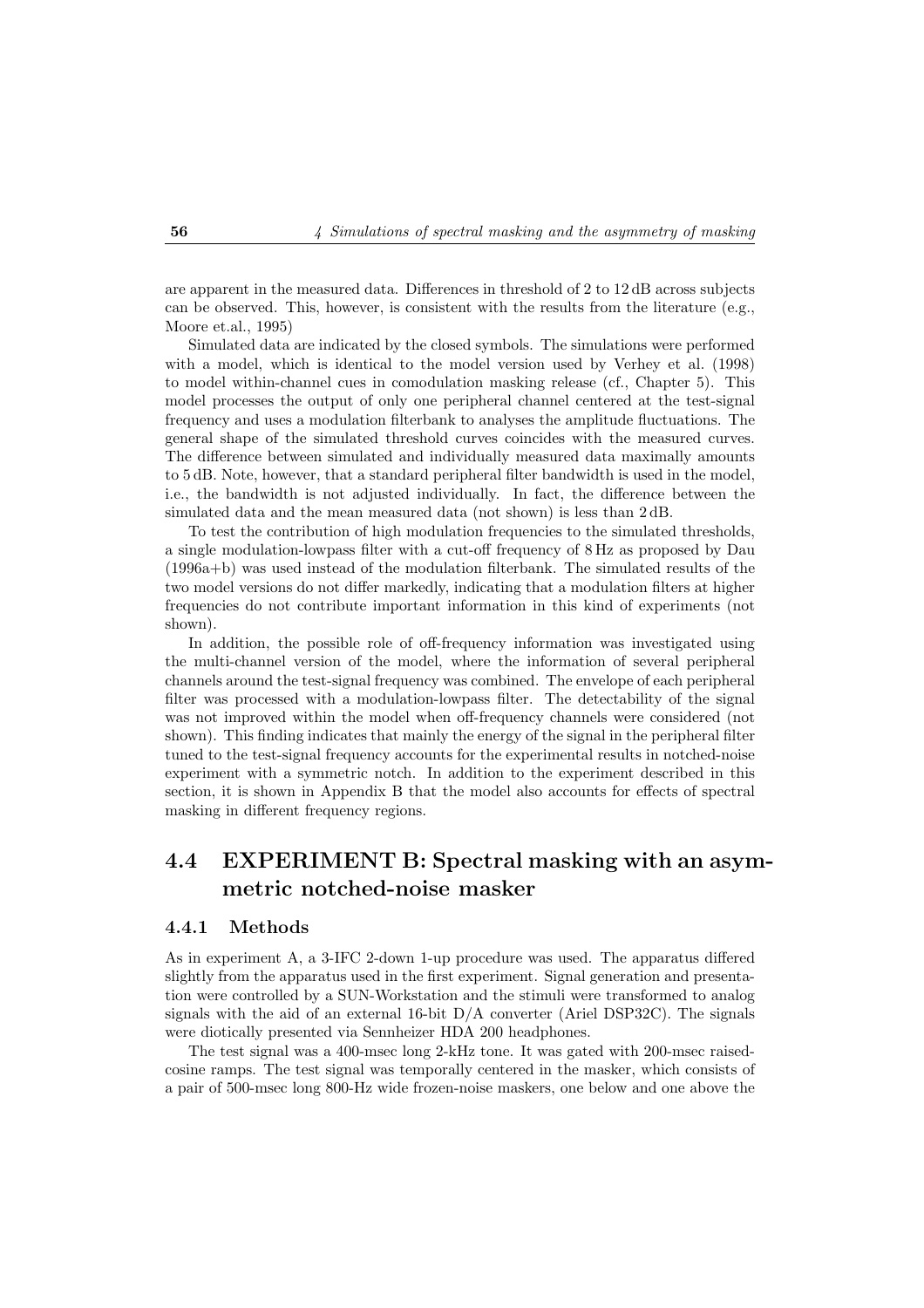signal frequency. To generate the masker bands, a broadband noise was digitally filtered by setting the magnitude of the Fourier coefficients to zero outside the desired passbands (FFT length  $= 16000$  samples, sampling frequency  $= 32 \text{ kHz}$ ). Masked thresholds were measured as a function of the distance  $\Delta f$  from the upper edge of the lower bandpass noise to the signal frequency. The distance  $\Delta f$  was 0, 100, 200, 400, 600, and 800 Hz. For each position of the lower noiseband, four distances  $\Delta f + \Delta f_s$  of the lower edge of the upper band to the signal frequency were measured and simulated, with  $\Delta f_s = 0$ , 200 Hz, 400 Hz and infinity (i.e., only the lower noiseband was presented), respectively. The overall level of each band was 60 dB SPL. The masker was gated with 50-msec raised-cosine ramps.

Three male subjects participated in the experiments, one being the first author JV. All subjects had normal hearing (absolute threshold in quiet  $\leq 15$  dB HL) and no previous history of any hearing problems.

#### **4.4.2 Results**

Figure 4.3 shows measured (open symbols) and simulated data (filled symbols) for the experiment B. The level of the test signal at threshold is shown as a function of  $\Delta f$ as a fraction of the signal frequency. The topmost line in each plot shows the data for the symmetric notched-noise condition. The other lines show conditions in which the upper side band is shifted towards higher frequencies. For a certain  $\Delta f$ , thresholds decrease with increasing  $\Delta f_s$  in these conditions. The decrease in threshold relative to the notched-noise condition amounts to up to 10 dB, when only a single lowpass-noise masker is used. The measured data are in agreement with data in the literature (e.g., Patterson and Nimmo-Smith, 1980).

In notched-noise experiments with an asymmetric notch it is assumed that offfrequency channels contribute considerably to signal detection (see introduction). Therefore, a multi-channel version of the model is applied. A modulation-lowpass filter model version was employed, since in experiment A it was shown, that high modulation filters do not contain important information that contributes to signal detection in this kind of experiment. The lower right panel of Fig. 4.3 shows simulated results for the different  $\Delta f_s$ . The general shape of the threshold curves for the different  $\Delta f_s$  notched-noise conditions can be described very well by the model.

To illustrate the strategy of the model, two templates of a 2 kHz signal are shown in Fig. 4.4 for the extreme conditions ( $\Delta f_s = 0$ ,  $\Delta f_s = \infty$ ) of present experiment. In the upper panel of Fig. 4.4, the masker is a notched noise with a symmetric notch  $(\Delta f_s = 0)$ . The distance between the nearest edge of each band and the signal frequency is 400 Hz. In the lower panel, the masker comprises only the lower noiseband ( $\Delta f_s = \infty$ ). Contours are shown on the base of each plot to illustrate the shift of the template in the notched–noise condition (upper panel) towards higher frequencies compared to the template in the lowpass condition (lower panel). This shift may be a visualization of the off-frequency listening strategy discussed in the literature (Patterson, 1976).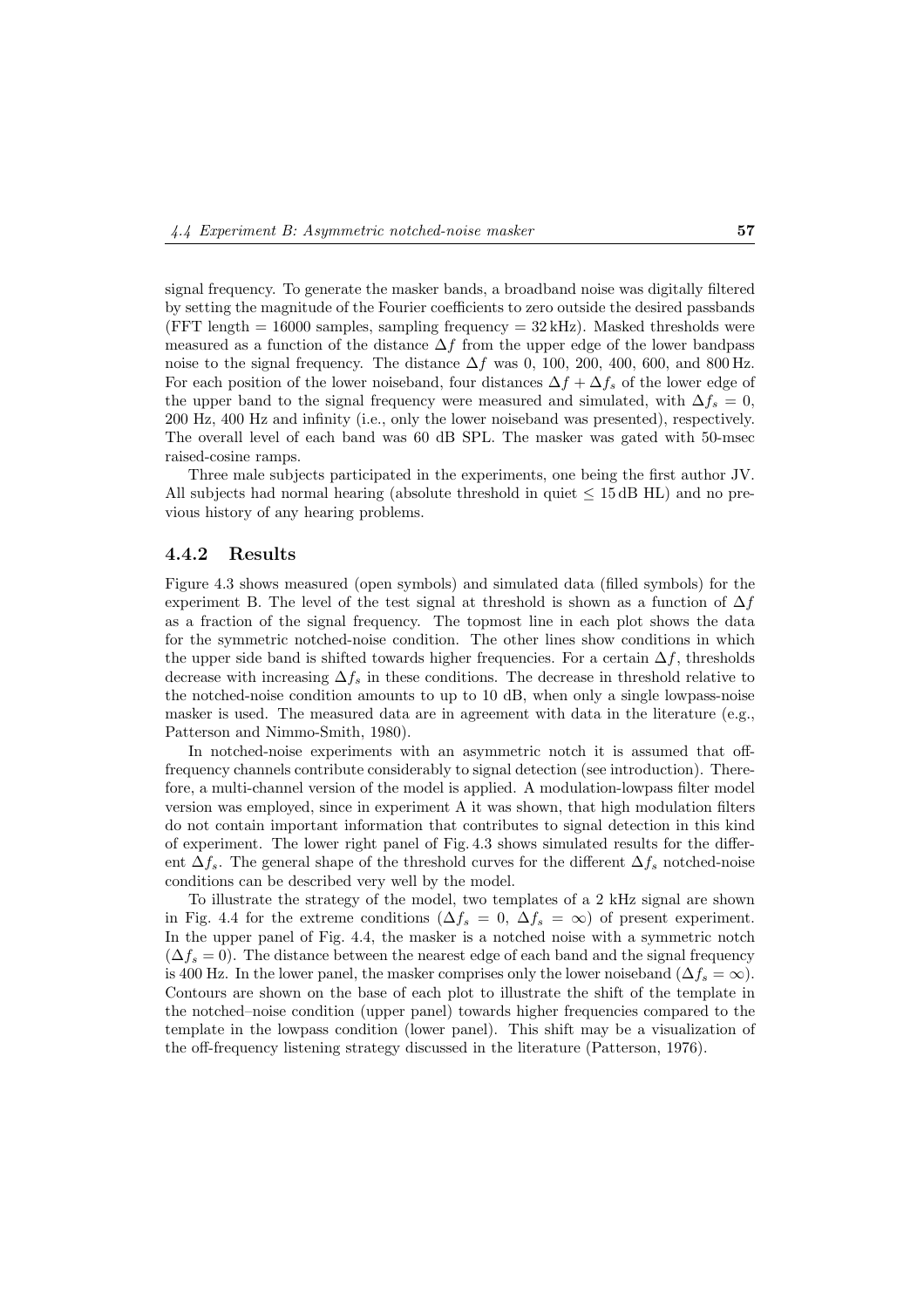

Figure 4.3: *Masked thresholds (MT) for a 2 kHz signal in a notched noise masker as a function of the spectral distance* ∆f *from the signal to the upper edge of the lower noise band. The panels with open symbols indicate measured thresholds for three different subjects. Each panel shows data for four conditions: In each condition, a notched noise is used as the masker where the distance of the upper sideband to the signal frequency is* ∆f + ∆fs*, with* ∆f<sup>s</sup> *equal to 0 Hz (circles), 200 Hz (squares), 400 Hz (triangles) and infinity (diamonds).* ∆f<sup>s</sup> *equal to infinity means, that only the lower noiseband is used. The lower right panel (filled symbols) shows simulated thresholds.*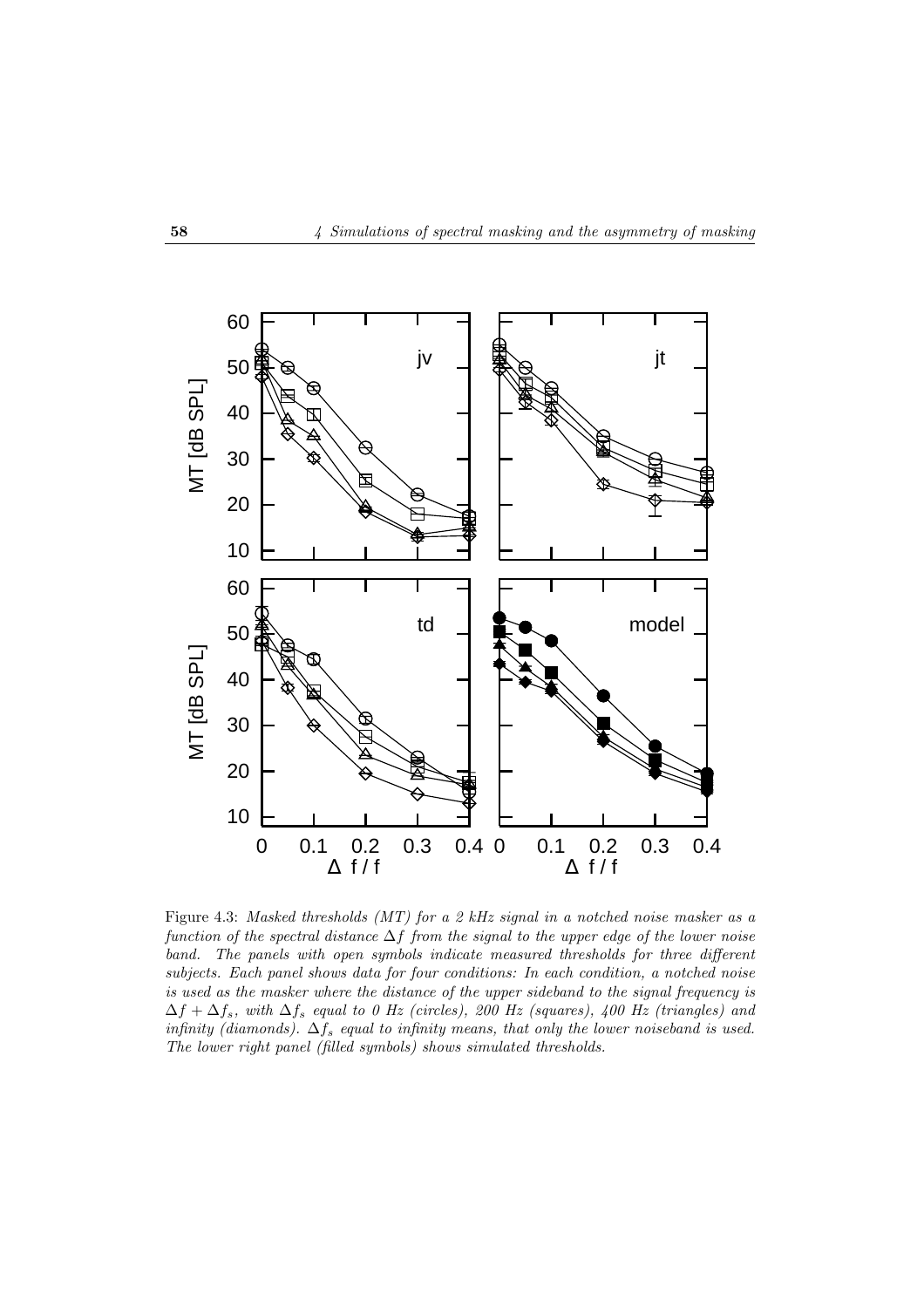

Figure 4.4: *Two templates for a notched-noise condition (upper panel) and for a lowpassnoise condition (lower panel). For details see text.*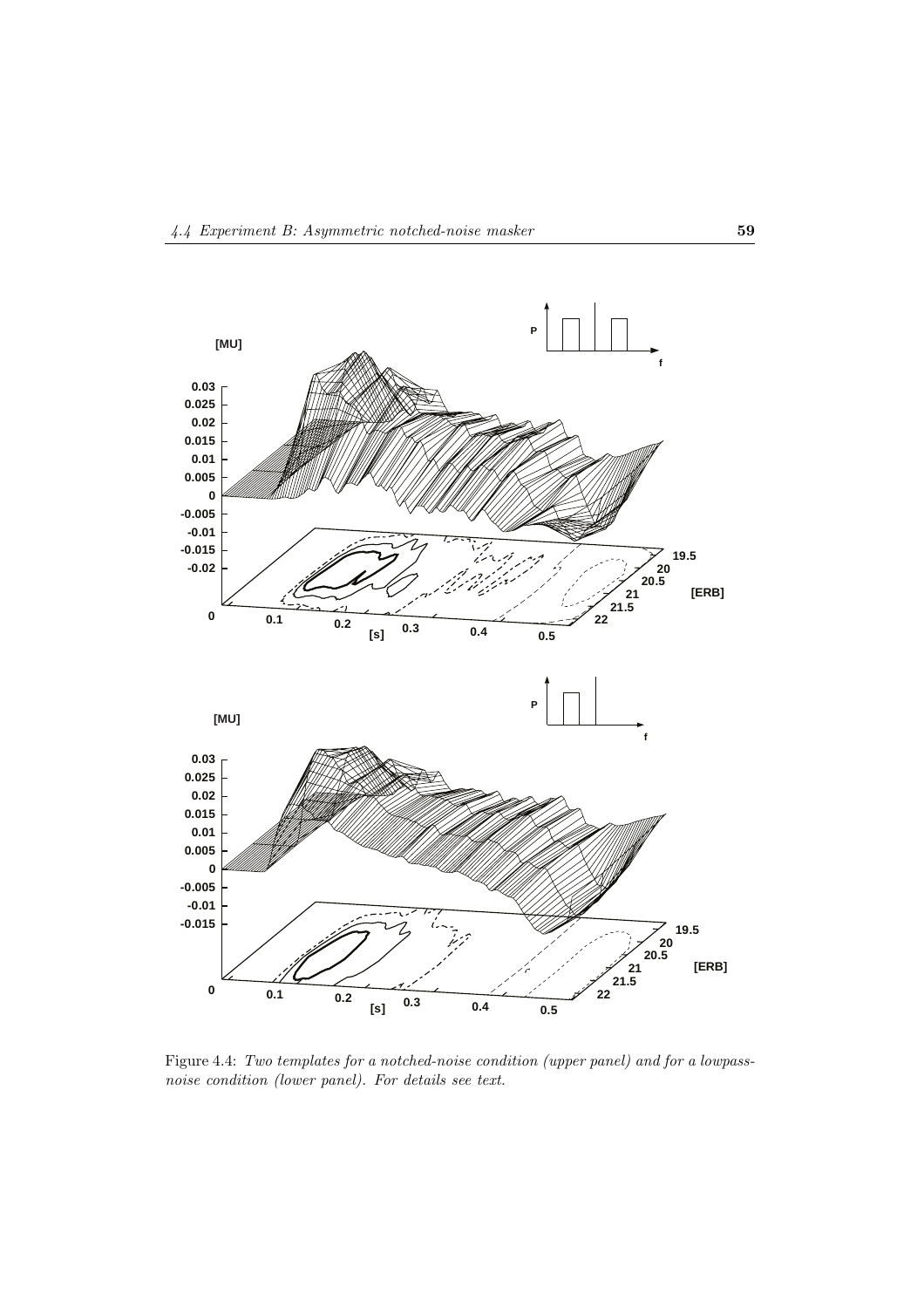## **4.5 EXPERIMENT C: Asymmetry of masking**

#### **4.5.1 Methods**

Signals were presented diotically via Sennheizer HD25 headphones. Except for this kind of signal presentation, apparatus and procedure were the same as in experiment A. Bandpass-noise signals with a flat spectrum arithmetically centered at 2 kHz were used as masker and test-signal. To generate the signals, a broadband noise was digitally filtered as in experiment B. The bandwidth of test signal and masker was 4, 16, 64, and 256 Hz, respectively. All combinations of masker and test-signal bandwidth were tested. The masker duration was 700 ms. The test signal had a duration of 500 ms and was temporally centered in the masker, i.e., signal onset was 100 ms after masker onset. 100 ms cosine ramps were applied to the masker and the test signal. Both, test signal and masker were randomly cut out from a fixed noise waveform which was generated separately at the beginning of each experiment. The noise waveform had a periodicity of 4 sec (FFT-length 128k, Sampling frequency 32 kHz). The overall level of the fixed noise waveform was 70 dB SPL.

The level of the test signal at threshold is given in terms of the attenuation level of the 4-sec long noise waveform. Because the noise waveform had the same level of 70 dB for both test signal and masker, this is equal to the signal-to-noise ratio  $I_T/I_M$ , where  $I_T$  is the intensity of the test signal and  $I_M$  is the masker intensity. Note, that the level of the 4-sec long masker waveform was fixed while the level of each realization of the 700-msec long masker undergoes some fluctuations. In fact, for the smallest bandwidth of 4 Hz, the level of the different masker realizations can differ by as much as 5 dB. For 16 Hz, the level variations between the different realization were approximately the same as for 4 Hz. For 64 Hz they amount up to about 3 dB. In contrast, the level of the different realizations do not differ markedly  $( $2 dB$ )$  for a bandwidth of  $256 Hz$ . Approximately the same level variations occur for the test-signal realizations. The level variation is caused by the slow envelope fluctuations of narrowband-noise signals (cf., e.g., Bos and de Boer, 1966, de Boer, 1966, Hall, 1997, Fig.  $4.1$ <sup>2</sup>. Thus, the thresholds are measured in a quasi intensity-roving condition for small masker bandwidths, whereas for the 256 Hz condition, the masker has a nearly constant level.

Four subjects (3 male, 1 female) participated in the experiment. One of them was the author JV. As already mentioned in experiment A, the author had extensive prior experience in performing spectral masking experiments. The other three subjects (JD, MT, OW) were inexperienced listeners. The subjects ranged in age from 24 to 29. One subject (MT) received a payment for the participation in the experiments. All subjects had normal hearing (absolute threshold in quiet  $\leq 15 \text{ dB HL}$ ) and no previous history

<sup>2</sup>An analytic expression of the standard deviation of the intensity for realizations of bandpass noise with a finite duration was given by de Boer (1966). He showed that the standard deviation  $\sigma$  of the intensity relative to the mean intensity I is equal to  $1/(\Delta f * T)^{0.5}$ , where  $\Delta f$  represents the bandwidth and T represents the duration of the signal. In the present experiment the calculated standard deviations relative to the mean for the different realizations of the masker ranges from about 0.07 ( $\Delta f = 256$  Hz,  $T = 700$  ms) to about 0.6 ( $\Delta f = 4$  Hz,  $T = 700$  ms). Thus, the difference between  $I + \sigma$  and  $I - \sigma$ ranges from about less than 1 dB to 6 dB.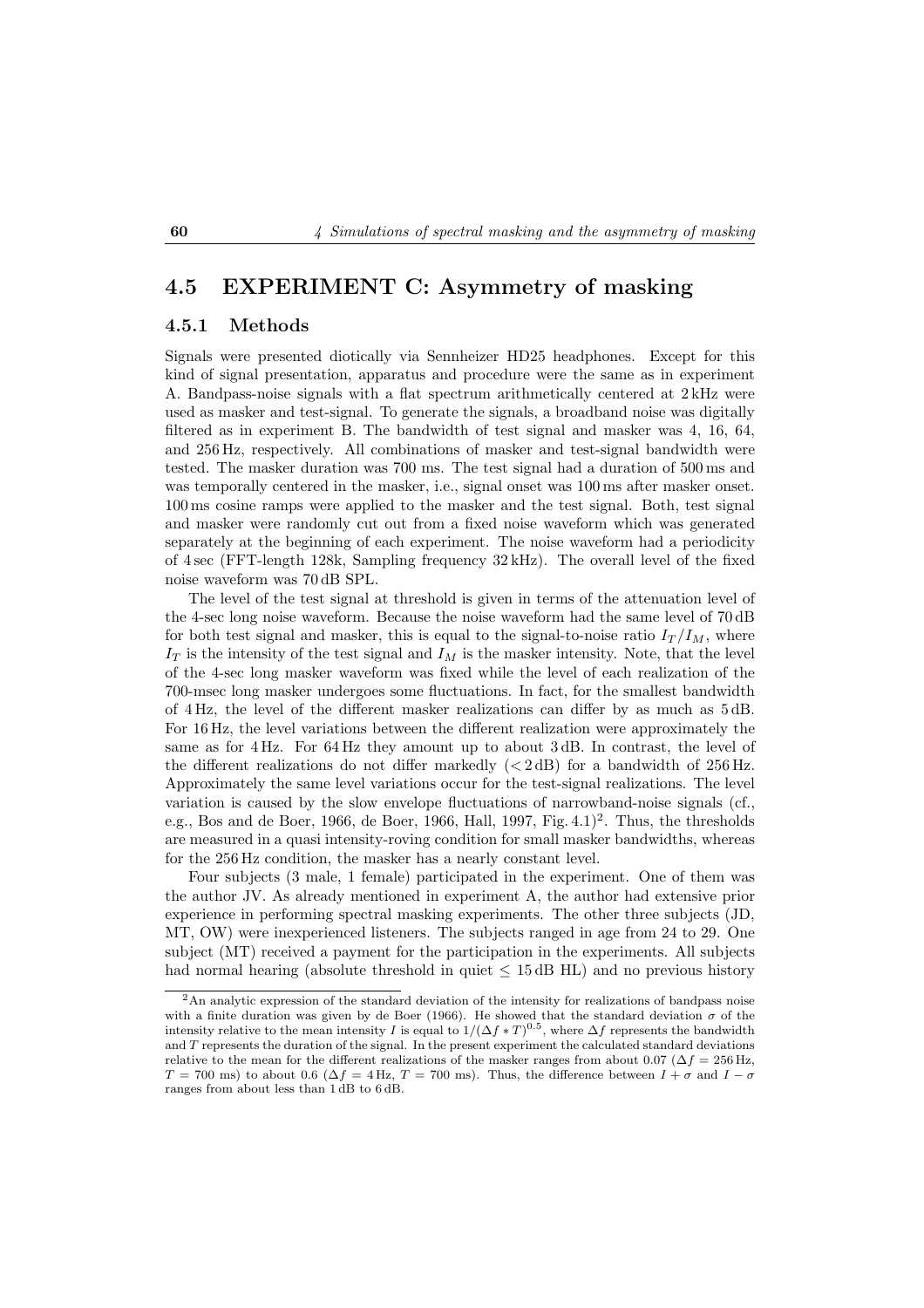of any hearing problems.

#### **4.5.2 Results**

Figure 4.5 shows individual data and intraindividual standard deviations for 4 subjects. In addition, Fig. 4.6 shows the mean data across subjects and interindividual standard deviations. The figures show the level of the test signal at threshold relative to the masker level as a function of the masker bandwidth. Parameter is the test-signal bandwidth: 4 Hz (circles), 16 Hz (triangles), 64 Hz (squares), and 256 Hz (diamonds).



Figure 4.5: *Masked threshold (MT) of a bandpass-noise signal masked by a bandpassnoise masker as a function of masker bandwidth. Parameter is the test-signal bandwidth:* 4 Hz ( $\circ$ ), 16 Hz ( $\triangle$ ), 64 Hz ( $\Box$ ) and 256 Hz ( $\diamond$ ). Individual data are shown for four *normal hearing subjects.*

For for three of four subjects, thresholds for a test-signal bandwidth of 4 Hz slightly decrease with increasing masker bandwidth (subject JV, MT, JD). For one subject (OW), thresholds are independent of the masker bandwidth. On average, the threshold for a test-signal bandwidth of 4 Hz is 3 dB for a masker bandwidth of 4 Hz and -2 dB for a masker bandwidth of 256 Hz. The corresponding intensity increment,  $I_{T+M}/I_M$ , is approximately 4.7 dB for the masker bandwidth of 4 Hz and 2.1 dB for a masker band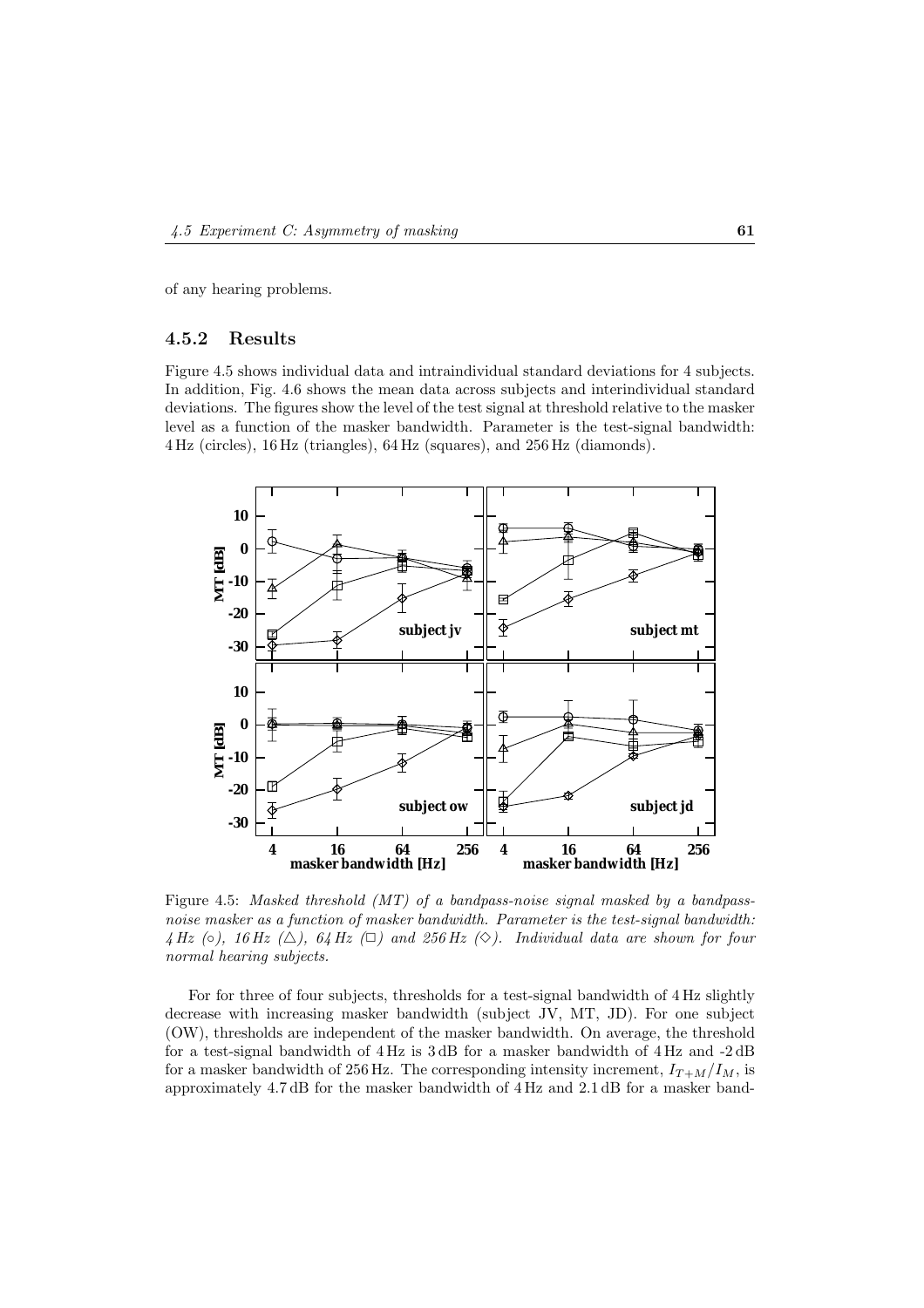width of 256 Hz<sup>3</sup>. The slight decrease of thresholds with increasing masker bandwidth is a consequence of the decreasing level variation with increasing bandwidth (as mentioned above). This was also earlier reported in the literature for tonal signals masked by bandpass noise with different bandwidth (e.g. Bos and de Boer, 1966).



Figure 4.6: *Mean measured data over four subjects for a bandpass-noise signal masked by a bandpass-noise masker as a function of the masker bandwidth. Symbols are the same as in Fig. 4.5.*

Note that the difference limens for bandpass noise, i.e., thresholds in conditions where test signal and masker coincide in bandwidth, do not differ markedly  $(< 1 \text{ dB})$ from the thresholds for the 4-Hz-wide bandpass-noise test signal at different masker bandwidths. This is in agreement with findings by Bos and de Boer (1966): They found a most remarkable agreement between their masking data (a tone masked by a bandpass noise) and their discrimination data (difference limen for bandpass noise) for bandwidths smaller than the critical bandwidth.

An asymmetry between the masking of 4 Hz wide bandpass noise by a 256 Hz wide bandpass noise and the masking of a 256 Hz wide bandpass noise by a 4 Hz wide bandpass noise can be observed for all subjects. On average, the threshold of the 4 Hz wide

<sup>&</sup>lt;sup>3</sup>Because the signals are not correlated, the intensity of the masker with test signal  $I_{M+T}$  can be calculated by adding the intensity of the test signal alone,  $I_T$ , and the masker intensity  $I_M$ .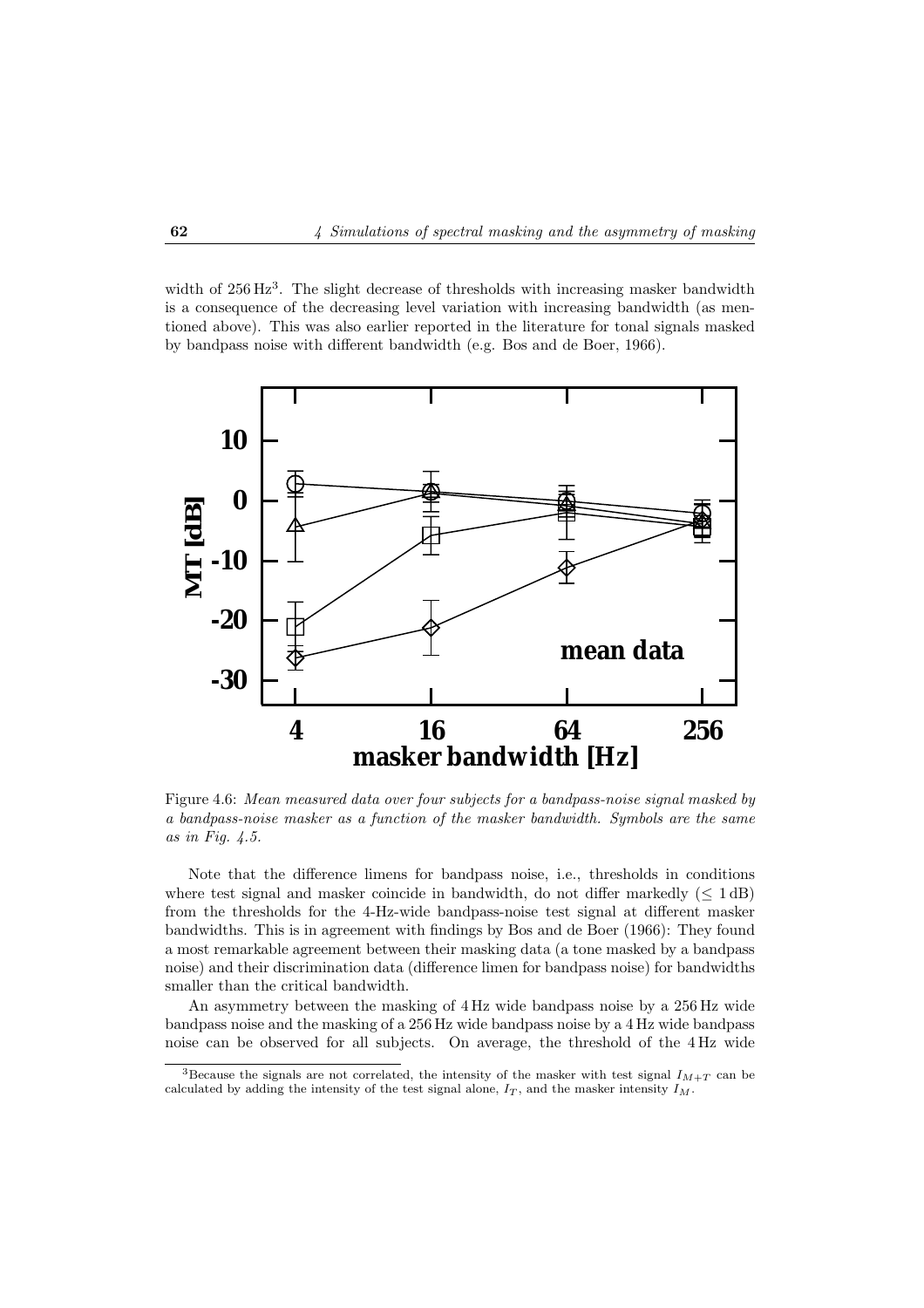bandpass noise is at a level of -2 dB whereas the threshold of the 256 Hz wide bandpass noise is at a level of -26 dB. For a test-signal bandwidth of 256 Hz, thresholds increase monotonically with increasing masker bandwidth. For a masker bandwidth of 256 Hz there is no threshold difference between a test-signal bandwidth of 4 Hz and 256 Hz.



Figure 4.7: *Simulated data for bandpass-noise signal masked by a bandpass-noise masker as a function of the masker bandwidth. Symbols are the same as in Fig. 4.5. Three model-versions are tested: Multi-(peripheral-)channel model with a modulation-lowpass filter (upper panel), multi-(peripheral-)channel model with a modulation filterbank, i.e., the complete model (middle panel), and a single-channel model, where the envelope of the peripheral channel tuned to the center frequency of the signals is analyzed by a modulation filterbank (lower panel).*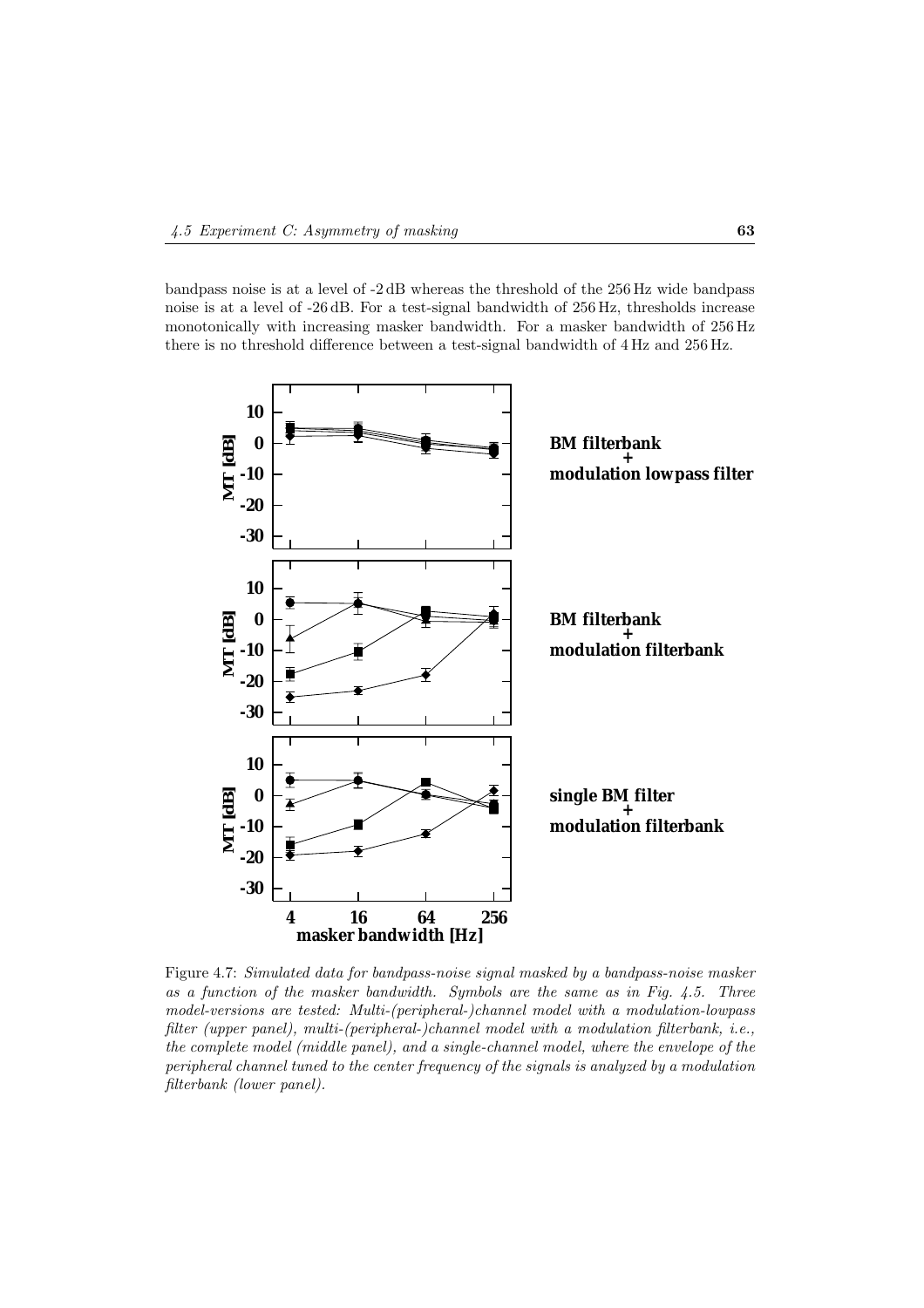In general, for all test-signal bandwidths larger than 4 Hz, two observation can be made: (i) For test-signal bandwidths smaller than the masker bandwidth, thresholds does not depend on the test-signal bandwidth (ii) For test-signal bandwidths larger than the masker bandwidth, threshold decreases with increasing test-signal bandwidth $4^4$ . Thus, in the present experiment, the lowest threshold values are obtained for the largest test-signal bandwidth of 256 Hz.

Figure 4.7 shows simulated thresholds for a test-signal bandwidth of 4 Hz (circles), 16 Hz (triangles), 64 Hz (squares), and 256 Hz (diamonds), respectively. The upper panel of Fig. 4.7 shows predicted thresholds obtained with the same model as used in experiment B, where only a lowpass-filtered envelope is processed in each peripheral filter. The model accounts for the decreasing thresholds with increasing masker bandwidth for the 4-Hz-wide bandpass-noise signal. In addition, in agreement with the measured data, difference limens for bandpass noises and thresholds for the 4-Hz-wide bandpass-noise signal at different masker bandwidths do not differ markedly. However, the simulated threshold curves are nearly independent of the test-signal bandwidth. This shows that a model, which is mainly based on the energy of the output of the different peripheral filters, is inadequate to account for the effect of asymmetry of masking.

The middle panel of Fig. 4.7 shows simulated thresholds with the complete model, where the envelope is analyzed by a modulation filterbank in each peripheral channel. There is a good agreement between simulated data and measured data. For a test-signal bandwidth of 4 Hz, the predicted thresholds for the masker bandwidth of 256 Hz and for 4 Hz differ by about 5 dB, which agrees well with the experimental data. Furthermore, for test-signal bandwidths larger than the masker bandwidth, simulated thresholds decrease with increasing test-signal bandwidth. This is also seen in the measured data. The difference between the threshold of a 4 Hz wide bandpass noise masked by a 256 Hz bandpass noise and the threshold in the reversed condition can be predicted quantitatively by the model. The predicted threshold of a 4 Hz wide test signal masked by a 256 Hz wide masker is -0.3 dB whereas it is -26 dB in the reversed condition. Both values coincide well with the average measured thresholds of -2 dB and -26 dB, respectively (see above).

The role of off-frequency information is investigated using a single-channel version of the model, where the information from the single peripheral filter tuned to the center frequency of the signals is processed. Thresholds obtained with this model are shown in the lower panel of Fig. 4.7. There is a qualitative agreement between simulated and measured data. The decrease in threshold with increasing test-signal bandwidth for a fixed masker bandwidth is slightly smaller than that obtained with the multi-channel version of the model (middle panel of Fig. 4.7). For example, the simulated threshold for the 256 Hz wide test-signal bandwidth masked by a 4 Hz wide bandpass noise is only -20 dB, in contrast to -26 dB obtained with the "complete" model. It is interesting to note, however, that most of the asymmetry of masking can be already predicted by such

 ${}^{4}$  For a test-signal bandwidth of 16 Hz, two subjects (OW, MT)) did not show a difference between threshold curves of 4 Hz and 16 Hz. However, on average, the threshold of a 16 Hz bandpass noise masked by a 4 Hz bandpass noise is lower than for a 4 Hz bandpass noise masked by 4 Hz bandpass noise.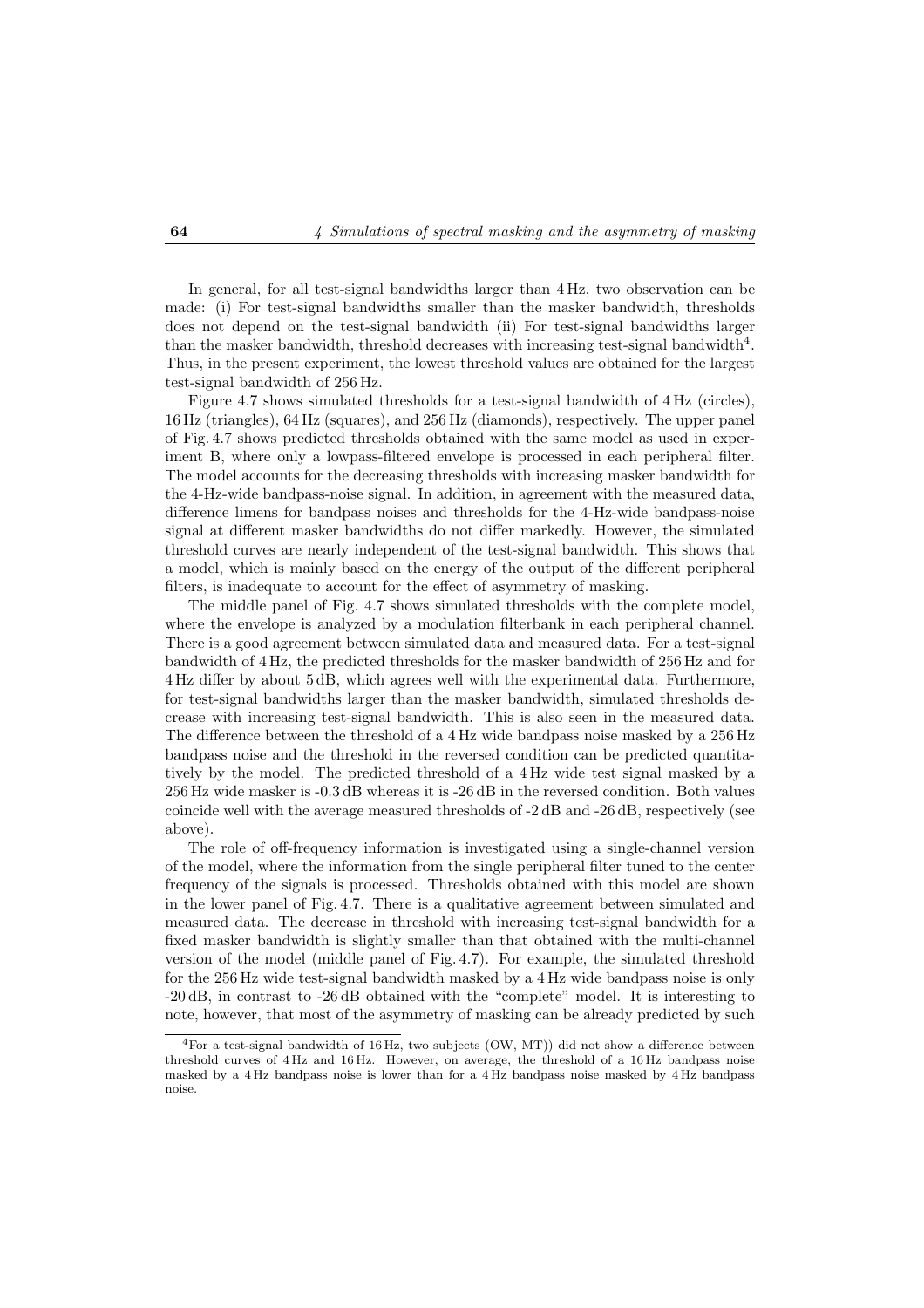a single-channel model.



Figure 4.8: *Internal representation of the test signal calculated as the difference between the actual internal representation of the test signal plus masker and the stored mean internal representation of the masker alone. The upper panel shows the internal representation of a test signal with a bandwidth of 4 Hz, in the lower panel the test-signal bandwidth was 256 Hz. In both conditions the masker bandwidth was 4 Hz and the testsignal level was 15 dB above the masker level of 70 dB SPL.*

To illustrate the detection cues in the different masking conditions in the framework of the model, the difference between the internal representation of signal plus masker and that of the masker alone is shown in Fig. 4.8 for two extreme conditions. In the upper panel of the figure, the test signal and the masker have the same bandwidth of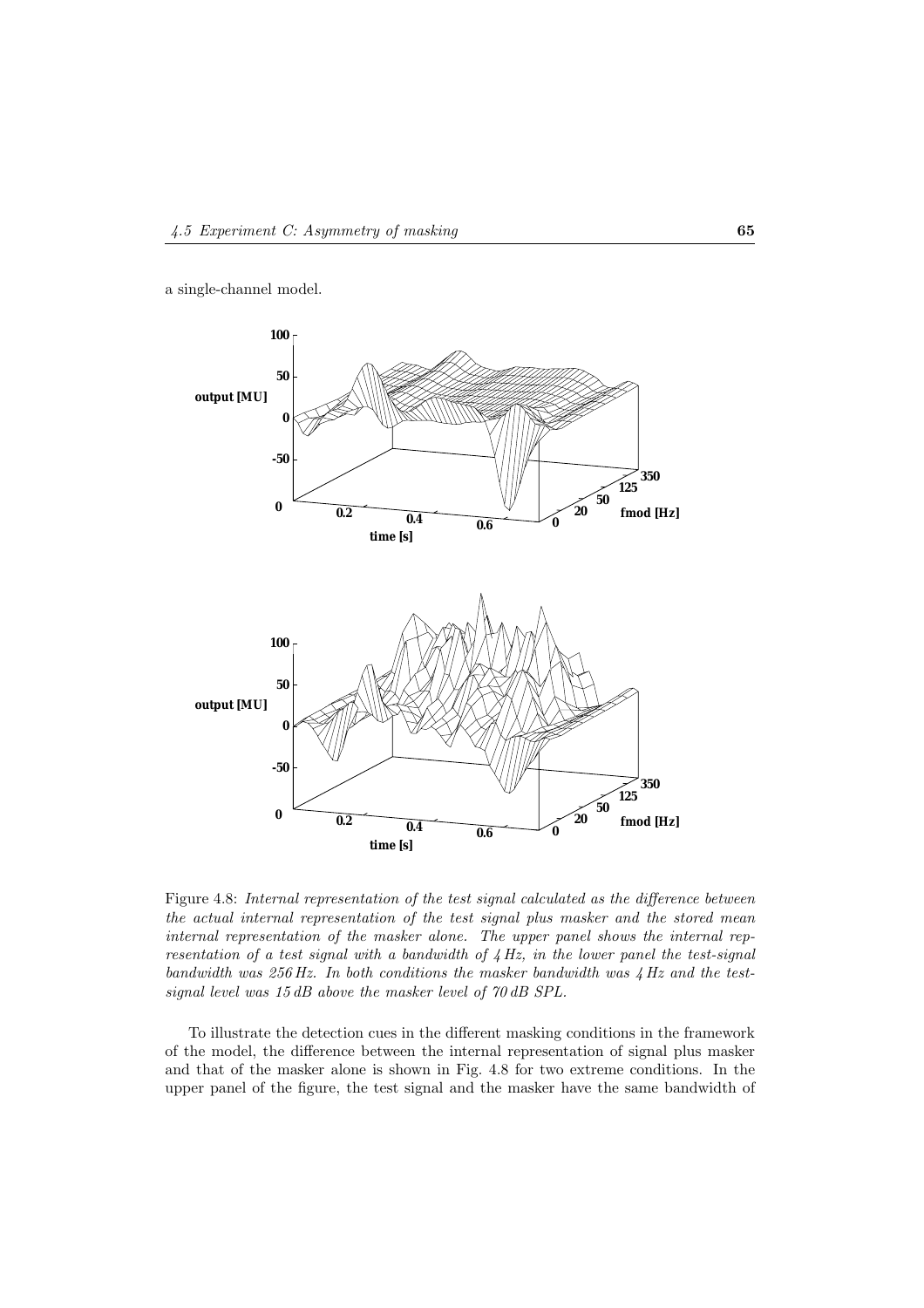4 Hz. In the lower panel, the test-signal bandwidth is 256 Hz and the masker bandwidth is 4 Hz. In both conditions, the level of the test signal was 15 dB above the level of the masker, i.e., in both conditions the test signal was presented well above threshold. The figure shows the internal "activity" as a function of time and center frequency of the modulation filters (cf., 6 in Dau et al., 1997a). The ordinate is scaled in model units  $(MU)$ .

The two activity patterns differ markedly. For a  $4 \text{ Hz}$  wide test signal, the test signal mainly activates the modulation-lowpass filter. In addition, the onset (100 ms after masker onset) and offset (600 ms after masker onset) of the test signal are also represented in the modulation filters centered at higher modulation frequencies. In contrast, the activity pattern for the 256 Hz wide test signal is dominated by high modulation frequencies. This indicates that in conditions where the test-signal bandwidth is larger than the masker bandwidth probably higher modulation frequencies are used by the subject as an additional cue. For Gaussian bandpass noise (as used in the present experiment) the envelope of the signal will fluctuate with rates from 0 to the bandwidth of the noise (cf., Lawson and Uhlenbeck, 1950, Dau et al., 1997a). Thus, in conditions, where the test-signal bandwidth is larger than the masker bandwidth, the modulation spectrum of the test signal will be broader than that of the masker. In these conditions, the higher (unmasked) modulation frequencies of the test signal will offer an additional detection cue. In contrast, in the reversed condition, when the test-signal bandwidth is smaller than the masker bandwidth, the detection is mainly based on the energy within the critical band filter, since the inherent envelope fluctuations of the test signal are completely masked by the inherent envelope fluctuations of the masker.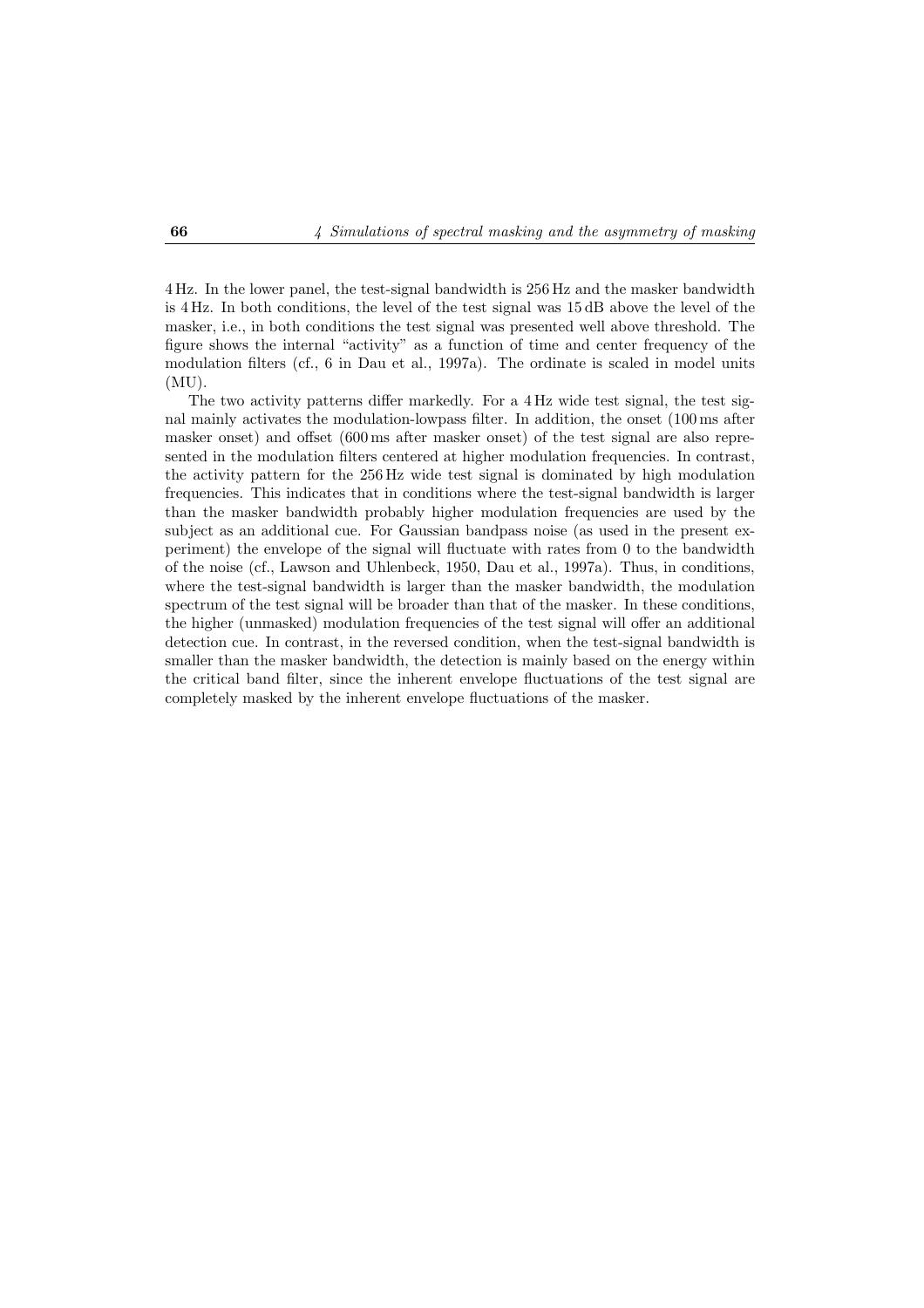## **4.6 DISCUSSION**

The model accounts (i) for spectral masking data derived from a typical symmetrical notched-noise condition, (ii) for the notched-noise masking data in typical off-frequency conditions, and, (iii) for the effect referred to as "asymmetry of masking", where thresholds are much lower in conditions with test-signal bandwidths larger than the masker bandwidth as compared to the reversed condition (, i.e., where the masker bandwidth is larger than the test-signal bandwidth).

#### **4.6.1 Notched-noise masking conditions**

The present model contains the gammatone filterbank as the peripheral filter stage, which has been initially developed by Patterson et al. (1987) to account for the masking data with notched-noise maskers. Thus, the present work may not provide substantial new information. Note, however, that the present model differs in the detection strategy from an energy-detection model as, for example, used by Patterson (1976) and Patterson and Nimmo-Smith (1980) to derive auditory filter shapes. First, while the energy-detector model uses a signal-to-noise-ratio calculation, the decision strategy of the present model is based on a matched-filtering process of the actual activity pattern in a trial in comparison with an internal representation of the signal to be detected (the template). Second, Patterson (1976) and Patterson and Nimmo-Smith (1980) determined a specific filter position yielding the largest signal-to-noise ratio to account for the data in typical conditions of off-frequency listening. In contrast, the present model processes the internal representation of the output of several gammatone filters and combines them optimally, assuming independent observations at several channel outputs. The advantage of the present approach is that the weighting of the relevant filters occurs automatically (by the template) and the model allows spectral integration of information.

#### **4.6.2 Difference limen for narrow-band noise**

Several authors have reported a decreasing intensity difference limen for bandpass-noise signals with increasing bandwidth, for noise bandwidths smaller than the critical bandwidth (e.g., Zwicker, 1956, Zwicker and Fastl, 1990, Bos and de Boer, 1966). A decreasing difference limen for bandpass-noise signals (, i.e., threshold in the condition where the test-signal and the masker coincides in bandwidth,) with increasing bandwidths is also observed in our data. On average, the intensity difference limen for the 4-Hz-wide bandpass noise is 4.7 dB, whereas it is only 2.1 dB for the 256-Hz wide bandpass noise. A power-spectrum model would predict a constant threshold independent of the noise bandwidth. Zwicker (1956) and Bos and de Boer (1962) suggested that the statistical properties of the envelope fluctuations of narrow-band noise explain the increased thresholds. De Boer (1966) showed that a model that analyzes the energy distribution, i.e., the mean and standard deviation of the energy, can account for intensity discrimination of fluctuating signals. According to de Boer, the increasing threshold with decreasing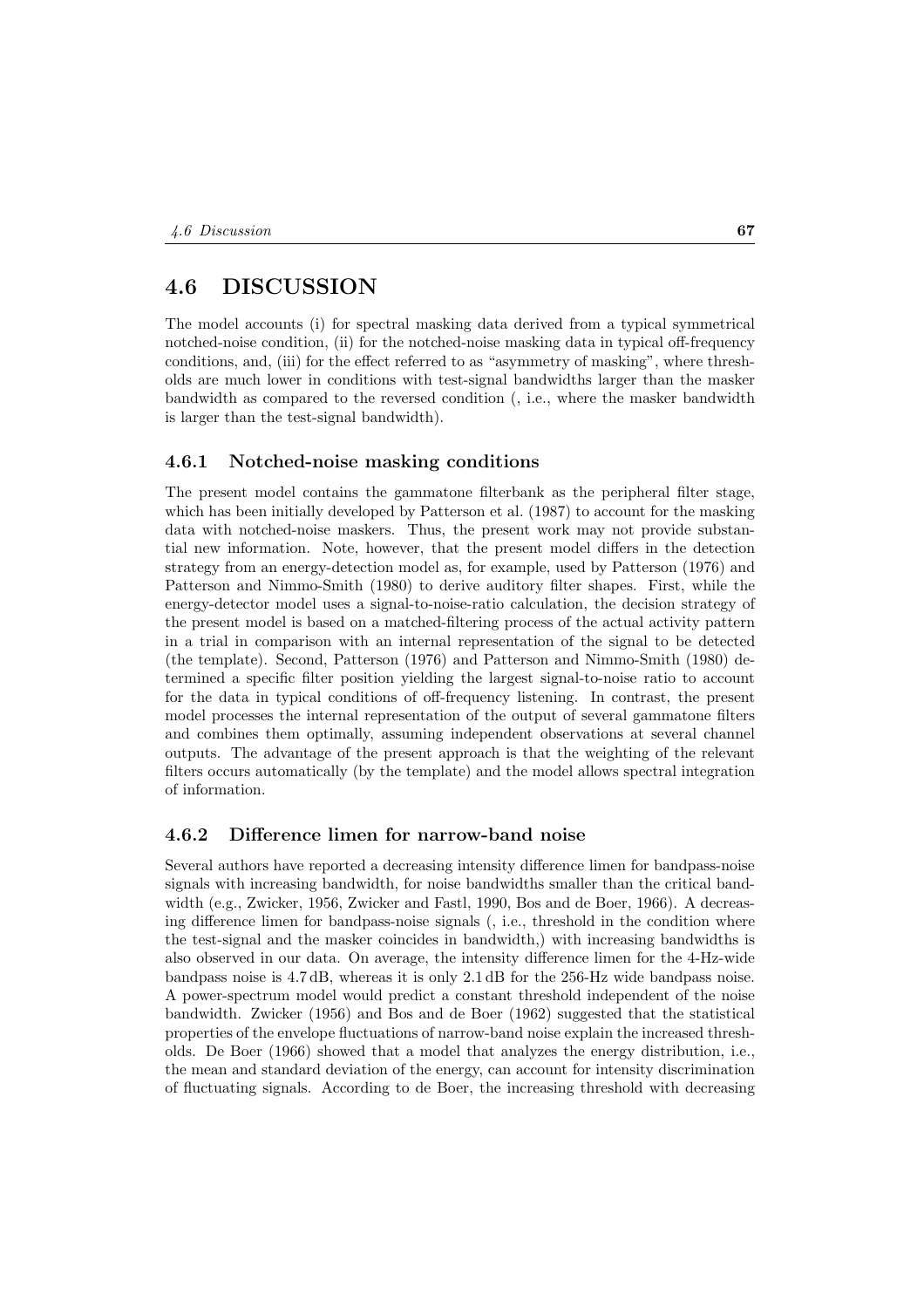bandwidth is a consequence of the increasing standard deviation relative to the mean with decreasing bandwidth.

In Fig. 4.7, it was shown that the present model accounts for the increasing difference limen with decreasing noise bandwidth. Interestingly, the model predictions based only on the lowpass-filter output of the envelope agree well with the data (upper panel of Fig. 4.7), indicating that processing of modulations only play a minor role in these experiments. Thus, as in the analytical calculations by de Boer (1966), the increasing variance of the energy with decreasing bandwidth is the reason for the increasing threshold. However, in the present model the variance of the signal energy is not calculated explictly as in de Boer. Instead, the present model simulates the course of the adaptive experiment explicitly, so that the statistics of the stimuli at the output of the preprocessing stages determine threshold.

#### **4.6.3 Role of modulations in asymmetry of masking conditions**

Whereas for the notched-noise detection experiments and for the intensity-discrimination experiments with narrow-band noise, the processing of the energy in each gammatone filter was sufficient to account for the experimental data, the conditions of asymmetry of masking can only be described with information from modulation filters tuned to higher modulation rates (cf., Fig. 4.7). Most of the effect can already be predicted with an analysis performed in only one peripheral filter, tuned to the center frequency of the noise band. The additional detection cue in conditions, where the modulation spectrum of the test signal is broader than that of the masker, was illustrated in the lower part of Fig. 4.8. Because the model assumes frequency selectivity for modulations, the model is able to use this difference in the modulation spectrum as an additional cue. Even a modulation-lowpass approach with a higher cut-off frequency, as proposed by Viemeister (1979), would not be able to describe asymmetry-of-masking effects, since such an approach can not separate the higher inherent test-signal fluctuations from the inherent masker fluctuations.

The predictions with the multi-channel model showed the best agreement with the experimental data. This indicates that off-frequency filters contribute additional information in the conditions where the test-signal bandwidth is larger than the masker bandwidth. As expected, the difference between the thresholds obtained with the singlechannel model and the multi-channel version increases with increasing test-signal bandwidth. The largest difference (6 dB) was found for a test-signal bandwidth of 256 Hz and a masker bandwidth of 4 Hz. However, an off-frequency listening strategy as proposed in the case of the asymmetric notched-noise conditions from Experiment B, is unlikely in the present experiment, since the signal bandwidth is always smaller than the critical bandwidth. It is not the energy from off-frequency channels but the modulations from off-frequency channels, which are used to improve signal detection in conditions where the test-signal bandwidth is larger than the masker bandwidth. Indeed, for a masker bandwidth of 4 Hz, the predicted threshold for a 256 Hz test-signal bandwidth is only 2.5 dB lower than for test-signal bandwidth 4 Hz, when the envelope in each peripheral filter is processed by a modulation-lowpass filter instead of a modulation filterbank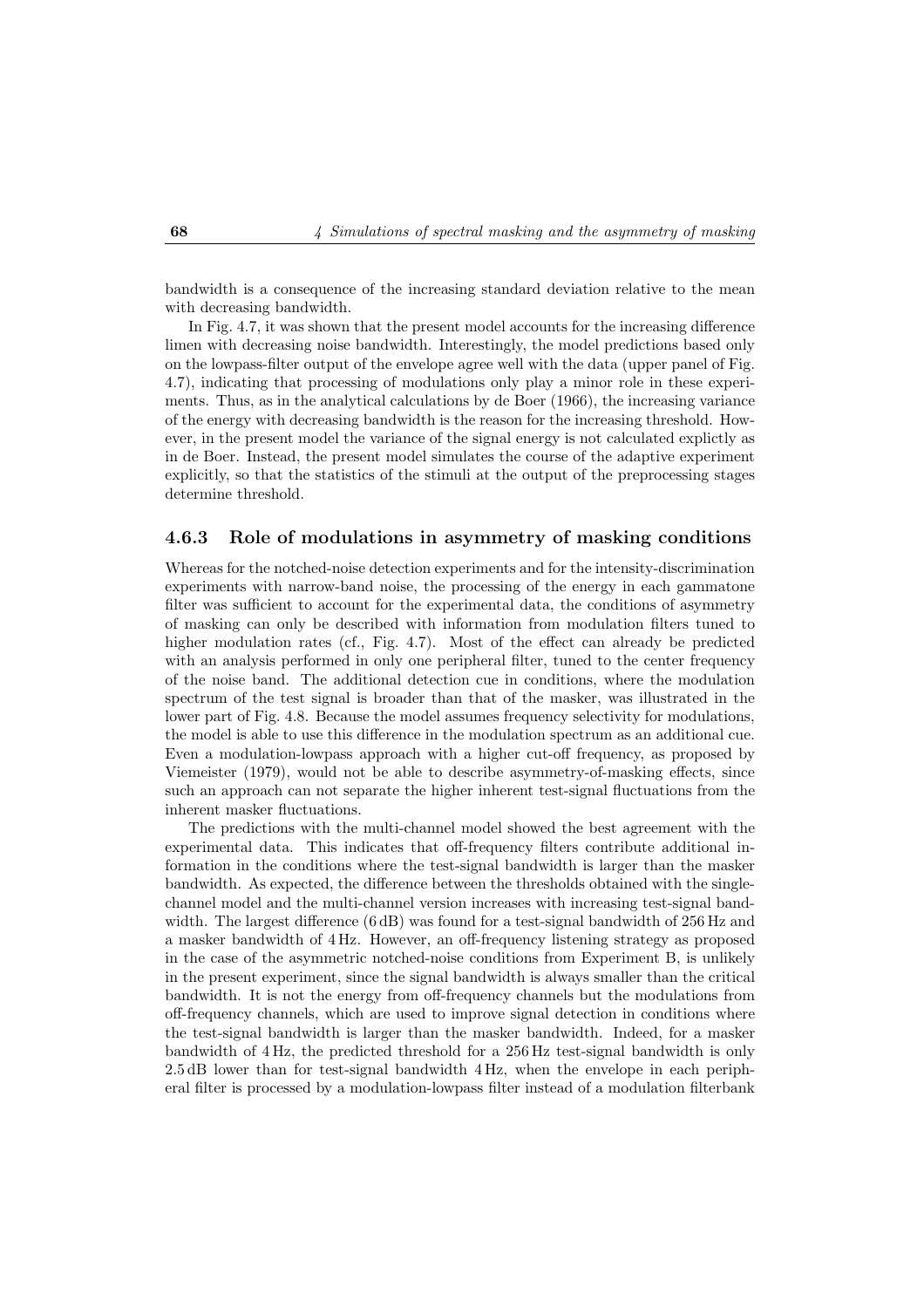(upper panel of Fig. 4.7).

In the present study, only stochastic signals (bandpass noises) were used for both test signal and masker. In typical conditions denoted as asymmetry of masking in the literature, the masking of a tone by a narrow-band noise was compared to the reversed condition, i.e., masking of a narrowband noise by a tone (e.g., Hellman, 1972, Greenwood, 1961, 1971, Moore et al., 1998). Thus, in these cases, the masking properties of a deterministic signal are compared with the masking properties of a stochastic signal. However, the asymmetry of masking observed between a tone and a bandpass noise may be interpreted in the same way as described in Experiment C of the present study. The inherent envelope fluctuations of the bandpass-noise test signal can be used as an important detection cue, when masked by a tone which has no inherent envelope fluctuations. In the reversed condition, the analysis of modulations would not improve the detectability of the signal, since only the masker excites the modulation filters. In a recent paper by Moore al. (1998), a similar explanation was proposed. They argued that the lower thresholds in the conditions with a tonal masker and a noise signal compared to the reversed condition may be attributed to the availability of a within-channel cue of a fluctuation in level. However, although they discussed the possible envelope fluctuations, they did not model the effect explicitly. The ability of the modulation-filterbank model to describe the different masking properties of a bandpass-noise and a tone are subject to recent investigations (Derleth et al., 1998).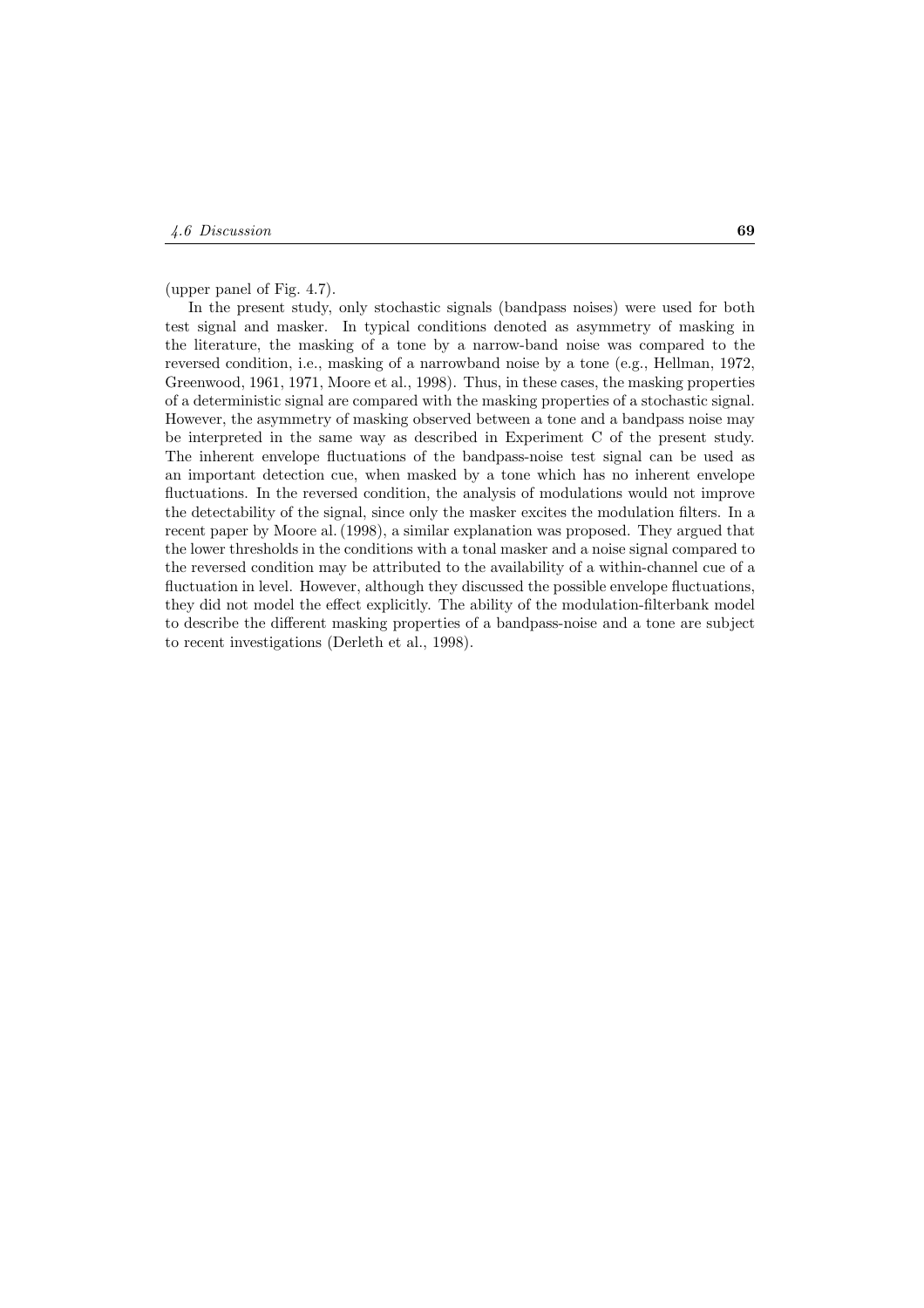## **4.7 Conclusions**

- The present study examined the ability of the modulation-filterbank model presented by Dau et al. (1997a+b) to account for spectral-masking data. It is shown that the model accounts for frequency selectivity in notched-noise experiments. This mainly is a consequence of the gammatone-filter stage of the model.
- Spectral masking in off-frequency listening conditions can be accounted for, which results from the combination of information across critical bands as realized in the optimal decision stage.
- The model also accounts for the increase of intensity-discrimination thresholds (difference limen) for narrow-band noise with decreasing noise bandwidth in subcritical bandwidth conditions, where the bandwidth is smaller than the critical band. This results from the simulated experimental algorithm, which ensures that the model's resolution is limited by the external statistics of the signal.
- In contrast to the energy-detector model, the present model is also sensitive for temporal effects of spectral masking which plays a role in conditions of asymmetry of masking. This effect can be predicted by the model, since also changes in the modulation spectrum are analyzed apart from the energy difference, when the signal is added to the masker. This is particularly effective in conditions, where the masker bandwidth is smaller than the test-signal bandwidth: the model uses the information from modulation filters tuned to high modulation frequencies, which are mainly excited by the inherent fluctuations of the test signal. A model which only processes the energy of the signal fails in these conditions. Although the role of temporal processing was discussed qualitatively in the literature, to our knowledge the present study is the first to show that a model with an appropriate processing of the time structure of the signals is able to quantitatively predict the effect of asymmetry of masking.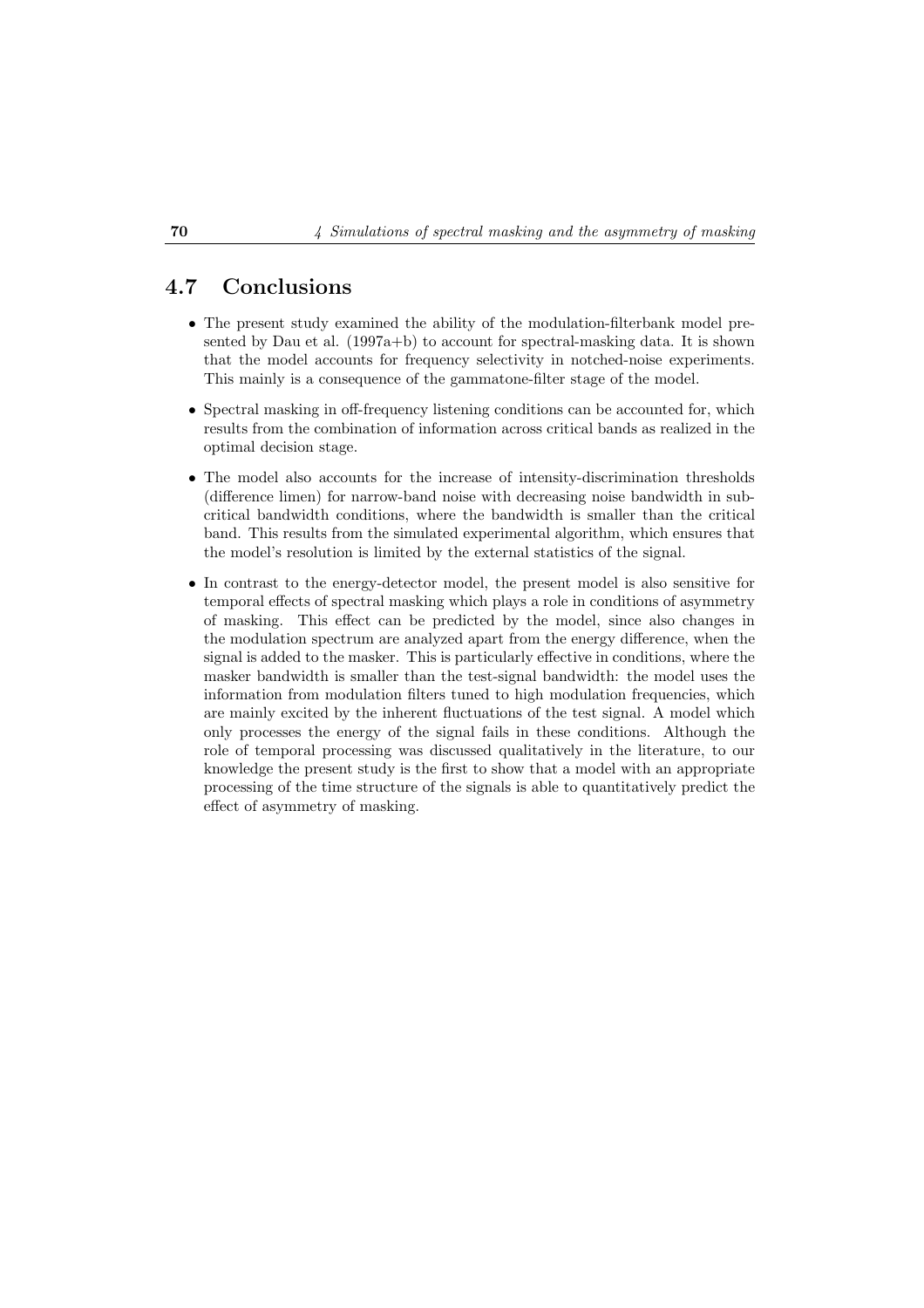## **Chapter 5**

# **Within-channel cues in comodulation masking release (CMR): Experiments and model predictions** using a modulation-filterbank model<sup>1</sup>

## **ABSTRACT**

Experiments and model calculations were performed to study the influence of withinchannel cues versus across-channel cues in comodulation masking release (CMR). We considered a class of CMR experiments that are characterized by a single (unmodulated or modulated) bandpass noise masker with variable bandwidth centered at the signal frequency. A modulation-filterbank model suggested by Dau et al. [J. Acoust. Soc. Am. **102**, 2892-2905 (1997)] was employed to quantitatively predict the experimental data. Effects of varying masker bandwidth, center frequency, modulator bandwidth, modulator type, and signal duration on CMR were examined. In addition, the effect of bandlimiting the noise before or after modulation was shown to influence the CMR in the same way as a systematic variation of the modulation depth. It is demonstrated that a single-channel analysis, which analyzes only the information from one peripheral channel, quantitatively accounts for the CMR in most cases, indicating that an across-channel process is generally not necessary for simulating results from this kind of experiment.

<sup>1</sup>This chapter is a slightly modified version of Verhey, J.L., Dau, T., and Kollmeier, B. (1998) "Within-channel cues in comodulation masking release (CMR): Experiments and model predictions using a modulation-filterbank model", submitted to JASA.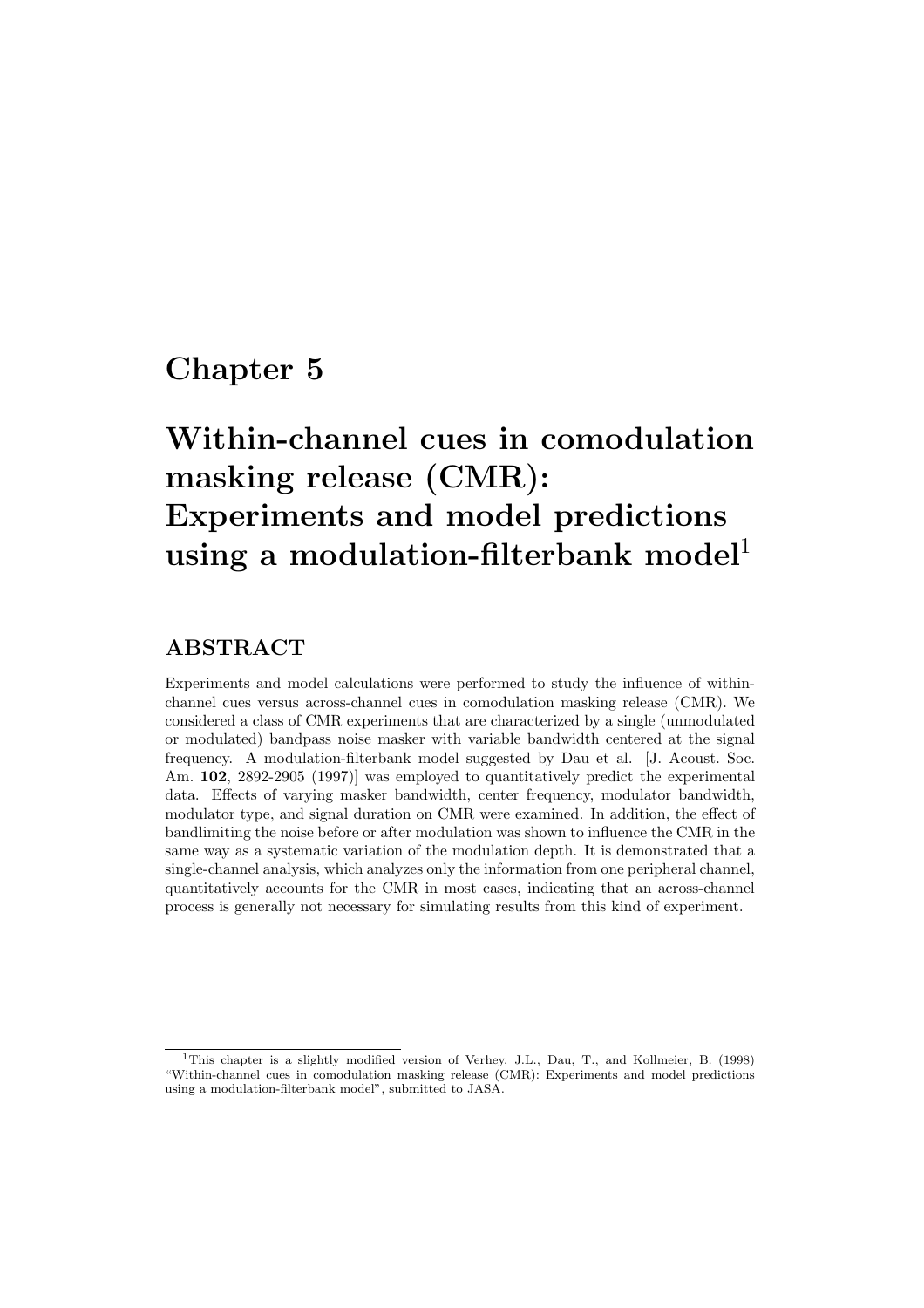## **5.1 INTRODUCTION**

Detection thresholds for a test signal presented in a noise masker can be markedly lower when the masker is modulated compared to the reference condition where the masker is unmodulated. This was first shown by Hall et al. (1984). In one of their experiments they measured the detectability of a sinusoidal signal in the presence of a bandpass-noise masker which was spectrally centered at the signal frequency. They found that for masker bandwidths larger than the critical band signal thresholds in the modulated-noise condition were up to 9 dB lower than in the reference condition where unmodulated bandpass noise was used as the masker. This difference between the modulated and unmodulated condition diminishes when the masker bandwidth is smaller than the critical bandwidth. Based on these findings, Hall et al. suggested that the observers may compare the envelope fluctuations between different auditory channels, e.g. they took advantage of the correlated masker envelope across frequency bands in the modulated condition. Hence they called the difference in threshold between unmodulated and modulated condition "comodulation masking release" (CMR).

In the literature the CMR experiments can be divided in two different classes due to different masker types. In the first class of experiments the masker is a single bandpass noise centered at the signal frequency (as just described) (Hall et al. 1984, Haggard et al. 1990, Schooneveldt and Moore, 1989a, Carlyon et al., 1989, Hall et al. 1996). In the second class of experiments the masker consists of several masker bands, one at the signal frequency (on-frequency band) and one or more other bands (flanking bands) spectrally separated from the on-frequency band. It has been shown that adding one comodulated band to an on-frequency band can improve the detectability of the sinusoidal signal by up to 8 dB (e.g. Hall et al., 1984, Hall et al., 1989, Schooneveldt and Moore, 1987, 1989b, Fantini et al., 1993, Eddins and Wright, 1994, Hatch et al., 1995). In contrast to the experiments of the first class, the difference between the reference condition (on-frequency band alone) and the comodulated condition is largest for a small spectral distance between the two masker bands (smaller than the critical bandwidth) and decreases with increasing spectral distance. It was argued, that some of the effect in the second class of experiments might result from beating between components of the two masker bands within one peripheral channel, i.e., it results from a within-channel cue (McFadden, 1986, Schooneveldt and Moore, 1987). For large spectral distances, however, the threshold difference between reference and comodulated condition (e.g. Moore, 1992) amounts to about 2-6 dB. It is a assumed that this is a consequence of an across-channel process and is therefore called "true" CMR.

Several authors also discussed the most appropriate reference condition to define CMR in the second class of experiments. CMR is normally obtained by subtracting the thresholds with no flanking band from thresholds with comodulated flanking band(s). However, in some studies another definition of CMR is proposed: CMR is defined as the difference between thresholds with comodulated flanking bands and thresholds with non-comodulated flanking bands. This latter convention is more similar to the definition of CMR in the first class of experiments. In most cases it gives larger values for CMR because thresholds are generally higher in the presence of non-comodulated flank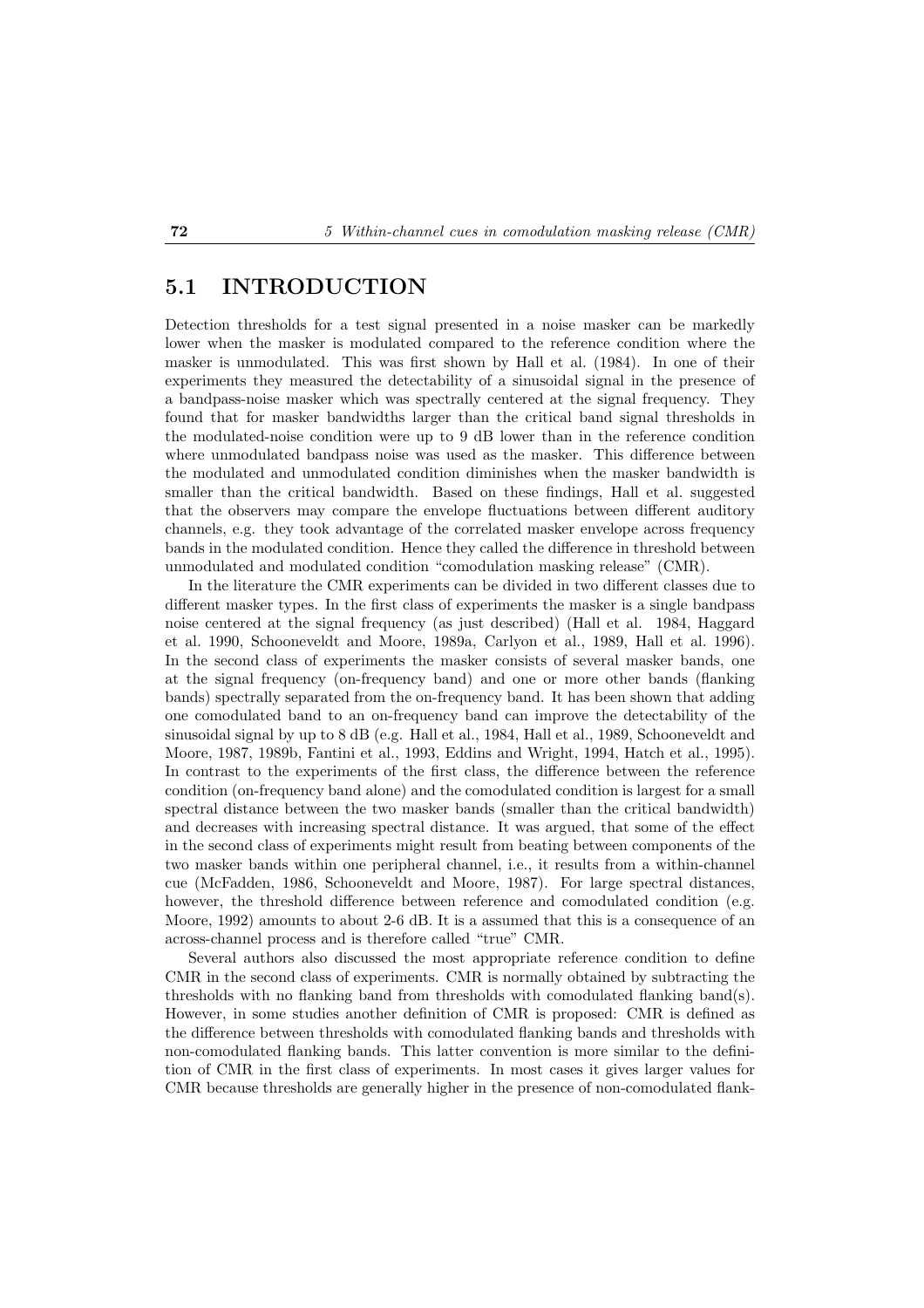ing bands than for the on-frequency band alone even for large spectral distances (e.g., Schooneveldt and Moore, 1987).

Concerning the first class of experiments, Carlyon et al. (1989) argued that the difference between the unmodulated and modulated conditions is not an accurate way to determine "true" CMR, because in some cases a modulation of the masker produce a masking release even for subcritical masker bandwidths, where the role of acrosschannel processes is unclear (Carlyon et al., 1989; Schooneveldt and Moore, 1989a). Hence Carlyon et al. (1989) suggested subtracting the threshold difference for a subcritical condition from the threshold difference obtained for bandwidths larger than the critical bandwidth to get a measure of an "across-channel" CMR. This would be more or less equivalent to the definition of CMR in the second class of experiments where the onfrequency band-alone condition was proposed as the reference. However, as mentioned by Hall et al. (1995), this definition of CMR is somewhat problematic, because it assumes that there is a clear distinction between bandwidths where "pure" within-channel processes are the reason for the threshold difference and bandwidths where across-channel processes occur as well. Furthermore, the above definition depends on the definition of the critical bandwidth.

Schooneveldt and Moore (1989a) explained the amount of CMR in the first class of experiments in terms of envelope statistics within one critical band (within-channel process). They argued that changes in the statistical properties of the envelope produced by adding the signal to the noise can produce threshold reduction also for noise bandwidths smaller than the critical band. Because of this within-channel cue, which facilitate the detection of the signal in modulated noise, they stated that the magnitude of the "true" CMR is overestimated, when it is defined as the difference in thresholds between modulated and unmodulated condition.

Although several studies have qualitatively discussed the role of within-channel processes in CMR experiments, there is no study that quantifies the amount of masking release due to within-channel cues. Therefore, simulations with a (single-channel) model suggested by Dau et al. (1997a) were performed here and compared with experimental data. The model analyzes the envelope of the peripheral channel tuned to the signal frequency by a modulation filterbank. The model of Dau et al. has been previously tested and evaluated in a variety of modulation detection and discrimination conditions.

This study will focus on the first class of experiments. The experiments were replicated and compared to simulated data. Three additional experiments were performed to analyze the effect of waveform generation of the modulated masker.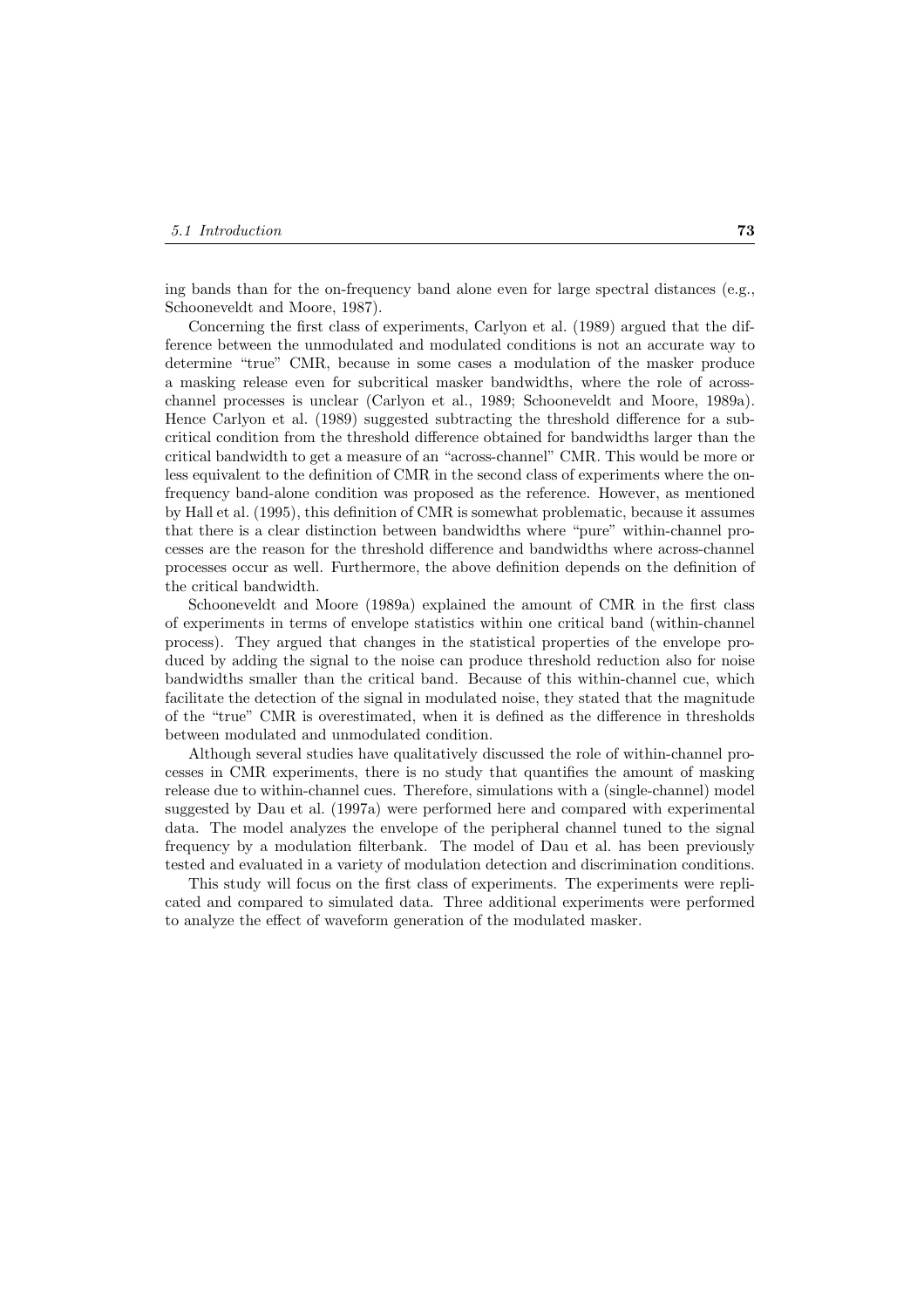## **5.2 SINGLE-CHANNEL MODEL**

In Dau et al. (1997a) a model was proposed to describe modulation detection and modulation masking. The model combines several preprocessing stages with an optimal detector as the decision device (see Fig. 5.1). The first stage of the model is the linear gammatone filterbank model of Patterson et al. (1987), that simulates the bandpass characteristic of the basilar membrane. To investigate within-channel cues in the present study, a single-channel version of the model is applied, i.e., only the output of the gammatone filter centered at the signal frequency was further processed. The signal at the output of the specific filter was halfwave rectified and lowpass filtered at 1000 Hz, i.e., for high center frequencies only the envelope of the signal was further processed. To simulate the adaptive properties of the auditory periphery, a chain of five consecutive nonlinear feedback loops was incorporated (Püschel, 1988). The feedback loops were initially developed to describe forward masking experiments. In addition to adaptation, this stage transforms stationary signals approximately to the logarithm of the input. In contrast, fast fluctuations are transformed nearly in a linearly way. To further analyze the amplitude fluctuations of the envelope, a linear modulation filterbank is incorporated in the model. The frequency selectivity for modulation frequencies is based on physiological findings and psychoacoustical data to modulation masking and modulation detection. The center frequency of the highest modulation filter was set to a quarter of the center frequency of the peripheral filter. This slight modification of the model was motivated by physiological findings by Langner and Schreiner (1988). Apart from that, all parameters of the model were identical to those described by Dau et al. (1996a+b, 1997a+b). To model the limits of resolution, an internal noise with a constant variance was added to the output of each modulation filter output. In the decision process, a stored temporal representation of the signal to be detected (the template) is compared with the actual activity pattern by calculating the cross correlation between the two temporal patterns. This is comparable to a "matched filtering" process. Because in the experiments statistical stimuli were used, thresholds can vary between different simulated runs of the experiment. Therefore, as the final simulated threshold, the mean (and standard deviation) of twenty simulated experimental runs was used.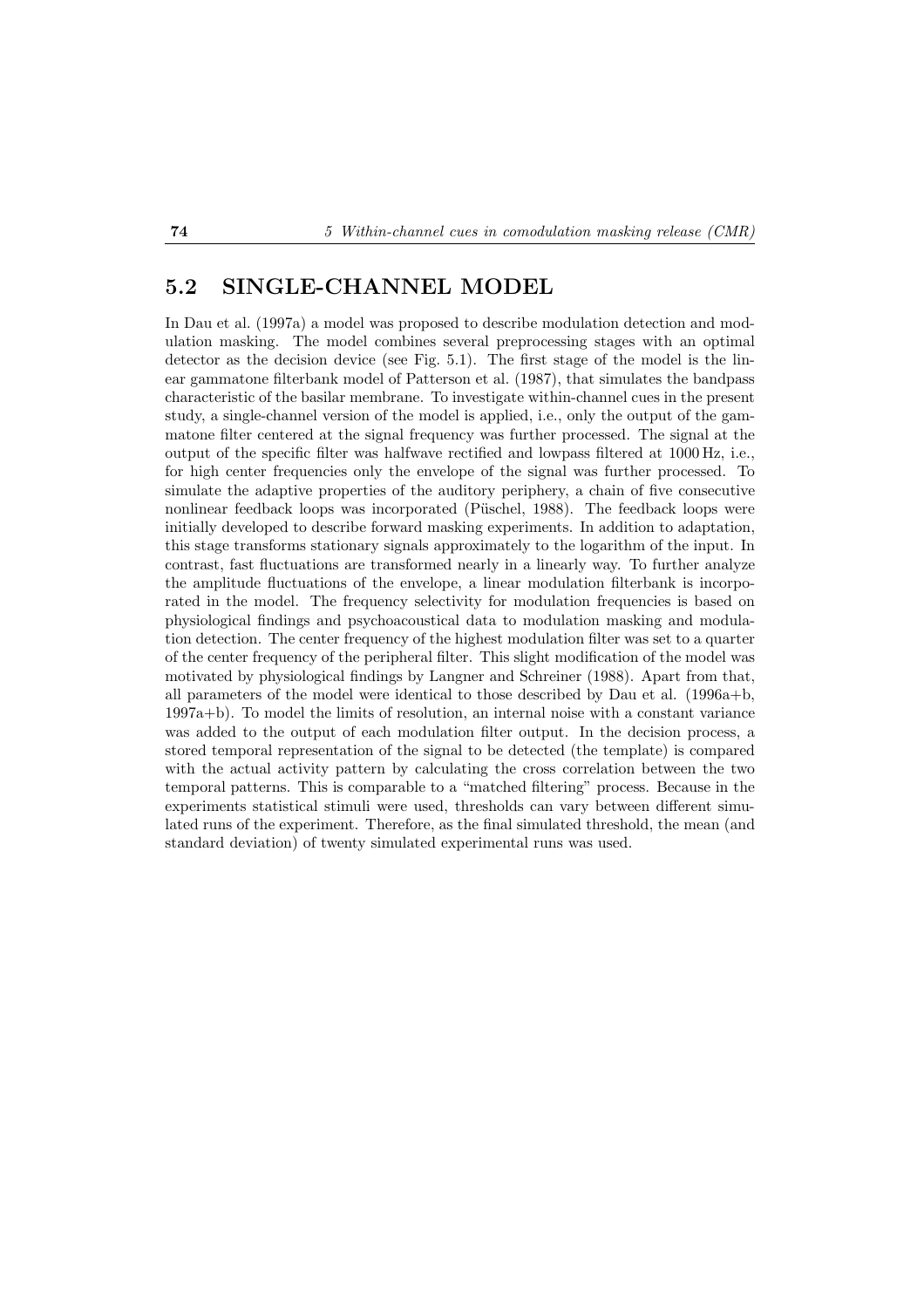

Figure 5.1: *Block diagram of the psychoacoustical model as described in Dau et al. (1997a). The signals are preprocessed, subjected to adaptation, filtered by a modulation filterbank and finally added to internal noise. The decision device is realized as an optimal detector.*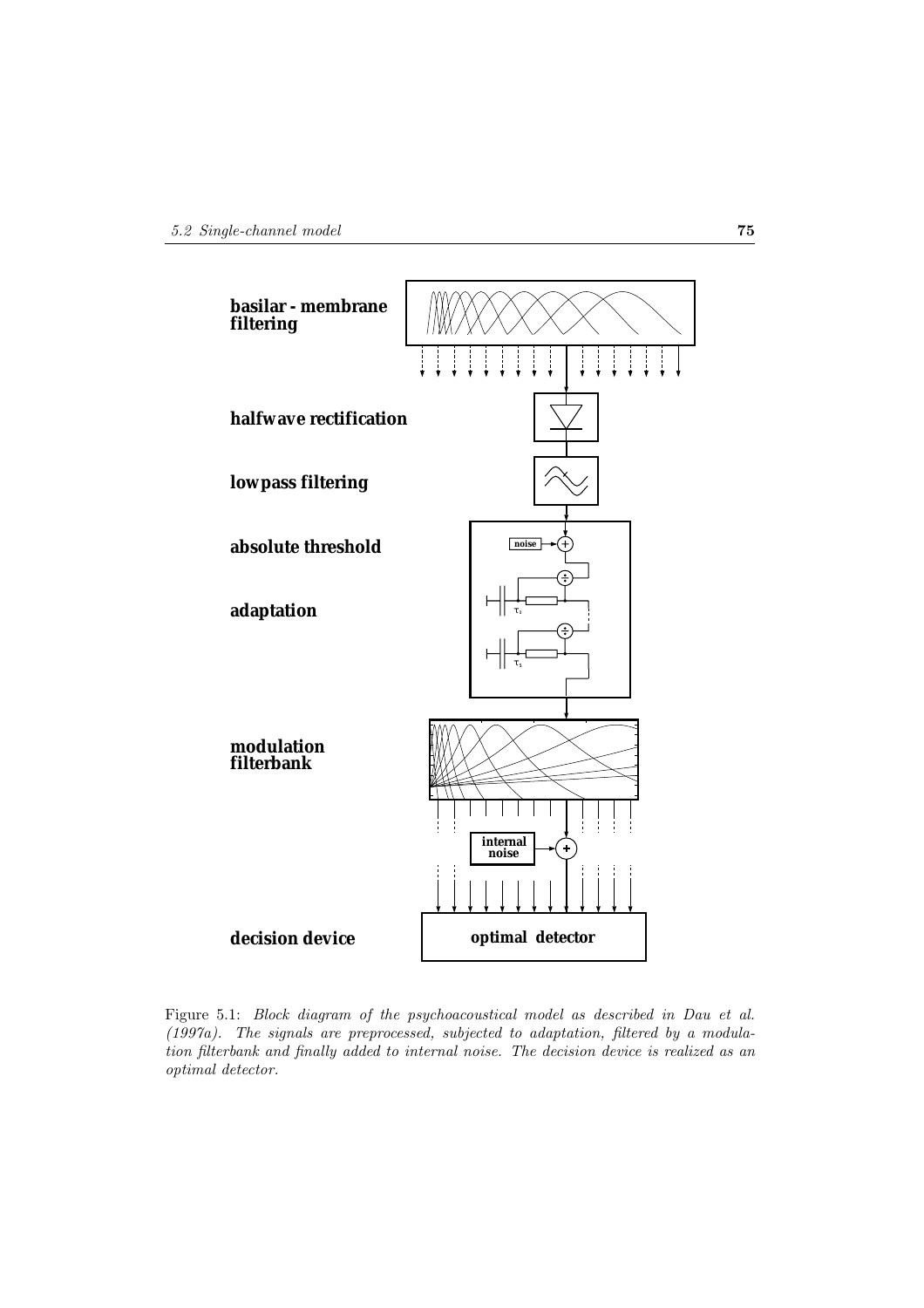## **5.3 METHODS**

#### **5.3.1 Procedure**

In all experimental conditions, a 3-interval forced-choice procedure (3 IFC) was used to measure the masked threshold of a sinusoidal signal in the presence of a noise masker. A trial contained three intervals separated by 500 ms of silence. Two intervals consisted of the masker alone, and one randomly chosen interval contained the masker plus signal. The signal was presented well above threshold at the beginning of the experiment. Subjects had to indicate the interval with the signal by depressing the corresponding key on a keyboard. Feedback was provided on a screen in front of the subjects as to whether the response was correct or not. The level of the signal was varied according to a one-up two-down procedure. This procedure estimates the 70.7 % point on the psychometric function (Levitt, 1971). The step size was 8 dB at the beginning of the experiment. It was reduced to 4 dB after the first reversal and finally to 2 dB after the second reversal. Then the step size was held constant over the next 10 reversals. The threshold was determined by calculating the median of the levels during the last 10 reversals. The final threshold estimate was taken as the mean over three runs.

#### **5.3.2 Apparatus and Stimuli**

The stimuli were generated digitally with a sampling rate of 32 kHz. Stimulus generation and presentation were controlled by a silicon graphics workstation (INDY), which also sampled the listener's responses and controlled the procedure. The software package SI was used for signal generation and control of the experiments, which was developed at the Universität Göttingen. The stimuli were  $D/A$  converted (16 bits), and then preamplified and lowpass-filtered at 16000 Hz with a computer controlled audiometric amplifier developed in a joint research project on speech audiometry (Kollmeier, 1996). The subjects were situated in a sound-attenuating booth. The stimuli were presented diotically via a Sennheizer HDA 200 headphone without free-field equalization.

The masker was a band-limited noise centered at the signal frequency, i.e., at 1 kHz, 2 kHz and 4 kHz, respectively. The masker bandwidth was 50, 100, 200, 400, 1000 and 2000 Hz. In general, two different noise generation processes were used. In the "reference condition" a digitally band-pass filtered Gaussian noise was applied. In the "comodulated condition" a broad-band noise (from 0 to 10000 Hz) was first multiplied with a digitally filtered low-pass noise and finally restricted to the desired bandwidth. The cutoff frequency of the lowpass noise (modulator bandwidth) differed in the experiments. The spectrum level of the bandpass noise was 30 dB. In the last three experiments, a different "comodulated noise" was used (see below). The masker duration was 600 ms. This period was randomly cut out from a fixed noise waveform which was generated at the beginning of each experiment and had a periodicity of 3 s. 10 ms cosine ramps were applied to the masker.

In all experiments the sinusoidal signal had a duration of 300 ms (except for the third experiment where the effect of varying signal duration was tested explicitly), and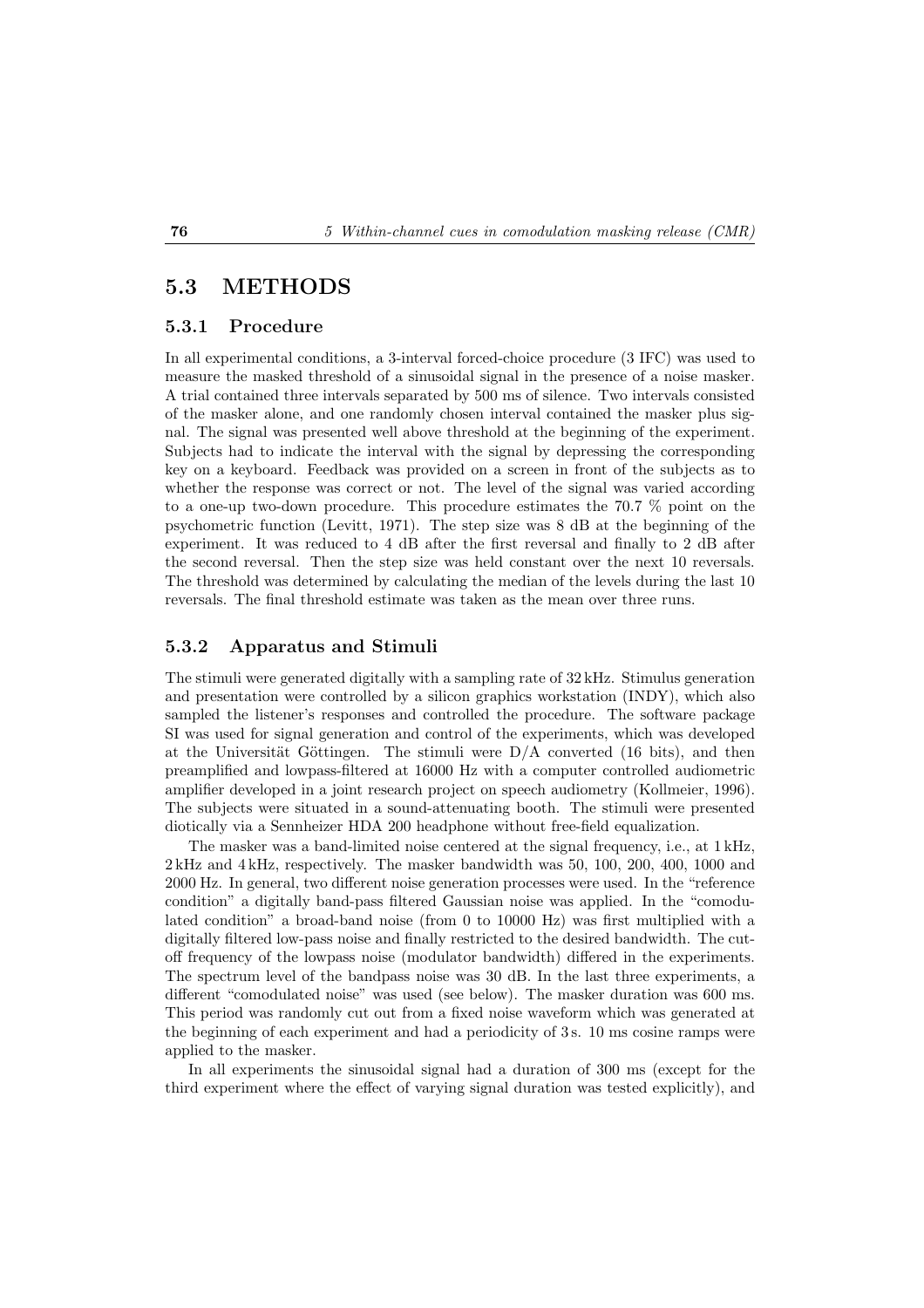was gated with 50 ms cosine ramps if not stated otherwise. The signal onset was 150 ms after the masker onset.

#### **5.3.3 Subjects**

Five normal hearing subjects (2 male, 3 female) ranging in age between 24 and 32 years participated voluntarily in the experiments. Two of them were the authors JV and TD. One subject participated in all experimental conditions. At least three subjects were used for each experiment. All subjects had prior experience in psychoacoustic experiments.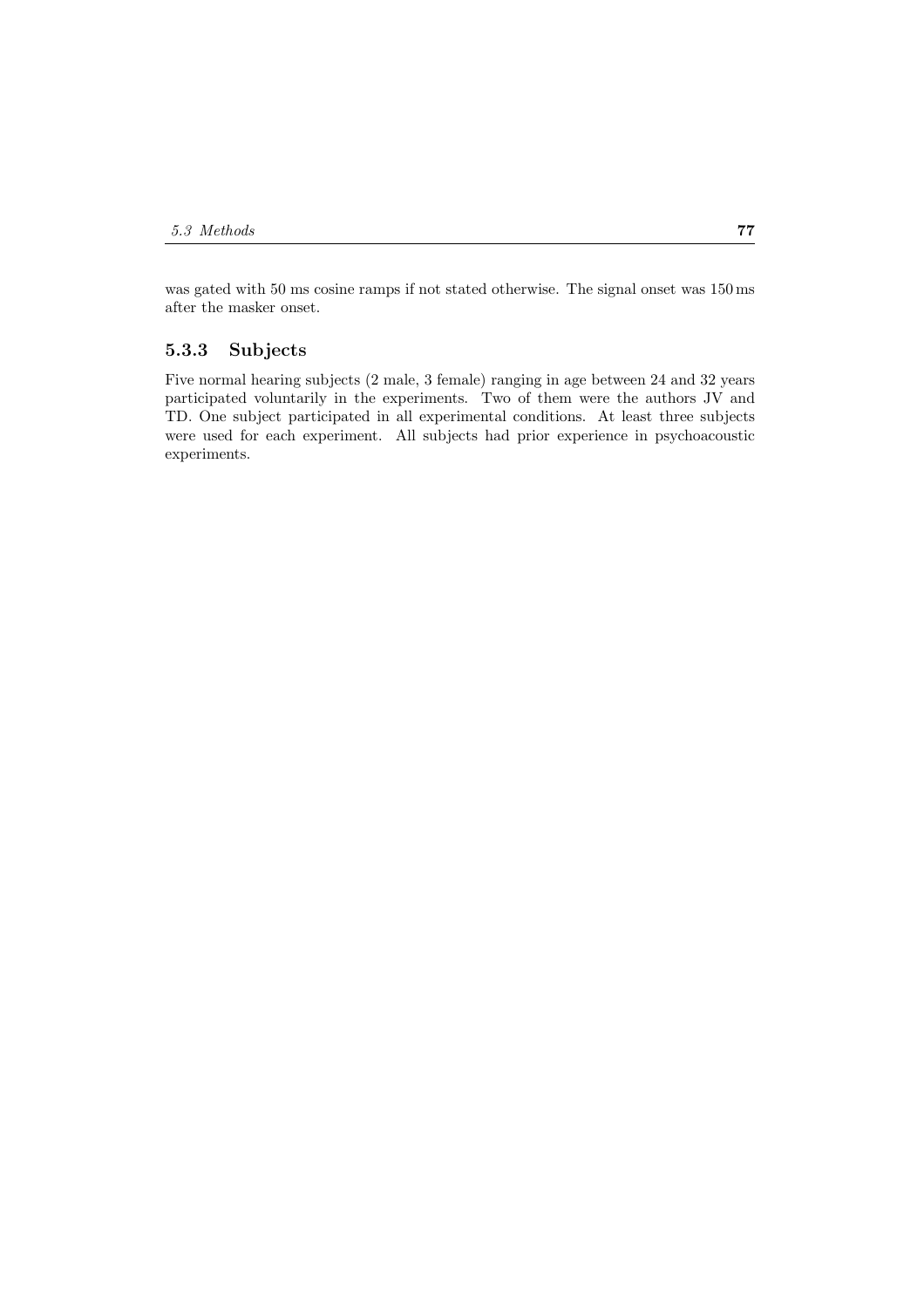### **5.4 RESULTS**

#### **5.4.1 Experiment 1: CMR as a function of carrier frequency and masker bandwidth**

In this experiment the dependence of CMR on the center frequency CF of the noise band was investigated. The signal frequency was 1, 2 and 4 kHz. The modulator bandwidth  $\Delta f_{mod}$  was chosen at 50 Hz. The experiment is similar to that described by Haggard et al. (1990). It was replicated here with a slightly different threshold procedure and method of stimulus generation.

Figure 5.2 shows measured individual data for four subjects (upper and middle panels), mean data across subjects (lower left panel) and simulated data (lower right panel) for a signal frequency of  $CF = 2$  kHz. The figure shows masked thresholds of a sinusoidal signal as a function of the masker bandwidth. The circles represent thresholds for the reference condition whereas the squares represent thresholds for the comodulated condition. In the reference condition the threshold first increase with increasing bandwidth and then reaches a constant value for masker bandwidths  $\Delta f \geq 400$  Hz. With the classical procedure of fitting two lines to the data (Fletcher, 1940), a critical bandwidth of about 150 to 300 Hz would be predicted depending on the subject. The average across subjects yields a critical bandwidth of about 220 Hz which is somewhat smaller than the critical band widths of 240-310 Hz reported in the literature (Scharf, 1970 , Moore and Glasberg, 1983; Schooneveldt and Moore, 1989a). In the comodulated condition, threshold is independent of masker bandwidth for  $\Delta f \leq 200$  Hz whereas threshold decreases with increasing masker bandwidth for  $\Delta f > 200$  Hz. The difference in threshold between the reference condition and the comodulated condition (CMR) increases with increasing bandwidth. For large bandwidths  $(≥ 1000 Hz)$  this CMR value converges at a value of 8 to 14 dB, depending on the subject.

The simulated thresholds (lower right panel) are in good agreement with experimental results. However, there is a constant threshold shift of about 4 dB towards higher thresholds. In the reference condition threshold increases with increasing masker bandwidth up to the critical bandwidth and then remains at a constant level (of  $53 \text{ dB}$ ) whereas in the comodulated condition threshold decreases with increasing bandwidth. The model predicts a CMR effect of 11 dB for large masker bandwidths which is the same as in the experiment. Figure 5.3 shows averaged experimental data of three subjects (open symbols) and simulated data (filled symbols) for three signal frequencies: 1 kHz (upper panels),  $2 \text{ kHz}$  (middle panels), and  $4 \text{ kHz}$  (lower panels)<sup>2</sup>. The circles represent thresholds for the reference condition and squares show thresholds for the comodulated condition.

The thresholds for a masker bandwidth of 50 Hz vary very little with center frequency and are more or less the same in both conditions. For all center frequencies the threshold in the reference condition first increases with increasing masker bandwidth up

<sup>&</sup>lt;sup>2</sup>Subject KS only participated in the experimental condition with  $CF = 2$  kHz. Therefore, to compare the data across signal frequencies, for  $CF = 2$  kHz only the data over subject KW, TD, and JV were averaged.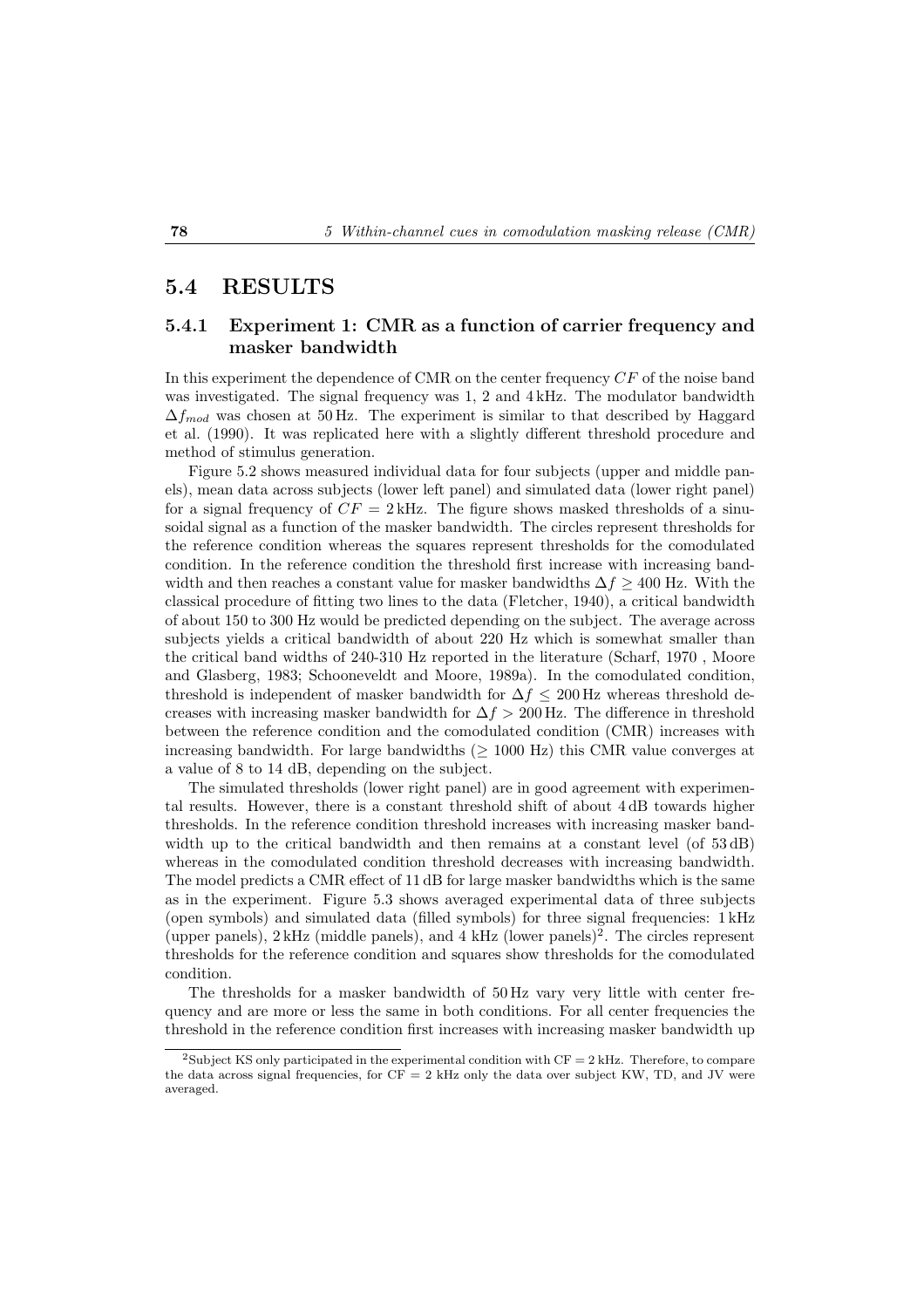

Figure 5.2: *Signal threshold as a function of masker bandwidth in random noise (*◦*)* and modulated noise  $(\Box)$ . The modulator bandwidth was 50 Hz, the signal frequency *was 2 kHz. The upper four panels show individual data. The lower left panel shows the average data across all subjects, the lower right panel shows simulated data.*

to the maximum threshold at about 49 - 53 dB depending on center frequency. In the "comodulated condition" the thresholds remain constant or slightly increase up to  $\Delta f =$ 100 Hz for  $CF = 1$  kHz and up to  $\Delta f = 200$  Hz for  $CF = 2$  kHz and 4 kHz. Beyond this masker bandwidth thresholds decrease with increasing masker bandwidth. The maximum threshold difference between reference and comodulated condition (CMR) for large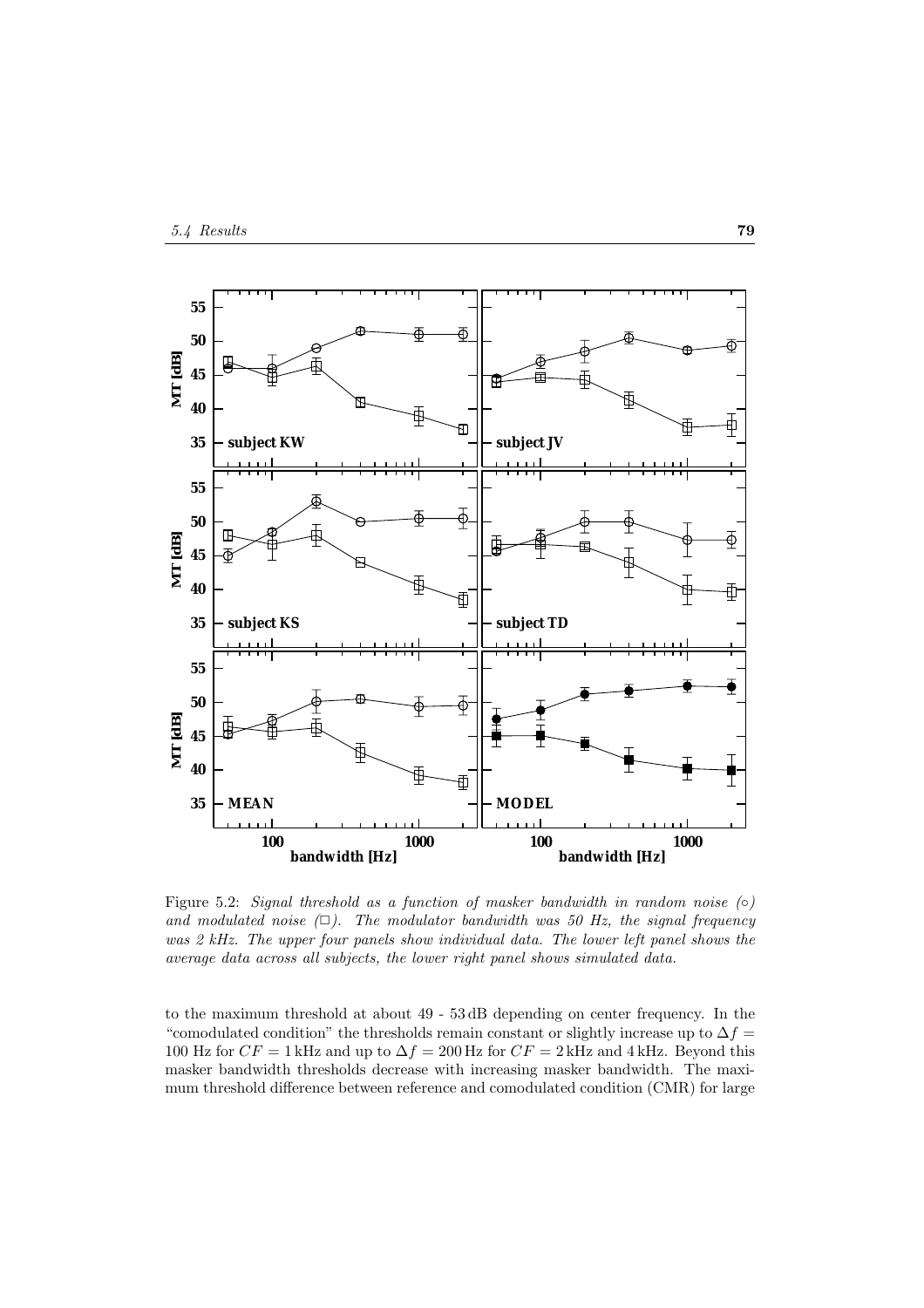

Figure 5.3: *Mean measured data over three subjects (left row of panels) and simulated thresholds (right row of panels) for a signal presented in random noise (*◦*) and modulated noise (modulator bandwidth of 50 Hz,*  $\Box$ ) as a function of masker bandwidth. The signal *frequency was 1 kHz (upper panels), 2 kHz (middle panels), and 4 kHz (lower panels).*

masker bandwidths ( $\geq$  1000 Hz) is 11 dB for  $CF = 1$  and 2 kHz and 13 dB for  $CF =$ 4 kHz. The thresholds are 10 dB lower than in a comparable experiment by Hall et al. (1984). This shift is due to a different spectrum level in the two studies (40 dB in their experiment versus 30 dB in the present study). In addition, the general shape of our data deviate slightly from the experimental results presented by Haggard et al. (1990). They found, that the "CMR existence region" (all masker bandwidths with CMR greater than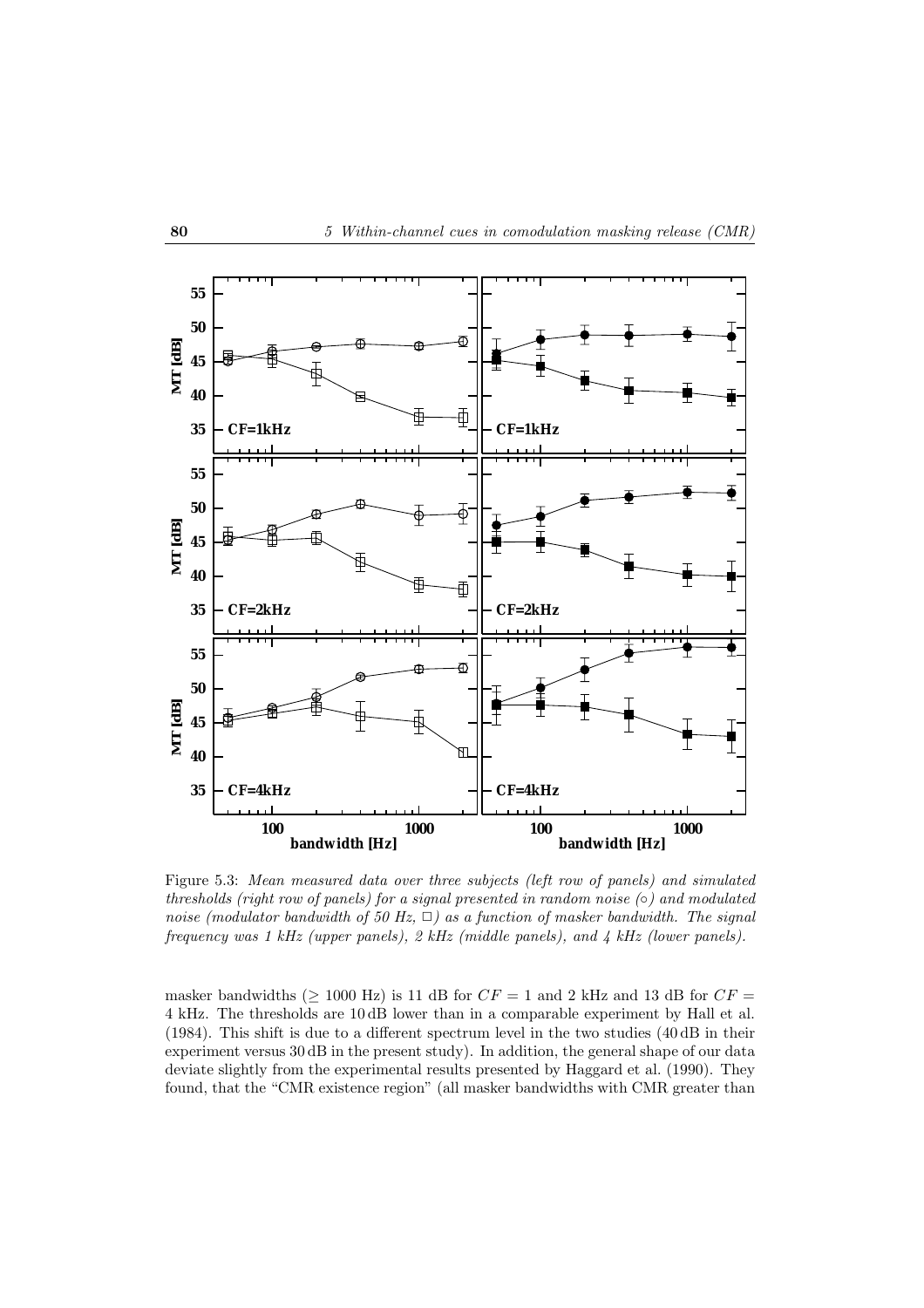+3dB) varies with center frequency in a way similar to the critical bandwidth. Our data do not show such a direct correlate. There is a negligible effect of center frequency on the "CMR existence region". This difference might be due to a different way of generating the noise masker. Haggard et al. generated bandpass noise by multiplying lowpass noise with a sinusoid at the center frequency of the desired passband. The lowpass noise was either Gaussian (reference) or a multiplied noise (comodulated) and had a cut-off frequency of half the bandwidth. The procedure applied in the present study is the same as that described by Hall et al. (1984), where band-pass noise was generated by band-pass filtering a broadband Gaussian or multiplied noise.

In general, the simulated data (right row of Fig. 5.3) are in good agreement with the present experimental data. In particular the total amount of CMR is accounted for by the single-channel model at least for center frequencies of 2 kHz and 4 kHz. However, for  $CF = 1$  kHz and for large masker bandwidths the model predicts a CMR effect of only 9 dB, which is 2 dB less than in the averaged data (11 dB). The predicted amount of CMR increases with increasing bandwidth for all center frequencies, which is in agreement with the measured data. However, the absolute value of the predicted threshold deviates in some cases from the observed thresholds. For  $CF = 4$  kHz, for example, simulated thresholds are about 4 dB higher than the corresponding measured thresholds, whereas the difference for 1 kHz is less than 3 dB. On the basis of the critical band hypothesis (i.e., assuming peripheral filters with a constant Q-value) one would expect a 6 dB higher threshold for  $CF = 4$  kHz than for  $CF = 1$  kHz in the reference condition at large masker bandwidths. Indeed, such an effect can be seen in the simulated data, but surprisingly not in the measured data, where the effect amounts to only 4 dB. The deviation might be due to interindividual variances in the growth of peripheral bandwidth as a function of center frequency (e.g. Glasberg and Moore, 1986).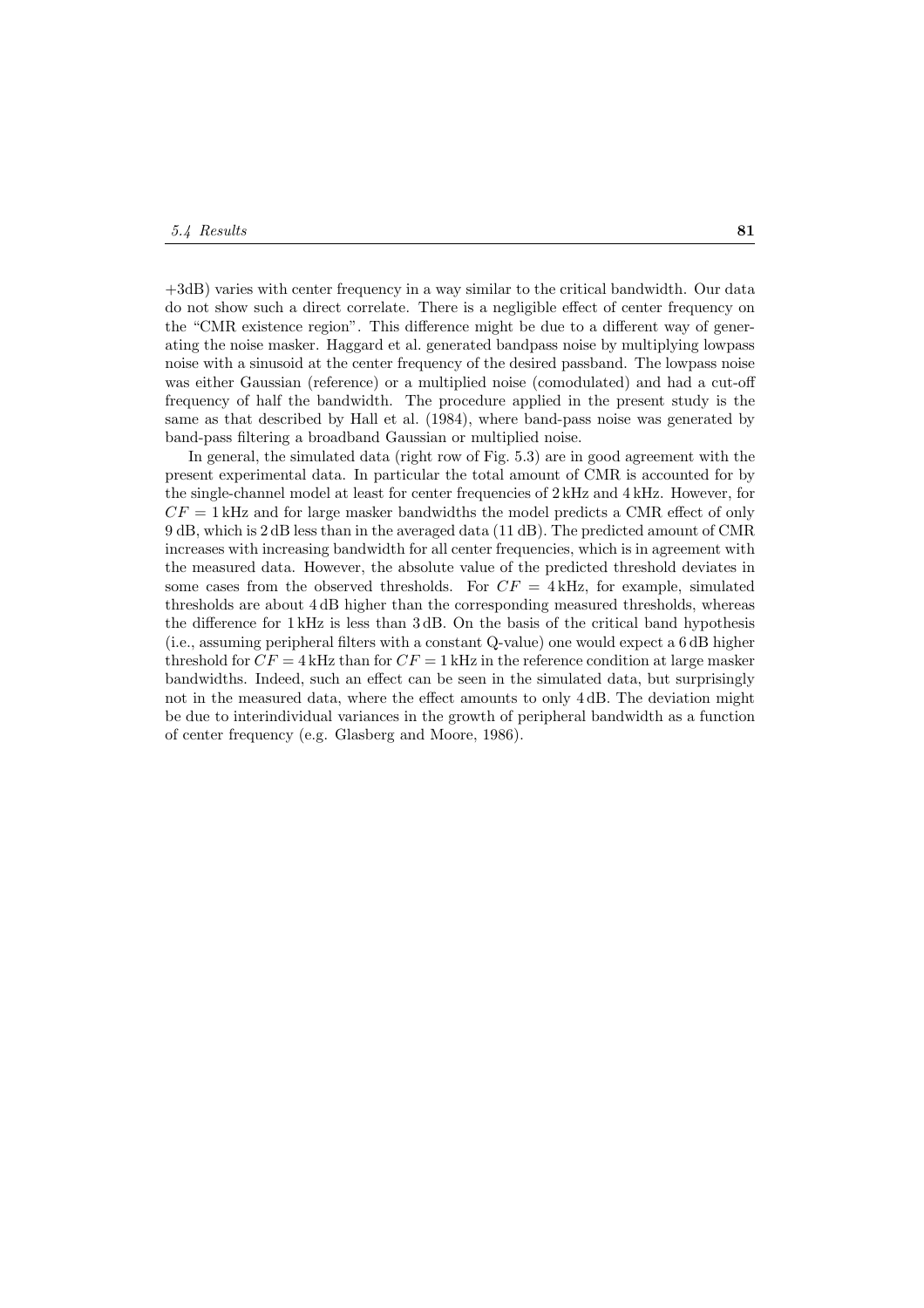### **5.4.2 Experiment 2: CMR as a function of modulator and masker bandwidth**

Schooneveldt and Moore (1989a) and Carlyon et al. (1989) investigated how the amount of CMR depends on modulator bandwidth. Carlyon et al. (1989) found that the amount of CMR is independent of the modulator bandwidth in the range between 16 and 50 Hz. Schooneveldt and Moore (1989a) measured thresholds for a wider range of modulator bandwidths. They found that for modulator bandwidths larger than 50 Hz, CMR decreases with increasing modulator bandwidth whereas for modulator bandwidths ≤ 50 Hz there was no dependence of CMR (for large masker bandwidths) on the modulator bandwidth which is in accordance with the findings of Carlyon et al..

The experiment performed by Schooneveldt and Moore was replicated here for modulator bandwidths  $\Delta f_{mod}$  of 12.5, 50, and 200 Hz at  $CF = 2$  kHz. Signal parameters were the same as described in Methods. They are slightly different to those used in Schooneveldt and Moore (1989a): The signal duration was 300 ms instead of 400 ms in the study of Schooneveldt and Moore, and the signals were gated with 50 ms ramps in contrast to 10 ms ramps in the study of Schooneveldt and Moore. Furthermore, the noise masker onset was 150 ms before the signal onset and had a total duration of 600 ms including 10 ms raised cosine ramps whereas Schooneveldt and Moore used continuous noise. Hall et al. (1996) showed that in broadband conditions there is no effect of masker gating even when the signal is gated on and off synchronously with the masker. Thus, differences between the present experimental data and results from Schooneveldt and Moore due to gating effects are not expected at least for large masker bandwidths.



Figure 5.4: *Mean measured data over three subjects (left panel) and simulated thresholds (right panel) for a signal presented in random noise (*◦*) and modulated noise as a function of the masker bandwidth. The modulator bandwidth was 12.5 Hz*  $(\triangle)$ *, 50 Hz*  $(\square)$ , and *200 Hz*  $(\diamond)$ *, respectively.* 

The left panel of Fig. 5.4 shows mean measured data of three subjects for modulator bandwidths  $\Delta f_{mod} = 12.5 \,\text{Hz}$  (△), 50 Hz (□), and 200 Hz (◇), and for the reference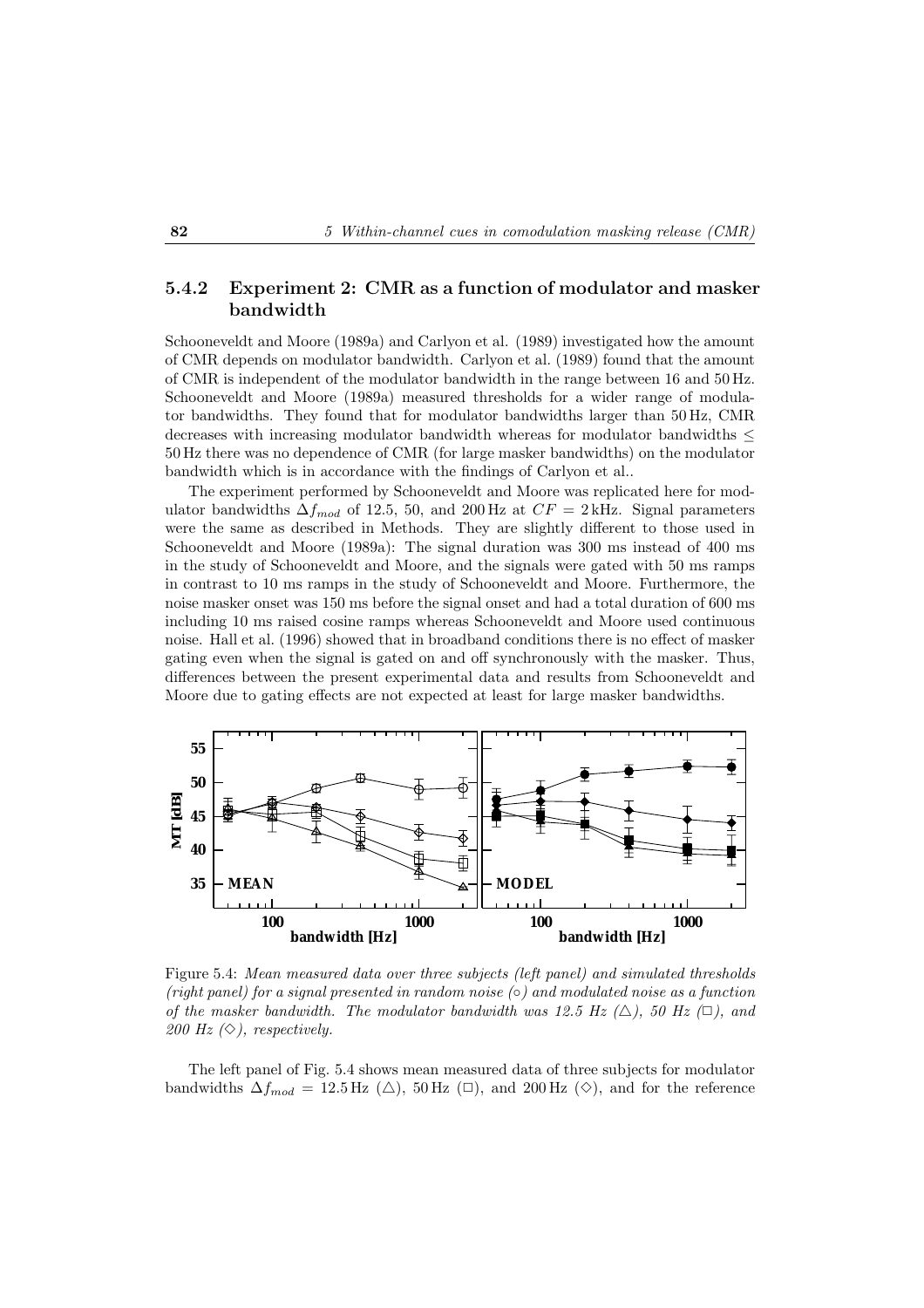condition (◦). Thresholds in the comodulated conditions are always lower than in the reference condition. In agreement with the data of Schooneveldt and Moore (1989), the measured CMR-effect decreases with increasing modulator bandwidth. The largest amount of CMR is about 14 dB for  $\Delta f_{mod} = 12.5$  Hz whereas it is only 7 dB for  $\Delta f_{mod}$  $= 200$  Hz.

The right panel of Fig. 5.4 shows simulated data. There is again a good agreement between simulated data and measured data. The model shows a reduction in CMR for a modulator bandwidth of 200 Hz which is the same as in the data, whereas the magnitude of the CMR varies little for the modulator bandwidths 12.5 and 50 Hz in agreement with the data. Furthermore, for the smallest masker bandwidths there is no significant threshold difference between the reference condition and the comodulated condition independent of modulator bandwidth. This is also seen in the experimental data. Concerning this point, the present data are not consistent with the data in the literature, where a CMR effect of 4 dB was found for a modulator bandwidth  $\Delta f_{mod}$ 12.5 Hz and a masker bandwidth of 50 Hz. This difference might be due to a different way of bandlimiting the noise. In the present study the modulator and the noise masker was filtered digitally whereas Schooneveldt and Moore used analog filters. Therefore, the difference may be due to analog filtering and not a real CMR effect (see discussion).

### **5.4.3 Experiment 3: CMR as a function of signal duration and masker bandwidth**

Schooneveldt and Moore (1989a) investigated the effect of signal duration on CMR. Their experiment was replicated here for three signal durations (25, 200, 400 ms), a modulator bandwidth of 12.5 Hz and a center frequency of 2 kHz. Both the masker and signal were gated with 10 ms raised cosine ramps.

Mean measured data over three subjects are shown in the left three panels in Fig. 5.5. Thresholds in the reference condition  $\circ$ ) increase with decreasing signal duration for all masker bandwidths. In the case of wide noise maskers ( $\Delta f \geq 1000$  Hz) and a signal duration of 25 ms, for example, thresholds are 9 dB higher than thresholds for a 200 ms signal. This decrease in threshold is in line with experiments on temporal integration (e.g. Florentine et al., 1988), where doubling the signal duration results in a decrease in threshold of about 3 dB. For signal durations of 200 and 400 ms the general shape of the threshold function for the comodulated condition  $(\Box)$  is similar to that found before (experiments 1 and 2), e.g. for large masker bandwidths thresholds are always lower than those in the reference condition whereas no CMR can be found for the smallest bandwidth (50 Hz). The largest CMR is about 3 dB smaller for 200 ms duration than for the 400 ms duration. The finding generally agrees with the data presented by Schooneveldt and Moore (1989a). For a signal duration of 25 ms, however, thresholds in the comodulated conditions are about the same in the two conditions for almost all masker bandwidths. This findings contrasts with the results from Schoonefeldt and Moore.

The right column of Fig. 5.5 shows simulated data. The model accounts qualitatively for the threshold decrease in the reference condition with increasing signal duration.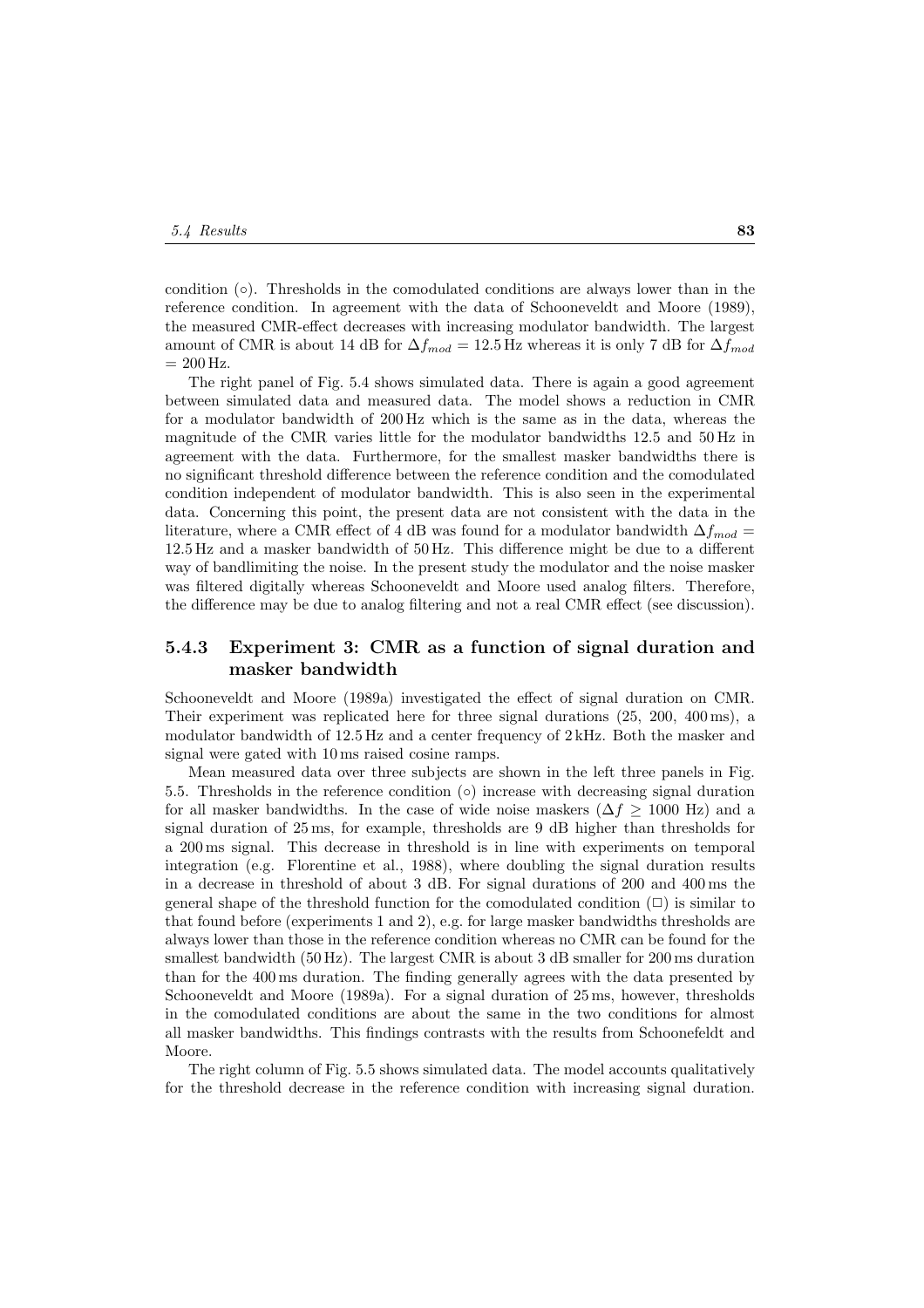

Figure 5.5: *Mean measured thresholds over three subjects (left row of panels) and simulated thresholds (right row of panels) for a signal presented in random noise (*◦*) and modulated noise (modulator bandwidth of 12.5 Hz,*  $\Box$ ) as a function of the masker band*width. Signal duration was either 400 (upper panels), 200 (middle panels), or 25 ms (lower panels). The signal frequency was 2 kHz.*

However the difference between the highest threshold for a duration of 25 ms and the highest threshold for a duration of 400 ms amounts to only 5 dB. This contrasts to the measurements (10 dB). The disability of the model to describe temporal integration was already mentioned in Dau et al. (1996b). The authors explained the shortcoming by the unrealistic behaviour of the feedback loops at the stimulus onset.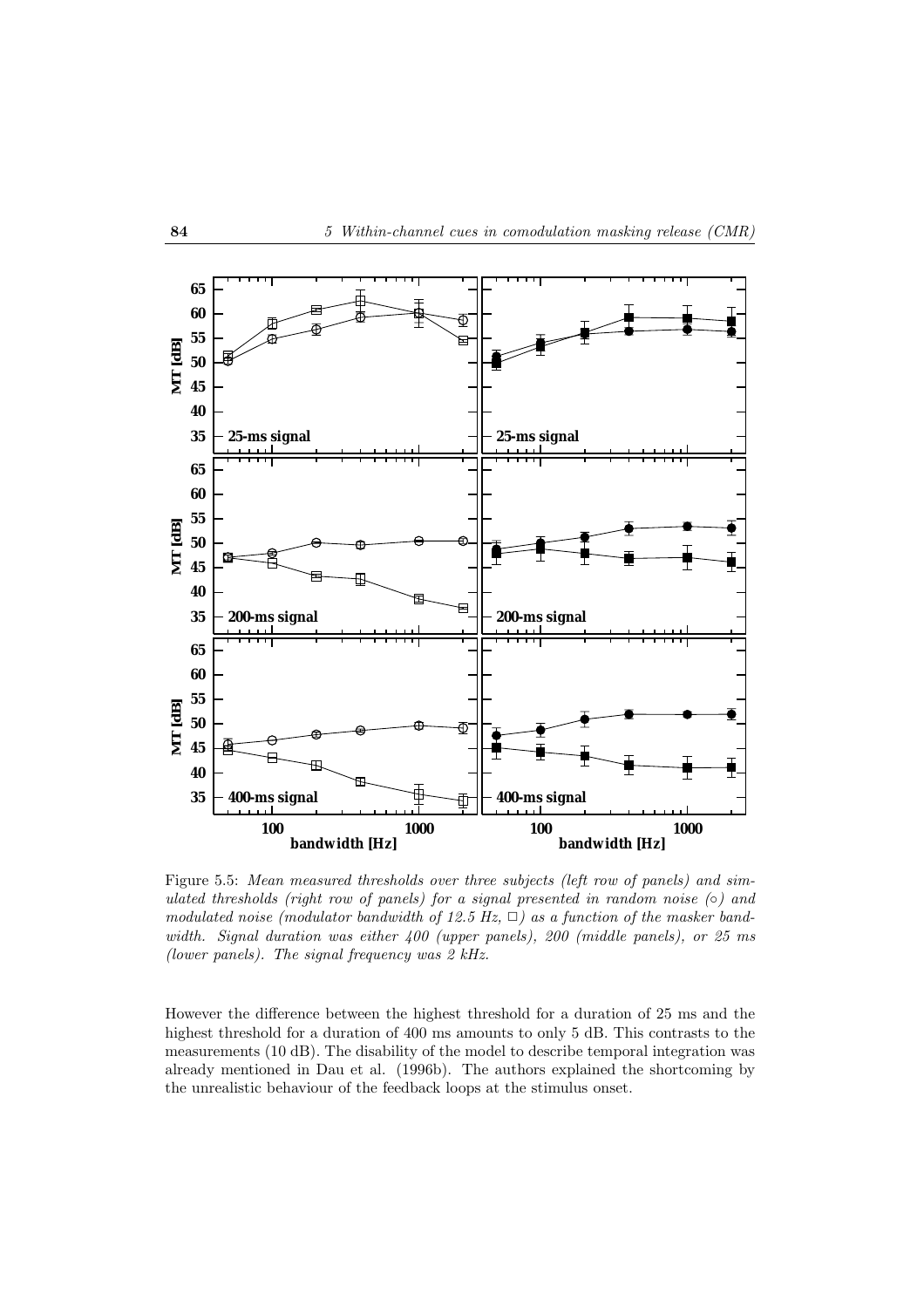The model accounts for the findings that (i) there is CMR for signal durations of 200 and 400 ms and (ii) CMR breaks down at a signal duration of 25 ms. Nevertheless, the predicted maximum CMR for the large durations is smaller (7 dB for  $CF = 2$  kHz and 11 dB for  $CF = 4$  kHz) than the measured CMR (13 dB for  $CF = 2$  kHz and 15 dB for  $CF = 4$  kHz). The smaller amount of CMR in the simulated case in comparison to the simulations in the previous section is mainly a consequence of the shorter ramps of the signal (see discussion).

### **5.4.4 Experiment 4: Effects of bandlimiting the masker before or after modulation**

This section analyzes which factors are responsible for the decrease in CMR with decreasing masker bandwidth  $\Delta f$ . A new experiment was performed where the comodulated masker was generated in a slightly different manner than before (see Verhey and van de Par, 1997). The experimental conditions were equivalent to those in the previous two experiments. The signal frequency was 2 kHz and a modulator bandwidth of 50 Hz was used.

In contrast to the classical generation of comodulated noise, a broadband Gaussian noise was first bandpass filtered and then modulated (e.g., multiplied with a low-pass noise). To obtain the same masker bandwidth  $\Delta f$  as in the previous experiments, the broadband noise was bandlimited to  $\Delta f - 2 \cdot \Delta f_{mod}$  prior to modulation, where  $\Delta f_{mod}$  is the modulator bandwidth. Hence, the smallest masker bandwidth that can be achieved is determined by twice the modulator bandwidth  $\Delta f = 2 \cdot \Delta f_{mod}$ , provided that a sinusoid with random starting phase is used as carrier. The overall level of the masker in the comodulated condition (condition 2) was the same as in the classical comodulated condition (condition 1) with the same masker bandwidth.

Figure 5.6 shows mean measured data of three subjects (TD, KT, JV)  $^3$  (left panel) and simulated data (right panel). Circles indicate thresholds in the reference condition, squares indicate thresholds in the "classical" comodulated condition (condition 1) and triangles indicate the thresholds obtained in the new experimental condition (condition 2). For almost all masker bandwidths, thresholds are markedly lower (up to 5 dB) in condition 2 than in condition 1. This difference diminishes for the largest masker bandwidth of 2000 Hz. Simulated thresholds are plotted in the right panel of Fig. 5.6. The model predicts lower thresholds for condition 2 than for condition 1 for masker bandwidths smaller than 1000 Hz, whereas thresholds are the same for both conditions for the largest masker bandwidths. However, some deviations between simulated and measured data occur at small masker bandwidths: In the experimental data, the threshold in the prefiltered comodulated condition (condition 2) tends to slightly increase with decreasing masker bandwidth whereas the model predicts a threshold almost independent of masker bandwidth. However, at small masker bandwidths both intra- and interindividual standard deviations increase with decreasing masker bandwidth in the experimental

<sup>3</sup>In this experiment one of the subjects (KT) did not participate in the previous experiment 1. Therefore small deviations between mean thresholds in Fig. 5.3 and those in this section occur.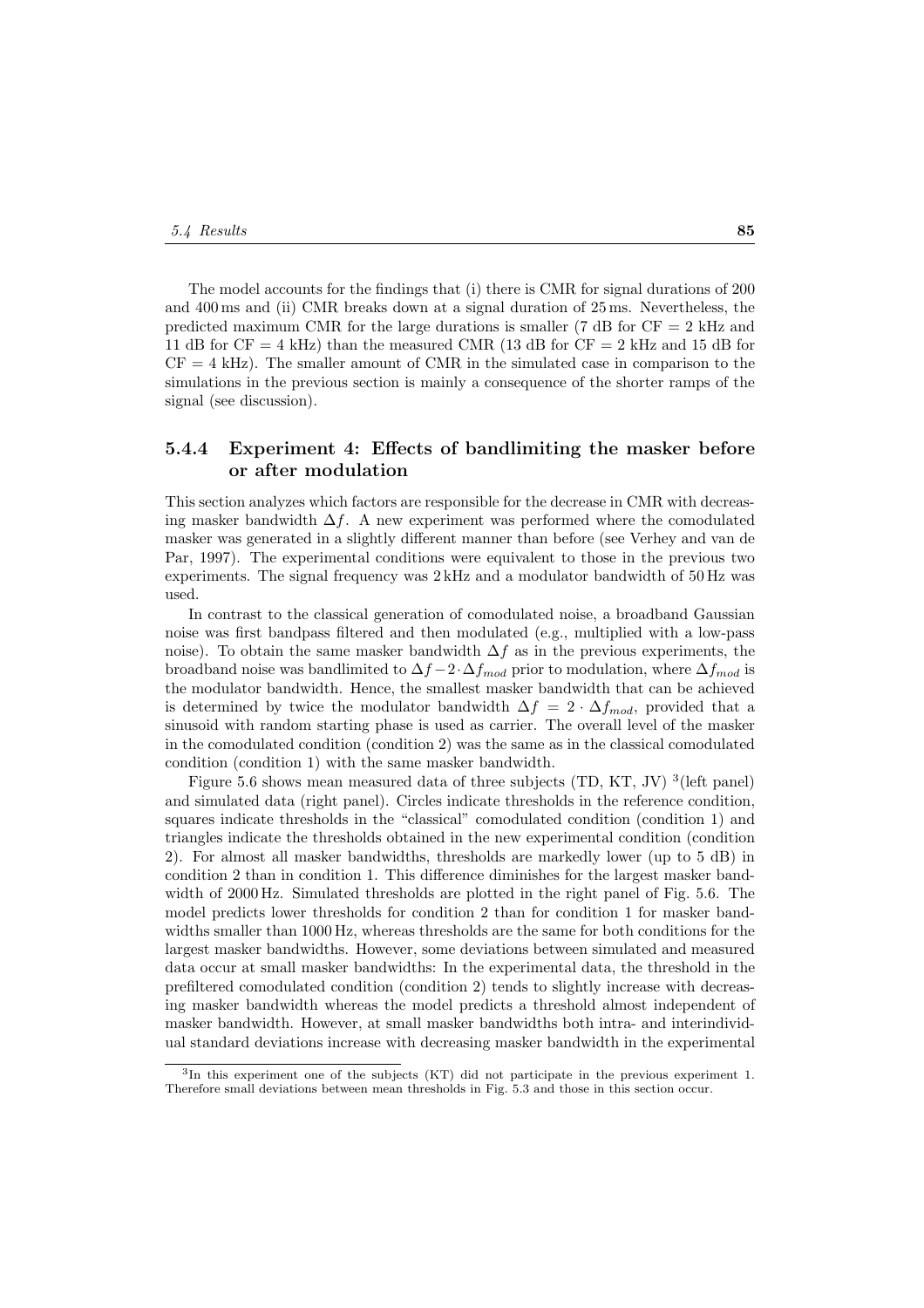

Figure 5.6: *Thresholds for a 4 kHz sinusoidal signal in random noise (*◦*), and in two different modulated noises as a function of masker bandwidth.* ✷ *indicate thresholds for the modulated condition, where the masker is first modulated and then bandlimited. This is the classical way to generate modulated noise.*  $\triangle$  *indicate thresholds, where the masker is first band-pass filtered and then modulated. The left panel show mean measured data over three subjects and the right panel show simulated data.*

data. This is in line with the increasing standard deviation with decreasing masker bandwidth in the simulations for condition 2. Hence, the deviation between experimental and theoretical data is not significant.

### **5.4.5 Experiment 5: Effects of varying masker modulation depth**

Moore (1992) reviewed the factors that influence the occurrence of CMR. He proposed that CMR is large for high modulation depths in the comodulated condition. This assumption is based on findings from Moore and Jorasz (1991) and Fantini and Moore (1992). In their studies the task was to detect a change in modulation depth between two spectrally separated carriers. Hence, these experiments belong to the second class of CMR-experiments (see introduction). Concerning the first class of experiments, however, there is no comparable study on the effect of masker modulation depth on CMR.

In the present study the masker modulation depth is varied in the comodulated condition by adding a dc-component to the low-pass noise modulator. The procedure to generate the comodulated-noise masker was the same as described in Methods. Figure 5.7 shows masked thresholds for a 2-kHz sinusoidal signal in the presence of a 1000-Hz wide bandpass noise-masker as a function of the amount of added dc-component. The magnitude of the dc-component is expressed as the difference in level (dB) between the dc-component and the root-mean-square value of the low-pass noise-modulator  $4$ . The

<sup>&</sup>lt;sup>4</sup>The difference in level between the dc-component and the root-mean square of the low-pass noisemodulator was  $20 * \log (dc/rms_{lp})$ , where  $rms_{lp}$ , the root mean square value of the low-pass noise, was 0.316 and the dc component was 0.1, 0.2, 0.5, 0.8, 1.0, or 2.0.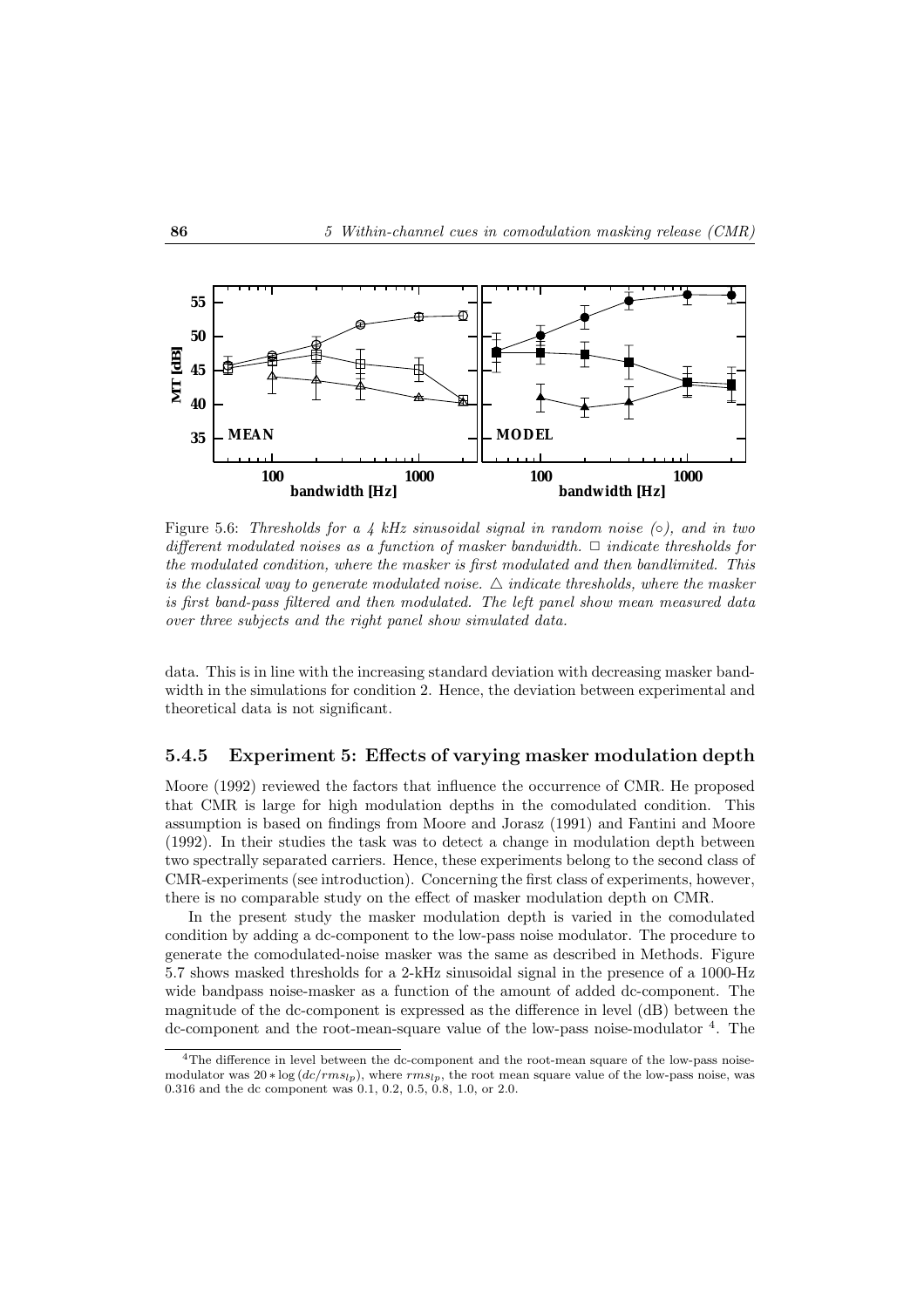

Figure 5.7: *Mean measured data (right panel) and simulated data (left panel) for a sinusoidal signal in the presence of a 1000 Hz modulated band-pass noise-masker as a function of the added dc-component to the modulator. In addition thresholds for random noise (upper line) and modulated noise (lower line), where no dc-value is added (experimental condition as in Fig. 1) are shown.*

left panel of Fig. 5.7 shows measured data averaged across four subjects (TD, KT, KS, JV). The right panel shows simulated data. The dotted lines show threshold for the reference condition (upper line) and the "classical" comodulated condition (lower line), where no dc-component was added for a masker bandwidth of 1000 Hz. For dc values of -10 dB and -3 dB thresholds first remain at a constant level which corresponds to the threshold in the classical comodulated condition. They increase for dc-values larger than -3 dB. The thresholds converge at the threshold in the reference condition for large dc-values, leading to a sigmoidal shape of the threshold curve. Again the simulated data are in good agreement with experimental results.

#### **5.4.6 Experiment 6: CMR for square-wave modulation**

In a recent study on CMR, Hall et al. (1996) presented an experiment belonging to the first class of CMR experiments (see introduction). In contrast to most experiments of this class of CMR experiments they used square-wave modulation instead of lowpass modulation. In that case, the CMR effect was significantly larger than for lowpassmodulators. For example, Hall et al.'s data for 10-Hz square-wave modulation and a signal duration of 400 ms showed a CMR effect of 40 dB for large masker bandwidths compared to about 15 dB for a lowpass-noise modulator with a modulator bandwidth  $\Delta f_{mod} = 12.5$  Hz in Schooneveldt and Moore's experimental results (1989a). A smaller difference of about 5 to  $10 \text{ dB}$  is also apparent for a modulation frequency of  $40 \text{ Hz}$ , where the total CMR amounts to 18 dB.

Of course, a direct comparison between Schooneveldt and Moore's experimental results and Hall et al.'s data is difficult, because they did not use the same experimental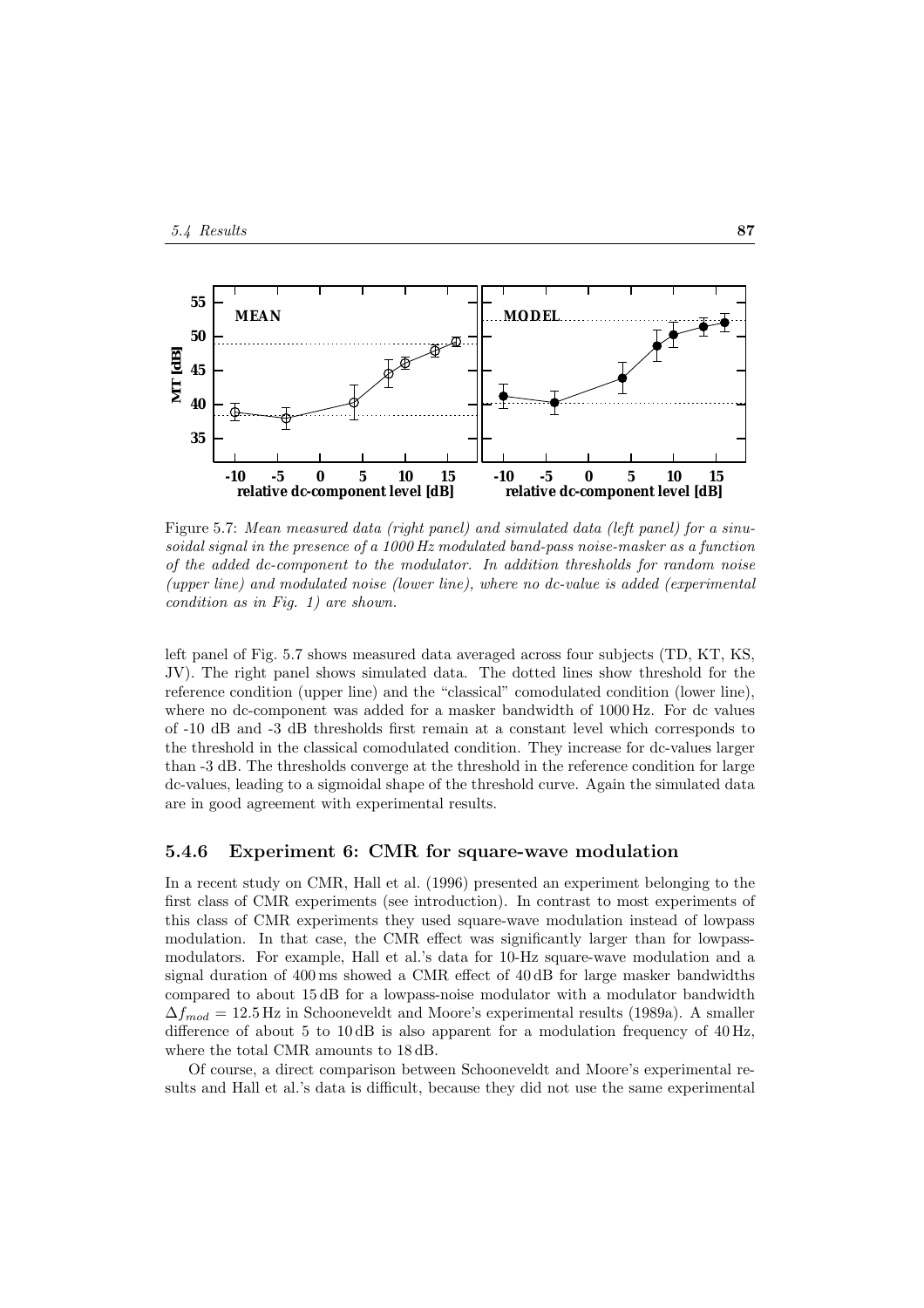setup. We performed an experiment to directly relate both types of experiments to each other. The signal configuration was the same as in Experiment 1 except for the modulating waveform, which consists of a square-wave with a repetition rate of 50 Hz and a duty cycle of 50:50. The modulator was dc-shifted, i.e., it only assumed the values of 0 and 1. The carrier signal was again a sinusoid at 2 kHz with 300 ms duration.



Figure 5.8: *Mean data over three subjects (right panel) and simulated data (left panel) showing thresholds for a signal presented in random noise (*◦*), in modulated noise with a 50 Hz lowpass-noise modulator*  $(\Box)$ , and in modulated noise with a 50 Hz square-wave *modulator*  $(\triangle)$  *as a function masker bandwidth.* 

Figure 5.8 shows masked thresholds in the modulated condition with the square-wave modulated masker  $(\triangle)$ . The left panel shows mean measured data of four subjects. The right panel shows simulated data. In addition, for comparison, the data for the lowpassnoise modulator with cut-off frequency equal to the square-wave frequency  $(\Box)$  and the thresholds for the unmodulated condition  $(○)$  are replotted from Fig. 5.2. The measured threshold curve for square-wave modulation is equal to or lower than for the lowpassnoise modulators. The difference between the two conditions increases with increasing bandwidth up to about 8 dB. Square-wave modulators produce a larger CMR (up to about 20 dB) than lowpass-noise modulators. This is in line with findings by Hall et al. (1996)(see above).

Apart from the fact that the simulated data are slightly shifted towards higher thresholds, they are in good agreement with the measured data. The model accounts for the increasing difference between the two conditions with increasing masker bandwidth. For large bandwidths ( $\geq 1000 \text{ Hz}$ ) the simulated CMR for the square-wave modulator is 18 dB. Thus, the total amount of CMR is accounted for by the model.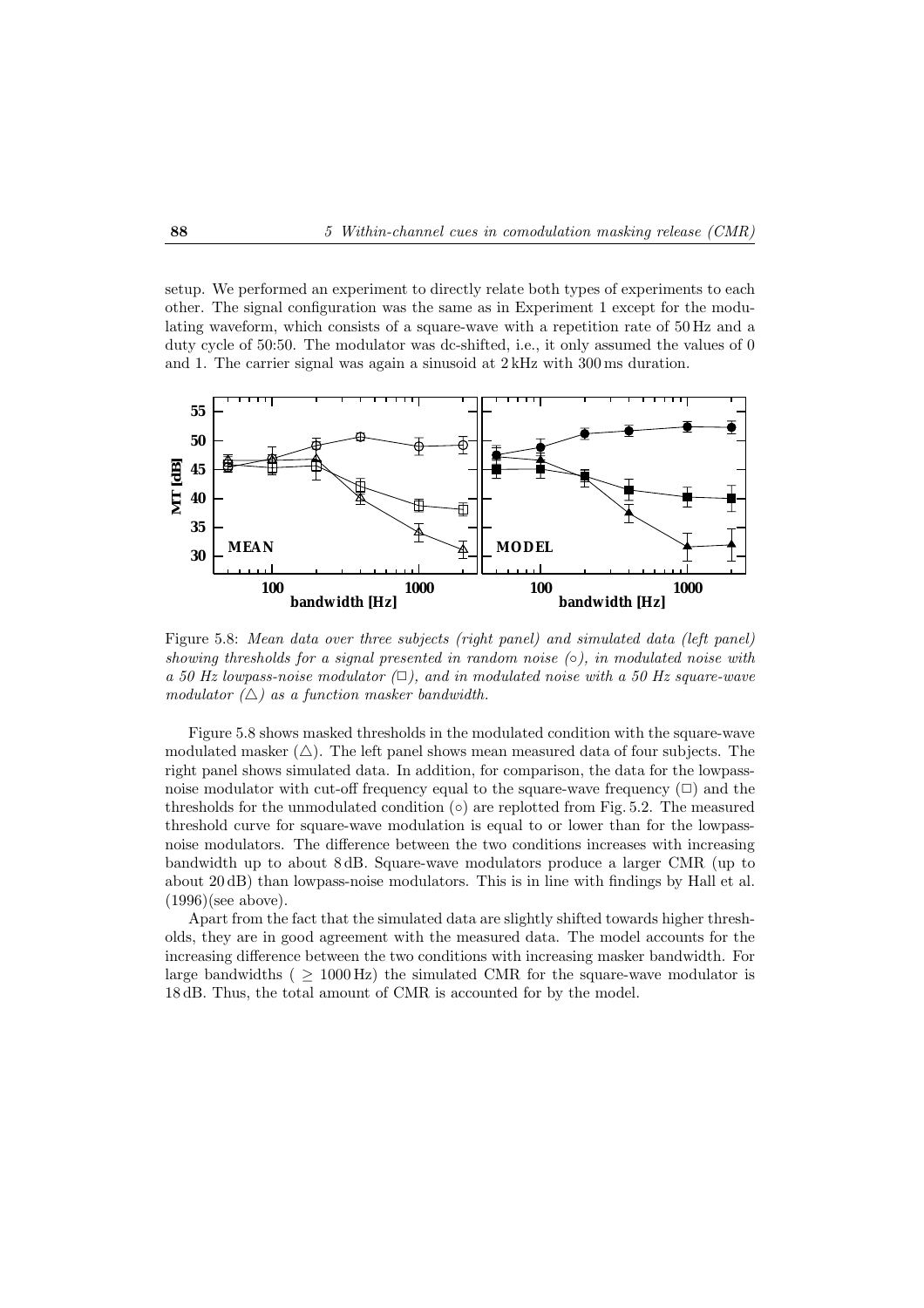### **5.5 DISCUSSION**

The role of within-channel cues in this class of CMR experiments (characterized by a single bandpass noise centered at the signal frequency) has often been discussed. To quantify the role of within-channel cues, in the present study simulations with a singlechannel modulation-filterbank model were performed and compared to experimental results. The most important finding is that in most cases the total amount of masking release can be predicted by a single-channel analysis, provided that the temporal envelope within this channel is further considered in an appropriate way.

### **5.5.1 Role of modulation processing**

In the comodulated condition, the envelope of the masker shows distinct minima because the noise is overmodulated, i.e. the envelope spends a large proportion of time at values near zero. Adding a signal to the modulated noise will smooth out the sharp minima, as already mentioned by Schooneveldt and Moore (1989a). This yields a decrease in modulation depth, which is detected by the model presumably in a similar way as in human listeners. Since the minima are very distinct and mark only very short time intervals, high modulation rates must be processed by the model, i.e., a good temporal resolution is required (as already stated by Buus, 1985). The role of high modulation rates is shown in Fig. 5.9. The simulated CMR effect is shown for a masker bandwidth of 1000 Hz, a modulator bandwidth of 50 Hz, and a signal frequency of 2 kHz as a function of the highest modulation center frequency of the modulation filterbank used in the model. All previously presented simulations were performed with an upper cut-off frequency of a quarter of the signal frequency CF (center frequency of the peripheral filter), i.e., in this case 500 Hz for  $CF = 2$  kHz. The predicted CMR is independent of the highest modulation center frequency  $(CF_{mod})$  for  $CF_{mod} \geq 250$  Hz. For  $CF_{mod}$ 250 Hz, the predicted CMR decreases with decreasing  $CF_{mod}$ . The CMR effect almost completely disappears when only a modulation lowpass filter as implemented in Dau et al. (1996a) is used (first data point in Fig. 5.9).

As mentioned in the literature (Moore, 1992; Moore and Jorasz, 1991, 1996), CMR occurs when the added signal produces an increase in level in the valleys of the masker. This is possible if the modulation depth of the masker is high. In experiment 5 the effect of modulation depth was tested explicitly (see Fig. 5.7). It was shown that if the modulation depth is decreased, the CMR is decreased and diminishes for large added dc-components. This is consistent with the hypothesis that changes in modulation depth are the reason for the masking release in this kind of experiment. When a dc-component is added, the signal level has to be higher to produce a decrease in modulation depth. When the dc-component is very large, the change in overall energy produced by adding the signal will be the strongest cue, whereas changes in modulation depth will play a secondary role. This latter strategy is equivalent to the strategy used in the reference condition. As a consequence, no CMR will be observed, as shown in the experimental results.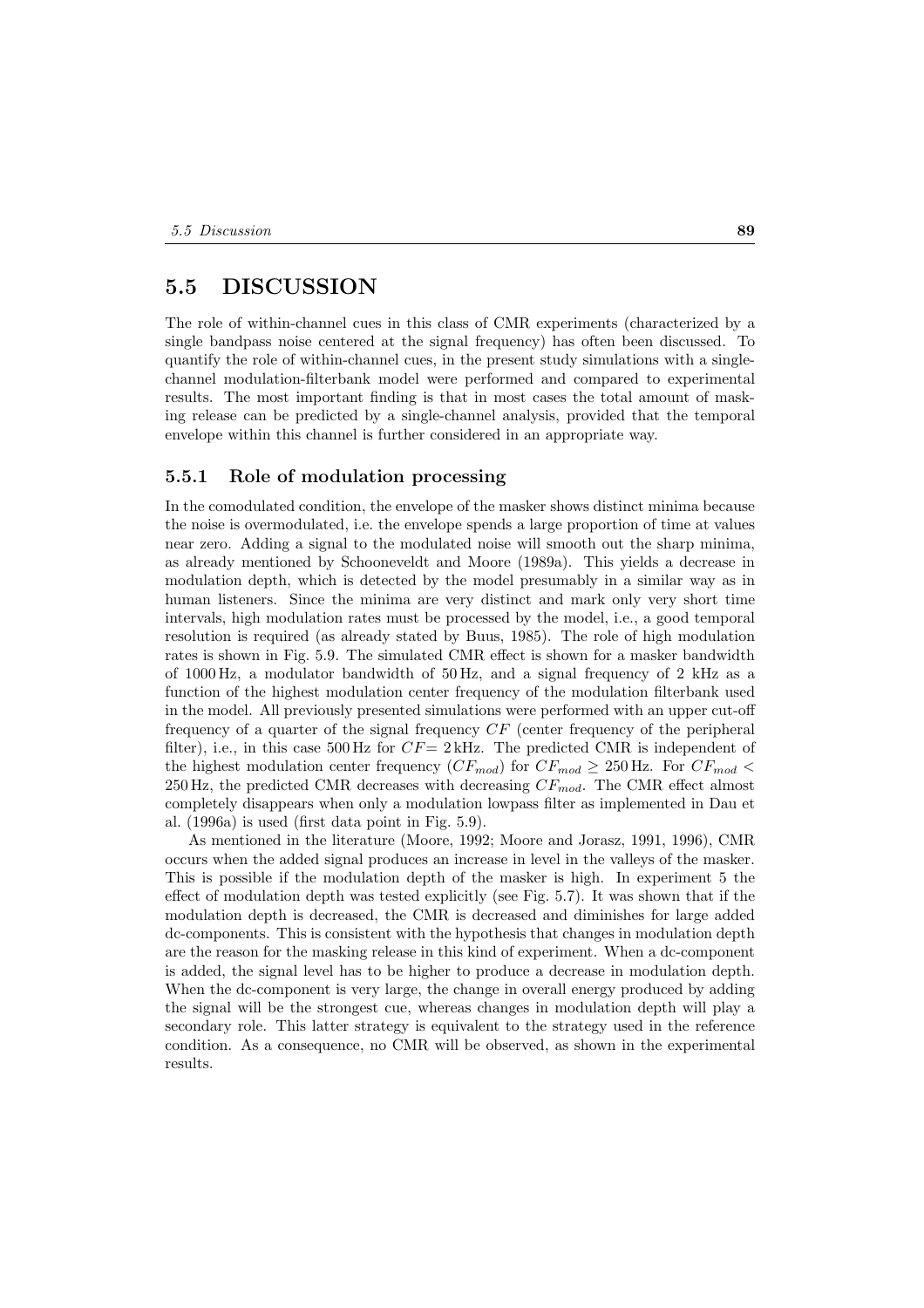

Figure 5.9: *Simulated CMR for a masker bandwidth of 1000 Hz, a modulator bandwidth of 50 Hz, and a signal frequency of 2 kHz. Parameter is the highest modulation center frequency of the modulation filters.*

If the comodulated masker consists of a square-wave modulated noise (see experiment 6 and Fig. 5.8), envelope amplitudes spend more time near zero in comparison with the classical comodulated condition that employ a lowpass-modulator. As a consequence, and in agreement with the model predictions, the masking release is larger than in the classical CMR experiments. This point of view agrees with Zwicker and Schorn's (1982) assumption that the reduced masking in square-wave modulated noise compared to continuous noise (reference) can be interpreted in terms of temporal resolution. An across-channel process, as stated in the literature (Buus, 1985; Hall et al., 1996) seems not to be necessary in the class of experiments considered here.

### **5.5.2 Role of the critical-band filter**

It was proposed in the literature (Carlyon et al., 1989) that the across-frequency proportion of the masking release could be estimated by subtracting out the masking release for a masker bandwidth equal to the auditory filter bandwidth at the signal frequency. However, as mentioned in the introduction, this procedure is somewhat problematic because it postulates a clear distinction between within-channel and across-channel effects at the value of the critical bandwidth (Hall et al., 1996). The present study shows that this approach is not able to predict "across-channel" CMR properly: Even a single-channel model operating on only one critical band predicts a decrease in thresholds for masker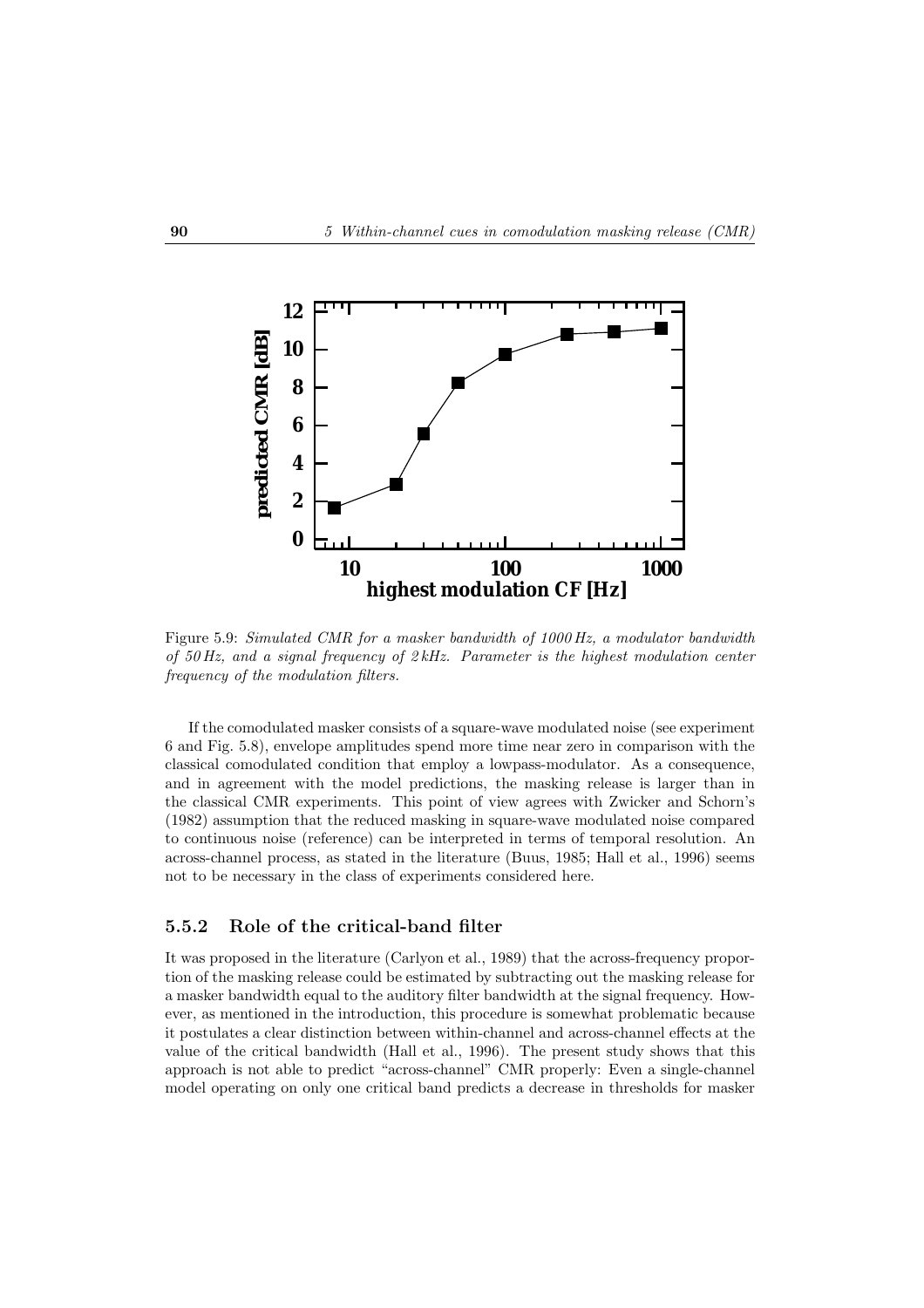bandwidths larger than the critical bandwidth in the comodulated condition (see, e.g., Fig. 5.3). The predicted decrease in threshold beyond the critical bandwidth is consequence of the auditory filters incorporated in the model. Although frequency components of the masker outside the critical bandwidth are strongly attenuated, they still contribute to the output of the auditory filter. To quantify this effect, simulations were performed with a model that employs a rectangular filter with the same bandwidth instead of the gammatone filter. Figure 5.10 shows simulated data on the basis of the modified model



Figure 5.10: *Simulated data for a 2 kHz sinusoidal signal in random noise (circles) and comodulated noise (squares). In this simulation instead of a gammatone filter a rectangular filter with the same bandwidth was applied.*

for  $CF = 2$  kHz. Circles represent thresholds in the reference condition whereas squares represent thresholds in the comodulated condition. In the reference condition thresholds increase with increasing masker bandwidth up to the critical bandwidth and then stay constant whereas in the comodulated condition thresholds are independent of masker bandwidth. As expected, there is no increase in CMR for masker bandwidths larger than the critical bandwidth. The predicted CMR of 6 dB for large masker bandwidths is 5 dB smaller than the simulated CMR effect with the original model (c.f. Fig. 5.2).

### **5.5.3 Role of filtering the masker**

In the classical comodulated condition the masker is bandlimited after modulation. As argued in the literature on modulation detection (Eddins, 1993; Strickland and Viemeister, 1997), spectral filtering after modulation decreases the modulation depth of the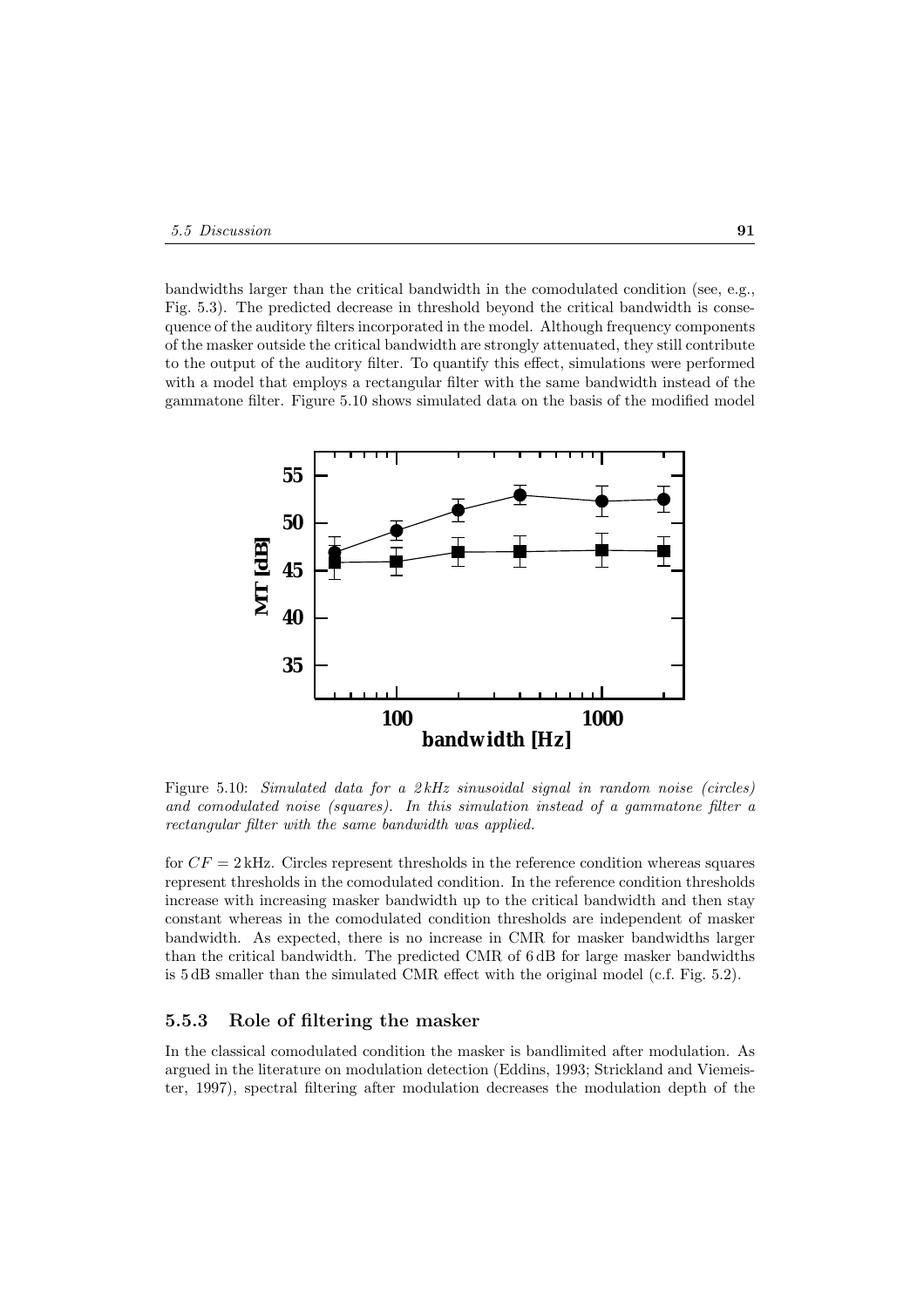stimuli. Schooneveldt and Moore (1989a) discussed this effect with respect to cases when the modulator bandwidth is equal or greater than half the masker bandwidth. They argued that frequency components of the modulator greater than half the bandwidth are filtered out and no longer contribute to the modulation. They concluded that conditions where the modulator bandwidth was equal or greater than half the masker bandwidth are equivalent.

However, also for modulator bandwidths smaller than half the masker bandwidth the modulation depth still will be reduced by filtering after modulation. The hypothesis in the present study is that the reduction in modulation depth due to filtering after modulation is the reason for the increase in threshold with decreasing masker bandwidth in the comodulated condition. It is based on the assumption that the reduced thresholds in the comodulated condition compared to those in the reference condition are a consequence of changes in modulation depth when the signal is added. To test our hypothesis, experiment 4 was performed (see Fig. 5.6) where the masker was first bandlimited and then modulated. It was shown that the slope of the threshold curve is markedly reduced when the masker is modulated after filtering. This provides further evidence that (i) thresholds in the comodulated condition are strongly affected by the masker modulation depth, (ii) that the decrease in threshold with increasing masker bandwidth in the classical comodulated condition is mainly due to the method of generating the comodulated masker.

### **5.5.4 Relation to modulation detection experiments**

For large masker bandwidths ( $\leq 800 \text{ Hz}$ ) CMR decreases for modulator bandwidths  $\Delta f_{mod}$  larger than 50 Hz whereas CMR is more or less independent of modulator bandwidth for  $\Delta f_{mod} \geq 50$  Hz (experiment 2; Schooneveldt and Moore, 1989a). Schooneveldt and Moore compared this result with the data on amplitude modulation detection in noise (e.g., Viemeister, 1979). They argued that CMR is largest for modulator bandwidths smaller than or equal 50 Hz because the auditory system is most sensitive to amplitude modulation in this modulation frequency region. However, a direct comparison of the data on modulation detection and results from CMR experiments is difficult for several reasons: First, Viemeister measured modulation detection for sinusoidal modulation, whereas in CMR experiments generally noise modulators were used, i.e., the imposed modulator is deterministic in the modulation detection task whereas it is random in the CMR experiment. Second, whereas in modulation detection experiments an imposed modulation is to be detected, in CMR experiments the sinusoidal signal effectively changes the modulation depth of the modulator. However, it is difficult to quantify the modulation depth of a carrier which is overmodulated with a noise modulator. A more appropriate description of the modulated noise may be given by the envelope distribution, a technique which was first proposed by Schooneveldt and Moore (1989a). They found that for a modulator bandwidth of 200 Hz the envelope spends a smaller proportion of time at values near 0 compared to a modulator bandwidth of 50 Hz. That means less minima are partially filled in by the signal. Thus, the reduction in overall modulation depth will be smaller than in the 50 Hz modulator condition. As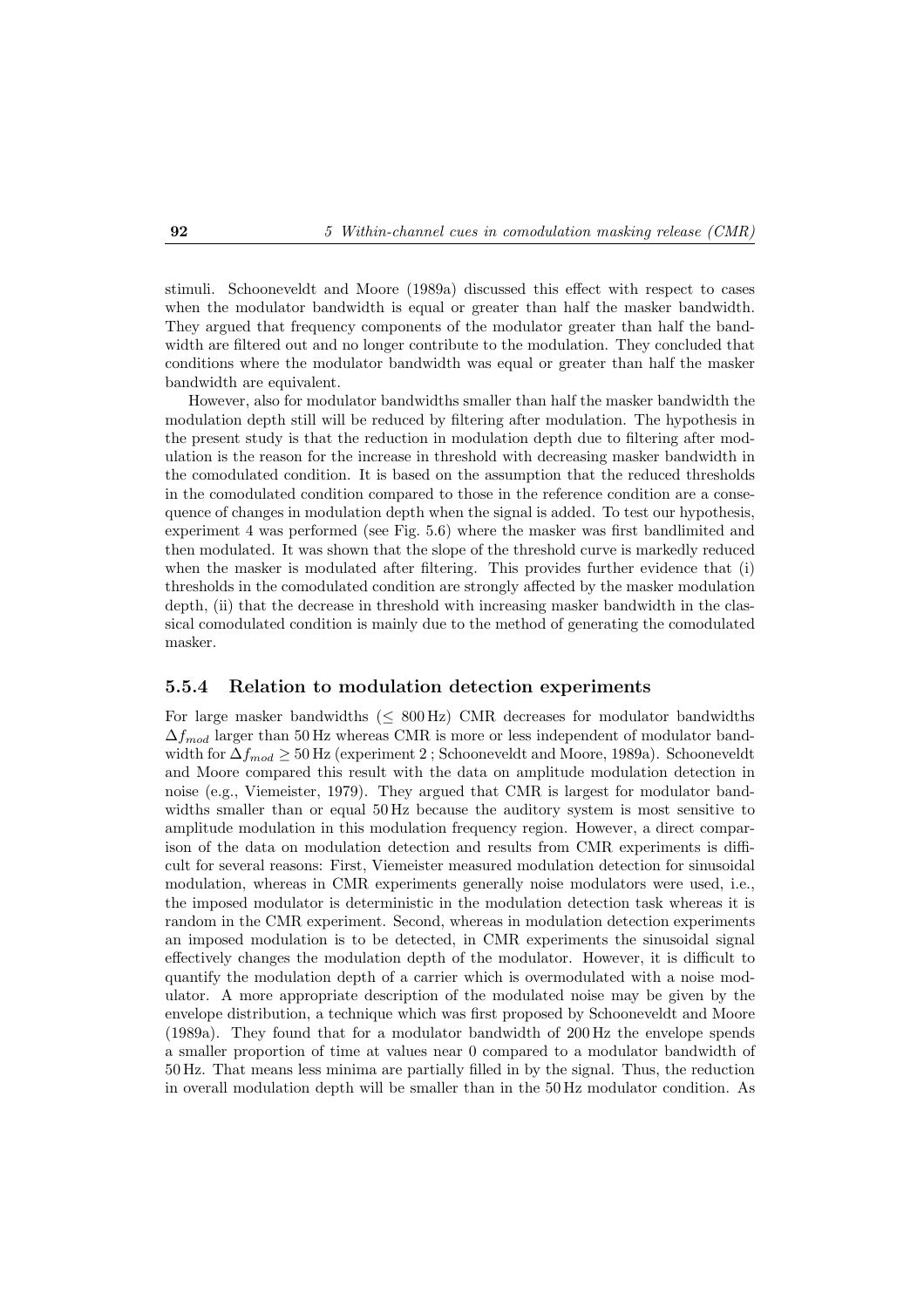a consequence, our model predicts a smaller CMR effect in agreement with the data.

### **5.5.5 Role of the carrier duration**

The CMR effect depends on the duration of the signal (experiment 3; Schooneveldt and Moore, 1989a). With decreasing signal duration the CMR effect decreases. The current model predicts this effect because the time for which the modulation depth is reduced due to the presence of the signal is reduced. Schooneveldt and Moore (1989a) argued that the auditory system needs a reasonable length of time to sample the signal, if withinchannel cues are exploited. They concluded that for durations greater than 100 ms within-channel processes might contribute to the masking release in CMR experiments. In contrast, for durations  $\leq 100 \,\text{ms}$  they assumed that CMR is a consequence of a "pure" across-channel process where within-channel cues do not play any role. The present study cannot rule out this hypothesis. However, not such a CMR of about 5 dB for a signal duration of 25 ms as measured by Schooneveldt and Moore was found in the present experiments. In agreement with the model predictions, the present data show no significant CMR for a signal duration of 25 ms. Nevertheless, simulated CMR for signal duration of 200 ms and 400 ms is smaller than the measured CMR. The deviations of the simulated results from the experimentally derived results can be explained in the same way as was already done with respect to simulations to temporal integration by the model (Dau et al., 1996b). Because the adaptation loops are very sensitive to fast changes in the input, the short signal ramps in the experiment (10 ms) will cause very strong oscillations at the output of this stage when the signal is switched on. As a consequence, the template for the simulated experimental runs are dominated by an overshoot at the first few milliseconds of the signal. This unrealistic weighting of signal information over time can be reduced if longer signal ramps are used. In fact, as can be seen in section 5.5.2, the whole CMR effect can be predicted by the model, if longer ramps (e.g., 50 ms) are used.

#### **5.5.6 Modulation-filterbank concept**

The modulation filterbank model which was originally developed to describe modulation detection and modulation masking experiments was used in the present study. It was assumed that within-channel cues in CMR are based on the ability of the auditory system to detect changes in modulation depth. The modulation filterbank model (Dau et al. 1997a+b) differs considerable in its structure from the model of modulation detection by Viemeister (1979). The model of Viemeister consists of a broad prediction filter (with a bandwidth  $\Delta f = 2000 \text{ Hz}$ ) which is followed by a half-wave rectification and a lowpass filter with a cut-off frequency of 64 Hz. As decision variable Viemeister suggested the ac-coupled root-mean square of the output of the low-pass filter. Based on the Viemeister model, Berg (1996) presented simulated data with a slightly modified model for the second class of CMR experiments. This model derives the calculations of the decision statistic from the amplitude spectrum of the output of the leaky integrator. Berg showed that (i) CMR can be predicted by a model based on the envelope amplitude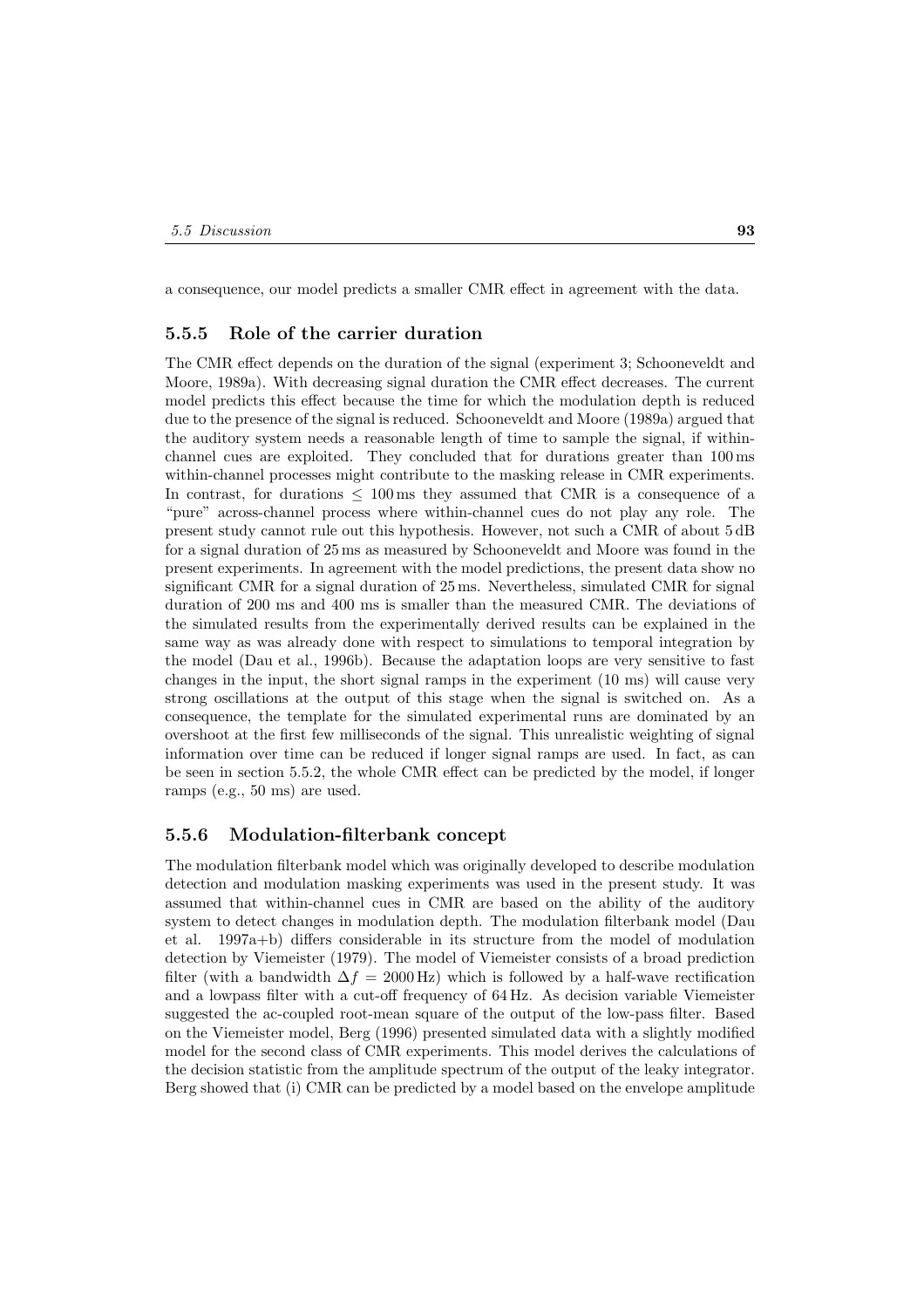spectrum, (ii) the disruption of the CMR effect by adding a single tone to the stimuli can be simulated by the model. Unfortunately, the distance of comodulation bands in his CMR experiment is in the range of the critical bandwidth of the peripheral filter at the signal frequency. Thus, it is generally assumed that within-channel processes might contribute to the masking release in the CMR experiment performed by Berg.

The present study did not use the Viemeister model to describe modulation detection because of several reasons: (i) First, the Viemeister model is not adequate to simulate within-channel cues. The term "within-channel cue" assumes that the auditory system extracts envelope information from the temporal output of each peripheral filter, whereas in the Viemeister model the concept of peripheral filtering is not incorporated. (ii) Second, as a consequence, the Viemeister model would fail to predict the present data (first class of CMR experiments), because the thresholds in the reference condition are assumed to be a function of the energy in the peripheral filter at the signal frequency. In contrast to the Viemeister model, the modulation filterbank model is able to predict threshold curves both for the reference and comodulated condition because it assumes that the modulation analysis is performed in parallel on the output of each peripheral channel.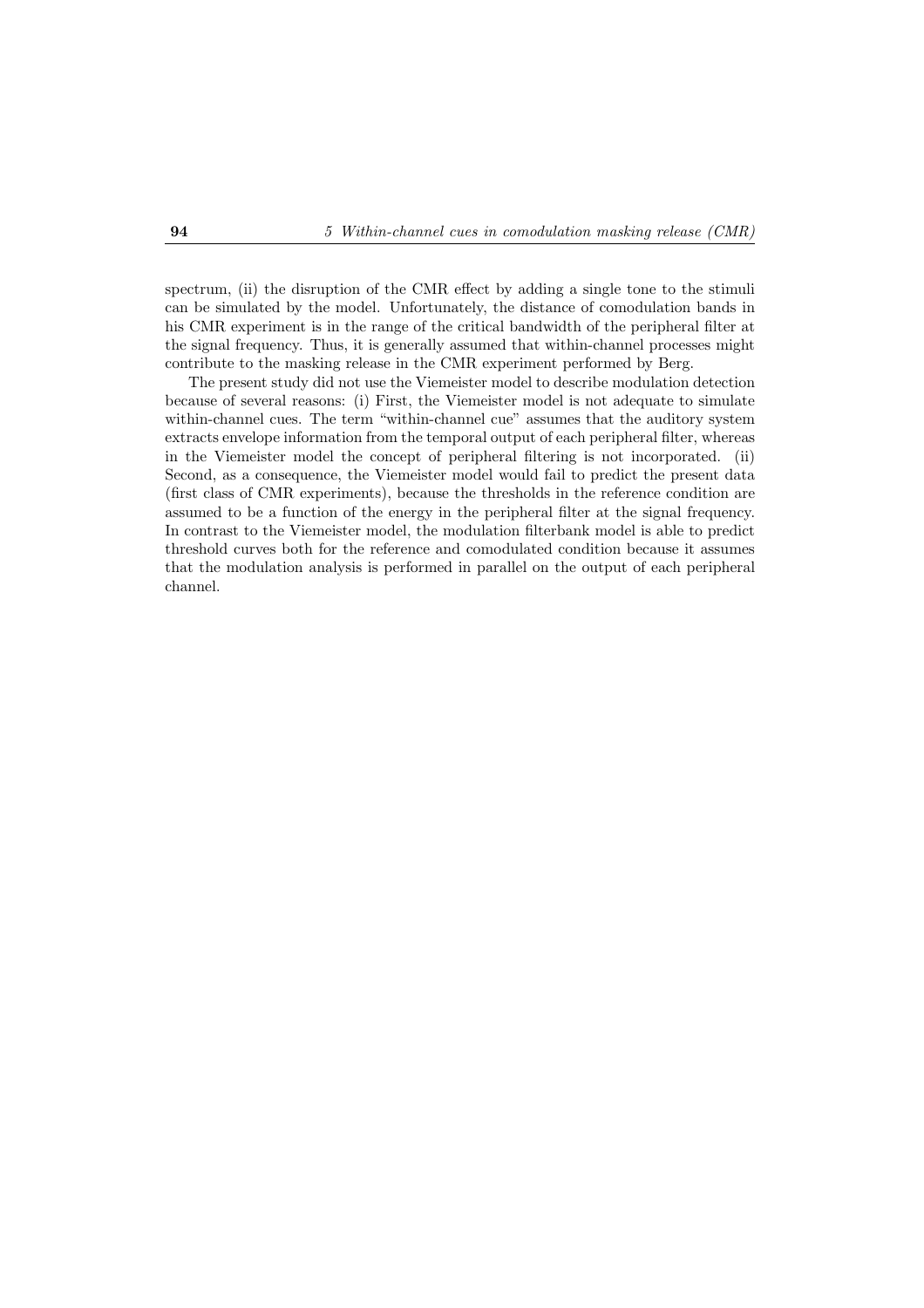### **5.6 CONCLUSION**

A single-channel model accounts quantitatively for several aspects of CMR. Specifically, the effects of varying masker bandwidth, signal duration, modulator bandwidth, modulator type and center frequency are predicted reasonably well with an appropriate single-channel analysis. Modulation filters with a center frequency up to at least 250 Hz are necessary to simulate the whole amount of CMR. In agreement with assumptions in the literature, high modulation depths of the masker are necessary to obtain large CMR effects. The decrease in threshold for masker bandwidths larger than the critical bandwidth can be predicted because the model does not use unrealistic rectangular filters. Hence, frequency components outside the critical band, although strongly attenuated by the peripheral filter, still affect the performance of the model. Filtering the masker after modulation reduces the modulation depth of the masker especially for masker bandwidths which are comparable to the modulator bandwidth. The decrease in threshold with increasing masker bandwidth in the comodulated condition is therefore mainly a consequence of the technique to generate the masker. In some conditions, the predicted CMR is slightly smaller than in the experimental results. This difference between measured and simulated results might be a consequence of a "true" across-channel process. However, this effect amounts to a maximum size of only about 3 dB.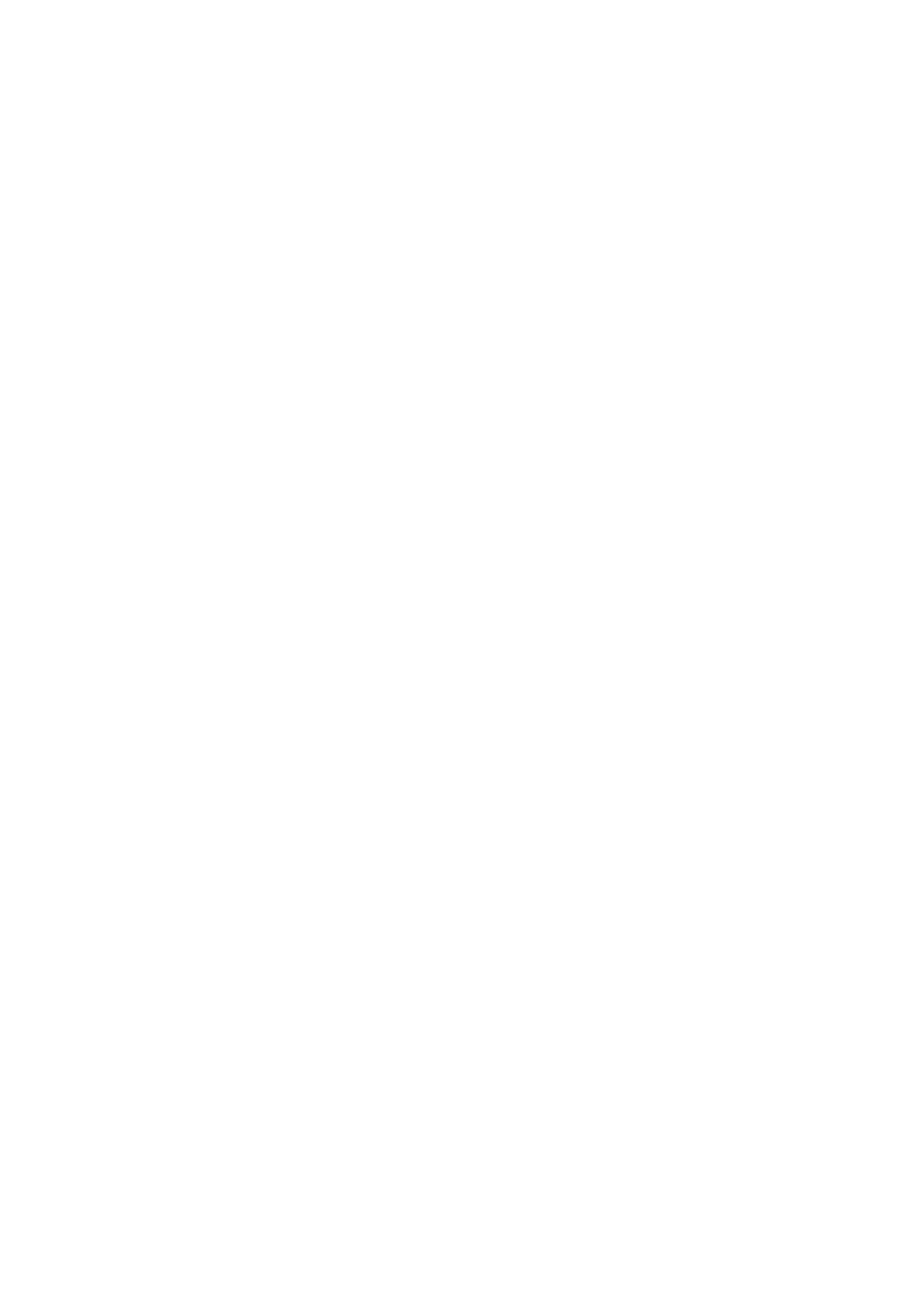## **Chapter 6**

## **General Conclusions**

Whereas powerful models concerning the spectral processing of the auditory system exist, the processing of temporally varying sounds is often unclear. Recently, a model of modulation processing was presented by Dau et al. (1997a+b) to account for modulation detection and masking data. In Chapter 4 of this thesis, it was investigated, if the model can also predict spectral masking data. It was shown that the model accounts apart from frequency selectivity and off-frequency listening effects in notched-noise experiments also for the effect of "asymmetry of masking", where it is observed that thresholds for testsignals with bandwidths larger than the masker bandwidth are much lower than those for the reversed condition, although all signal bandwidths are smaller than a critical bandwidth. A power-spectrum model, where only the energy in each critical band is analyzed, would predict the same threshold for both conditions. In contrast to the powerspectrum model, the model presented by Dau et al.  $(1997a+b)$  is able to use the inherent higher modulation frequencies of the test signal as an additional cue, when the test-signal bandwidth is larger than the masker bandwidth. Another phenomenon, which can not be explained by a power spectrum model are the differing masking properties of modulated and unmodulated masker, which are observed in CMR-experiments. In the literature it is generally assumed that the release is a consequence of an across-channel process, where the subjects make use of the information that the envelope fluctuations of the masker in peripheral filters at different center frequencies is coherent. However, some authors argued that some of the release might be due to changes in the envelope statistics within the critical band centered at the signal frequency (within-channel cues). To investigate the role of within-channel cues in CMR-experiments, in Chapter 5, simulations with a single-channel version of the above processing model were performed, where only the information out of the peripheral filter centered at the signal frequency were processed. It was shown that the masking release in some of the "classical" CMR-experiments can be predicted, when an appropriate analysis is performed in one peripheral channel. The simulations in Chapter 5 clarify the role of within-channel cues quantitatively. In the experimental conditions only 3 dB of the total measured masking release of 15 dB could be contributed to real across-channel processes. These results are basis for further modeling efforts towards a model incorporating across-channel processes.

Whereas in Chapters 4 and 5, temporal effects in spectral *masking* were investigated,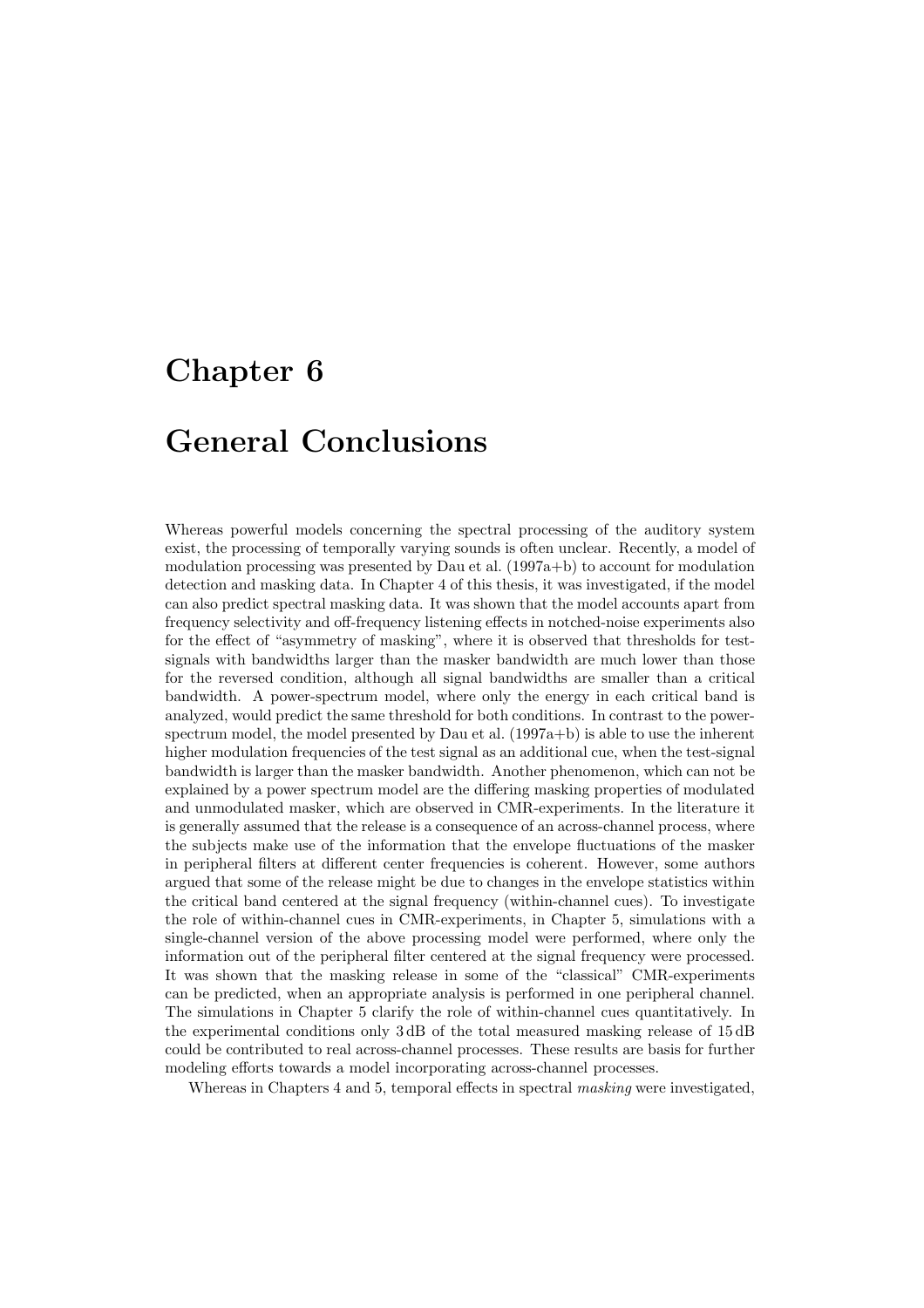temporal aspects of spectral integration of *loudness* were measured in Chapters 2 and 3. Since methodological factors often influence loudness measurements, it is important to quantify and minimize these influences. It was shown, that the influence of methodological factors can not be separated from the effect of the variation of the physical signal parameters when a simple adaptive procedure (with non-interleaved tracks) is used. When an adaptive procedure with interleaved tracks is used, the effect of methodological factors is minimized. Loudness was measured as a function of signal bandwidth and duration with the optimized procedure. It was shown that loudness summation depends on signal duration. It is markedly increased for 10-msec signal, whereas it is almost the same for 100 and 1000-msec signals. Present loudness models of time varying sounds can not account for the experimental data, since their spectral-analysis stage acts nearly instantaneously and duration-independent. A model which contains a durationdependent compression should in principle account for the present data. The detection model presented by Dau et al. (1996a+b, 1997a+b) assumes a nonlinear compression behavior of the auditory system, that incorporates certain time constants ("adaptive compression"). However, a loudness model including this compression stage would predict a smaller effect for short signals than for longer signals. This contrasts with findings in Chapter 3. Thus, the model presented by Dau et al. can not be easily extended to a loudness model for time varying signals. The findings in Chapter 3 indicate that a new modeling approach is needed to predict the loudness of temporally varying sounds. Further experiments should be performed to investigate how the the loudness summation for different signal durations changes with level. In addition, experiments on temporal aspects of loudness summation with hearing-impaired subjects could help to understand the underlying mechanism.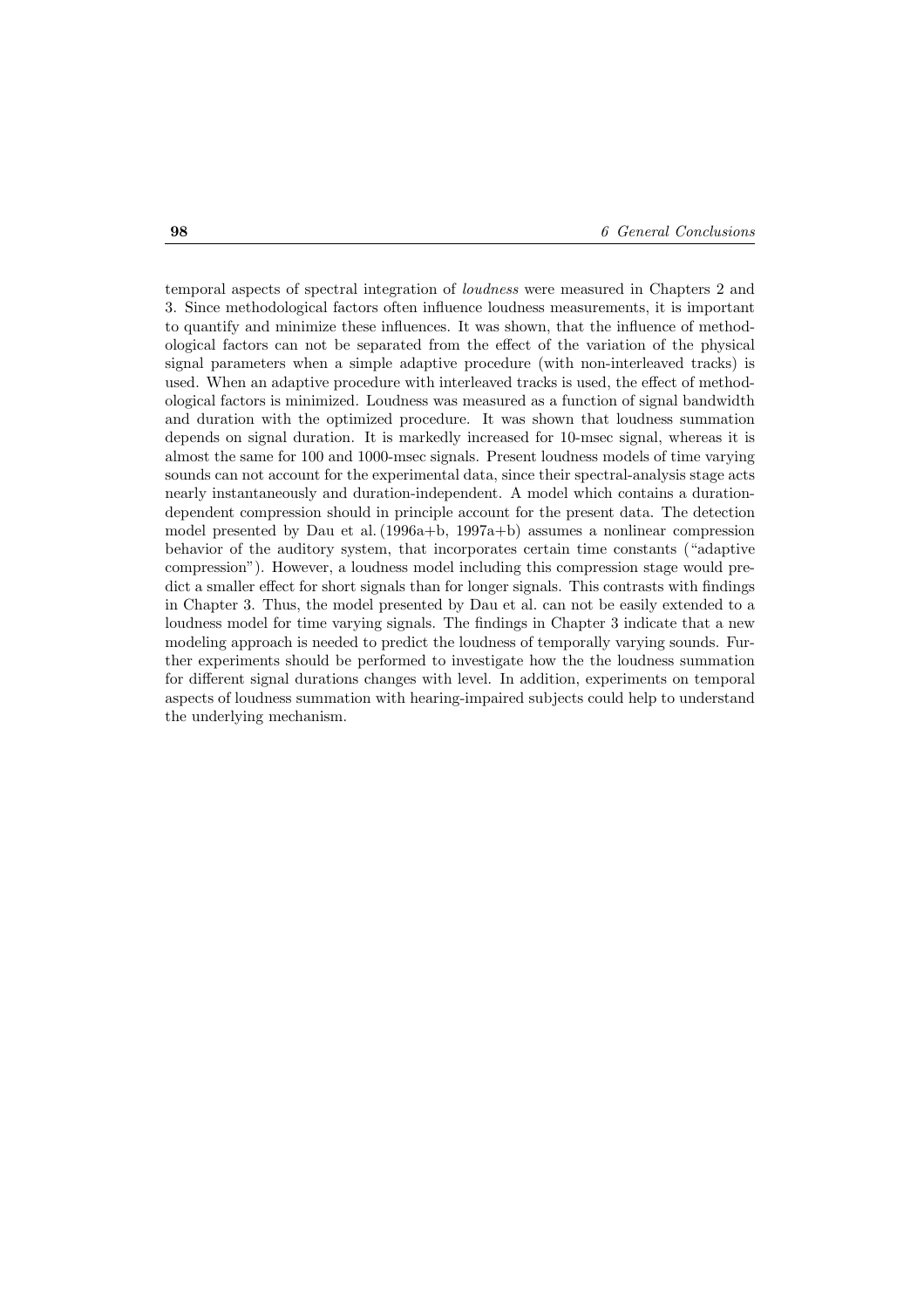# **Appendix A**

## **Equal-loudness level surface**

The upper panel of Fig. A.1 illustrates how the combination of experimental results on temporal integration of loudness for different bandwidths with results on loudness summation for stationary signals indirectly give information about loudness summation for short signals (line A–D in Fig. A.1).

First, for a specified level of the short signal the level difference between equally loud short (5 ms) and long (200 ms) white-noise signals is derived from Fig. 3 in Florentine et al. (1996) (line A–B in Fig. A.1). At a level of  $L_{short}(noise) = 50$  dB for the short white-noise signal, the level difference between an equally loud short and long noise signals is 12 dB, i.e., the level of the equally loud long noise signal is 38 dB. At this level, for stationary signals Zwicker et al. (1957) measured a level difference of about 12 dB between a broadband signal and an equally loud signal with a subcritical bandwidth (line B–C). Therefore, to produce equal loudness with the long noise signal, the level of a long *tone* ( $L_{long}(tone)$ ) has to be 50 dB. Because the level differences are shown as a function of the level of short signal, the level of an equally loud short tone (line C–D) can not be derived directly from Fig. 3 in Florentine et al. (1996). Instead, it is necessary to find a level of the short tone  $L_{short}(tone)$ , where the level difference yields 50 dB for the level of the long tone ( $L_{long}(tone)$ ). This is the case for  $L_{short}(tone) = 68$  dB. Now, an equal-loudness level square is constructed (lower panel of Fig. A.1) which can be interpolated to an equal-loudness level surface. On this surface, it is possible to calculate the level difference between a short white-noise signal of 50 dB and an equally loud short tone  $(L_{short}(tone) - L_{short}(noise))$ . It amounts to 18 dB (line A–D).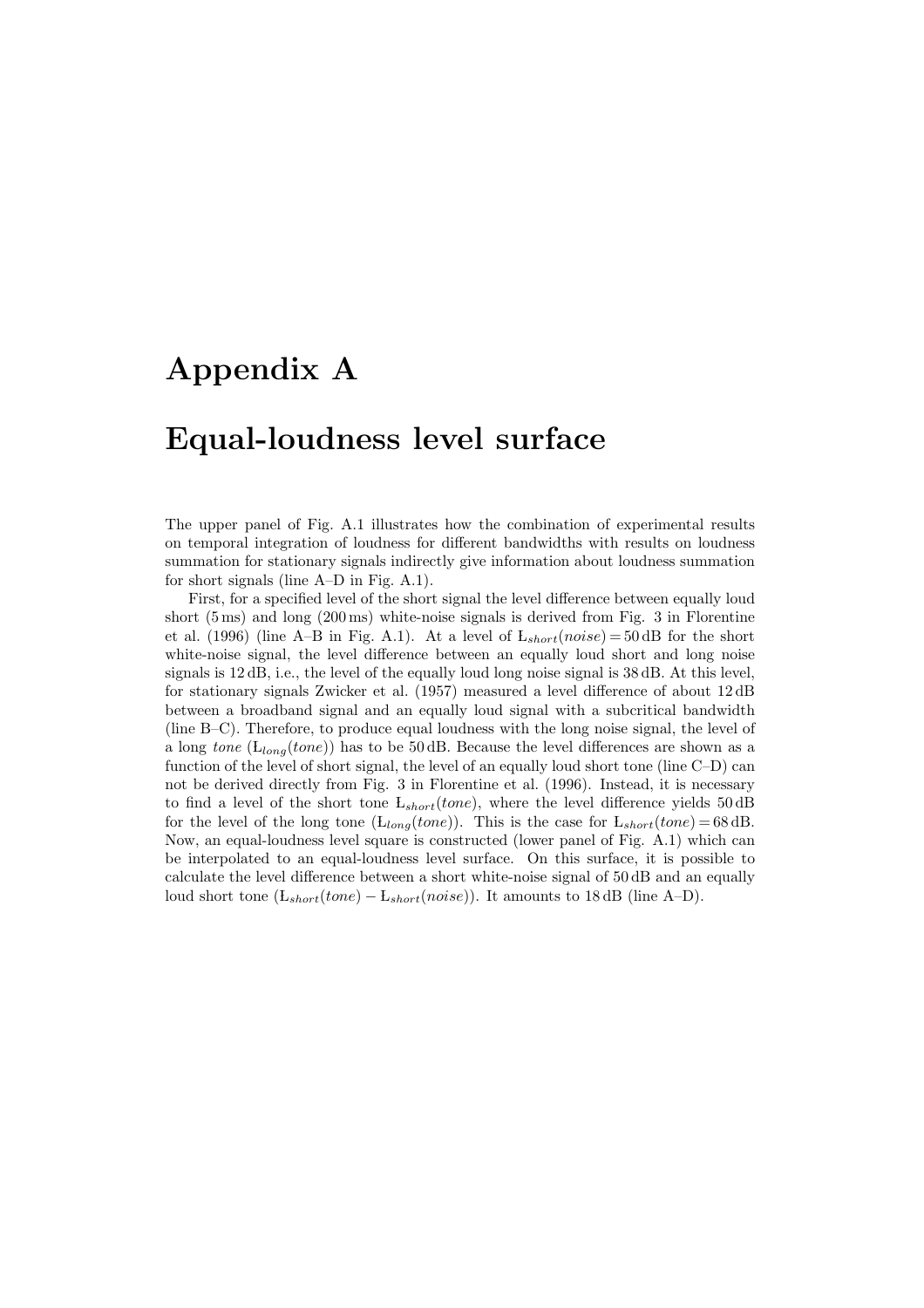

Figure A.1: *Upper panel: Illustration for deriving loudness summation for short signals from experimental results on temporal integration of loudness and loudness summation for stationary signals. Lower panel: Equal loudness level surface for a 5-msec whitenoise signal with a level of 50-dB SPL.*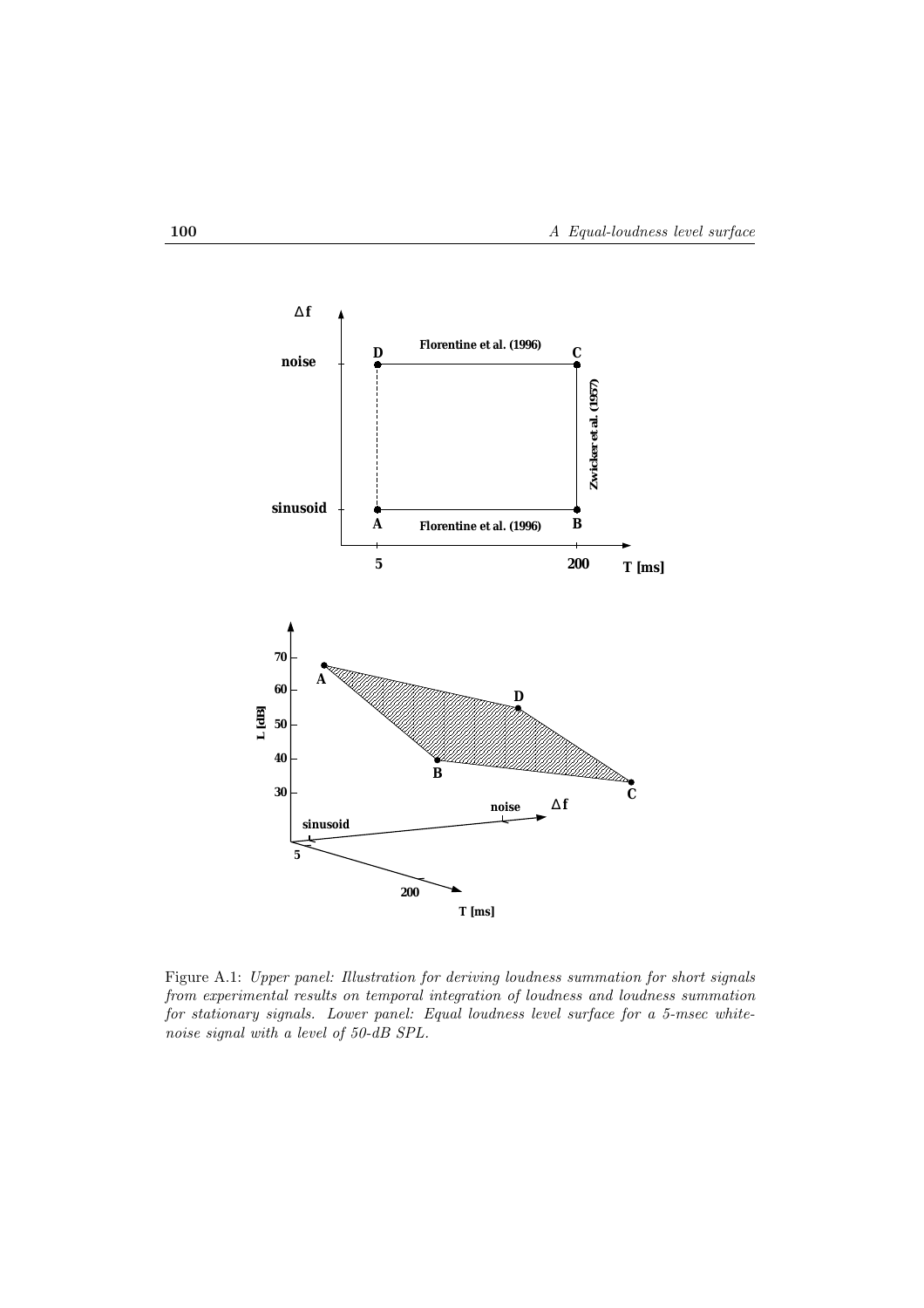## **Appendix B**

# **Spectral masking at different center frequencies**

In addition to experiment A described in Chapter 4, measurements and simulations of spectral masking with a symmetric notched noise masker at different center frequencies were performed. Apparatus, procedure, and subjects were the same as in experiment B described in Chapter 4. The test signal was a 400-msec long tone. The signal frequency was 1 kHz, 2 kHz, or 4 kHz. It was gated with 200-msec raised-cosine ramps. The testsignal was temporally centered in the masker, which consisted of a pair of 500-msec long 800-Hz wide frozen-noise maskers, one below and one above the signal frequency. To generate the masker bands, a broadband noise was digitally filtered by setting the magnitude of the Fourier coefficients to zero outside the desired passbands (FFT length  $= 16000$  samples, sampling frequency  $= 32 \text{ kHz}$ ). Masked thresholds were measured as a function of the relative distance  $\Delta f/f$  from the upper edge of the lower bandpass noise to the signal frequency f. The relative distance  $\Delta f/f$  was 0, 0.05, 0.1, 0.2, 0.3, and 0.4, respectively. For a center frequency of 1 kHz, only relative distances in the range from 0 to 0.2 were used. The simulations were performed with a multichannel version of the model. In experiment A it was shown, that high modulation filters do not contain important information that contributes to signal detection in this kind of experiment. Therefore, only the lowpass-filtered envelope of each peripheral filter was processed. Figure B.1 shows measured (open symbols) and simulated data (filled symbols). Clear individual differences are apparent in the measured data. There are differences in threshold of 2 to 8 dB across subjects. This is in agreement with the results from the literature (e.g., Moore et.al., 1995). For the subject td the slope of the threshold curve depends on center frequency. The slope increases with increasing frequency. This does not hold for the other two subjects. The slope of the threshold curves becomes shallower for  $\Delta f/f$  larger than 0.2 for the subject jt at 2 kHz, and for the subject jv at 4 kHz, respectively. This effect is probably caused by different absolute thresholds at different frequencies. The model accounts for the general shape and dynamic range of the threshold functions. The slope of the simulated curves is independent from signal frequency. In the model, the absolute threshold was assumed to be the same at the three signal frequencies.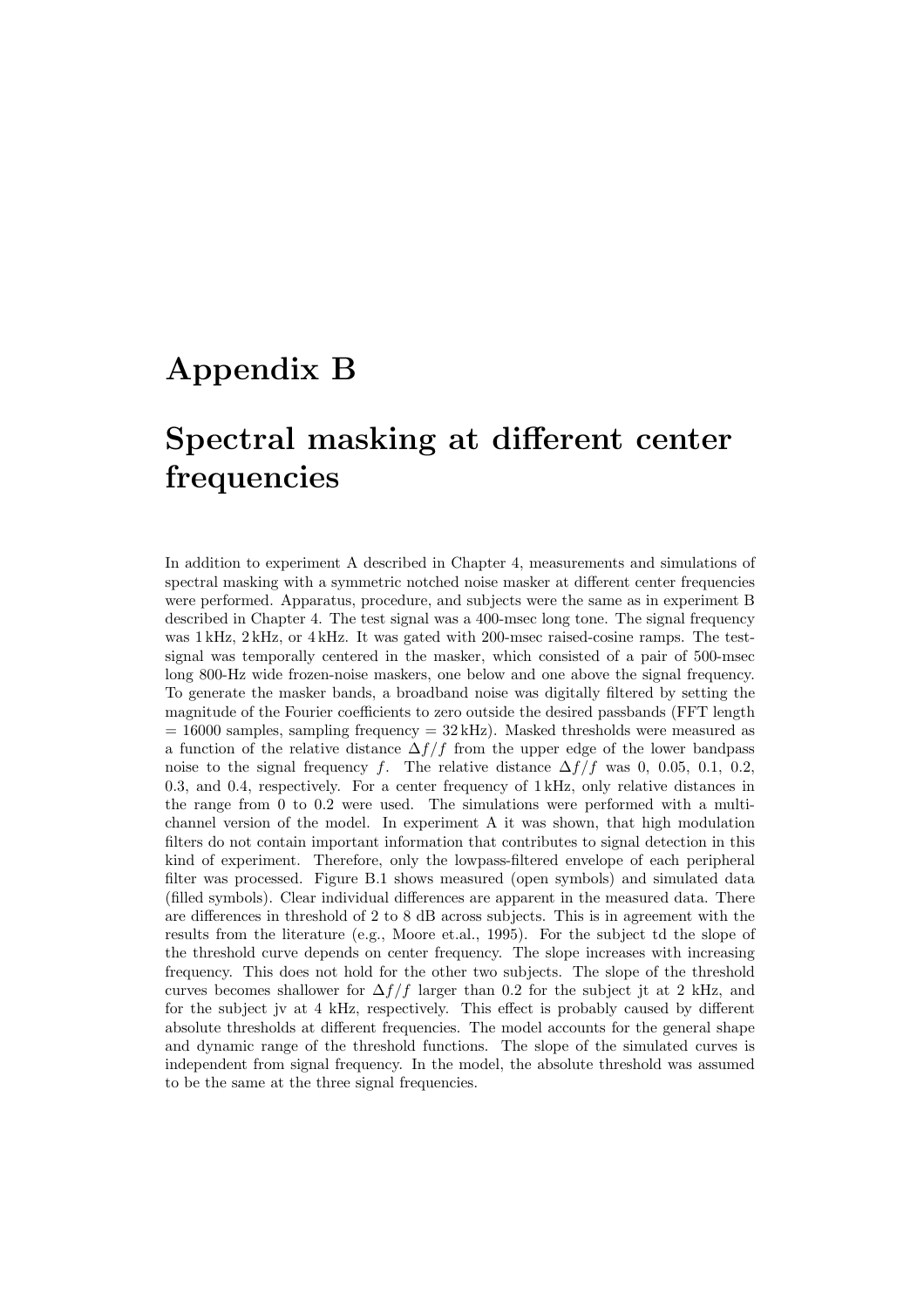

Figure B.1: *Masked thresholds for a test tone presented in a symmetric notched noise masker as a function of the relative distance*  $\Delta f/f$  *from the signal frequency* f *to the upper edge of the lower noise band. The panels with open symbols indicate measured thresholds for three different subjects. Each panel shows data for three frequencies: 1 kHz (triangles), 2 kHz (circles) and 4 kHz (pentagons). The lower right panel (filled symbols) shows simulated thresholds with the present model.*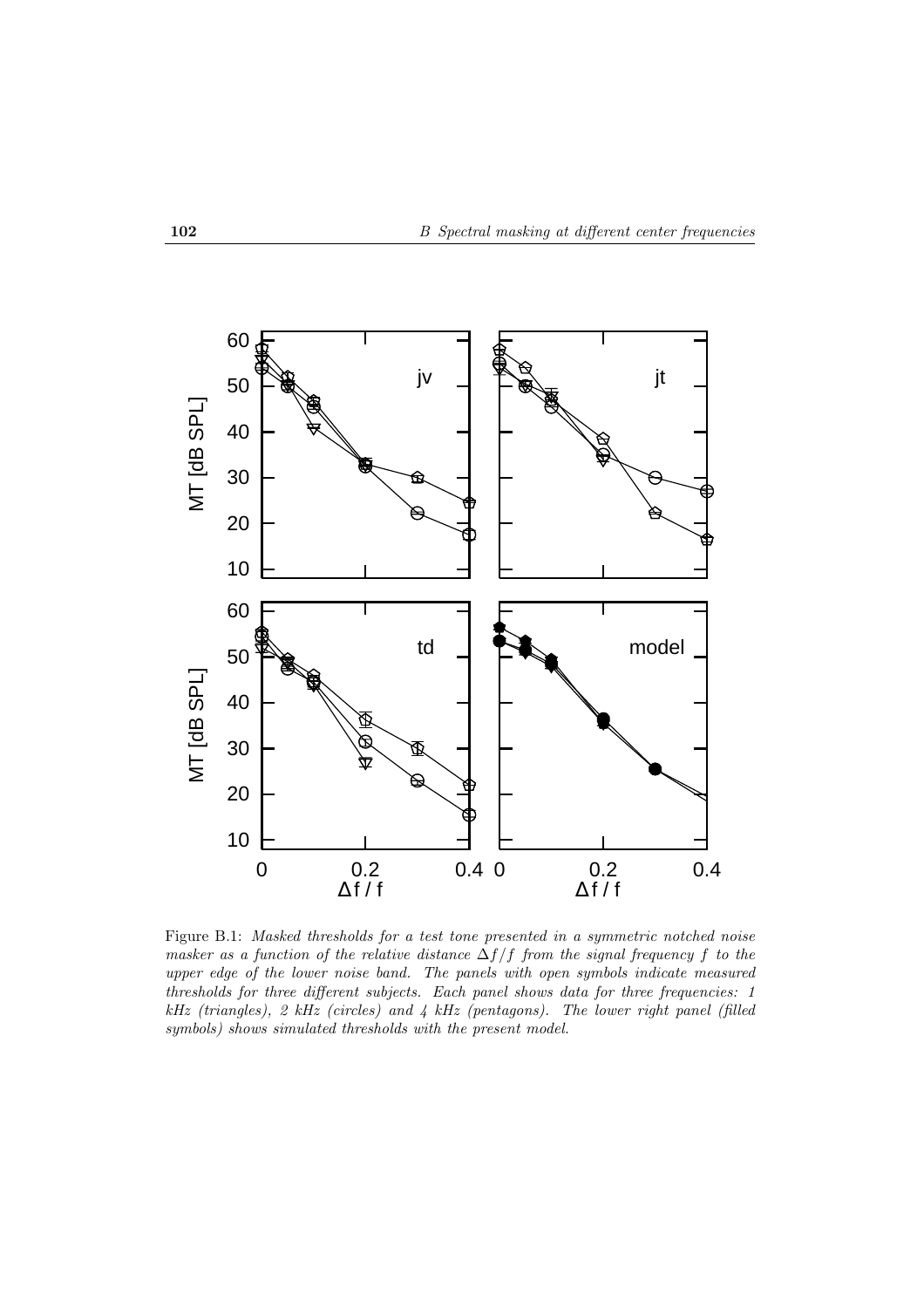# **References**

- Bacon, S.P., and Viemeister, N.F. (**1985**): "The temporal course of simultaneous tone-on-tone masking," J. Acoust. Soc. Am. 78, 1231–1235.
- Bacon, S.P., and Moore, B.C.J. (**1986a**): "Temporal effects in simultaneous pure-tone masking: Effects of signal frequency, masker/signal frequency ratio, and masker level," Hear. Res. 23, 257–266.
- Bacon, S.P., and Moore, B.C.J. (**1986b**): "Temporal effects in masking and their influence on psychophysical tuning curves," J. Acoust. Soc. Am. 80, 1638–1645.
- v. Békésy, G. (1942): "Über Schwingungen der Schneckentrennwand beim Präparat und Ohrmodell," Akustische Zeits. 7, 173–186.
- v. Békésy, G. (1943): "Uber die Resonanzkurve und Abklingzeit der verschiedenen Stellen der Schneck- ¨ entrennwand," Akustische Zeits. 8 , 66–76.
- v. Békésy, G. (1947): "The variation f phase along the basilar membrane with sinusoidal vibrations," J. Acoust. Soc. Am. 19, 295–300.
- v. Békésy, G. (1949a): "Elasticity of cochlear partition," J. Acoust. Soc. Am. 21, 227–232.
- v. Békésy, G. (1949b): "The vibration of the cochlear partition in anatomical preparations and in models of the inner ear," J. Acoust. Soc. Am. 21, 233–254.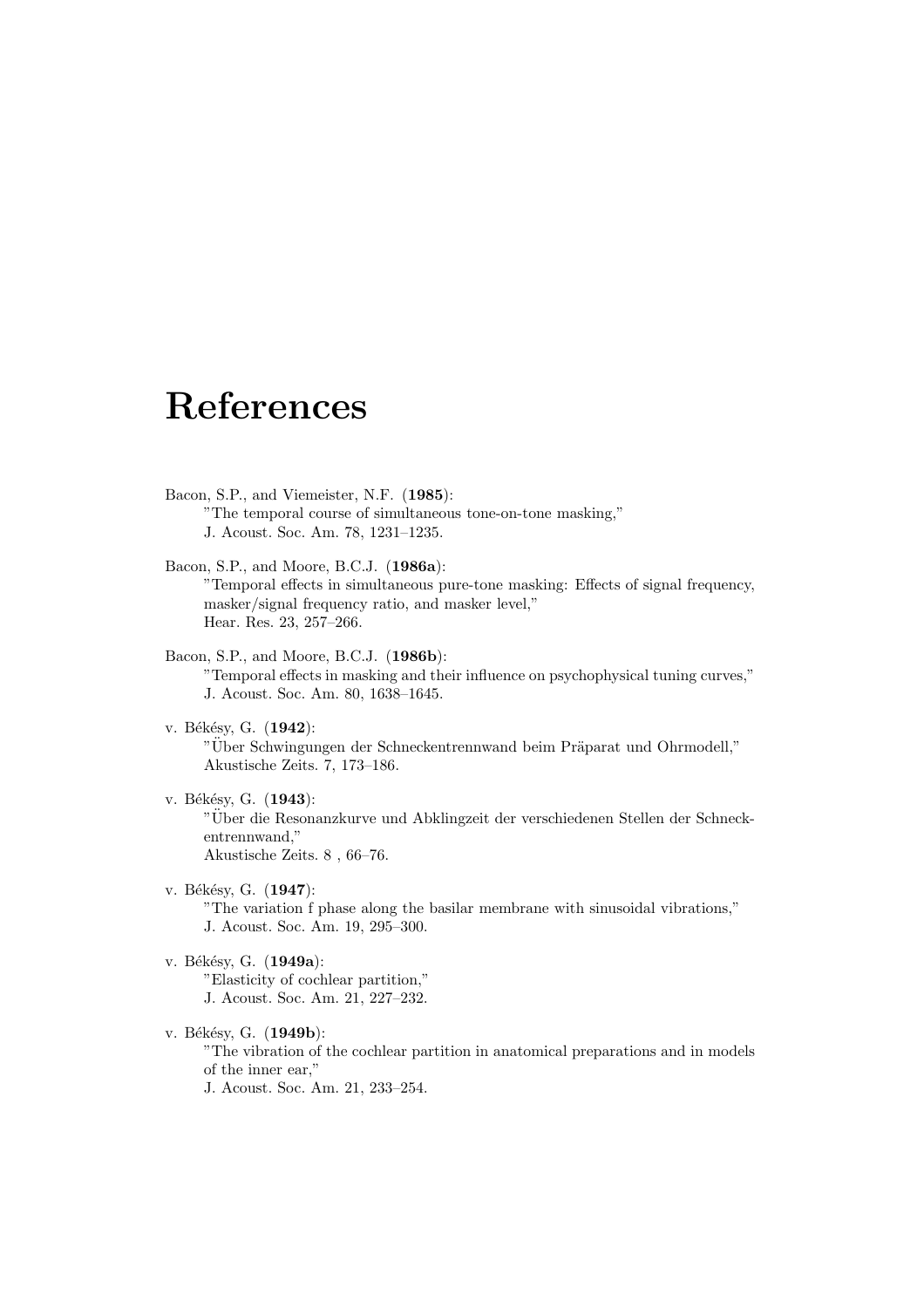#### Berg, B.G. (**1996**):

"On the relation between comodulation masking release and temporal modulation transfer functions,"

J. Acoust. Soc. Am. 100, 1013–1023.

Boone, M.M. (**1973**): "Loudness measurements on pure tone and broad band impulsive sounds," Acustica 29, 198–204.

Bos, C.E., and de Boer, E. (**1966**): "Masking and Discrimination," J. Acoust. Soc. Am. 39, 708–715.

Buus, S. (**1985**):

"Release from masking caused by envelope fluctuations," J. Acoust. Soc. Am. 78, 1958-1965.

### Buus, S., Florentine, M., and Poulsen, T. (**1997**): "Temporal integration of loudness, loudness discrimination, and the form of the loudness function," J. Acoust. Soc. Am. 101, 669–680.

Buus, S., Florentine, M., and Müsch, H. (1998): "Loudness function for tones at low levels derived from loudness summation," in *Psychophysical and Physiological Advances in Hearing*, XIth International Symposium on Hearing, ed. Palmer, A. et al. 449–457.

Cacace, a.T., and Margolis, R.H. (**1985**): "On the loudness of complex stimuli and its relationship to cochlear excitation," J. Acoust. Soc. Am. 78, 1568–1573.

Carlyon, R.P., Buus, S. and Florentine, M. (**1989**): "Comodulation Masking Release for three types of modulator as a function of modulation rate," Hear. Res. 42, 37–46.

- Cohen, M.F. (**1991**): "Comodulation masking release over a three octave range," J. Acoust. Soc. Am. 90, 1381–1384.
- Dau, T., Püschel, D. and Kohlrausch, A. (1996a): "A quantitative model of the "effective" signal processing in the auditory system: I. Model structure," J. Acoust. Soc. Am. 99, 3615–3622.
- Dau, T., Püschel, D. and Kohlrausch, A. (1996b): "A quantitative model of the "effective" signal processing in the auditory system: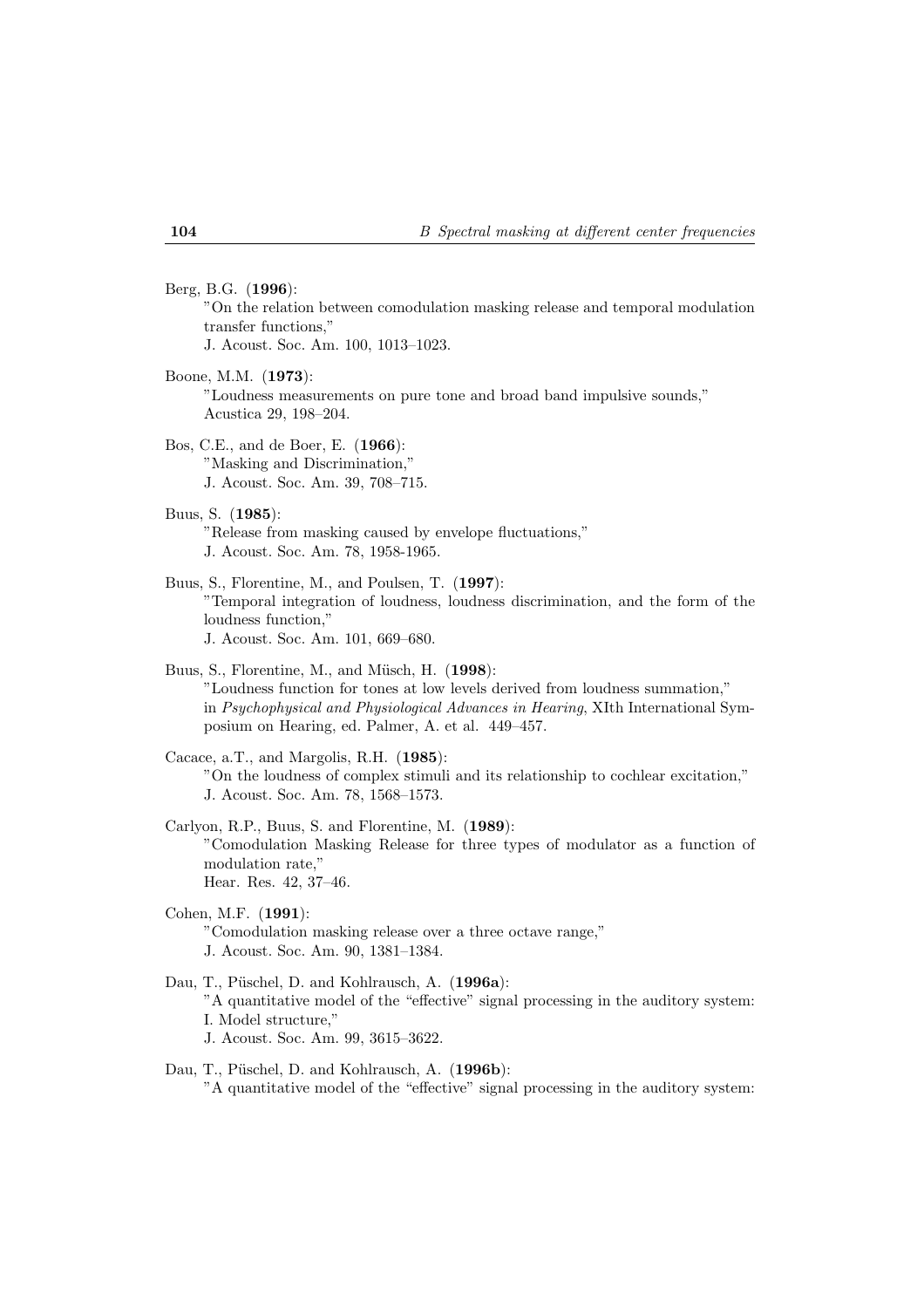II. Simulations and measurements," J. Acoust. Soc. Am. 99, 3623–3631.

Dau, T., Kollmeier, B, and Kohlrausch, A. (**1997a**): "Modeling auditory processing of amplitude modulation. I. Modulation detection and masking with narrowband carriers," J. Acoust. Soc. Am. 102, 2892–2905.

Dau, T., Kollmeier, B, and Kohlrausch, A. (**1997b**): "Modeling auditory processing of amplitude modulation. I'I. Spectral and temporal integration in modulation detection," J. Acoust. Soc. Am. 102, 2906–2919.

Derleth, R.P., Dau, T., and Kollmeier, B. (): "Modeling frequency selectivity with a perception model," in preparation.

- de Boer, E. (**1962**): "Note on the critical bandwidth," J. Acoust. Soc. Am. 34, 985–986.
- de Boer, E. (**1966**): "Intensity discrimination of fluctuating signals," J. Acoust. Soc. Am. 40, 552–560.
- Eddins, D. (**1993**): "Amplitude modulation detection of narrow-band noise: Effects of absolute bandwidth and frequency region," J. Acoust. Soc. Am. 93, 470–479.

Eddins, D.A. and Wright, B.A. (**1994**): "Comodulation masking release for single and multiple rates of envelope fluctuation,"

J. Acoust. Soc. Am. 96, 3432–3442.

Fantini, D.A. and Moore, B.C.J. (**1992**): "Comodulation Masking Release (CMR) and Profile Analysis: the Effect of Varying Modulation Depth," in Advances in Biosciences, Vol. 83, pp. 479–485.

Fantini, D.A., Moore, B.C.J. and Schooneveldt, G.P. (**1993**): "Comodulation masking release (CMR) as a function of type of signal, gated or continuous masking, monaural or dichotic presentation of flanking bands, and center frequency," J. Acoust. Soc. Am. 93, 2106–2115.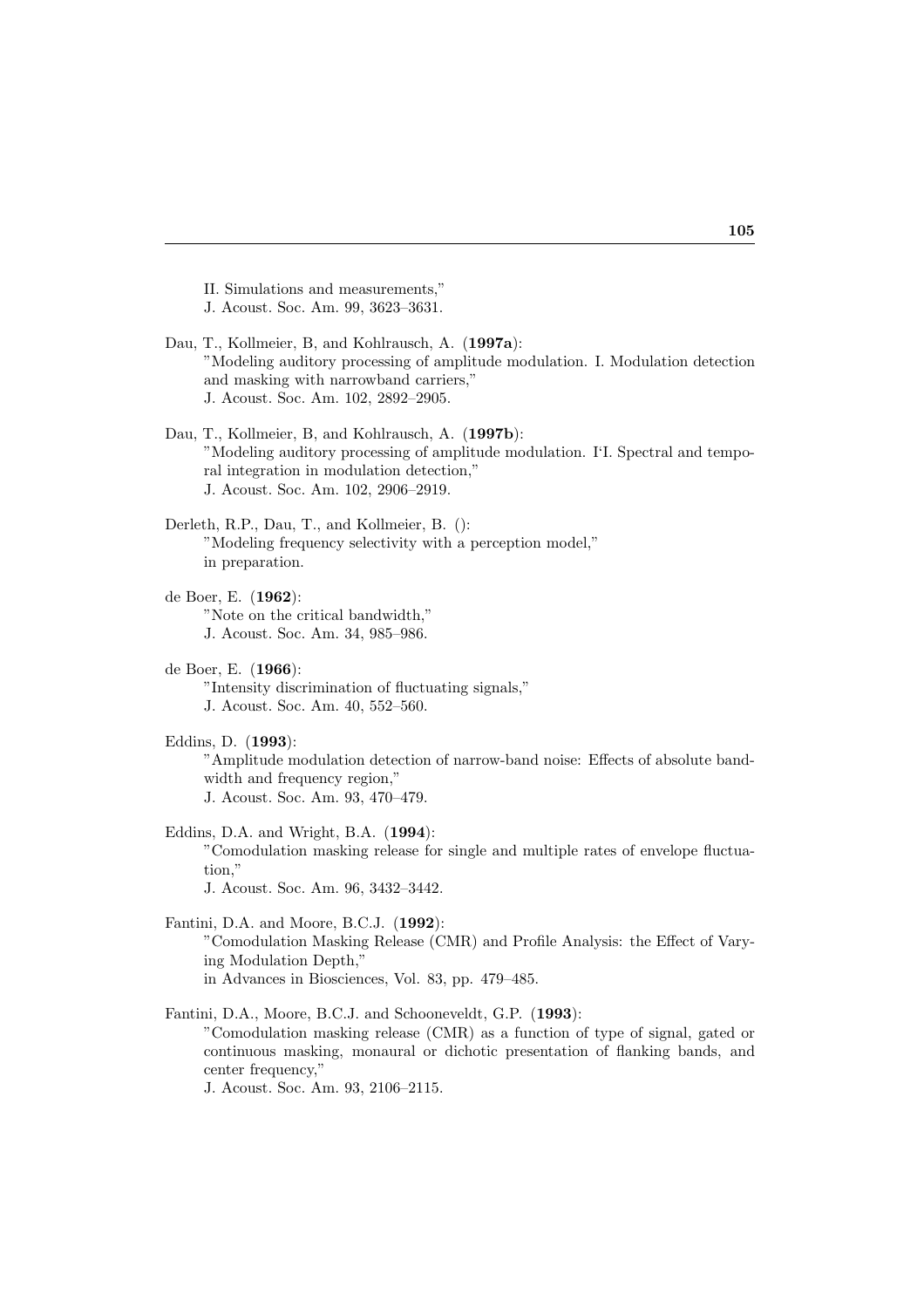Fletcher, H. (**1940**): "Auditory patterns," Rev. Mod. Phys. 12, 47–61.

- Fletcher, H., and Munson, W.A. (**1933**): "Loudness, its definition, measurement and calculation," J. Acoust. Soc. Am. 5, 82–108.
- Florentine, M., Fastl. H. and Buus, S. (**1988**): "Temporal integration in normal hearing, cochlear impairment, and impairment simulated by masking," J. Acoust. Soc. Am. 84, 195–203.
- Florentine, M., Buus, S., and Poulsen, T. (**1996**): "Temporal integration of loudness as a function of level," J. Acoust. Soc. Am. 99, 1633–1644.
- Glasberg, B. R. and Moore, B.C. J. (**1986**): "Auditory filter shapes in subjects with unilateral and bilateral cochlear impairments,"

J. Acoust. Soc. Am. 79, 1020–1033.

Gustafsson, B. (**1974**): "The loudness of transient sounds as a function of some physical parameters," J. Sound Vib. 37, 389–398.

- Gabriel, B. (**1996**): *Equal-Loudness Level Contours: Procedures, Facts and Models* Shaker, Aachen.
- Gabriel, B., Kollmeier, B. and Mellert, V. (**1997**): "Influence of individual listener, measurement room and choice of test tone levels on the shape of equal-loudness level contours," Acustica united with acta acustica, vol. 83, 670–683.
- Greenwood, D.D. (**1961**): "Auditory masking and the critical band," J. Acoust. Soc. Am. 33, 484–502.
- Greenwood, D.D. (**1971**): "Aural combination tones and auditory masking," J. Acoust. Soc. Am. 50, 502–543.
- Hatch, D.R., Arne, B.C. and Hall, J.W. (**1995**): "Comodulation Masking Release (CMR): Effects of gating as a function of number of flanking bands and masker bandwidth," J. Acoust. Soc. Am. 97, 3768–3774.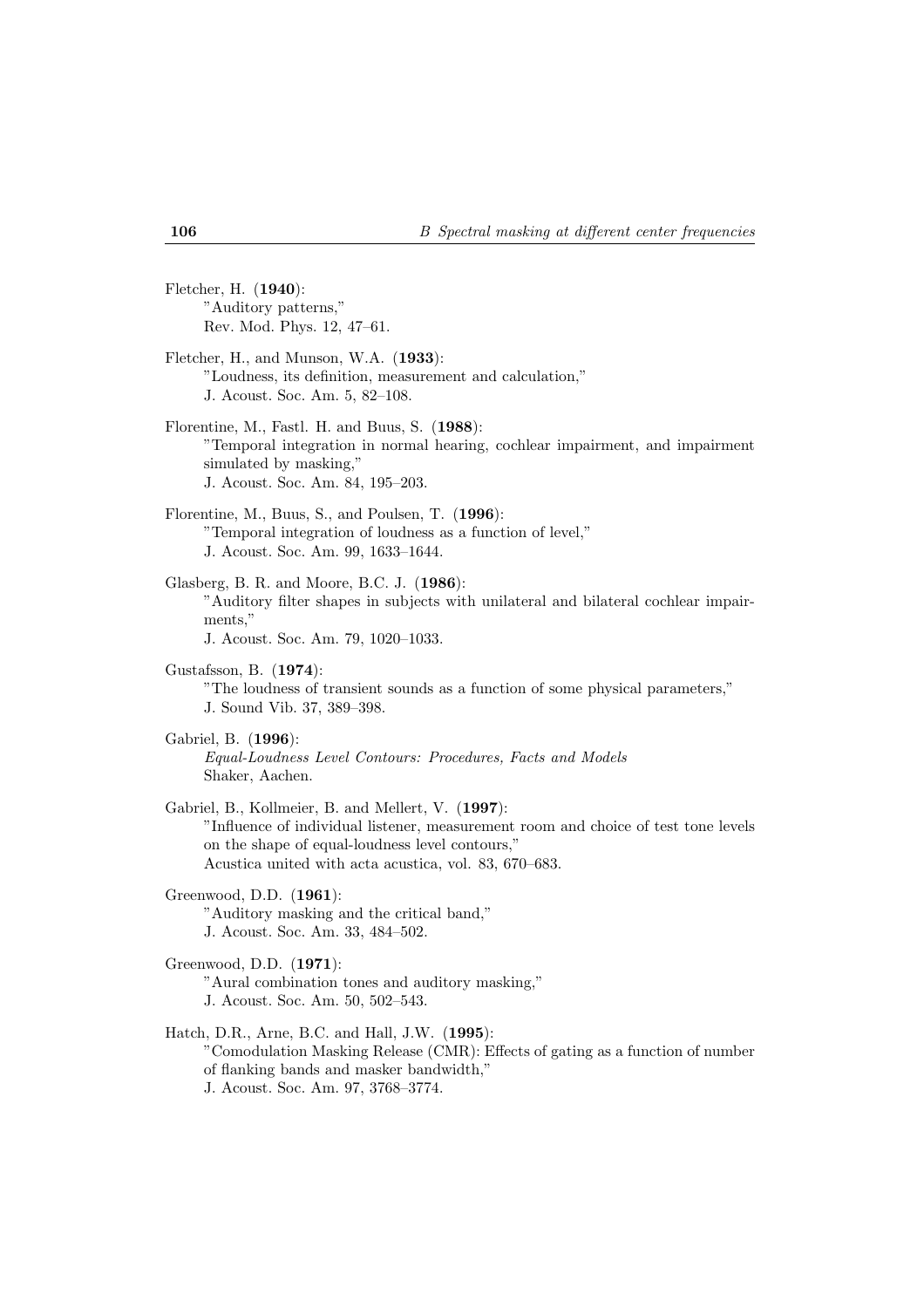Haggard, M.P., Hall, J.W. and Grose, J.H. (**1990**): "Comodulation masking release as a function of bandwidth and test frequency," J. Acoust. Soc. Am. 88, 113–118.

- Hall, J.L. (**1997**): "Asymmetry of masking revisited: Generalization of masker and probe bandwidth," J. Acoust. Soc. Am. 101, 1023–1033.
- Hall, J.W., Haggard, M.P. and Fernandes, M.A. (**1984**): "Detection in noise by spectro-temporal pattern analysis," J. Acoust. Soc. Am. 76, 50–56.
- Hall, J.W., Grose, J.H. and Haggard,M.P. (**1989**): "Effects of flanking band proximity, number, and modulation pattern on comodulation masking release," J. Acoust. Soc. Am. 87, 269–283.
- Hall, J.W., Grose, J.H. and Hatch,D.R. (**1996**): "Effects of gating for signal detection in unmodulated and modulated noise," J. Acoust. Soc. Am. 100, 2365–2372.
- Hellman, R.P. (**1972**): "Asymmetry of masking between noise and tone," Percept. Psychophys. 11, 241–246.
- v. Helmholtz, H.L.F. (**1863**): *Die Lehre von den Tonempfindungen als physiologische Grundlage für die Theorie der Musik* F.Vieweg und Sohn, Braunschweig.
- Hohmann, V., Kollmeier, B., and Müller-Deile, J. (1997): "Festlegung der Parameter," in *Hörflächenskalierung – Grundlagen und Anwendung der kategorialen Lautheitsskalierung für Hördiagnostik und Hörgeräte-Versorgung*, edited by B. Kollmeier, (Buchreihe Audiologische Akustik, vol. 2, Median-Verlag, Heidelberg), Chap. 3.2, pp. 81–102.
- Hübner, R., and Ellermeier, W. (1993): "Additivity of loudness across critical bands: A critical test," Percept. Psychophys. 54, 185–189.
- Jesteadt, W. (**1980**):

"An adaptive procedure for subjective judgements," Percept. Psychophys. 28, 85–88.

Kollmeier, B. (**1996**):

"Computer-controlled speech audiometric techniques for the assessment of hearing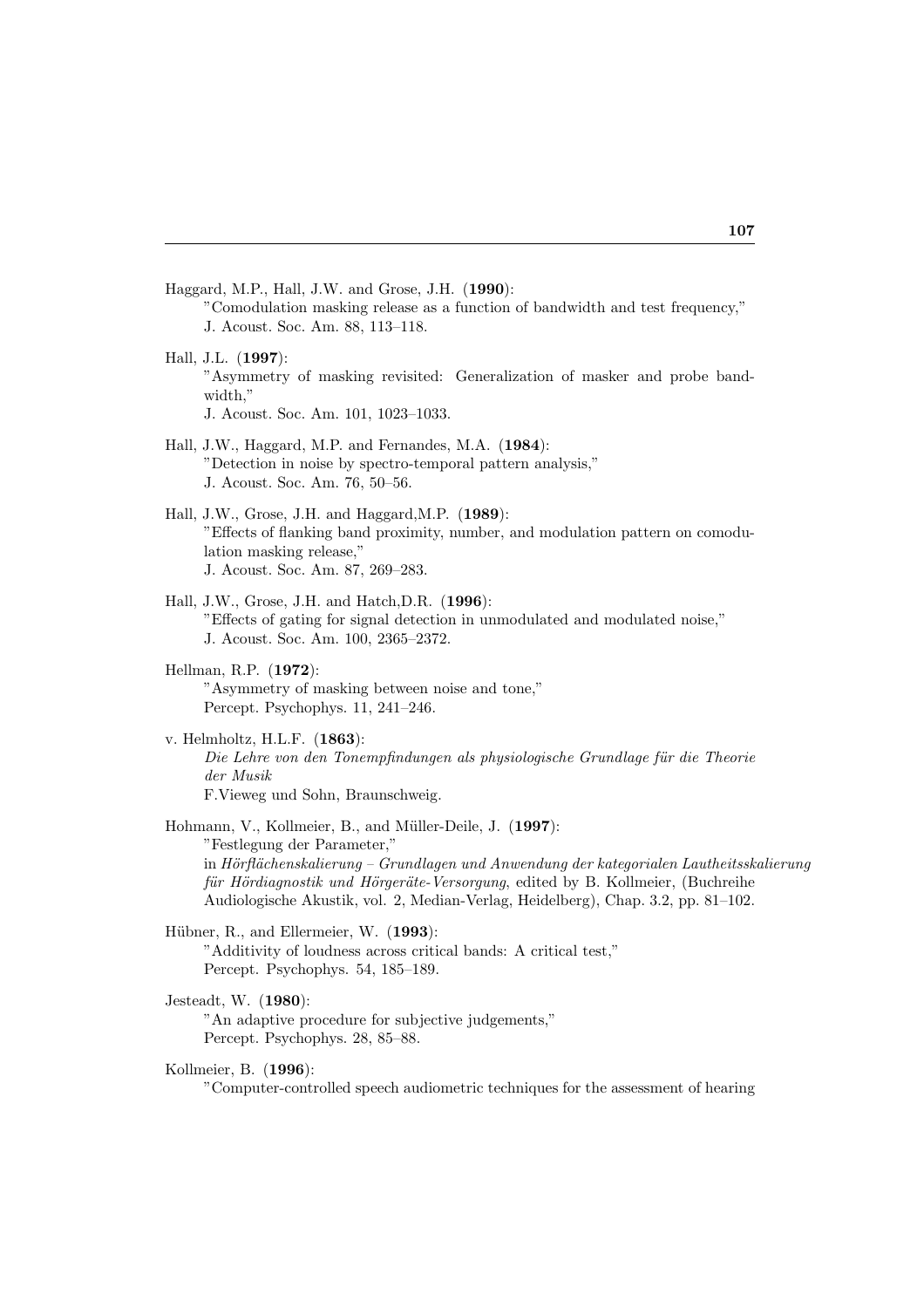loss and the evaluation of hearing aids," in *Psychoacoustics, Speech and Hearing Aids*, edited by B. Kollmeier (World Scientific, Singapore), 57–68.

- Kumagai, M., Ebata, M., and Sone, T. (**1982a**): "Comparison of loudness of impact sounds with and without steady duration (A study on the loudness of impact sound. II," J. Acoust. Soc. Jpn. (E) 3, 33–40.
- Kumagai, M., Ebata, M., and Sone, T. (**1982b**): "Loudness of impact sounds with wide-band spectrum (A study on the loudness of impact sound. III," J. Acoust. Soc. Jpn. (E) 3, 111–118.
- Kumagai, M., Suzuki, Y., and Sone, T. (**1984**): "A study on the time constant for an impulsive sound level meter (A study on the loudness of impact sounds. V," J. Acoust. Soc. Jpn. (E) 5, 31–36.
- Kuwano, S., Namba, S., and Fastl., H. (**1988**): "On the judgement of loudness, noisiness and annoyance with actual and artificial noises," J. Sound Vib., 457–465.
- Kryter, K.D. (**1985**): *The effects of noise on man* Academic Press, London.
- Langner, G., and Schreiner, C. (**1988**): "Periodicity coding in the inferior colliculus of the cat. I. Neuronal mechanism," J. Neurophysiol. 60, 1799–1822.
- Lawson, J. L., and Uhlenbeck, G. E. (**1950**): *Threshold Signals* (Radiation Laboratory Series, volume 24, McGraw Hill, New York.).
- Levitt, H. (**1971**):

"Transformed up-down procedures in psychoacoustics," J. Acoust. Soc. Am. 49, 467–477.

Marks, L.E. (**1979**):

"Sensory and cognitive factors in judgements of loudness," J. Exp. Psychol.: Human Perception and Psychophysics 5, 426–443.

Marks, L.E. (**1978**):

"PHONION: Translation and annotations concerning loudness scales and the processing of auditory intensity,"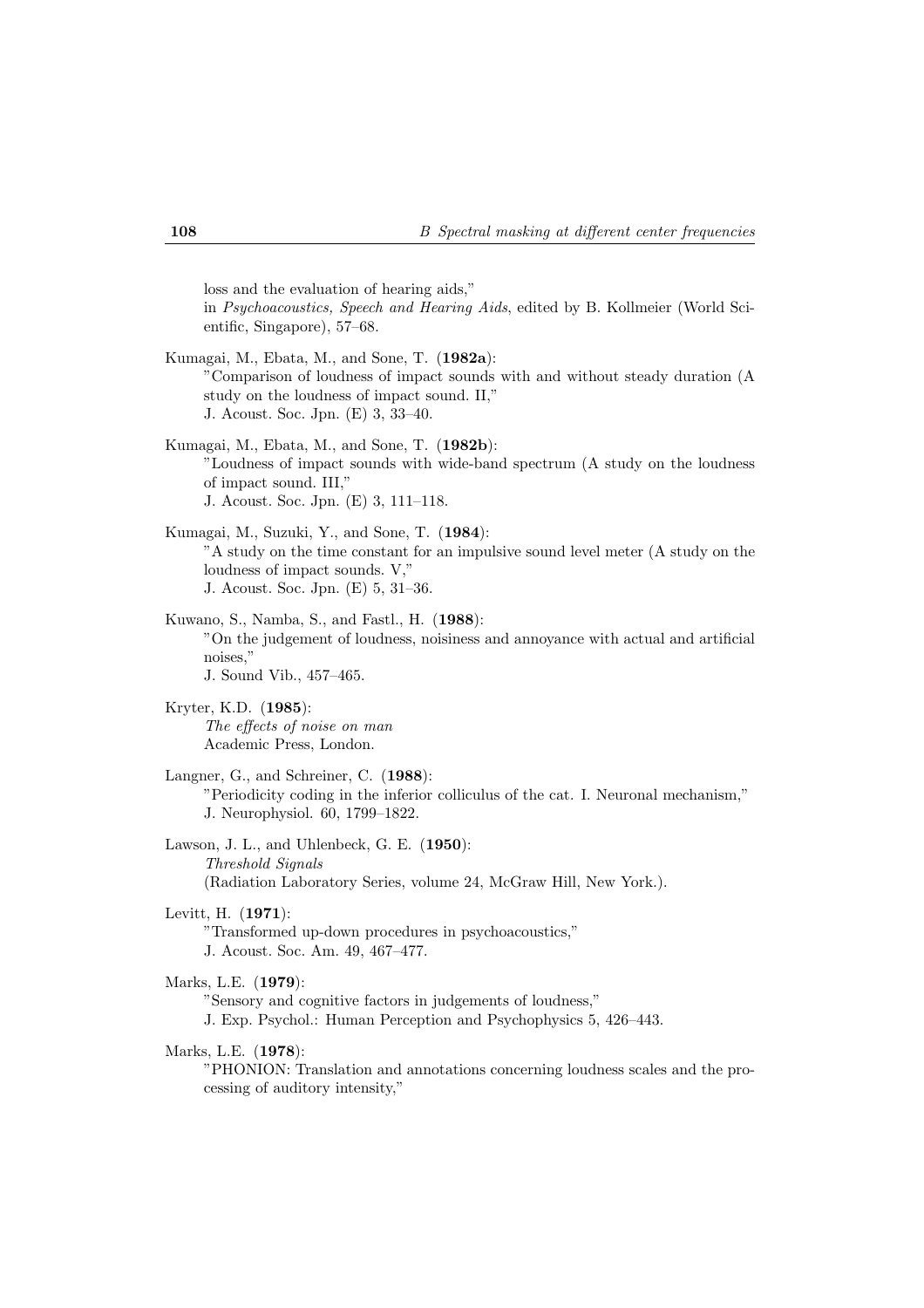in J.J. Castellan and F. Restle (Eds.), *Cognitive Theory* (Vol. 3,pp. 7–31), Lawrence Erlbaum, Hillsdale, New Jersey.

Marks, L.E. (**1988**): "Magnitude estimation and sensory matching," Percept. Psychophys. 43, 511–525. Marks, L.E., and Warner, E. (**1991**): "Slippery context effect and critical band," J. Exp. Psychol.: Human Perception and Psychophysics 17 , 986–996. Marks, L.E. (**1994**): "Recalibrating the auditory system: The perception of loudness," J. Exp. Psychol.: Human Perception and Psychophysics 20, 382–396. McFadden, D.M. (**1986**): "Comodulation masking release: Effects of varying the level, duration, and time delay of the cue band," J. Acoust. Soc. Am. 80, 1658–1667. Mellert, V., and Reckhardt, C. (**1997**): "Modellierung von Rangeeffekten bei der Bestimmung von Ispophonen," in Fortschritte der Akustik (pp. 498–499), DAGA 1997, Oldenburg, DEGA e.V.. Moore, B.C.J. (**1992**): "Across-channel processes in auditory masking," J. Acoustic. Soc. Jpn. 13, 25–37. Moore, B.C.J., and Alcantara, J.I., and Dau, T. (**1998**): "Masking patterns for sinusoidal and narrowband noise maskers," submitted to J. Acoust. Soc. Am. . Moore, B.C.J., and Glasberg, B.R. (**1983**): "Suggested formulae for calculating auditory-filter bandwidths and excitation patterns," J. Acoust. Soc. Am. 74, 750–753. Moore, B.C.J., Glasberg, B.R.,van der Heyden, M., and Kohlrausch, A. (**1995**): "Comparison of auditory filter shapes obtained with notched–noise and noise–tone maskers," J. Acoust. Soc. Am. 97, 1175–1182. Moore, B.C.J., and Jorasz, U. (**1991**):

"Detection of changes in modulation depth of a target sound in the presence of other modulated sounds," J. Acoust. Soc. Am. 91, 1051–1061.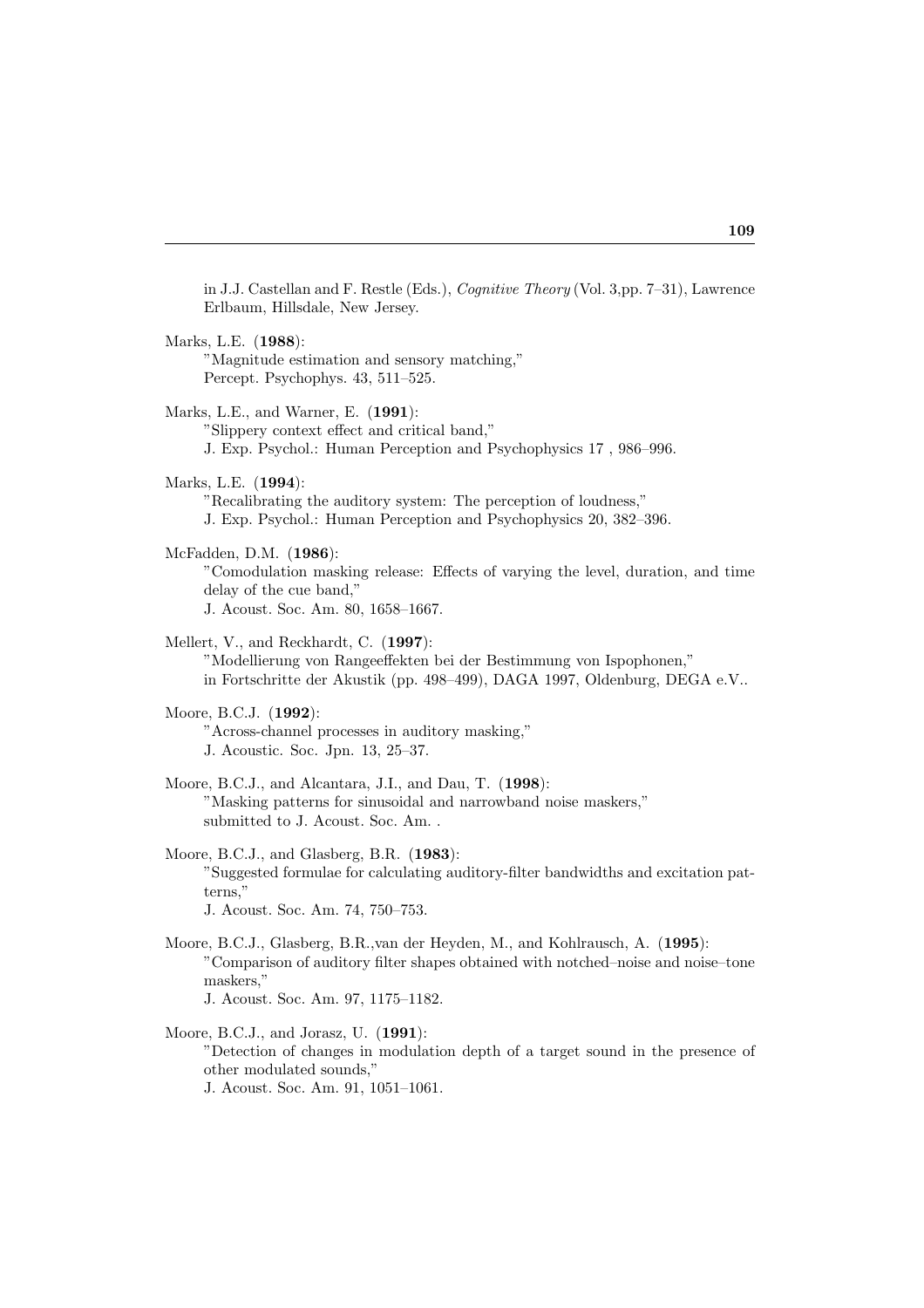Moore, B.C.J., and Jorasz, U. (**1996**):

"Modulation discrimination interference and comodulation masking release as a function of the number and spectral placement of narrow-band noise modulators," J. Acoust. Soc. Am. 100, 2373–2381.

- Moore, B.C.J., Poon, P.W.F., Bacon, S.P., and Glasberg, B.R. (**1987**): "The temporal course of masking and the auditory filters shape," J. Acoust. Soc. Am. 81, 1873–1880.
- Müller, M., and Robertson, D. (1991): "Relationship between tone burst discharge pattern and spontaneous firing rate of auditory nerve fibers in the guinea pig," Hear.  $Res57, 63-70.$
- Munson, W.A. (**1947**): "The growth of auditory sensation," J. Acoust. Soc. Am. 19, 584–591.
- Namba, S. (**1987**):

"On the psychological measurement of loudness, noisiness and annoyance: A Review,"

J. Acoust. Soc. Jpn. (E) 8, 211–222.

- Namba, S., Hashimoto, T., and Rice, C.G. (**1987**): "The loudness of decaying impulsive sounds," J. Sound Vib. 116, 491–507.
- Niese, H. (**1959**):

"Die Trägheit der Lautstärke in Abhängigkeit vom Schallpegel," Hochfrequ. Elektroakust. 68, 143–152.

Niese, H. (**1965**):

"Beitrag zur Relation zwischen Lautstärke und Lästigkeit von Geräuschen," Acustica 15, 236–243.

Ogura, Y., Suzuki, Y., and Sone, T. (**1991**): "A temporal integration model for loudness perception of repeated impulsive sounds,"

J. Acoust. Soc. Jpn. (E) 12, 1–11.

### Ogura, Y., Suzuki, Y., and Sone, T. (**1993**):

"A new method for loudness evaluation of noises with impulsive components," Noise Control Engineering Journal 40, 231–240.

Ohm, G.S. (**1843**):

"Über die Defintion des Tones, nebst daran knüpfender Theorie der Sirene und ¨ahnlicher Tonvorrichtungen," Ann. Phys. Chem. 59, 513.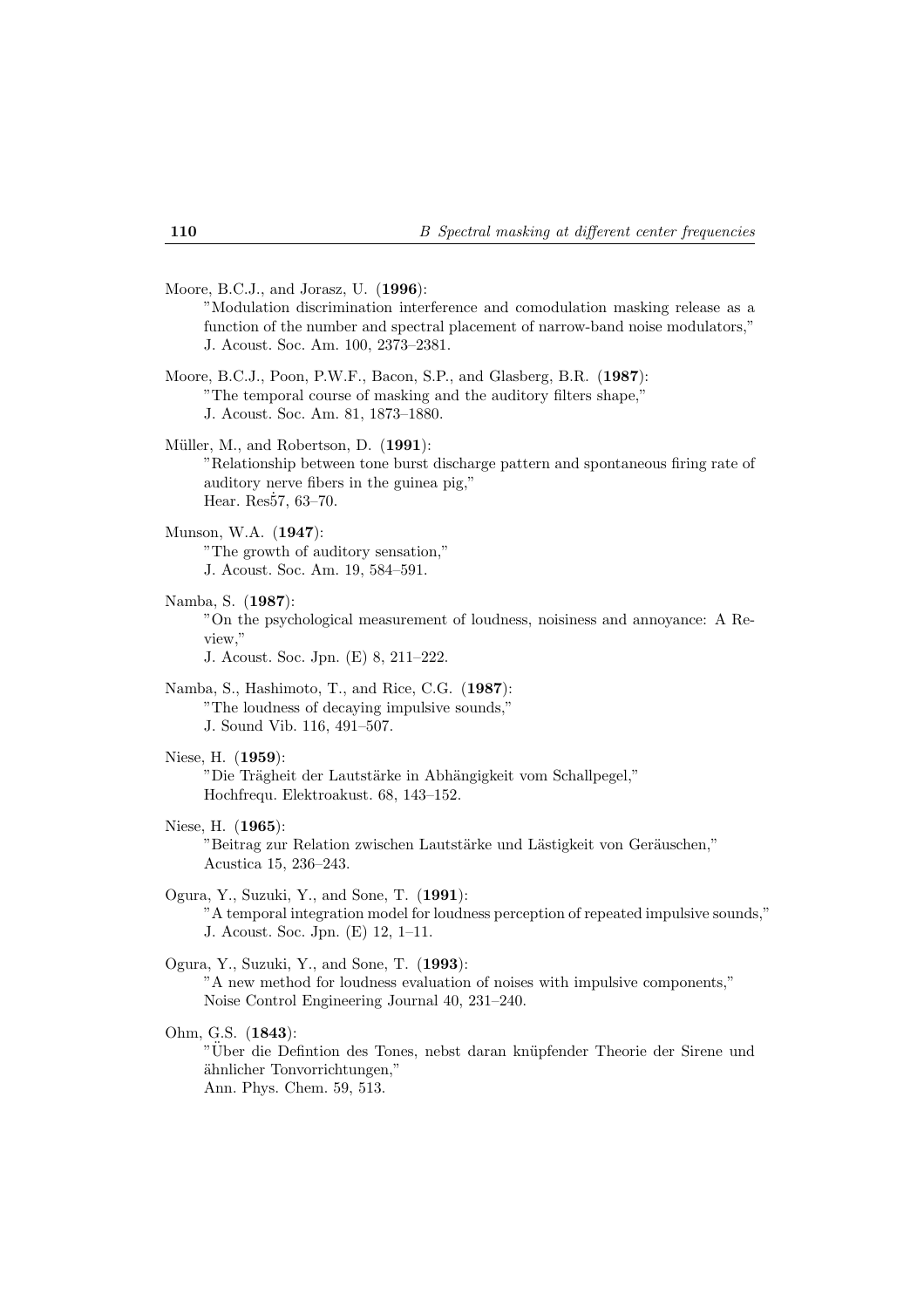Patterson, R. (**1976**): "Auditory filter shapes derived with noise stimuli," J. Acoust. Soc. Am. 59, 640–654.

- Patterson, R., and Nimmo-Smith, I. (**1980**): "Off-frequency listening and auditory filter asymmetry," J. Acoust. Soc. Am. 67, 229–245.
- Patterson, R., Nimmo-Smith, I., Holdsworth J., and Rice, P. (**1987**): "An efficient auditory filterbank based on the gammatone function.," *Meeting of the IOC Speech group on Auditory Modelling at RSRE (December 1987), 14-15.*.
- Pedersen, O.J., Lyregaard, P.E., and Poulsen, T. (**1977**): "The round robin test of impulsive noise," Report No. 22 (The Acoustics Laboratory, Technical University of Denmark, Lyngby).
- Pollack, I. (**1964**): "Neutralization of stimulus bias in auditory rating scale," J. Acoust. Soc. Am. 36, 1272–1276.
- Port, E. (**1963a**): "Über die Lautstärke einzelner kurzer Schallimpulse," Acustica 13, 212–223.
- Port. E. (**1963b**):

"Zur Lautstärkeempfindung und Lautstärkemessung von pulsierenden Geräuschen," Acustica 13, 224–233.

Poulsen, T. (**1981**):

"Loudness of tones in a free field," J. Acoust. Soc. Am. 69, 1786–1790.

Poulton, E.C. (**1977**):

"Quantitative subjective assessments are almost biased, sometimes completely misleading,"

- Br. J. Psychol. 68 , 409–425.
- Poulton, E.C. (**1989**): *Bias in quantifying judgments*

Lawrence Erlbaum, Hillscale, New Jersey.

P¨uschel, D. (**1988**):

*Prinzipien der zeitlichen Analyse beim H¨oren* Ph.D. thesis, University of Göttingen.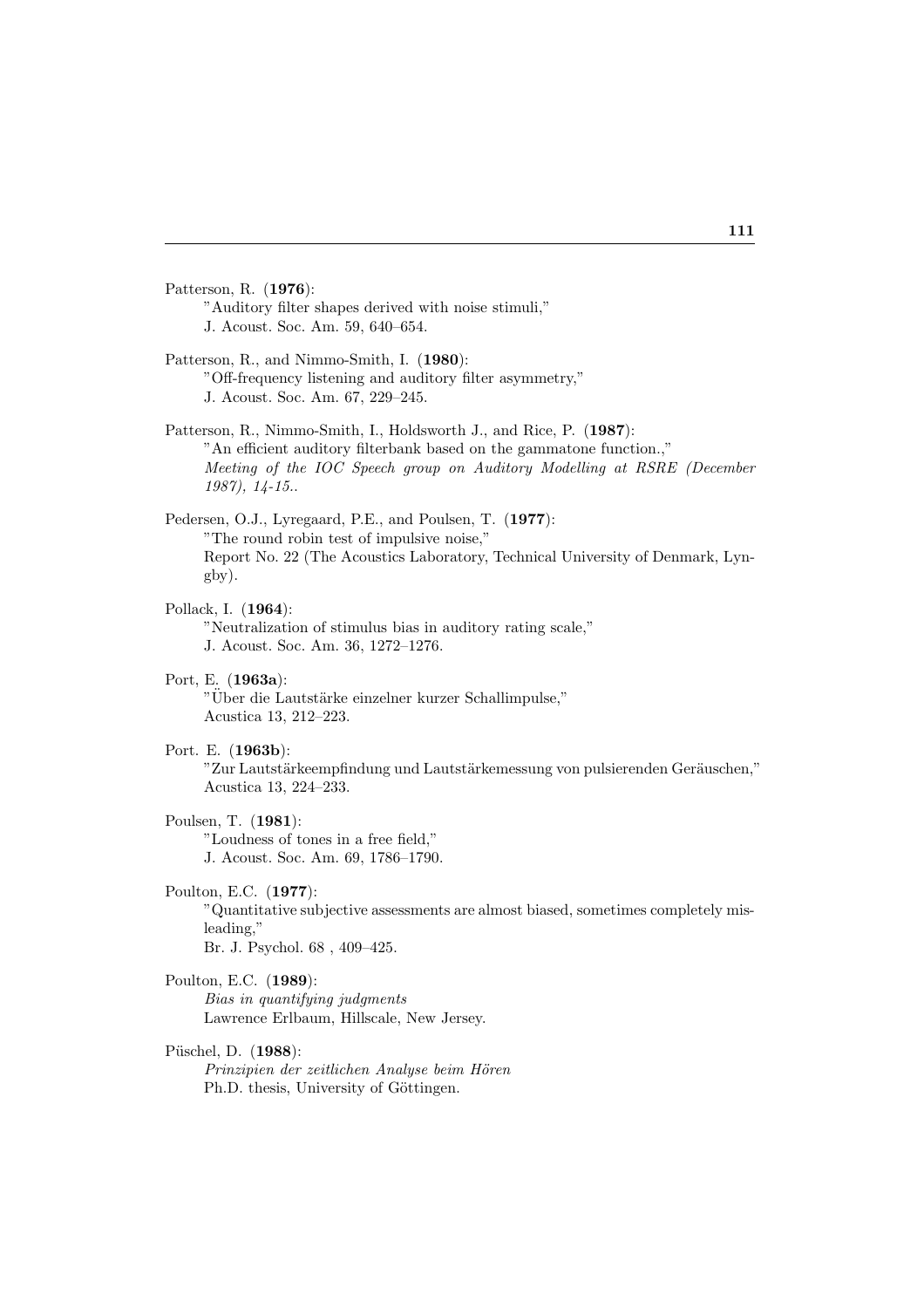Reckhardt, C., Mellert, V., and Kollmeier, B. (**1998**): "Bestimmung von Isophonen mit einem Adaptiven Verfahren- Einfluß experimenteller Parameter auf die Ergebnisse," in Fortschritte der Akustik, DAGA 1998, Oldenburg, DEGA e.V., in press.

- Reichardt, W. (**1965**): "Zur Trägheit der Lautstärkebildung," Acustica 15, 345–354.
- Reichardt, W. (**1970**): "Subjective and objective measurement of loudness level of single and repeated impulses," J. Acoust. Soc. Am. 47, 1557–1562.
- Reichardt, W., and Niese, H. (**1965**): "Die Addition der Schallerregungen in den einzelnen Frequenzgruppen bei impulsiven Geräuschen," Acustica 16, 295–304.
- Reichardt, W., and Niese, H. (**1970**): "Choice of sound duration and silent intervals for test and comparison signals in the subjective measurement of loudness level," J. Acoust. Soc. Am. 47, 1083–1090.

### Relkin, E.M., and Doucet, J.R, (**1997**): "Is loudness simply proportional to the auditory nerve spike count," J. Acoust. Soc. Am. 101, 2735–2740.

Rule, S.J., and Curtis, D.W. (**1982**): "Level of sensory and judgemental processing: Strategies for evaluation of a model," in B. Wegenrer (Ed.), *Social attitudes and psychophysical measurements*, Lawrence Erlbaum, Hillsdale, New Jersey.

Scharf, B. (**1959**):

"Loudness of complex sounds as a function of the number of components," J. Acoust. Soc. Am. 31, 783–785.

### Scharf, B. (**1961**):

"Loudness summation and spectrum shape," J. Acoust. Soc. Am. 34, 228–233.

### Scharf, B. (**1970**):

"Critical bands,"

in *Foundation of Modern Auditory Theory*, edited by J. V. (Academic, New York), Vol. 1..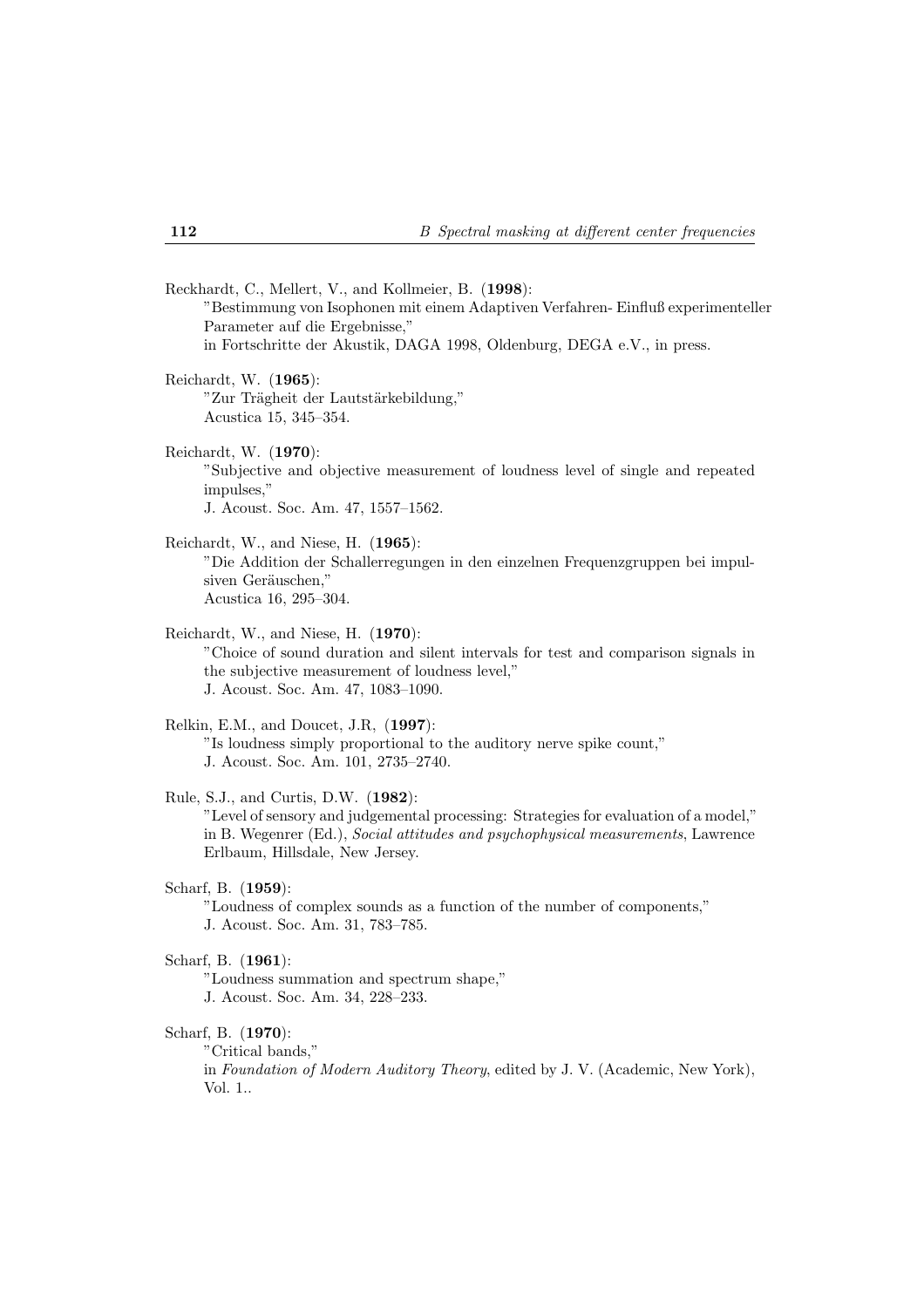Schneider, B. (**1988**):

"The additivity of loudness across critical bands: A conjoint measurement procedure,"

Percept. Psychophys 43, 211-222.

- Schneider, B., and Parker, S. (**1990**): "Does stimulus context affect loudness or only loudness judgment?," Percept. Psychophys 48, 409-418.
- Schooneveldt, G.P. and Moore, B.C.J (**1987**): "Comodulation masking release (CMR): Effects of signal frequency, flanking-band frequency, masker bandwidth, flanking-band level, and monotic versus dichotic presentation of flanking band," J. Acoust. Soc. Am. 82, 1944–1956.
- Schooneveldt, G.P. and Moore, B.C.J (**1989a**): "Comodulation masking release (CMR) as a function of masker bandwidth, modulator bandwidth, and signal duration," J. Acoust. Soc. Am. 85, 273–281.
- Schooneveldt, G.P. and Moore, B.C.J (**1989b**): "Comodulation masking release for various monaural and binaural combinations of the signal, on-frequency, and flanking bands," J. Acoust. Soc. Am. 85, 262–272.
- Smith, R.L. (**1988**):

"Encoding of Sound intensity by auditory neurons," in *Auditory functions*, edited by G.M. Edelman, W.E. Gall, and W.M. Cowan (Wiley, New York), Chap. 8, pp. 243–274.

- Smith, R.L., and Zwislocki, J.J. (**1975**): "Short-term adaptation and incremental responses of single auditory-nerve fibers," Biol. Cybern., 169–182.
- Sone, T., Suzuki, Y., Kumagai, M., and Takahashi, T. (**1986**): "Loudness of a single burst of impact sound: Results of round robin test in Japan  $(I)$ ." J. Acoust. Jpn. (E) 7, 173–182.
- Stevens, S.S., and Galanter, E.H. (**1957**): "Ratio scales and category scales for a dozen perceptual continua," J. Exp. Psychol. 54, 377–411.
- Stone, M.A., Moore, B.C.J., and Glasberg, B.R. (**1997**): "A real-time DSP-Based loudness Meter," in 7th Oldenburg Symposium on Psychoacoustics, ed. A Schick, M Klatte, BIS , Oldenburg, 1997, p. 587–602.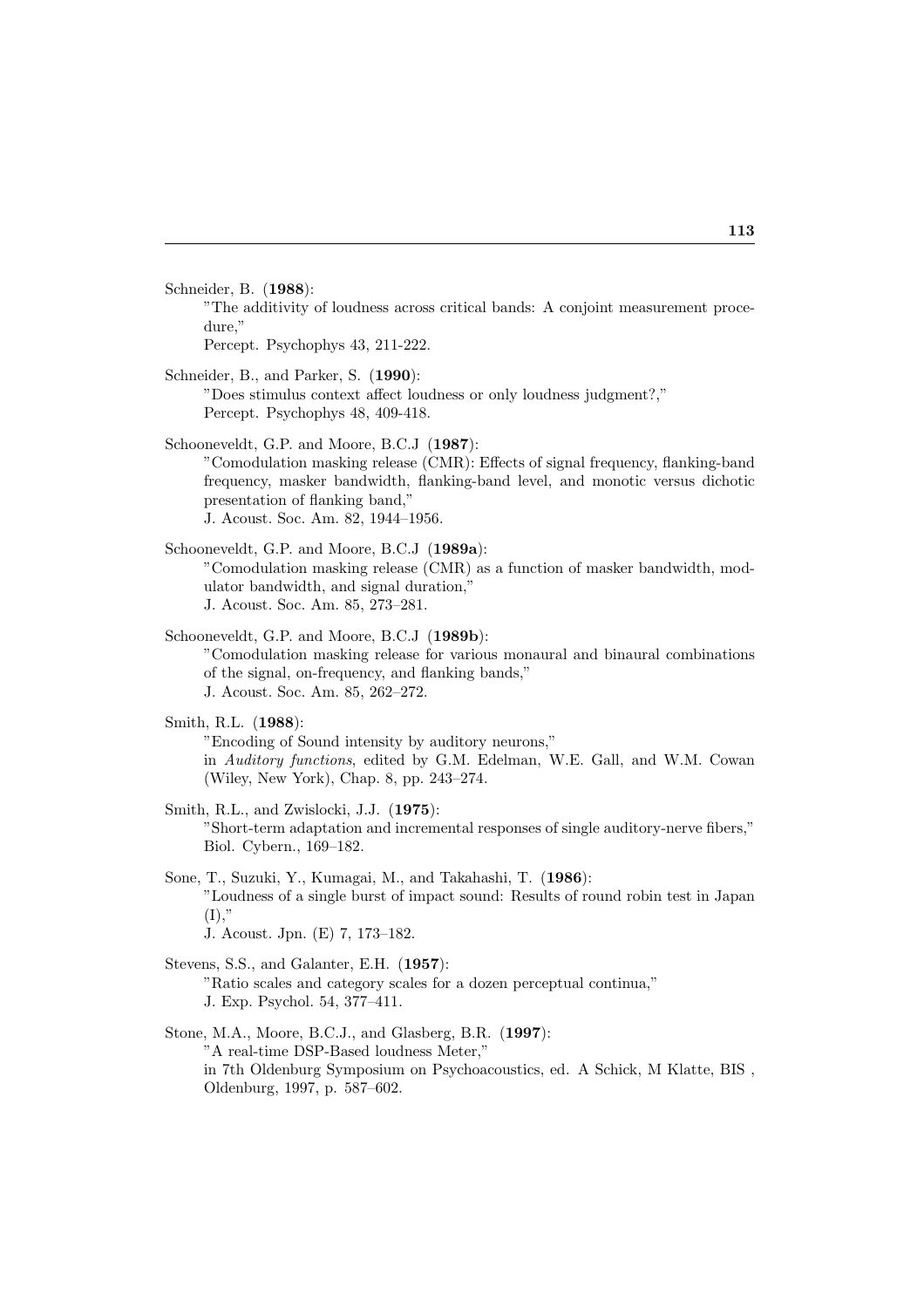Strickland, E. A. and Viemeister, N.F. (**1997**): "The effect of frequency region and bandwidth on the temporal modulation transfer function," J. Acoust. Soc. Am. 102, 1799–1810.

- Tachibana, H., Ishizaki, S., and Yoshihisa, K. (**1987**): "A method of evaluating the loudness of isolated impulsive sounds with narrow frequency components," J. Acoust. Soc. Jpn. (E) 8, 29–38.
- Takeshima, H., Suzuki, Y., Kono, S.,and Sone, T. (**1988**): "Growth of the loudness of a tone burst with duration up to 10 seconds," J. Acoust. Soc. Jpn. (E) 9, 295–300.
- Verhey, J.L., and van de Par, S. (**1997**): "Messungen und Modellrechnungen zu CMR," Fortschritte der Akustik - DAGA'97, DEGA, Oldenburg.
- Verhey, J.L., Dau, T., and Kollmeier, B. (**1998**): "Within-channel cues in comodulation masking release (CMR): Experiments and model predictions using a modulation-filterbank model," submitted to the J. Acoust. Soc. Am. .
- Viemeister, N.F. (**1979**):

"Temporal modulation transfer functions based upon modulation thresholds," J. Acoust. Soc. Am. 66, 1364–1380.

- Zeng, F.-G., and Shannon, R.V. (**1991**): "Loudness balance between electric and acoustic stimulation," Science 264, 564–566.
- Zwicker, E. (**1956**): "Die elementaren Grundlagen zur Bestimmung der Informationskapzität des Gehörs," Acustica 6, 365–381.
- Zwicker, E. (**1965**): "Temporal effects in simultaneous masking and loudness," J. Acoust. Soc. Am. 37, 132–141.
- Zwicker, E. (**1966a**): "Ein Beitrag zur Lautstärkemessung impulshaltiger Schalle," Acustica 17, 11–22.

Zwicker, E. (**1966b**): "Ein Beitrag zur Unterscheidung von Lautstärke und Lästigkeit," Acustica 17, 22–25.